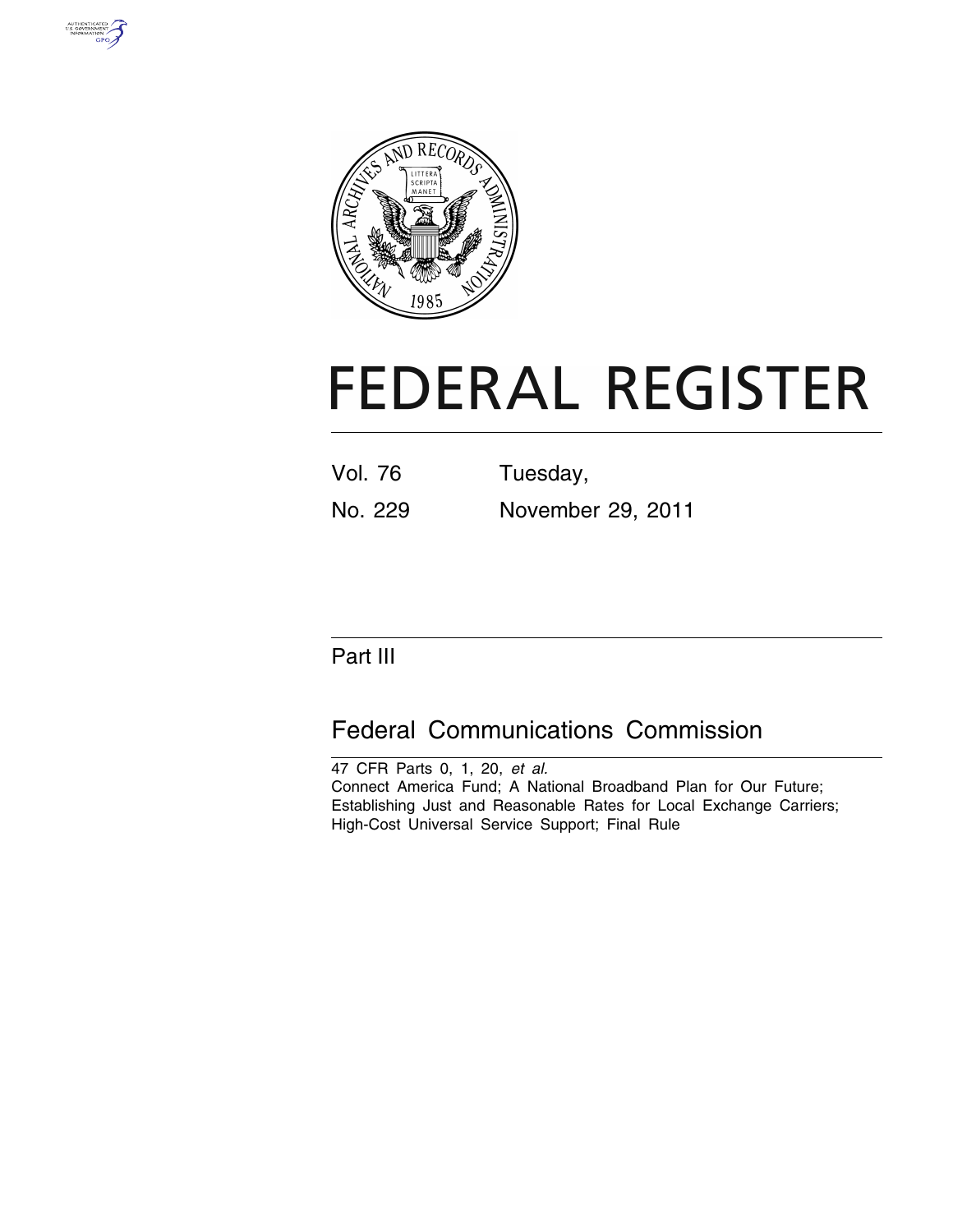# **FEDERAL COMMUNICATIONS COMMISSION**

**47 CFR Parts 0, 1, 20, 36, 51, 54, 61, 64, and 69** 

**[WC Docket Nos. 10–90, 07–135, 05–337, 03–109; GN Docket No. 09–51; CC Docket Nos. 01–92, 96–45; WT Docket No. 10–208; FCC 11–161]** 

# **Connect America Fund; A National Broadband Plan for Our Future; Establishing Just and Reasonable Rates for Local Exchange Carriers; High-Cost Universal Service Support**

**AGENCY:** Federal Communications Commission.

# **ACTION:** Final rule.

**SUMMARY:** In this document, the Federal Communications Commission (Commission) comprehensively reforms and modernizes the universal service and intercarrier compensation systems to ensure that robust, affordable voice and broadband service, both fixed and mobile, are available to Americans throughout the nation. The Commission adopts fiscally responsible, accountable, incentive-based policies to transition these outdated systems to the Connect America Fund, ensuring fairness for consumers and addressing the communications infrastructure challenges of today and tomorrow. The Commission uses measured but firm glide paths to provide industry with certainty and sufficient time to adapt to a changed regulatory landscape, and establish a framework to distribute universal service funding in the most efficient and technologically neutral manner possible, through market-based mechanisms such as competitive bidding.

**DATES:** Effective December 29, 2011, except for §§ 1.21001(b) through (d); 1.21002(c) and (d); 1.21004(a); 51.907(b)(1), (c)(1), and (d) through (h); 51.909(b)(1), and (c) through (k); 51.911(b) and (c); 51.915(e)(5) and (f)(7); 51.917(e)(6) and (f)(3); 51.919; 54.304; 54.312(b)(3); 54.313(a)(7) through (a)(11); 54.313(b) through (h); 54.314; 54.320(b); 54.1003; 54.1004(a), (c), and (d); 54.1005(a) and (b); 54.1006(a) through (e); 54.1007(a) and (b); 54.1008(d) and (e); 54.1009(a) through (c); 54.1010; 61.3(bbb)(2); and 69.3(e)(12) which contain information collection requirements that are not effective until approved by the Office of Management and Budget. The Federal Communications Commission will publish a document in the **Federal Register** announcing the effective date for those sections.

**FOR FURTHER INFORMATION CONTACT:** 

Amy Bender, Wireline Competition Bureau, (202) 418–1469, Victoria Goldberg, Wireline Competition Bureau, (202) 418–7353, and Margaret Wiener, Wireless Telecommunications Bureau, (202) 418–2176 or *TTY:* (202) 418–0484. **SUPPLEMENTARY INFORMATION:** This is a summary of the Commission's Report and Order (R&O) in WC Docket Nos. 10– 90, 07–135, 05–337, 03–109; GN Docket No. 09–51; CC Docket Nos. 01–92, 96– 45; WT Docket No. 10–208; FCC 11–161, released on November 18, 2011. The full text of this document is available for public inspection during regular business hours in the FCC Reference Center, Room CY–A257, 445 12th Street SW., Washington, DC 20554. Or at the following Internet address: *[http://](http://hraunfoss.fcc.gov/edocs_public/attachmatch/FCC-11-161A1.pdf)  [hraunfoss.fcc.gov/edocs](http://hraunfoss.fcc.gov/edocs_public/attachmatch/FCC-11-161A1.pdf)*\_*public/ [attachmatch/FCC-11-161A1.pdf.](http://hraunfoss.fcc.gov/edocs_public/attachmatch/FCC-11-161A1.pdf)* 

#### **I. Executive Summary**

#### *A. Universal Service Reform*

1. *Principles and Goals.* We begin by adopting support for broadband-capable networks as an express universal service principle under section 254(b) of the Communications Act, and, for the first time, we set specific performance goals for the high-cost component of the USF that we are reforming today, to ensure these reforms are achieving their intended purposes. The goals are: (1) Preserve and advance universal availability of voice service; (2) ensure universal availability of modern networks capable of providing voice and broadband service to homes, businesses, and community anchor institutions; (3) ensure universal availability of modern networks capable of providing advanced mobile voice and broadband service; (4) ensure that rates for broadband services and rates for voice services are reasonably comparable in all regions of the nation; and (5) minimize the universal service contribution burden on consumers and businesses.

2. *Budget.* We establish, also for the first time, a firm and comprehensive budget for the high-cost programs within USF. The annual funding target is set at no more than \$4.5 billion over the next six years, the same level as the high-cost program for Fiscal Year 2011, with an automatic review trigger if the budget is threatened to be exceeded. This will provide for more predictable funding for carriers and will protect consumers and businesses that ultimately pay for the fund through fees on their communications bills. We are today taking important steps to control costs and improve accountability in USF, and our estimates of the funding necessary for components of the

Connect America Fund (CAF) and legacy high-cost mechanisms represent our predictive judgment as to how best to allocate limited resources at this time. We anticipate that we may revisit and adjust accordingly the appropriate size of each of these programs by the end of the six-year period, based on market developments, efficiencies realized, and further evaluation of the effect of these programs in achieving our goals.

3. *Public Interest Obligations.* While continuing to require that all eligible telecommunications carriers (ETCs) offer voice services, we now require that they also offer broadband services. We update the definition of voice services for universal service purposes, and decline to disrupt any state carrier of last resort obligations that may exist. We also establish specific and robust broadband performance requirements for funding recipients.

4. *Connect America Fund.* We create the Connect America Fund, which will ultimately replace all existing high-cost support mechanisms. The CAF will help make broadband available to homes, businesses, and community anchor institutions in areas that do not, or would not otherwise, have broadband, including mobile voice and broadband networks in areas that do not, or would not otherwise, have mobile service, and broadband in the most remote areas of the nation. The CAF will also help facilitate our ICC reforms. The CAF will rely on incentive-based, market-driven policies, including competitive bidding, to distribute universal service funds as efficiently and effectively as possible.

5. *Price Cap Territories.* More than 83 percent of the approximately 18 million Americans that lack access to residential fixed broadband at or above the Commission's broadband speed benchmark live in areas served by price cap carriers—Bell Operating Companies and other large and mid-sized carriers. In these areas, the CAF will introduce targeted, efficient support for broadband in two phases.

6. *Phase I.* To spur immediate broadband buildout, we will provide additional funding for price cap carriers to extend robust, scalable broadband to hundreds of thousands of unserved Americans beginning in early 2012. To enable this deployment, all existing legacy high-cost support to price cap carriers will be frozen, and an additional \$300 million in CAF funding will be made available. Frozen support will be immediately subject to the goal of achieving universal availability of voice and broadband, and subject to obligations to build and operate broadband-capable networks in areas unserved by an unsubsidized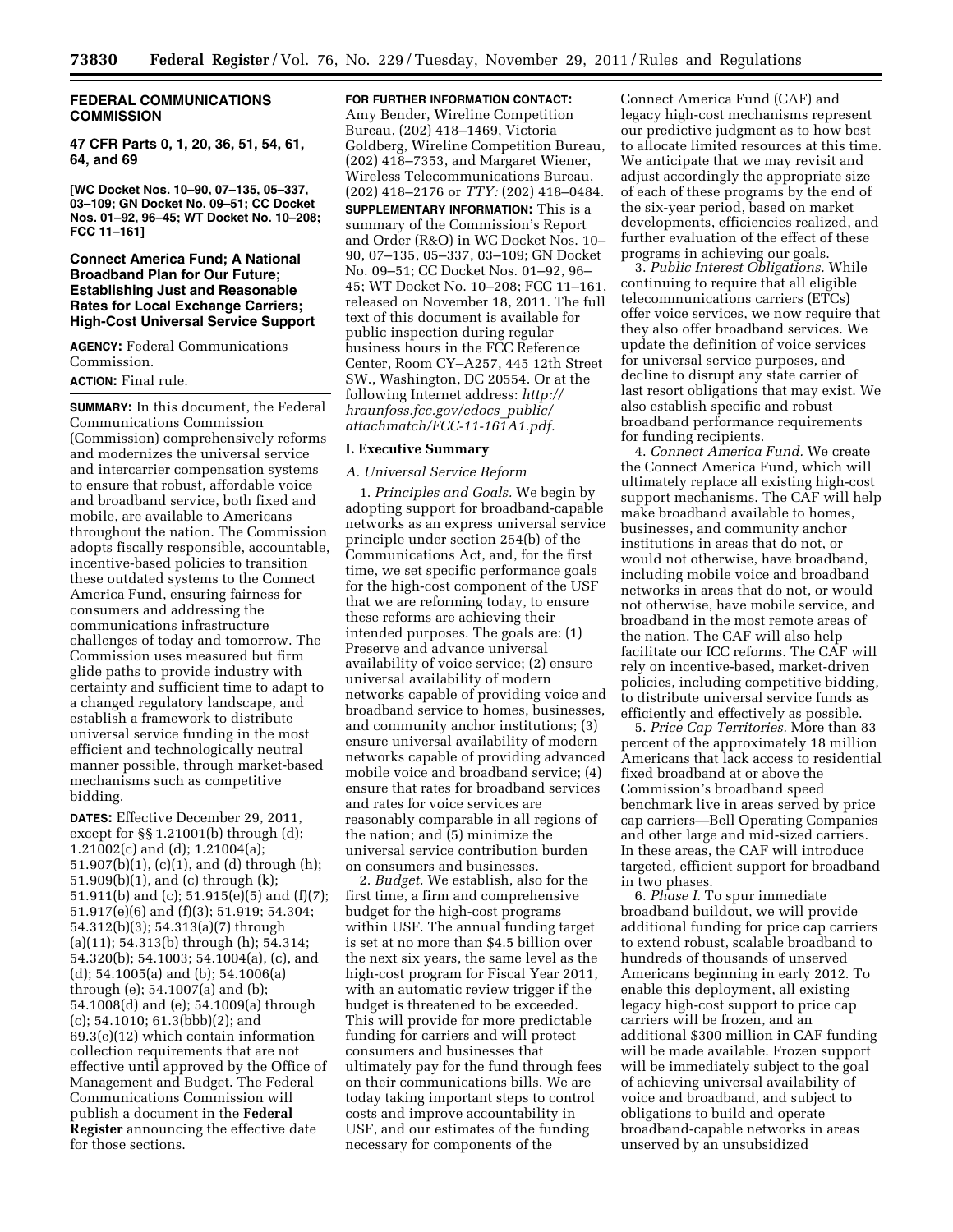competitor over time. Any carrier electing to receive the additional support will be required to deploy broadband and offer service that satisfies our new public interest obligations to an unserved location for every \$775 in incremental support. Specifically, carriers that elect to receive this additional support must provide broadband with actual speeds of at least 4 Mbps downstream and 1 Mbps upstream, with latency suitable for realtime applications and services such as VoIP, and with monthly usage capacity reasonably comparable to that of residential terrestrial fixed broadband offerings in urban areas. In addition, to ensure fairness for consumers across the country who pay into USF, we reduce existing support levels in any areas where a price cap company charges artificially low end-user voice rates.

7. *Phase II.* The next phase of the CAF will use a combination of a forwardlooking broadband cost model and competitive bidding to efficiently support deployment of networks providing both voice and broadband service for five years. We expect that the CAF will expand broadband availability to millions more unserved Americans.

8. We direct the Wireline Competition Bureau to undertake a public process to determine the specific design and operation of the cost model to be used for this purpose, with stakeholders encouraged to participate in that process. The model will be used to establish the efficient amount of support required to extend and sustain robust, scalable broadband in high-cost areas. In each state, each incumbent price cap carrier will be asked to undertake a ''state-level commitment'' to provide affordable broadband to all high-cost locations in its service territory in that state, excluding extremely high cost areas as determined by the model. Importantly, the CAF will only provide support in those areas where a federal subsidy is necessary to ensure the buildout and operation of broadband networks. The CAF will not provide support in areas where unsubsidized competitors are providing broadband that meets our definition. Carriers accepting the state-level commitment will be obligated to meet rigorous broadband service requirements—with interim build-out requirements in three years and final requirements in five years—and will receive CAF funding, in an amount calculated by the model, over a five-year period, with significant financial consequences in the event of non- or under-performance. We anticipate that CAF obligations will keep pace as services in urban areas evolve, and we will ensure that CAF-

funded services remain reasonably comparable to urban broadband services over time. After the five-year period, the Commission will use competitive bidding to distribute any universal service support needed in those areas.

9. In areas where the incumbent declines the state-level commitment, we will use competitive bidding to distribute support in a way that maximizes the extent of robust, scalable broadband service subject to an overall budget. In the Further Notice of Proposed Rulemaking (FNPRM) that accompanies this R&O, we propose a structure and operational details for the competitive bidding mechanism, in which any broadband provider that has been designated as an ETC for the relevant area may participate. The second phase of the CAF will distribute a total of up to \$1.8 billion annually in support for areas with no unsubsidized broadband competitor. We expect that the model and competitive bidding mechanism will be adopted by December 2012, and disbursements will ramp up in 2013 and continue through 2017.

10. *Rate-of-Return Reforms.* Although they serve less than five percent of access lines in the U.S., smaller rate-ofreturn carriers operate in many of the country's most difficult and expensive areas to serve. Rate-of-return carriers' total support from the high-cost fund is approaching \$2 billion annually. We reform our rules for rate-of-return companies in order to support continued broadband investment while increasing accountability and incentives for efficient use of public resources. Rate-of-return carriers receiving legacy universal service support, or CAF support to offset lost ICC revenues, must offer broadband service meeting initial CAF requirements, with actual speeds of at least 4 Mbps downstream and 1 Mbps upstream, upon their customers' reasonable request. Recognizing the economic challenges of extending service in the high-cost areas of the country served by rate-of-return carriers, this flexible approach does not require rate-of-return companies to extend service to customers absent such a request.

11. Alongside these broadband service rules, we adopt reforms to: (1) Establish a framework to limit reimbursements for excessive capital and operating expenses, which will be implemented no later than July 1, 2012, after an additional opportunity for public comment; (2) encourage efficiencies by extending existing corporate operations expense limits to the existing high-cost loop support and interstate common line support mechanisms, effective

January 1, 2012; (3) ensure fairness by reducing high-cost loop support for carriers that maintain artificially low end-user voice rates, with a three-step phase-in beginning July 1, 2012; (4) phase out the Safety Net Additive component of high-cost loop support over time; (5) address Local Switching Support as part of comprehensive ICC reform; (6) phase out over three years support in study areas that overlap completely with an unsubsidized facilities-based terrestrial competitor that provides voice and fixed broadband service, beginning July 1, 2012; and (7) cap per-line support at \$250 per month, with a gradual phasedown to that cap over a three-year period commencing July 1, 2012. In the Notice, we seek comment on establishing a long-term broadband-focused CAF mechanism for rate-of-return carriers, and relatedly seek comment on reducing the interstate rate-of-return from its current level of 11.25 percent. We expect rate-of-return carriers will receive approximately \$2 billion per year in total high-cost universal service support under our budget through 2017.

12. *CAF Mobility Fund.* Concluding that mobile voice and broadband services provide unique consumer benefits, and that promoting the universal availability of such services is a vital component of the Commission's universal service mission, we create the Mobility Fund, the first universal service mechanism dedicated to ensuring availability of mobile broadband networks in areas where a private-sector business case is lacking. Mobile broadband carriers will receive significant legacy support during the transition to the Mobility Fund, and will have opportunities for new Mobility Fund dollars. The providers receiving support through the CAF Phase II competitive bidding process will also be eligible for the Mobility Fund, but carriers will not be allowed to receive redundant support for the same service in the same areas. Mobility Fund recipients will be subject to public interest obligations, including data roaming and collocation requirements.

*Phase I.* We provide up to \$300 million in one-time support to immediately accelerate deployment of networks for mobile voice and broadband services in unserved areas. Mobility Fund Phase I support will be awarded through a nationwide reverse auction, which we expect to occur in third quarter 2012. Eligible areas will include census blocks unserved today by mobile broadband services, and carriers may not receive support for areas they have previously stated they plan to cover. The auction will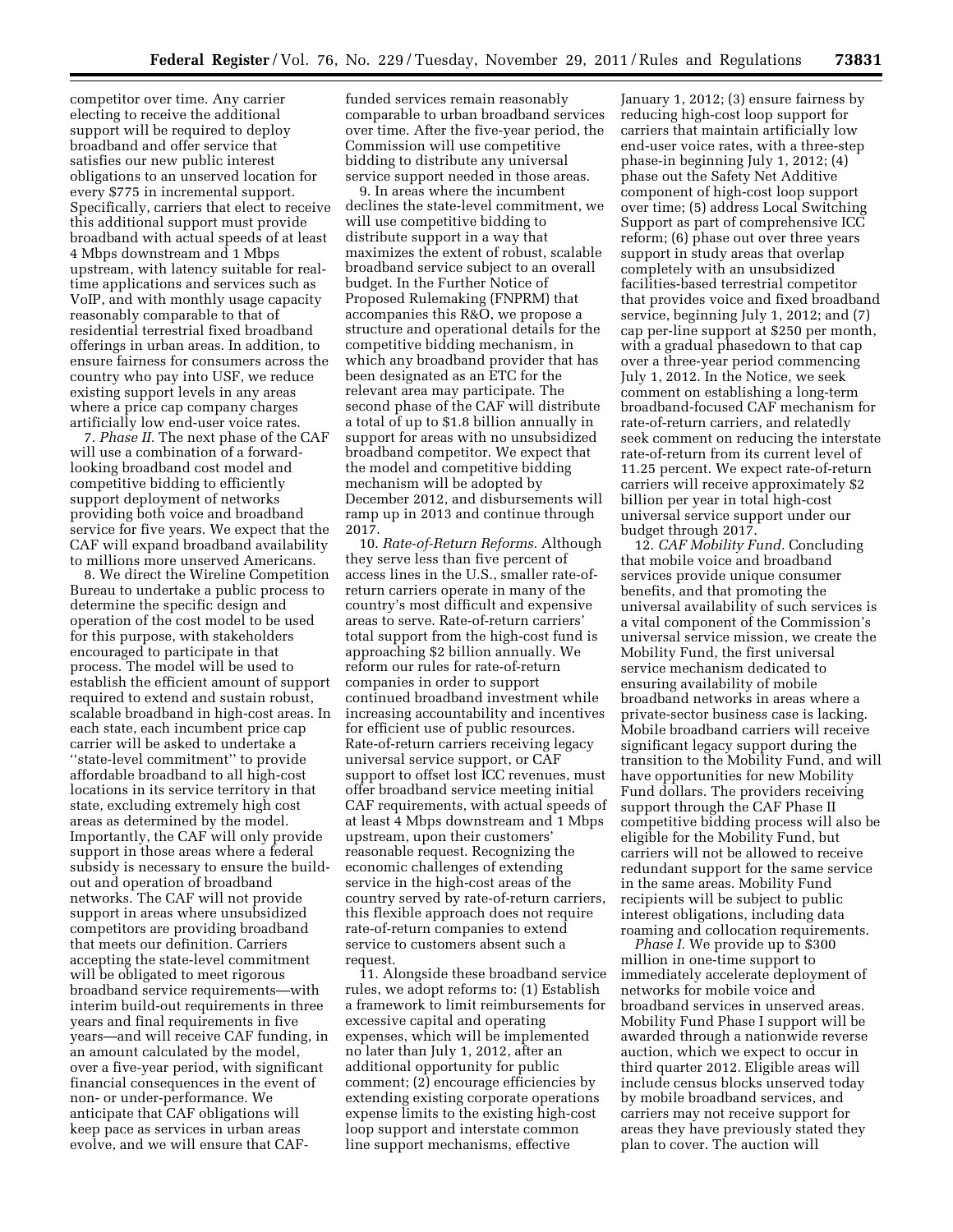maximize coverage of unserved road miles within the budget, and winners will be required to deploy 4G service within three years, or 3G service within two years, accelerating the migration to 4G. We also establish a separate and complementary one-time Tribal Mobility Fund Phase I to award up to \$50 million in additional universal service funding to Tribal lands to accelerate mobile voice and broadband availability in these remote and underserved areas.

*Phase II.* To ensure universal availability of mobile broadband services, the Mobility Fund will provide up to \$500 million per year in ongoing support. The Fund will expand and sustain mobile voice and broadband services in communities in which service would be unavailable absent federal support. The Mobility Fund will include ongoing support for Tribal areas of up to \$100 million per year as part of the \$500 million total budget. In the Notice we propose a structure and operational details for the ongoing Mobility Fund, including the proper distribution methodology, eligible geographic areas and providers, and public interest obligations. We expect to adopt the distribution mechanism for Phase II in 2012 with implementation in 2013.

13. *Identical Support Rule.* In light of the new support mechanisms we adopt for mobile broadband service and our commitment to fiscal responsibility, we eliminate the identical support rule that determines the amount of support for mobile, as well as wireline, competitive ETCs today. We freeze identical support per study area as of year end 2011, and phase down existing support over a fiveyear period beginning on July 1, 2012. The gradual phase down we adopt, in conjunction with the new funding provided by Mobility Fund Phase I and II, will ensure that an average of over \$900 million is provided to mobile carriers for each of the first four years of reform (through 2015). The phase down of competitive ETC support will stop if Mobility Fund Phase II is not operational by June 30, 2014, ensuring approximately \$600 million per year in legacy support will continue to flow until the new mechanism is operational.

14. *Remote Areas Fund.* We allocate at least \$100 million per year to ensure that Americans living in the most remote areas in the nation, where the cost of deploying traditional terrestrial broadband networks is extremely high, can obtain affordable access through alternative technology platforms, including satellite and unlicensed wireless services. We propose in the FNPRM a structure and operational

details for that mechanism, including the form of support, eligible geographic areas and providers, and public interest obligations. We expect to finalize the Remote Areas Fund in 2012 with implementation in 2013.

15. *Reporting and Enforcement.* We establish a national framework for certification and reporting requirements for all universal service recipients to ensure that their public interest obligations are satisfied, that state and federal regulators have the tools needed to conduct meaningful oversight, and that public funds are expended in an efficient and effective manner. We do not disturb the existing role of states in designating ETCs and in monitoring that ETCs within their jurisdiction are using universal service support for its intended purpose. We seek comment on whether and how we should adjust federal obligations on ETCs in areas where legacy funding is phased down. We also adopt rules to reduce or eliminate support if public interest obligations or other requirements are not satisfied, and seek comment on the appropriateness of additional enforcement mechanisms.

16. *Waiver.* As a safeguard to protect consumers, we provide for an explicit waiver mechanism under which a carrier can seek relief from some or all of our reforms if the carrier can demonstrate that the reduction in existing high-cost support would put consumers at risk of losing voice service, with no alternative terrestrial providers available to provide voice telephony.

#### *B. Intercarrier Compensation Reform*

17. *Immediate ICC Reforms.* We take immediate action to curtail wasteful arbitrage practices, which cost carriers and ultimately consumers hundreds of millions of dollars annually:

• *Access Stimulation.* We adopt rules to address the practice of access stimulation, in which carriers artificially inflate their traffic volumes to increase ICC payments. Our revised interstate access rules generally require competitive carriers and rate-of-return incumbent local exchange carriers (LECs) to refile their interstate switched access tariffs at lower rates if the following two conditions are met: (1) A LEC has a revenue sharing agreement and (2) the LEC either has (a) a threeto-one ratio of terminating-to-originating traffic in any month or (b) experiences more than a 100 percent increase in traffic volume in any month measured against the same month during the previous year. These new rules are narrowly tailored to address harmful practices while avoiding burdens on

entities not engaging in access stimulation.

• *Phantom Traffic.* We adopt rules to address ''phantom traffic,'' *i.e.,* calls for which identifying information is missing or masked in ways that frustrate intercarrier billing. Specifically, we require telecommunications carriers and providers of interconnected VoIP service to include the calling party's telephone number in all call signaling, and we require intermediate carriers to pass this signaling information, unaltered, to the next provider in a call path.

18. *Comprehensive ICC Reform.* We adopt a uniform national bill-and-keep framework as the ultimate end state for all telecommunications traffic exchanged with a LEC. Under bill-andkeep, carriers look first to their subscribers to cover the costs of the network, then to explicit universal service support where necessary. Billand-keep has worked well as a model for the wireless industry; is consistent with and promotes deployment of IP networks; will eliminate competitive distortions between wireline and wireless services; and best promotes our overall goals of modernizing our rules and facilitating the transition to IP. Moreover, we reject the notion that only the calling party benefits from a call and therefore should bear the entire cost of originating, transporting, and terminating a call. As a result, we now abandon the calling-party-network-pays model that dominated ICC regimes of the last century. Although we adopt billand-keep as a national framework, governing both inter- and intrastate traffic, states will have a key role in determining the scope of each carrier's financial responsibility for purposes of bill-and-keep, and in evaluating interconnection agreements negotiated or arbitrated under the framework in sections 251 and 252 of the Communications Act. We also address concerns expressed by some commenters about potential fears of traffic ''dumping'' and seek comment in the Notice on whether any additional measures are necessary in this regard.

19. *Multi-Year Transition.* We focus initial reforms on reducing terminating switched access rates, which are the principal source of arbitrage problems today. This approach will promote migration to all-IP networks while minimizing the burden on consumers and staying within our universal service budget. For these rates, as well as certain transport rates, we adopt a gradual, measured transition that will facilitate predictability and stability. First, we require carriers to cap most ICC rates as of the effective date of this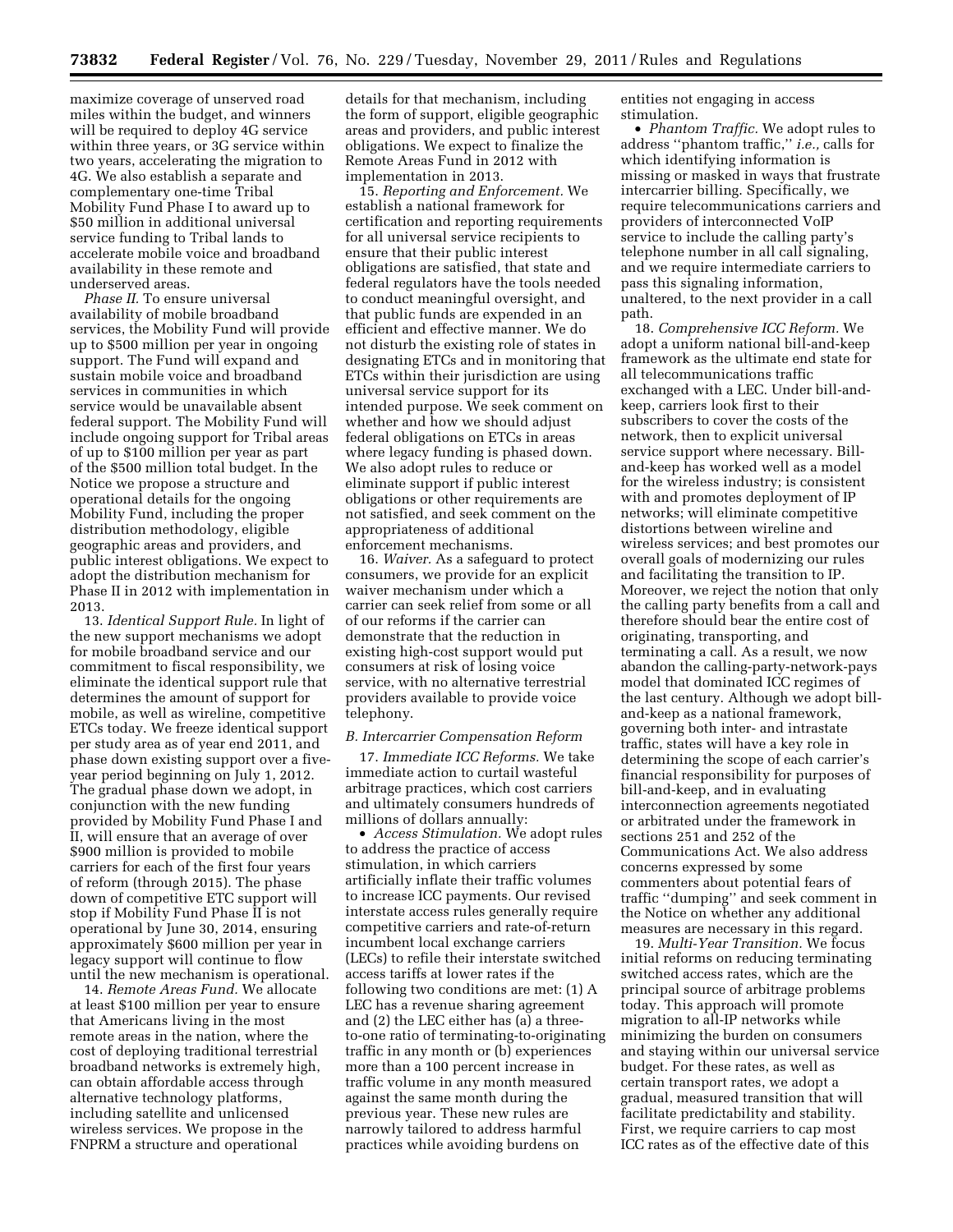R&O. To reduce the disparity between intrastate and interstate terminating end office rates, we next require carriers to bring these rates to parity within two steps, by July 2013. Thereafter, we require carriers to reduce their termination (and for some carriers also transport) rates to bill-and-keep, within six years for price cap carriers and nine for rate-of-return carriers. The framework and transition are default rules and carriers are free to negotiate alternatives that better address their individual needs. Although the R&O begins the process of reforming all ICC charges by capping all interstate rate elements and most intrastate rate elements, the Notice seeks comment on the appropriate transition and recovery for the remaining originating and transport rate elements. States will play a key role in overseeing modifications to rates in intrastate tariffs to ensure carriers are complying with the framework adopted in this R&O and not shifting costs or otherwise seeking to gain excess recovery. The Notice also seeks comment on interconnection issues likely to arise in the process of implementing a bill-and-keep methodology for ICC.

20. *New Recovery Mechanism.* We adopt a transitional recovery mechanism to mitigate the effect of reduced intercarrier revenues on carriers and facilitate continued investment in broadband infrastructure, while providing greater certainty and predictability going forward than the *status quo.* Although carriers will first look to limited increases from their end users for recovery, we reject notions that all recovery should be borne by consumers. Rather, we believe, consistent with past reforms, that carriers should have the opportunity to seek partial recovery from all of their end user customers. We permit incumbent telephone companies to charge a limited monthly Access Recovery Charge (ARC) on wireline telephone service, with a maximum annual increase of \$0.50 for consumers and small businesses, and \$1.00 per line for multi-line businesses, to partially offset ICC revenue declines. To protect consumers, we adopt a strict ceiling that prevents carriers from assessing any ARC for any consumer whose total monthly rate for local telephone service, inclusive of various rate-related fees, is at or above \$30. Although the maximum ARC is \$0.50 per month, we expect the actual average increase across all wireline consumers to be no more than \$0.10–\$0.15 a month, which translates into an expected maximum of \$1.20– \$1.80 per year that the average

consumer will pay. We anticipate that consumers will receive more than three times that amount in benefits in the form of lower calling prices, more value for their wireless or wireline bill, or both, as well as greater broadband availability. Furthermore, the ARC will phase down over time as carriers' eligible revenue decreases, and we prevent carriers from charging any ARC on Lifeline customers or further drawing on the Lifeline program, so that ICC reform will not raise rates at all for these low-income consumers. We also seek comment in the Notice about reassessing existing subscriber line charges (SLCs), which are not otherwise implicated by this R&O, to determine whether those charges are set at appropriate levels.

21. Likewise, although we do not adopt a rate ceiling for multi-line businesses customers, we do adopt a cap on the combination of the ARC and the existing SLC to ensure that multiline businesses do not bear a disproportionate share of recovery and that their rates remain just and reasonable. Specifically, carriers cannot charge a multi-line business customer an ARC when doing so would result in the ARC plus the existing SLC exceeding \$12.20 per line. Moreover, to further protect consumers, we adopt measures to ensure that carriers must apportion lost revenues eligible for ICC recovery between residential and business lines, appropriately weighting the business lines (*i.e.*, according to the higher maximum annual increase in the business ARC) to prevent carriers that elect not to receive ICC CAF from recovering their entire ICC revenue loss from consumers. Carriers may receive CAF support for any otherwise-eligible revenue not recovered by the ARC. In addition, carriers receiving CAF support to offset lost ICC revenues will be required to use the money to advance our goals for universal voice and broadband.

22. In defining how much of their lost revenues carriers will have the opportunity to recover, we reject the notion that ICC reform should be revenue neutral. We limit carriers' total eligible recovery to reflect the existing downward trends on ICC revenues with declining switching costs and minutes of use. For price cap carriers, baseline recovery amounts available to each price cap carrier will decline at 10 percent annually. Price cap carriers whose interstate rates have largely been unchanged for a decade because they participated in the Commission's 2000 CALLS plan will be eligible to receive 90 percent of this baseline every year from ARCs and the CAF. In those study

areas that have recently converted from rate-of-return to price cap regulation, carriers will initially be permitted to recover the full baseline amount to permit a more gradual transition, but we will decline to 90 percent recovery for these areas as well after 5 years. All price cap CAF support for ICC recovery will phase out over a three-year period beginning in the sixth year of the reform.

23. For rate-of-return carriers, recovery will be calculated initially based on rate-of-return carriers' fiscal year 2011 interstate switched access revenue requirement, intrastate access revenues that are being reformed as part of this R&O, and net reciprocal compensation revenues. This baseline will decline at five percent annually to reflect combined historical trends of an annual three percent interstate cost and associated revenue decline, and ten percent intrastate revenue decline, while providing for true ups to ensure CAF recovery in the event of faster-thanexpected declines in demand. Both recovery mechanisms provide carriers with significantly more revenue certainty than the *status quo*, enabling carriers to reap the benefits of efficiencies and reduced switching costs, while giving providers stable support for investment as they adjust to an IP world.

24. *Treatment of VoIP Traffic.* We make clear the prospective payment obligations for VoIP traffic exchanged in TDM between a LEC and another carrier, and adopt a transitional framework for VoIP intercarrier compensation. We establish that default charges for ''toll'' VoIP–PSTN traffic will be equal to interstate rates applicable to non-VoIP traffic, and default charges for other VoIP–PSTN traffic will be the applicable reciprocal compensation rates. Under this framework, all carriers originating and terminating VoIP calls will be on equal footing in their ability to obtain compensation for this traffic.

25. *CMRS–Local Exchange Carrier (LEC) Compensation.* We clarify certain aspects of CMRS–LEC compensation to reduce disputes and address existing ambiguity. We adopt bill-and-keep as the default methodology for all nonaccess CMRS–LEC traffic. To provide rate-of-return LECs time to adjust to billand-keep, we adopt an interim transport rule for rate-of-return carriers to specify LEC transport obligations under the default bill-and-keep framework for non-access traffic exchanged between these carriers. We also clarify the relationship between the compensation obligations in section 20.11 of the Commission's rules and the reciprocal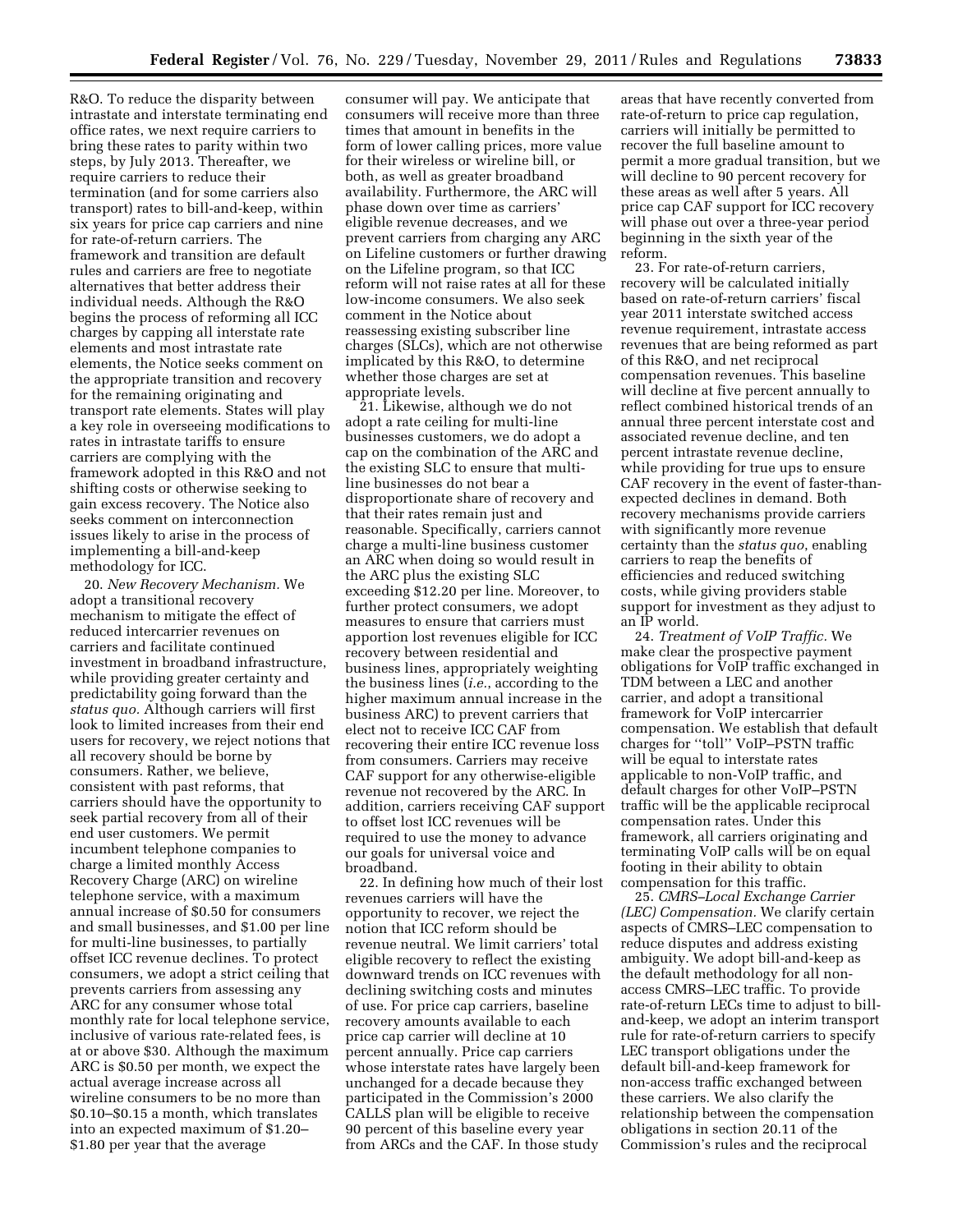compensation framework, thus addressing growing concerns about arbitrage related to rates set without federal guidance. Further, in response to disputes, we make clear that a call is considered to be originated by a CMRS provider for purposes of the intraMTA rule only if the calling party initiating the call has done so through a CMRS provider. Finally, we affirm that all traffic routed to or from a CMRS provider that, at the beginning of a call, originates and terminates within the same MTA, is subject to reciprocal compensation, without exception.

26. *IP-to-IP Interconnection.* We recognize the importance of interconnection to competition and the associated consumer benefits. We anticipate that the reforms we adopt will further promote the deployment and use of IP networks, and seek comment in the accompanying Notice regarding the policy framework for IPto-IP interconnection. We also make clear that even while our Notice is pending, we expect all carriers to negotiate in good faith in response to requests for IP-to-IP interconnection for the exchange of voice traffic.

27. In addition, we adopt a limited exception to the phase-down of support for competitive eligible telecommunications carriers for Standing Rock Telecommunications, Inc. (Standing Rock), a Tribally-owned competitive ETC that had its ETC designation modified recently for the purpose of providing service throughout the entire Standing Rock Sioux Reservation. We find that granting a two-year exception to the phase-down of support to this Tribally-owned competitive ETC is in the public interest. For a two-year period, Standing Rock will receive per-line support amounts that are the same as the total support per line received in the fourth quarter of this year. We adopt this approach in order to enable Standing Rock to reach a sustainable scale so that consumers on the Reservation can realize the benefits of connectivity that, but for Standing Rock, they might not otherwise have access to.

# **II. Procedural Matters**

# *A. Paperwork Reduction Act Analysis*

28. The Report and Order contains new information collection requirements subject to the Paperwork Reduction Act of 1995 (PRA), Public Law 104–13. The new requirements will be submitted to the Office of Management and Budget (OMB) for review under section 3507(d) of the PRA. OMB, the general public, and other Federal agencies are invited to

comment on the new information collection requirements contained in this proceeding. We note that pursuant to the Small Business Paperwork Relief Act of 2002, Public Law 107–198, *see* 44 U.S.C. 3506(c)(4), we previously sought specific comment on how the Commission might ''further reduce the information collection burden for small business concerns with fewer than 25 employees.'' We describe impacts that might affect small businesses, which includes most businesses with fewer than 25 employees, in the Final Regulatory Flexibility Analysis, infra.

# *B. Congressional Review Act*

29. The Commission will send a copy of this Report and Order to Congress and the Government Accountability Office pursuant to the Congressional Review Act, *see* 5 U.S.C. 801(a)(1)(A).

# *C. Final Regulatory Flexibility Analysis*

30. As required by the Regulatory Flexibility Act of 1980 (RFA), as amended, Initial Regulatory Flexibility Analyses (IRFAs) were incorporated in the *Notice of Proposed Rule Making and Further Notice of Proposed Rulemaking (USF/ICC Transformation NRPM),* 76 FR 11632, March 3, 2011, in the *Notice of Inquiry and Notice of Proposed Rulemaking (USF Reform NOI/NPRM)*, and in the *Notice of Proposed Rulemaking (Mobility Fund NPRM)*, 75 FR 67060, November 1, 2010, for this proceeding. The Commission sought written public comment on the proposals in the *USF/ICC Transformation NRPM*, including comment on the IRFA. The Commission received comments on the *USF/ICC Transformation NPRM* IRFA. The comments received are discussed below. The Commission did not receive comments on the *USF Reform NOI/ NPRM* IRFA or the *Mobility Fund NPRM*  IRFA. This present Final Regulatory Flexibility Analysis (FRFA) conforms to the RFA.

# *D. Need for, and Objectives of, the R&O*

31. The R&O adopts fiscally responsible, accountable, incentivebased policies to transition outdated universal service and intercarrier compensation (ICC) systems to the Connect America Fund (CAF), ensuring fairness for consumers and addressing the challenges of today and tomorrow, instead of yesterday. We adopt measured but firm glide paths to provide industry with certainty and sufficient time to adapt to a changed landscape, and establish a regulatory framework which will ultimately distribute all universal service funding

in the most efficient and technologically neutral manner possible.

32. For decades, the Commission and the states have administered a complex system of explicit and implicit subsidies to support voice connectivity to the highest cost, most rural, and insular communities in the nation. Networks that provide only voice service, however, are no longer adequate for the country's communication needs. Broadband and mobility have become crucial to our nation's economic development, global competitiveness, and civic life. Businesses need broadband and mobile communications to attract customers and employees, jobseekers need them to find jobs and training, and children need them to get a world-class education. Broadband and mobility also help lower the costs and improve the quality of health care, and enable people with disabilities and Americans of all income levels to participate more fully in society. Broadband-enabled jobs are critical to our nation's economic recovery and long-term economic health, particularly in small towns, rural and insular areas, and Tribal lands.

33. Too many Americans today, however, do not have access to modern networks that support mobility and broadband. Millions of Americans live in areas where there is no access to any broadband network. And millions of Americans live, work, or travel in areas without mobile broadband. There are unserved areas in every state of the nation and its territories, and in many of these areas there is little reason to believe that access to broadband service will be provided to these areas in the near future with current policies.

34. Consistent with the challenge of ensuring that all Americans are offered basic voice service and access to networks that support high-speed Internet access where they live, work and travel, extending and accelerating broadband and advanced mobile wireless deployment have been two of the Commission's top priorities over the past few years. The R&O focuses on those remote and expensive-to-serve communities where the immediate prospect for stand-alone private sector action is limited.

35. Our existing voice-centric universal service system is built on decades-old assumptions that fail to reflect today's networks, the evolving nature of communications services, or the current competitive landscape. As a result, the current system is not equipped to address the universal service challenges raised by broadband, mobility, and the transition to Internet Protocol (IP) networks.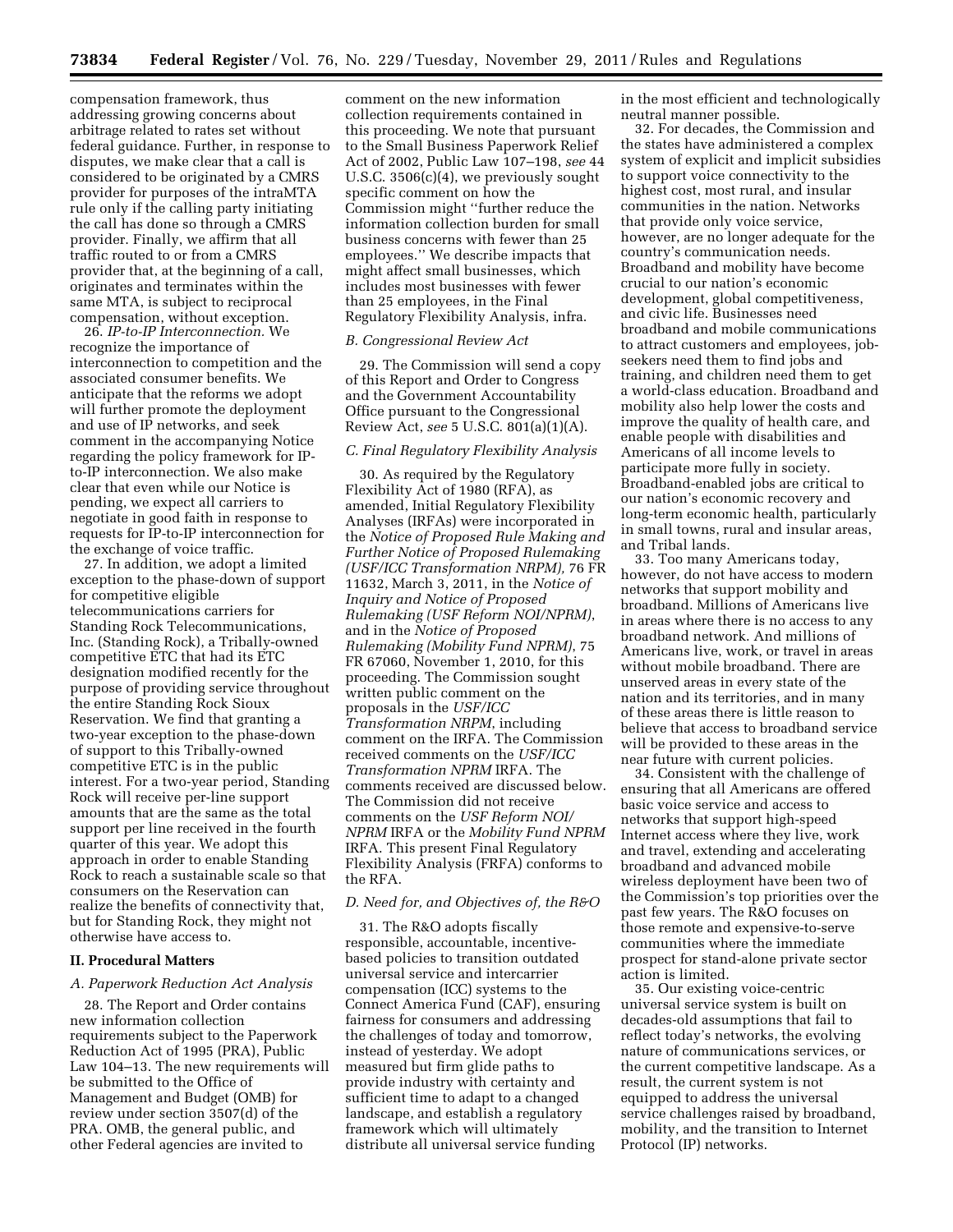36. With respect to voice services, consumers are increasingly obtaining such services over broadband networks as well as over traditional circuit switched telephone networks. In the R&O, the Commission amends its rules to specify that the functionalities of eligible voice telephony services. The amended definition shifts to a technologically neutral approach, allowing companies to provision voice service over any platform, including the PSTN and IP networks.

37. With respect to broadband, the component of the Universal Service Fund (USF) that supports telecommunications service in high-cost areas has grown from \$2.6 billion in 2001 to a projected \$4.5 billion in 2011, but recipients lack any accountability for advancing broadband-capable infrastructure that delivers voice service. We also lack sufficient mechanisms to ensure all Commission funded broadband investments are prudent and efficient, including the means to target investment to areas that lack a private business case to build broadband. In addition, the ''ruralrural'' divide must also be addressed some parts of rural America are connected to state-of-the-art broadband, while other parts of rural America have no broadband access, because the existing program fails to direct money to all parts of rural America where it is needed. Similarly, the Fund supports some mobile providers, but only based on cost characteristics and locations of wireline providers. As a result, the universal service program provides more than \$1 billion in annual support to wireless carriers, yet there remain many areas of the country where people live, work, and travel that lack mobile voice coverage, and still larger geographic areas that lack mobile broadband coverage.

38. For the first time, the Commission establishes a defined budget for the high-cost component of the universal service fund. Establishing a CAF budget ensures that individual consumers will not pay more in contributions due to the reforms we adopt today. We therefore establish an annual funding target, set at the same level as our current estimate for the size of the high-cost program for FY 2011, of no more than \$4.5 billion. The total \$4.5 billion budget will include CAF support resulting from intercarrier compensation reform, as well as new CAF funding for broadband and support for legacy programs during a transitional period.

39. In the R&O, the Commission adopts rules that transform the existing high-cost program—the component of USF directed toward high-cost, rural,

and insular areas—into a new, more efficient, broadband-focused Connect America Fund (CAF). In particular, we adopt a framework for the Connect America Fund that will provide support in price cap territories based on a combination of competitive bidding and a forward-looking cost model.

40. In order to take immediate steps to accelerate broadband deployment to unserved areas across America, we modify our rules to provide support to price cap carriers under a transitional distribution mechanism, CAF Phase I, while the cost model is being developed and competitive bidding rules finalized. Specifically, effective in 2012, we freeze support to price cap carriers and their rate-of-return affiliates under our existing high-cost support mechanism: high-cost loop support (HCLS) including safety net additive (SNA), forward-looking model support, local switching support (LSS), interstate access support (IAS), and frozen interstate common line support (ICLS). In addition, we will dedicate up to \$300 million in incremental support to price cap carriers each year of CAF Phase I, allocated to carriers serving areas with the highest costs; carriers accepting incremental support will be required to meet defined broadband deployment obligations.

41. We adopt an approach that enables competitive bidding for CAF Phase II support in the near-term in some price cap areas, while in other areas holding the incumbent carrier to broadband and other public interest obligations over large geographies in return for five years of CAF support. Specifically, we adopt the following methodology for providing CAF support in price cap areas. First, the Commission will model forward-looking costs to estimate the cost of deploying broadband-capable networks in highcost areas and identify at a granular level the areas where support will be available. Second, using the cost model, the Commission will offer each price cap LEC annual support for a period of five years in exchange for a commitment to offer voice across its service territory within a state and broadband service to supported locations within that service territory, subject to robust public interest obligations and accountability standards. Third, for all territories for which price cap LECs decline to make that commitment, the Commission will award ongoing support through a competitive bidding mechanism.

42. We reform legacy support mechanisms for rate-of-return carriers to transition towards a more incentivebased form of regulation with better incentives for efficient operations. In

particular, we implement a number of reforms to eliminate waste and inefficiency and improve incentives for rational investment and operation by rate-of-return LECs. Consistent with the framework we establish for support in price cap territories that combines a new forward-looking cost model and competitive bidding, we also lay the foundation for subsequent Commission action that will advance rate-of-return companies on a path toward a more incentive-based form of regulation.

43. We adopt the following reforms that will ensure that the overall size of the Fund is kept within budget while we transition a system that supports only telephone service to a system that will enable the deployment of modern high-speed networks capable of delivering 21st century broadband services and applications, including voice: First, we establish benchmarks that, for the first time, will establish parameters for what actual costs carriers may seek recovery under the federal universal service program. Second, we take immediate steps to ensure that carriers in rural areas are not unfairly burdening consumers across the nation by using excess universal service support to subsidize artificially low end-user rates. Third, we eliminate the safety net additive program, which is no longer meeting its intended purpose. Fourth, we eliminate local switching support in July 2012 whereby recovery for switching investment will occur through the ICC recovery mechanism. Fifth, we eliminate support for rate-ofreturn companies in any study area that is completely overlapped by an unsubsidized facilities-based terrestrial competitor that offers fixed voice as well as broadband services meeting specified performance standards, as there is no need for universal service subsidies in these cases. Sixth, starting January 1, 2012, support in excess of \$250 per line per month will no longer be provided to any carrier.

44. We eliminate the identical support rule. Over a decade of experience with the operation of the current rule and having received a multitude of comments noting that the current rule fails to efficiently target support where it is needed, we conclude that this rule has not functioned as intended. Identical support does not provide appropriate levels of support for the efficient deployment of mobile services in areas that do not support a private business case for mobile voice and broadband. Because the explicit support for mobility that we adopt today will be designed to appropriately target funds to such areas, the identical support rule is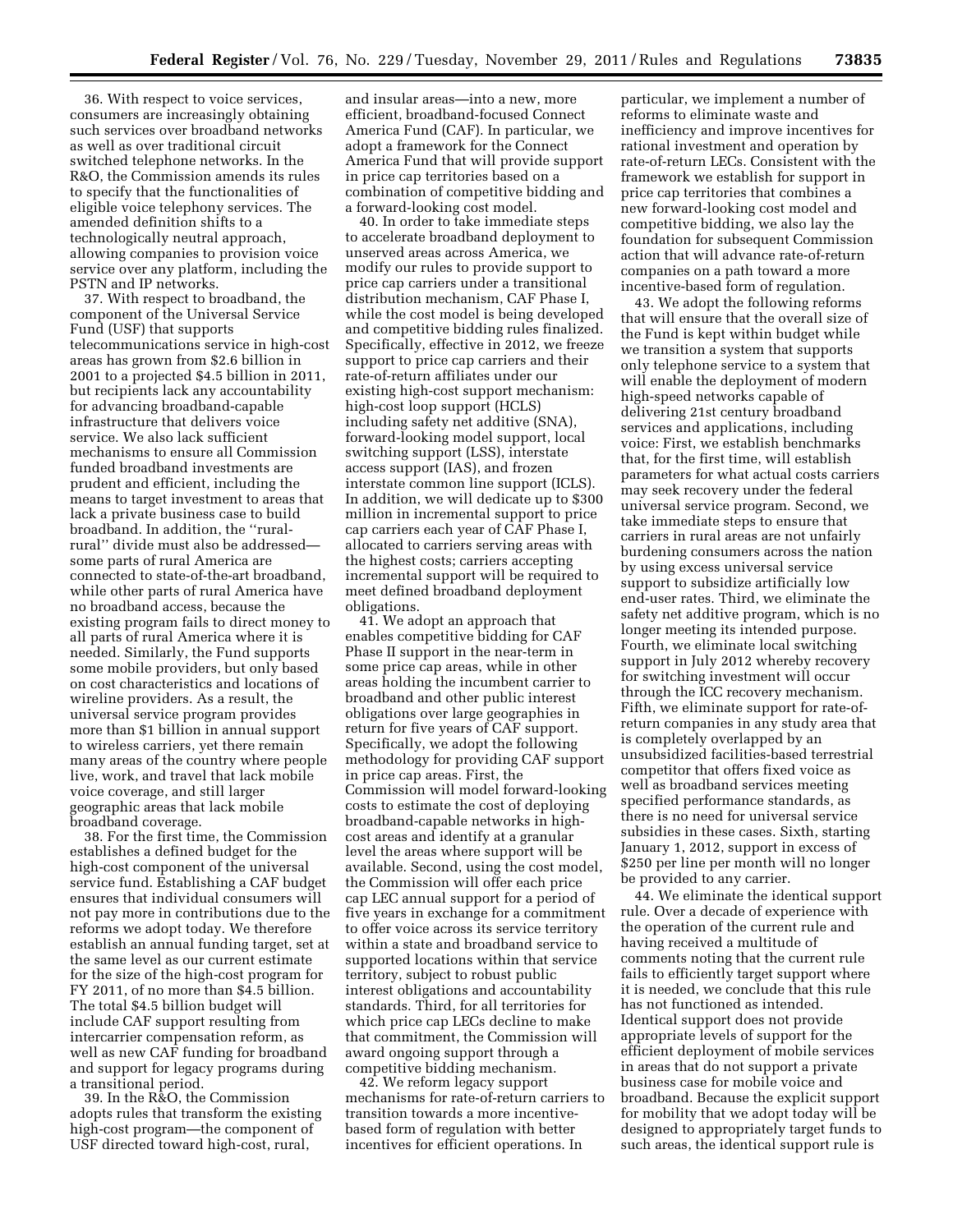no longer necessary or in the public interest.

45. We transition existing competitive ETC support to the CAF, including our reformed system for supporting mobile service over a five-year period beginning July 1, 2012. We find that a transition is desirable in order to avoid shocks to service providers that may result in service disruptions for consumers. During this period, competitive ETCs offering mobile wireless services will have the opportunity to bid in the Mobility Fund Phase I auction in 2012 and participate in the second phase of the Mobility Fund in 2013. Competitive ETCs offering broadband services that meet the performance standards described above will also have the opportunity to participate in competitive bidding for CAF support in areas where price cap companies decline to make a state-level broadband commitment in exchange for modeldetermined support in 2013. With these new funding opportunities, many carriers, including wireless carriers, could receive similar or even greater amounts of funding after our reforms than before, albeit with that funding more appropriately targeted to the areas that need additional support.

46. For the purpose of this transition, we conclude that each competitive ETC's baseline support amount will be equal to its total 2011 support in a given study area, or an amount equal to \$3,000 times the number of reported lines as of year-end 2011, whichever is lower. Using a full calendar year of support to set the baseline will provide a reasonable approximation of the amount that competitive ETCs would currently expect to receive, absent reform, and a natural starting point for the phasedown of support. In addition, we limit the baseline to \$3,000 per line in order to reflect similar changes to our rules limiting support for incumbent wireline carriers to \$3,000 per line per year.

47. Competitive ETC support per study area will be frozen at the 2011 baseline, and that monthly baseline amount will be provided from January 1, 2012 to June 30, 2012. Each competitive ETC will then receive 80 percent of its monthly baseline amount from July 1, 2012 to June 30, 2013, 60 percent of its baseline amount from July 1, 2013, to June 30, 2014, 40 percent from July 1, 2014, to June 30, 2015, 20 percent from July 1, 2015, to June 30, 2016, and no support beginning July 1, 2016. The purpose of this phase down is to avoid unnecessary consumer disruption as we transition to new programs that will be better designed to achieve universal service goals, especially with respect to promoting

investment in and deployment of mobile service to areas not yet served. We do not wish to encourage further investment based on the inefficient subsidy levels generated by the identical support rule. We conclude that phasing down and transitioning existing competitive support will not create significant or widespread risks that consumers in areas that currently have service, including mobile service, will be left without any viable mobile service provider serving their area. We do, however, delay by two years the phasedown for certain carriers serving remote parts of Alaska and a Triballyowned competitive ETC, Standing Rock Telecommunications, that received its ETC designation in 2011.

48. We establish the Mobility Fund based on our conclusion that mobile voice and broadband services provide unique consumer benefits and that promoting the universal availability of advanced mobile services is a vital component of the Commission's universal service mission. The Mobility Fund, which will have two phases, will allow funding for mobility while rationalizing how universal service funding is provided, thereby ensuring that funds are cost-effective and targeted to areas that require public funding to receive the benefits of mobility. The purpose of the Mobility Fund is to accelerate the deployment of advanced mobile networks in areas where a private-sector business case is lacking. Mobility Fund recipients will be subject to public interest obligations, including data roaming and collocation requirements.

49. The first phase of the Mobility Fund will provide \$300 million in onetime support to immediately accelerate deployment of networks for mobile broadband services in unserved areas. Mobility Fund Phase I support will be awarded through a nationwide reverse auction. Eligible areas will include census blocks unserved today by advanced mobile wireless services. Carriers will be prohibited from receiving support for areas they have previously stated they plan to cover. The auction will maximize coverage of unserved road miles, with the lowest per-unit bids winning. A 25 percent bidding credit will be available for Tribally-owned or controlled providers that participate in the auction and place bids for the eligible census blocks located within the geographic area defined by the boundaries of the Tribal land associated with the Tribal entity seeking support. The auction will also help the Commission develop expertise in running reverse auctions for universal service support. We expect to

distribute this support as quickly as feasible, with the goal of holding an auction in the third quarter of 2012. As part of this first phase, we also establish a separate and complementary one-time Tribal Mobility Fund Phase I to award \$50 million in additional universal service funding for advanced mobile services on Tribal lands and Alaska Native regions. We do so in order to accelerate mobile broadband availability in these remote and underserved areas.

50. We also establish a Mobility Fund Phase II, which will provide up to \$500 million per year in ongoing support to ensure universal availability of advanced mobile services. The Fund will expand and sustain mobile voice and broadband service in communities in which service would be unavailable absent federal support. The Mobility Fund Phase II will include ongoing support for Tribal lands of up to \$100 million per year, as part of the \$500 million total budget. We also establish a budget of at least \$100 million annually for CAF support in remote areas. This reflects our commitment to ensuring that Americans living in the most remote areas of the nation, where the cost of deploying wireline or cellular terrestrial broadband technologies is extremely high, can obtain affordable broadband through alternative technology platforms such as satellite and unlicensed wireless. By setting aside designated funding for these difficult-to-serve areas, we can ensure that those who live and work in remote locations also have access to affordable broadband service.

51. In the R&O, we also take steps to comprehensively reform the intercarrier compensation system to bring substantial benefits to consumers, including reduced rates for all wireless and long distance customers, more innovative communications offerings, and improved quality of service for wireless consumers and consumers of long distance services. The existing intercarrier compensation system—built on geographic and per-minute charges and implicit subsidies—is fundamentally in tension with and a deterrent to deployment of all-IP networks. And the system is eroding rapidly as demand for traditional telephone service falls, with consumers increasingly opting for wireless, VoIP, texting, email, and other phone alternatives. To address these issues, we take immediate action to combat two of the most prevalent arbitrage activities today, phantom traffic and access stimulation. We also launch long-term intercarrier compensation reform by adopting bill-and-keep as the ultimate uniform, national methodology for all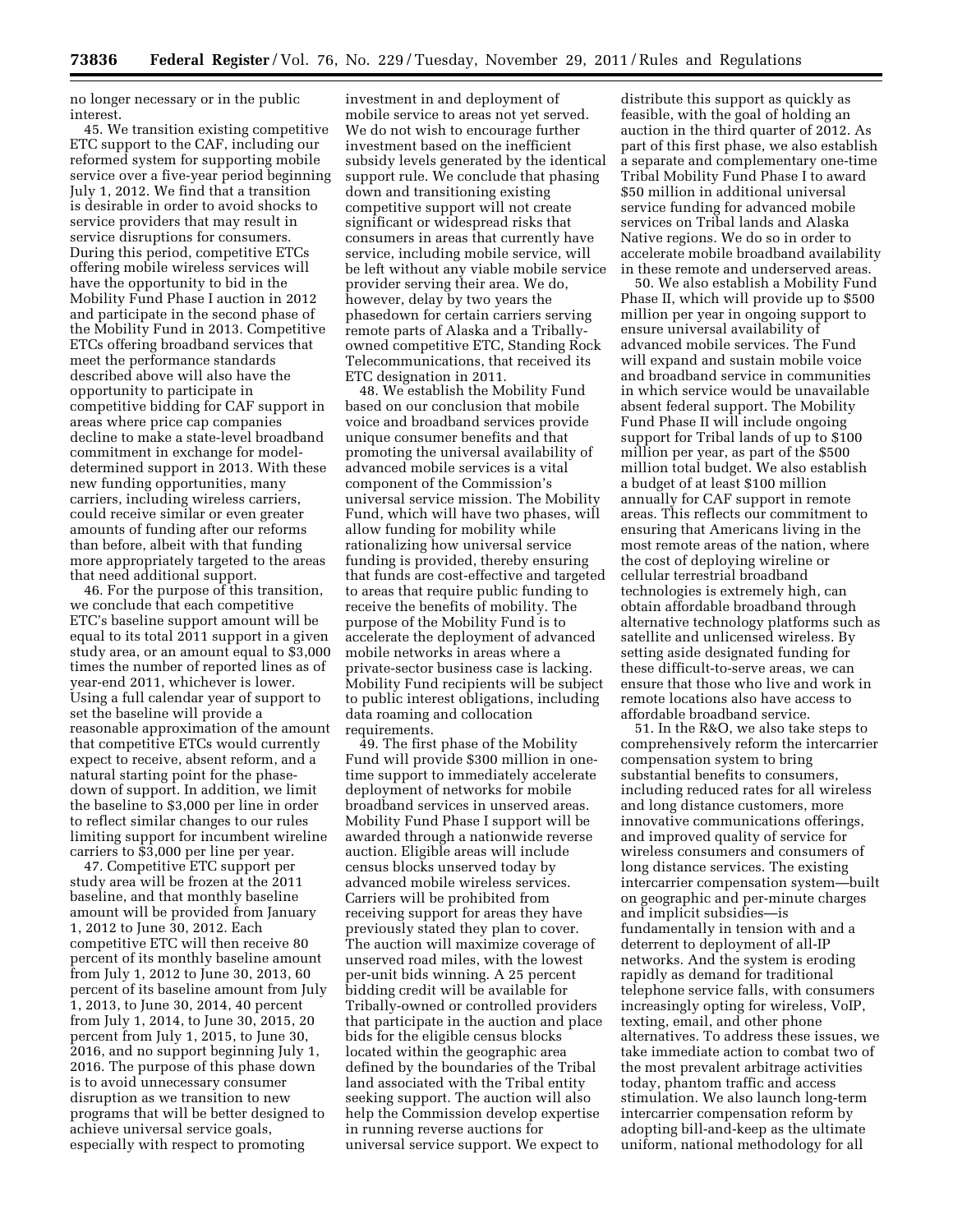telecommunications traffic exchanged with a local exchange carrier (LEC). We begin the transition to bill-and-keep with terminating switched access rates, which are the main source of arbitrage today. We also begin the process of reforming originating access and other rate elements by capping all interstate rates and most intrastate rates. We provide for a measured, gradual transition to bill-and-keep for these rates, and adopt a recovery mechanism that provides carriers with certain and predictable revenue streams. We make clear the prospective payment obligations for VoIP traffic and adopt a transitional intercarrier compensation framework for VoIP. And finally, we clarify certain aspects of CMRS–LEC compensation to reduce disputes and eliminate ambiguities in our rules.

52. We first adopt revisions to our interstate switched access charge rules to address access stimulation. Access stimulation occurs when a LEC with high switched access rates enters into an arrangement with a provider of high call volume operations such as chat lines, adult entertainment calls, and ''free'' conference calls. Consistent with the approach proposed in the *USF/ICC Transformation NPRM,* we adopt a definition of access stimulation which has two conditions: (1) A revenue sharing condition, revised slightly from the proposal in the *USF/ICC Transformation NPRM;* and (2) an additional traffic volume condition, which is met where the LEC either: (a) has a three-to-one interstate terminatingto-originating traffic ratio in a calendar month; or (b) has had more than a 100 percent growth in interstate originating and/or terminating switched access minutes of use in a month compared to the same month in the preceding year. If both conditions are satisfied, the LEC generally must file revised tariffs to account for its increased traffic and will be required to reduce its interstate switched access tariffed rates to the rates of the price cap LEC in the state with the lowest rates, which are presumptively consistent with the Act. The new access stimulation rules will facilitate enforcement when a LEC does not refile as required.

53. Next, we amend the Commission's rules to address ''phantom traffic'' by ensuring that terminating service providers receive sufficient information to bill for telecommunications traffic sent to their networks, including interconnected VoIP traffic. ''Phantom traffic'' refers to traffic that terminating networks receive that lacks certain identifying information. Collectively, problems involving unidentifiable or misidentified traffic appear to be

widespread and this sort of gamesmanship distorts the intercarrier compensation system. To address the problem, we adopt the core of the proposal contained in the *USF/ICC Transformation NPRM*—we modify our call signaling rules to require originating service providers to provide signaling information that includes calling party number ("CPN") for all voice traffic, regardless of jurisdiction, and to prohibit interconnecting carriers from stripping or altering that call signaling information. Service providers that originate interstate or intrastate traffic on the PSTN, or that originate inter- or intrastate interconnected VoIP traffic destined for the PSTN, will now be required to transmit the telephone number associated with the calling party to the next provider in the call path. Intermediate providers must pass calling party number or charge number signaling information they receive from other providers unaltered, to subsequent providers in the call path.

54. We adopt bill-and-keep as the methodology for all intercarrier compensation traffic, consistent with the National Broadband Plan's recommendation to phase out perminute intercarrier compensation rates. Under bill-and-keep arrangements, a carrier generally looks to its end-users who are the entities making the choice to subscribe to the carrier's network rather than looking to other carriers and their customers to recover its costs. We have legal authority to adopt a bill-andkeep methodology as the end point for reform pursuant to our rulemaking authority to implement sections 251(b)(5) and 252(d)(2), in addition to authority under other provisions of the Act, including sections 201 and 332.

55. We conclude that a uniform, national framework for the transition of intercarrier compensation to bill-andkeep, with an accompanying federal recovery mechanism, best advances our policy goals of accelerating the migration to all IP networks, facilitating IP-to-IP interconnection, and promoting deployment of new broadband networks by providing certainty and predictability to carriers and investors. We adopt a gradual transition for terminating access, providing price cap carriers six years and rate-of-return carriers nine years to reach the end state. We believe that initially focusing the bill-and-keep transition on terminating access rates will allow a more manageable process and will focus reform where some of the most pressing problems, such as access charge arbitrage, currently arise. The transition we adopt sets a default framework, leaving carriers free to enter into

negotiated agreements that allow for different terms.

56. We conclude it is appropriate to clarify certain aspects of the obligations the Commission adopted in the 2005 *T-Mobile Order,* 70 FR 1641, March 30, 2005, especially as parties have asked the Commission to make clear when they have the ability to require other carriers to negotiate to reach an interconnection agreement. We reaffirm the findings in the *T-Mobile Order* that incumbent LECs can compel CMRS providers to negotiate in good faith to reach an interconnection agreement, and make clear we have authority to do so pursuant to sections 332, 201, 251 as well as our ancillary authority under 4(i). We also clarify that this requirement does not impose any section 251(c) obligations on CMRS providers, nor does it extend section 252 of the Act to CMRS providers. We decline, at this time, to extend the obligation to negotiate in good faith and the ability to compel arbitration to other contexts.

57. As part of our comprehensive reforms, we adopt a recovery mechanism to facilitate incumbent LECs' gradual transition away from existing intercarrier revenues. This mechanism allows the LECs to recover ICC revenues reduced due to our reforms, up to a defined baseline, from alternate revenue sources: reasonable, incremental increases in end user rates and, where appropriate, through ICC CAF support. The recovery mechanism is limited in time and carefully balances the benefits of certainty and a gradual transition with the need to contain the size of the federal universal service fund and minimize the overall burden on end users. The recovery mechanism is not 100 percent revenue neutral relative to today's revenues, but it eliminates much of the uncertainty carriers face under the existing ICC system, allowing them to make investment decisions based on a full understanding of their revenues from ICC for the next several years.

58. In setting the framework for recovery, we believe that carriers should first look to reasonable but limited recovery from their own end users, consistent with the principle of bill-andkeep and the model in the wireless industry, but take measures to ensure that rates remain affordable and reasonably comparable. Our recovery mechanism has two basic components. First, we define the revenue incumbent LECs are eligible to recover, which we refer to as ''Eligible Recovery.'' Second, we specify how incumbent LECs may recover Eligible Recovery through enduser charges and CAF support. Although we limit a specific recovery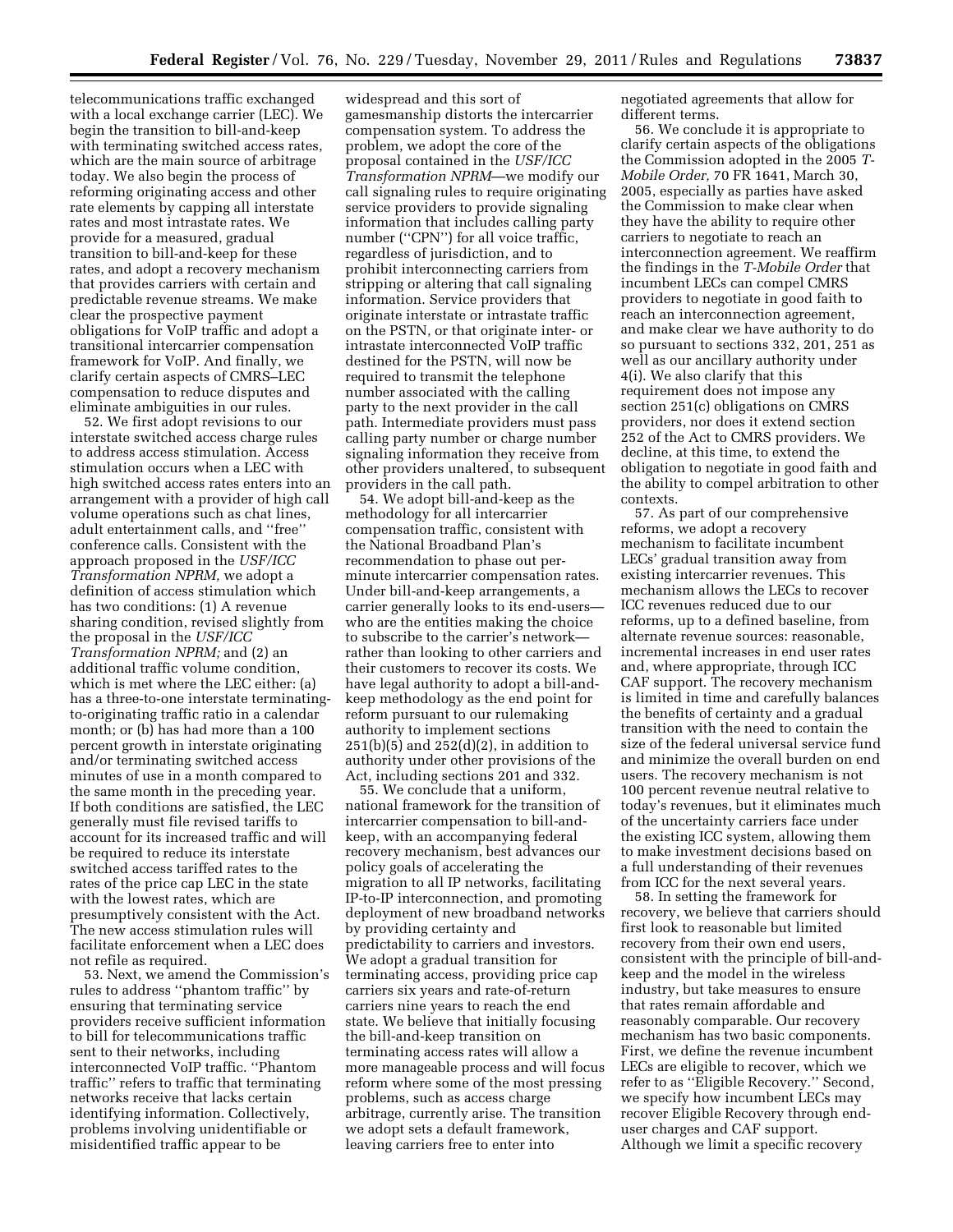mechanism to incumbent LECs, competitive LECs are free to recover their reduced revenues through end user charges.

59. Consistent with past ICC reforms, we permit carriers to recover a reasonable, limited portion of their Eligible Recovery from their end users through a monthly fixed charge called an Access Recovery Charge (ARC). We take measures to help ensure that any ARC increase on consumers does not impact affordability of rates and the annual increase is limited to \$0.50 per month. To protect consumers, and to recognize states that have already rebalanced rates in prior state intercarrier compensation reforms, we adopt a \$30 Residential Rate Ceiling to ensure that consumers paying \$30 or more do not see any increases through ARCs as a result of our current reform. We also take measures to ensure that multi-line businesses' total subscriber line charge (SLC) plus ARC line items are just and reasonable, we do not permit LECs to charge a multi-line business ARC where the SLC plus ARC would exceed \$12.20 per line. Although we limit a specific recovery mechanism to incumbent LECs, competitive LECs are free to recover their reduced revenues through end user charges.

60. The Commission has recognized that some areas are uneconomic to serve absent implicit or explicit support. As we continue the transition from implicit to explicit support that the Commission began in 1997, recovery from the CAF for incumbent LECs will be available to the extent their Eligible Recovery exceeds their permitted ARCs. For price cap carriers that elect to receive CAF support, such support is transitional and phases out over three years, beginning in 2017. For rate-of-return carriers, ICC-replacement CAF support will phase down with Eligible Recovery over time. All incumbent LECs that elect to receive CAF support as part of this recovery mechanism will have broadband obligations and be held to the same accountability and oversight requirements adopted in section VIII. Competitive LECs, which have greater freedom in setting rates and picking which customers to serve, will not be eligible for CAF support to replace reductions in ICC revenues.

61. We establish a rebuttable presumption that the reforms adopted in this R&O, including the recovery of Eligible Recovery from the ARC and CAF, allow incumbent LECs to earn a reasonable return on their investment. We establish a ''Total Cost and Earnings Review,'' through which a carrier may petition the Commission to rebut this presumption and request additional

support. We identify certain factors in addition to switched access costs and revenues that *may* affect our analysis of requests for additional support, including: (1) Other revenues derived from regulated services provided over the local network, such as special access; (2) productivity gains; (3) incumbent LEC ICC expense reductions and other cost savings; and (4) other services provided over the local network.

62. Under the new intercarrier compensation regime, all traffic including VoIP traffic—ultimately will be subject to a bill-and-keep framework. As part of our transition to that end point, we adopt a prospective intercarrier compensation framework for VoIP traffic. In particular, we address the prospective treatment of VoIP–PSTN traffic by adopting a transitional compensation framework for such traffic proposed by commenters in the record. Under this transitional framework: We bring all VoIP–PSTN traffic within the section 251(b)(5) framework; default intercarrier compensation rates for toll VoIP–PSTN traffic are equal to interstate access rates; default intercarrier compensation rates for other VoIP– PSTN traffic are the otherwiseapplicable reciprocal compensation rates; and carriers may tariff these default charges for toll VoIP–PSTN traffic in the absence of an agreement for different intercarrier compensation. We also make clear providers' ability to use existing section 251(c)(2) interconnection arrangements to exchange VoIP–PSTN traffic pursuant to compensation addressed in the providers' interconnection agreement, and address the application of Commission policies regarding call blocking in this context.

63. To adopt this prospective regime we rely on our general authority to specify a transition to bill-and-keep for section 251(b)(5) traffic. As a result, tariffing of charges for toll VoIP–PSTN traffic can occur through both federal and state tariffs. We do recognize concerns regarding providers' ability to distinguish VoIP–PSTN traffic from other traffic, and, consistent with the recommendations of a number of commenters, we permit LECs to address this issue through their tariffs, much as they do with jurisdictional issues today.

64. As part of our comprehensive ICC reform, we also believe it is also appropriate for the Commission to clarify the system of intercarrier compensation applicable to non-access traffic exchanged between LECs and CMRS providers. Accordingly, we clarify that the compensation obligations under section 20.11 are

coextensive with the reciprocal compensation requirements under section 251(b)(5). Although we have adopted a glide path to a bill-and-keep methodology for access charges generally and for reciprocal compensation between two wireline carriers, we find that a different approach is warranted for non-access traffic between LECs and CMRS providers for several reasons. We find a greater need for immediate application of a bill-and-keep methodology in this context to address traffic stimulation. In addition, consistent with our overall reform approach, we adopt bill-andkeep as the default compensation for non-access traffic exchanged between LECs and CMRS providers. We adopt an additional measure to further ease the move to bill-and-keep LEC–CMRS traffic for rate-of-return carriers. Specifically, we limit rate-of-return carriers' responsibility for the costs of transport involving non-access traffic exchanged between CMRS providers and rural, rate-of-return regulated LECs. We find that these steps are consistent with our overall reform and will support our goal of modernizing and unifying the intercarrier compensation system.

65. We address certain pending issues and disputes regarding what is now commonly known as the intraMTA rule, which provides that traffic exchanged between a LEC and a CMRS provider that originates and terminates within the same Major Trading Area (MTA) is subject to reciprocal compensation obligations rather than interstate or intrastate access charges. We resolve two issues that have been raised before the Commission regarding the correct application of this rule to specific traffic patterns. First, we clarify that a call is considered to be originated by a CMRS provider for purposes of the intraMTA rule only if the calling party initiating the call has done so through a CMRS provider. Second, we affirm that all traffic routed to or from a CMRS provider that, at the beginning of a call, originates and terminates within the same MTA, is subject to reciprocal compensation, without exception. In addition to these clarifications, we also deny requests that the intraMTA rule be modified to encompass a geographic license area known as the regional economic area grouping (REAG).

66. Finally, recognizing that IP interconnection between providers is critical, we agree with the record that, as the industry transitions to all IP networks, carriers should begin planning for the transition to all-IP networks, and that such a transition will likely be appropriate before the completion of the intercarrier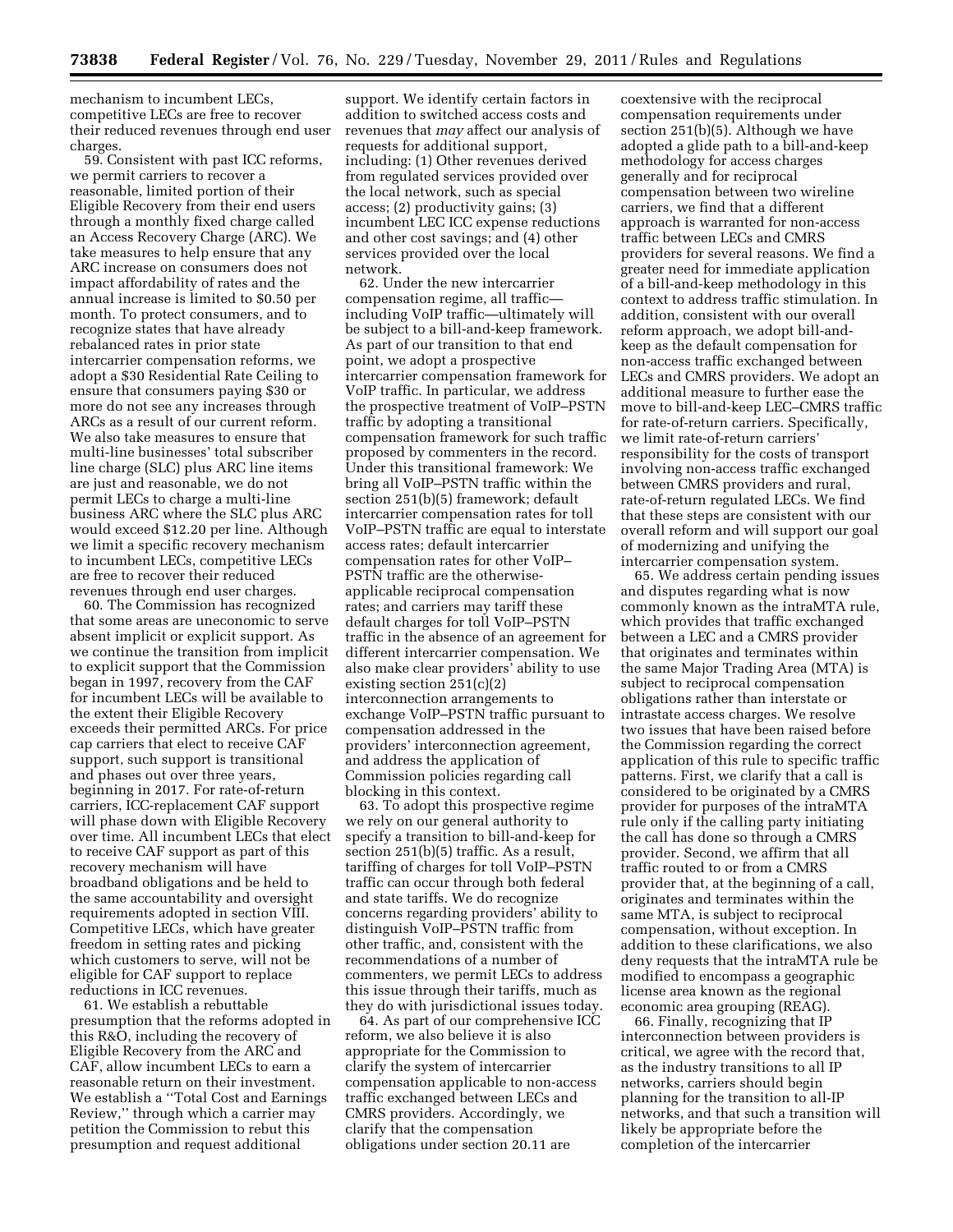compensation phase down. Even while our FNPRM is pending, we expect all carriers to negotiate in good faith in response to requests for IP-to-IP interconnection for the exchange of voice traffic. The duty to negotiate in good faith has been a longstanding element of interconnection requirements under the Communications Act and does not depend upon the network technology underlying the interconnection, whether TDM, IP, or otherwise.

# *E. Summary of Significant Issues Raised by Public Comments in Response to the IRFA*

67. No comments were filed in response to the *Mobility Fund NPRM*  IRFA. In response to the *USF/ICC Transformation NPRM* IRFA, four parties filed comments that specifically address the IRFA with respect to proposed universal service reform. Valley Telephone Cooperative, Cascade Utilities, Molalla Communications and Pine Telephone System filed identical but separate comments contending that, since the Commission's universal service proposals will cause significant financial difficulties for many small companies operating in rural America, the Commission's IRFA contained in the *NPRM* is inadequate. These commenters state that the Commission needs to do a full analysis of the effect that the proposals will have on small companies serving rural areas. In making the determinations reflected in the R&O, we have considered the impact of our actions on small entities.

68. In comments filed in response to the IRFA, concerns were also raised regarding the adequacy of the IRFA with respect to proposed intercarrier compensation reforms. Bluegrass Telephone Company stated that the IRFA was insufficiently specific regarding the proposed access stimulation rules, and that the Commission should decline to act on the proposed access stimulation rules until the Commission releases a more detailed analysis of the rules. Likewise, Furchtgott-Roth Economic Enterprises also states that the IRFA was insufficiently specific regarding the proposed rule for revenue sharing and access charges. We disagree: We believe that the IRFA was adequate and that the opportunity for parties, including small business enterprises to comment in a publicly accessible docket on the proposed rule revisions and other proposals contained in the *USF/ICC Transformation NPRM* was sufficient. The IRFA described that the *USF/ICC Transformation NPRM* sought comment on amendments to the Commission's

rules to address access stimulation as well as a range of outcomes for access charge reform. The IRFA further identified carriers, including small entities as possibly being subject to these reforms, including projected reporting or other compliance-related requirements.

# *F. Description and Estimate of the Number of Small Entities to Which the Proposed Rules Will Apply*

69. The RFA directs agencies to provide a description of, and where feasible, an estimate of the number of small entities that may be affected by the proposed rules, if adopted. The RFA generally defines the term ''small entity'' as having the same meaning as the terms ''small business,'' ''small organization,'' and ''small governmental jurisdiction.'' In addition, the term ''small business'' has the same meaning as the term ''small-business concern'' under the Small Business Act. A smallbusiness concern'' is one which: (1) Is independently owned and operated; (2) is not dominant in its field of operation; and (3) satisfies any additional criteria established by the SBA.

70. *Small Businesses.* Nationwide, there are a total of approximately 27.5 million small businesses, according to the SBA.

71. *Wired Telecommunications Carriers.* The SBA has developed a small business size standard for Wired Telecommunications Carriers, which consists of all such companies having 1,500 or fewer employees. According to Census Bureau data for 2007, there were 3,188 firms in this category, total, that operated for the entire year. Of this total, 3144 firms had employment of 999 or fewer employees, and 44 firms had employment of 1000 employees or more. Thus, under this size standard, the majority of firms can be considered small.

72. *Local Exchange Carriers (LECs).*  Neither the Commission nor the SBA has developed a size standard for small businesses specifically applicable to local exchange services. The closest applicable size standard under SBA rules is for Wired Telecommunications Carriers. Under that size standard, such a business is small if it has 1,500 or fewer employees. According to Commission data, 1,307 carriers reported that they were incumbent local exchange service providers. Of these 1,307 carriers, an estimated 1,006 have 1,500 or fewer employees and 301 have more than 1,500 employees. Consequently, the Commission estimates that most providers of local exchange service are small entities that

may be affected by the rules and policies proposed in the R&O.

73. *Incumbent Local Exchange Carriers (incumbent LECs).* Neither the Commission nor the SBA has developed a size standard for small businesses specifically applicable to incumbent local exchange services. The closest applicable size standard under SBA rules is for Wired Telecommunications Carriers. Under that size standard, such a business is small if it has 1,500 or fewer employees. According to Commission data, 1,307 carriers reported that they were incumbent local exchange service providers. Of these 1,307 carriers, an estimated 1,006 have 1,500 or fewer employees and 301 have more than 1,500 employees. Consequently, the Commission estimates that most providers of incumbent local exchange service are small businesses that may be affected by rules adopted pursuant to the R&O.

74. We have included small incumbent LECs in this present RFA analysis. As noted above, a ''small business'' under the RFA is one that, *inter alia,* meets the pertinent small business size standard (*e.g.,* a telephone communications business having 1,500 or fewer employees), and ''is not dominant in its field of operation.'' The SBA's Office of Advocacy contends that, for RFA purposes, small incumbent LECs are not dominant in their field of operation because any such dominance is not ''national'' in scope. We have therefore included small incumbent LECs in this RFA analysis, although we emphasize that this RFA action has no effect on Commission analyses and determinations in other, non-RFA contexts.

75. *Competitive Local Exchange Carriers (competitive LECs), Competitive Access Providers (CAPs), Shared-Tenant Service Providers, and Other Local Service Providers.* Neither the Commission nor the SBA has developed a small business size standard specifically for these service providers. The appropriate size standard under SBA rules is for the category Wired Telecommunications Carriers. Under that size standard, such a business is small if it has 1,500 or fewer employees. According to Commission data, 1,442 carriers reported that they were engaged in the provision of either competitive local exchange services or competitive access provider services. Of these 1,442 carriers, an estimated 1,256 have 1,500 or fewer employees and 186 have more than 1,500 employees. In addition, 17 carriers have reported that they are Shared-Tenant Service Providers, and all 17 are estimated to have 1,500 or fewer employees. In addition, 72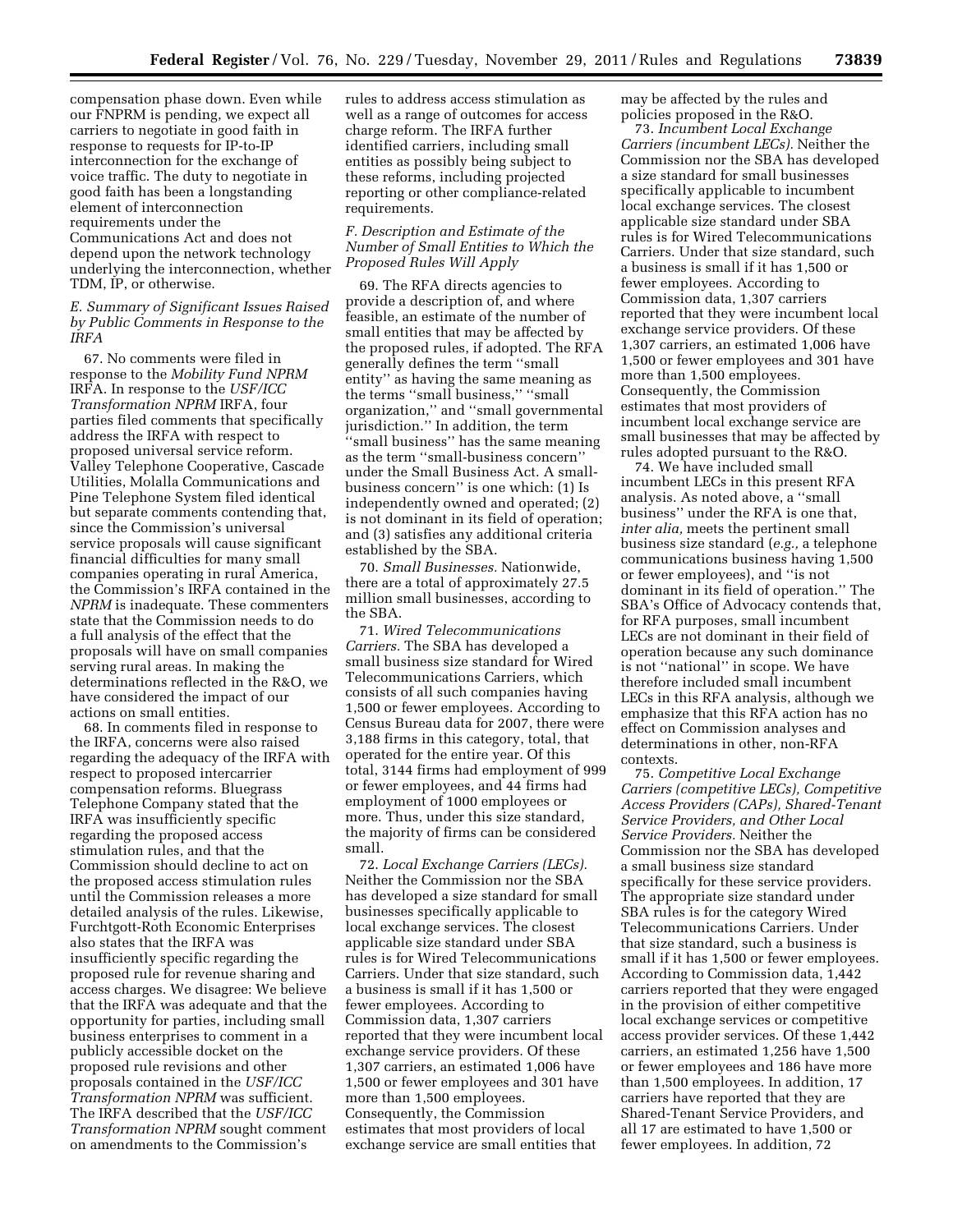carriers have reported that they are Other Local Service Providers. Of the 72, seventy have 1,500 or fewer employees and two have more than 1,500 employees. Consequently, the Commission estimates that most providers of competitive local exchange service, competitive access providers, Shared-Tenant Service Providers, and Other Local Service Providers are small entities that may be affected by rules adopted pursuant to the R&O.

76. *Interexchange Carriers (IXCs).*  Neither the Commission nor the SBA has developed a size standard for small businesses specifically applicable to interexchange services. The closest applicable size standard under SBA rules is for Wired Telecommunications Carriers. Under that size standard, such a business is small if it has 1,500 or fewer employees. According to Commission data, 359 companies reported that their primary telecommunications service activity was the provision of interexchange services. Of these 359 companies, an estimated 317 have 1,500 or fewer employees and 42 have more than 1,500 employees. Consequently, the Commission estimates that the majority of interexchange service providers are small entities that may be affected by rules adopted pursuant to the R&O.

77. *Prepaid Calling Card Providers.*  Neither the Commission nor the SBA has developed a small business size standard specifically for prepaid calling card providers. The appropriate size standard under SBA rules is for the category Telecommunications Resellers. Under that size standard, such a business is small if it has 1,500 or fewer employees. According to Commission data, 193 carriers have reported that they are engaged in the provision of prepaid calling cards. Of these, an estimated all 193 have 1,500 or fewer employees and none have more than 1,500 employees. Consequently, the Commission estimates that the majority of prepaid calling card providers are small entities that may be affected by rules adopted pursuant to the R&O.

78. *Local Resellers.* The SBA has developed a small business size standard for the category of Telecommunications Resellers. Under that size standard, such a business is small if it has 1,500 or fewer employees. According to Commission data, 213 carriers have reported that they are engaged in the provision of local resale services. Of these, an estimated 211 have 1,500 or fewer employees and two have more than 1,500 employees. Consequently, the Commission estimates that the majority of local resellers are small entities that may be

affected by rules adopted pursuant to the R&O.

79. *Toll Resellers.* The SBA has developed a small business size standard for the category of Telecommunications Resellers. Under that size standard, such a business is small if it has 1,500 or fewer employees. According to Commission data, 881 carriers have reported that they are engaged in the provision of toll resale services. Of these, an estimated 857 have 1,500 or fewer employees and 24 have more than 1,500 employees. Consequently, the Commission estimates that the majority of toll resellers are small entities that may be affected by rules adopted pursuant to the R&O.

80. *Other Toll Carriers.* Neither the Commission nor the SBA has developed a size standard for small businesses specifically applicable to Other Toll Carriers. This category includes toll carriers that do not fall within the categories of interexchange carriers, operator service providers, prepaid calling card providers, satellite service carriers, or toll resellers. The closest applicable size standard under SBA rules is for Wired Telecommunications Carriers. Under that size standard, such a business is small if it has 1,500 or fewer employees. According to Commission data, 284 companies reported that their primary telecommunications service activity was the provision of other toll carriage. Of these, an estimated 279 have 1,500 or fewer employees and five have more than 1,500 employees. Consequently, the Commission estimates that most Other Toll Carriers are small entities that may be affected by the rules and policies adopted pursuant to the R&O.

81. *800 and 800-Like Service Subscribers.* Neither the Commission nor the SBA has developed a small business size standard specifically for 800 and 800-like service (toll free) subscribers. The appropriate size standard under SBA rules is for the category Telecommunications Resellers. Under that size standard, such a business is small if it has 1,500 or fewer employees. The most reliable source of information regarding the number of these service subscribers appears to be data the Commission collects on the 800, 888, 877, and 866 numbers in use. According to our data, as of September 2009, the number of 800 numbers assigned was 7,860,000; the number of 888 numbers assigned was 5,588,687; the number of 877 numbers assigned was 4,721,866; and the number of 866 numbers assigned was 7,867,736. We do not have data specifying the number of these subscribers that are not

independently owned and operated or have more than 1,500 employees, and thus are unable at this time to estimate with greater precision the number of toll free subscribers that would qualify as small businesses under the SBA size standard. Consequently, we estimate that there are 7,860,000 or fewer small entity 800 subscribers; 5,588,687 or fewer small entity 888 subscribers; 4,721,866 or fewer small entity 877 subscribers; and 7,867,736 or fewer small entity 866 subscribers.

82. *Wireless Telecommunications Carriers (except Satellite).* Since 2007, the SBA has recognized wireless firms within this new, broad, economic census category. Prior to that time, such firms were within the now-superseded categories of Paging and Cellular and Other Wireless Telecommunications. Under the present and prior categories, the SBA has deemed a wireless business to be small if it has 1,500 or fewer employees. For this category, census data for 2007 show that there were 1,383 firms that operated for the entire year. Of this total, 1,368 firms had employment of 999 or fewer employees and 15 had employment of 1000 employees or more. Similarly, according to Commission data, 413 carriers reported that they were engaged in the provision of wireless telephony, including cellular service, Personal Communications Service (PCS), and Specialized Mobile Radio (SMR) Telephony services. Of these, an estimated 261 have 1,500 or fewer employees and 152 have more than 1,500 employees. Consequently, the Commission estimates that approximately half or more of these firms can be considered small. Thus, using available data, we estimate that the majority of wireless firms can be considered small.

83. *Broadband Personal Communications Service.* The broadband personal communications service (PCS) spectrum is divided into six frequency blocks designated A through F, and the Commission has held auctions for each block. The Commission defined ''small entity'' for Blocks C and F as an entity that has average gross revenues of \$40 million or less in the three previous calendar years. For Block F, an additional classification for ''very small business'' was added and is defined as an entity that, together with its affiliates, has average gross revenues of not more than \$15 million for the preceding three calendar years. These standards defining ''small entity'' in the context of broadband PCS auctions have been approved by the SBA. No small businesses, within the SBA-approved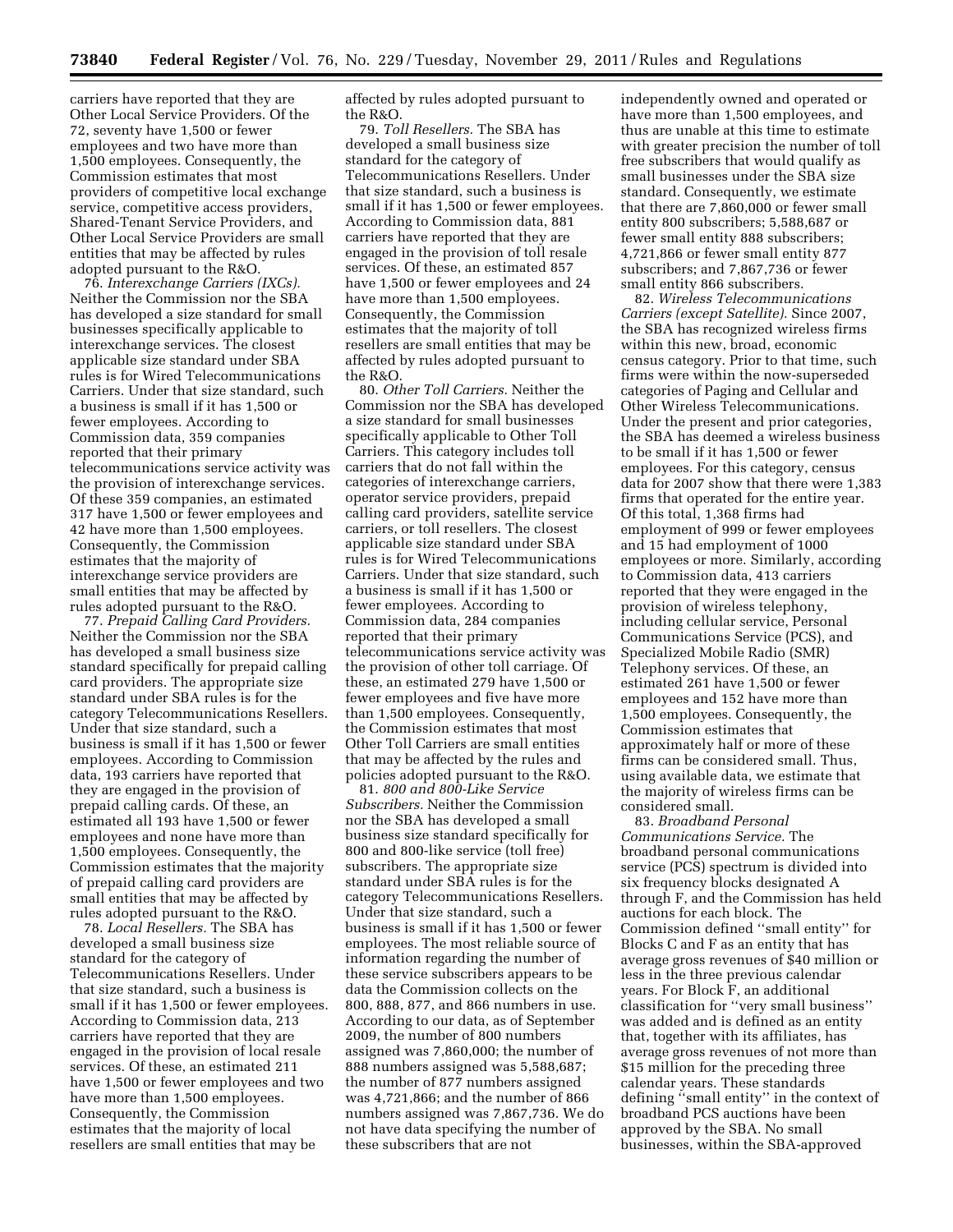small business size standards bid successfully for licenses in Blocks A and B. There were 90 winning bidders that qualified as small entities in the Block C auctions. A total of 93 small and very small business bidders won approximately 40 percent of the 1,479 licenses for Blocks D, E, and F. In 1999, the Commission re-auctioned 347 C, E, and F Block licenses. There were 48 small business winning bidders. In 2001, the Commission completed the auction of 422 C and F Broadband PCS licenses in Auction 35. Of the 35 winning bidders in this auction, 29 qualified as ''small'' or ''very small'' businesses. Subsequent events, concerning Auction 35, including judicial and agency determinations, resulted in a total of 163 C and F Block licenses being available for grant. In 2005, the Commission completed an auction of 188 C block licenses and 21 F block licenses in Auction 58. There were 24 winning bidders for 217 licenses. Of the 24 winning bidders, 16 claimed small business status and won 156 licenses. In 2007, the Commission completed an auction of 33 licenses in the A, C, and F Blocks in Auction 71. Of the 14 winning bidders, six were designated entities. In 2008, the Commission completed an auction of 20 Broadband PCS licenses in the C, D, E and F block licenses in Auction 78.

84. *Advanced Wireless Services.* In 2008, the Commission conducted the auction of Advanced Wireless Services (''AWS'') licenses. This auction, which as designated as Auction 78, offered 35 licenses in the AWS 1710–1755 MHz and 2110–2155 MHz bands (''AWS–1''). The AWS–1 licenses were licenses for which there were no winning bids in Auction 66. That same year, the Commission completed Auction 78. A bidder with attributed average annual gross revenues that exceeded \$15 million and did not exceed \$40 million for the preceding three years (''small business'') received a 15 percent discount on its winning bid. A bidder with attributed average annual gross revenues that did not exceed \$15 million for the preceding three years (''very small business'') received a 25 percent discount on its winning bid. A bidder that had combined total assets of less than \$500 million and combined gross revenues of less than \$125 million in each of the last two years qualified for entrepreneur status. Four winning bidders that identified themselves as very small businesses won 17 licenses. Three of the winning bidders that identified themselves as a small business won five licenses. Additionally, one other winning bidder

that qualified for entrepreneur status won 2 licenses.

85. *Narrowband Personal Communications Services.* In 1994, the Commission conducted an auction for Narrowband PCS licenses. A second auction was also conducted later in 1994. For purposes of the first two Narrowband PCS auctions, ''small businesses'' were entities with average gross revenues for the prior three calendar years of \$40 million or less. Through these auctions, the Commission awarded a total of 41 licenses, 11 of which were obtained by four small businesses. To ensure meaningful participation by small business entities in future auctions, the Commission adopted a two-tiered small business size standard in the *Narrowband PCS Second Report and Order,* 65 FR 35875, June 6, 2000. A ''small business'' is an entity that, together with affiliates and controlling interests, has average gross revenues for the three preceding years of not more than \$40 million. A ''very small business'' is an entity that, together with affiliates and controlling interests, has average gross revenues for the three preceding years of not more than \$15 million. The SBA has approved these small business size standards. A third auction was conducted in 2001. Here, five bidders won 317 (Metropolitan Trading Areas and nationwide) licenses. Three of these claimed status as a small or very small entity and won 311 licenses.

86. *Paging (Private and Common Carrier).* In the *Paging Third Report and Order,* 64 FR 33762, June 24, 1999, we developed a small business size standard for ''small businesses'' and ''very small businesses'' for purposes of determining their eligibility for special provisions such as bidding credits and installment payments. A ''small business'' is an entity that, together with its affiliates and controlling principals, has average gross revenues not exceeding \$15 million for the preceding three years. Additionally, a ''very small business'' is an entity that, together with its affiliates and controlling principals, has average gross revenues that are not more than \$3 million for the preceding three years. The SBA has approved these small business size standards. According to Commission data, 291 carriers have reported that they are engaged in Paging or Messaging Service. Of these, an estimated 289 have 1,500 or fewer employees, and two have more than 1,500 employees. Consequently, the Commission estimates that the majority of paging providers are small entities that may be affected by our action. An auction of Metropolitan

Economic Area licenses commenced on February 24, 2000, and closed on March 2, 2000. Of the 2,499 licenses auctioned, 985 were sold. Fifty-seven companies claiming small business status won 440 licenses. A subsequent auction of MEA and Economic Area (''EA'') licenses was held in the year 2001. Of the 15,514 licenses auctioned, 5,323 were sold. One hundred thirty-two companies claiming small business status purchased 3,724 licenses. A third auction, consisting of 8,874 licenses in each of 175 EAs and 1,328 licenses in all but three of the 51 MEAs, was held in 2003. Seventy-seven bidders claiming small or very small business status won 2,093 licenses. A fourth auction, consisting of 9,603 lower and upper paging band licenses was held in the year 2010. Twenty-nine bidders claiming small or very small business status won 3,016 licenses.

87. *220 MHz Radio Service—Phase I Licensees.* The 220 MHz service has both Phase I and Phase II licenses. Phase I licensing was conducted by lotteries in 1992 and 1993. There are approximately 1,515 such non-nationwide licensees and four nationwide licensees currently authorized to operate in the 220 MHz band. The Commission has not developed a small business size standard for small entities specifically applicable to such incumbent 220 MHz Phase I licensees. To estimate the number of such licensees that are small businesses, we apply the small business size standard under the SBA rules applicable to Wireless Telecommunications Carriers (except Satellite). Under this category, the SBA deems a wireless business to be small if it has 1,500 or fewer employees. The Commission estimates that nearly all such licensees are small businesses under the SBA's small business size standard that may be affected by rules adopted pursuant to the R&O.

88. *220 MHz Radio Service—Phase II Licensees.* The 220 MHz service has both Phase I and Phase II licenses. The Phase II 220 MHz service is subject to spectrum auctions. In the *220 MHz Third Report and Order,* we adopted a small business size standard for ''small'' and ''very small'' businesses for purposes of determining their eligibility for special provisions such as bidding credits and installment payments. This small business size standard indicates that a ''small business'' is an entity that, together with its affiliates and controlling principals, has average gross revenues not exceeding \$15 million for the preceding three years. A ''very small business'' is an entity that, together with its affiliates and controlling principals, has average gross revenues that do not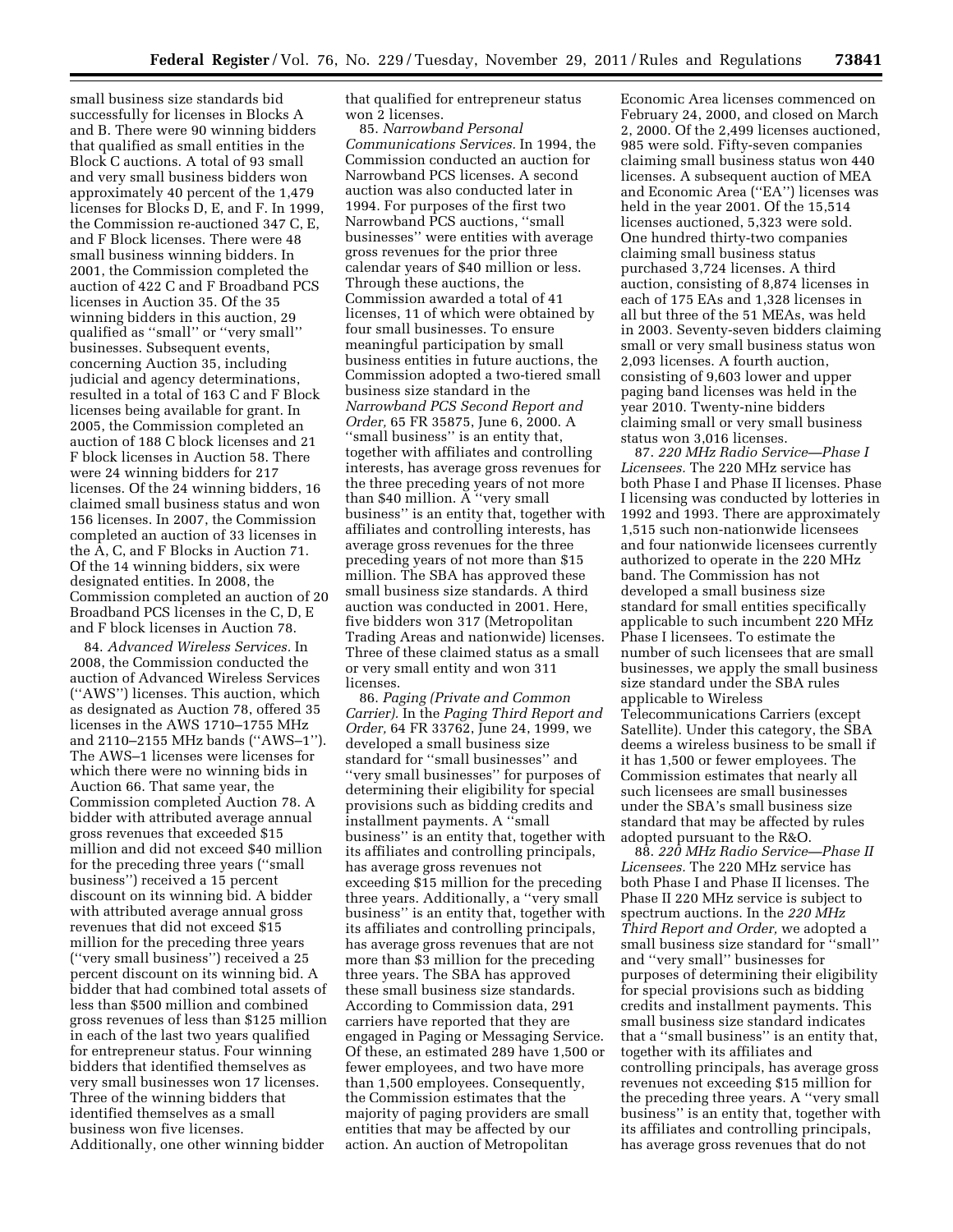exceed \$3 million for the preceding three years. The SBA has approved these small business size standards. Auctions of Phase II licenses commenced on September 15, 1998, and closed on October 22, 1998. In the first auction, 908 licenses were auctioned in three different-sized geographic areas: three nationwide licenses, 30 Regional Economic Area Group (EAG) Licenses, and 875 Economic Area (EA) Licenses. Of the 908 licenses auctioned, 693 were sold. Thirty-nine small businesses won licenses in the first 220 MHz auction. The second auction included 225 licenses: 216 EA licenses and 9 EAG licenses. Fourteen companies claiming small business status won 158 licenses.

89. *Specialized Mobile Radio.* The Commission awards small business bidding credits in auctions for Specialized Mobile Radio (''SMR'') geographic area licenses in the 800 MHz and 900 MHz bands to entities that had revenues of no more than \$15 million in each of the three previous calendar years. The Commission awards very small business bidding credits to entities that had revenues of no more than \$3 million in each of the three previous calendar years. The SBA has approved these small business size standards for the 800 MHz and 900 MHz SMR Services. The Commission has held auctions for geographic area licenses in the 800 MHz and 900 MHz bands. The 900 MHz SMR auction was completed in 1996. Sixty bidders claiming that they qualified as small businesses under the \$15 million size standard won 263 geographic area licenses in the 900 MHz SMR band. The 800 MHz SMR auction for the upper 200 channels was conducted in 1997. Ten bidders claiming that they qualified as small businesses under the \$15 million size standard won 38 geographic area licenses for the upper 200 channels in the 800 MHz SMR band. A second auction for the 800 MHz band was conducted in 2002 and included 23 BEA licenses. One bidder claiming small business status won five licenses.

90. The auction of the 1,053 800 MHz SMR geographic area licenses for the General Category channels was conducted in 2000. Eleven bidders won 108 geographic area licenses for the General Category channels in the 800 MHz SMR band qualified as small businesses under the \$15 million size standard. In an auction completed in 2000, a total of 2,800 Economic Area licenses in the lower 80 channels of the 800 MHz SMR service were awarded. Of the 22 winning bidders, 19 claimed small business status and won 129 licenses. Thus, combining all three auctions, 40 winning bidders for

geographic licenses in the 800 MHz SMR band claimed status as small business.

91. In addition, there are numerous incumbent site-by-site SMR licensees and licensees with extended implementation authorizations in the 800 and 900 MHz bands. We do not know how many firms provide 800 MHz or 900 MHz geographic area SMR pursuant to extended implementation authorizations, nor how many of these providers have annual revenues of no more than \$15 million. One firm has over \$15 million in revenues. In addition, we do not know how many of these firms have 1,500 or fewer employees. We assume, for purposes of this analysis, that all of the remaining existing extended implementation authorizations are held by small entities, as that small business size standard is approved by the SBA.

92. *Broadband Radio Service and Educational Broadband Service.*  Broadband Radio Service systems, previously referred to as Multipoint Distribution Service (''MDS'') and Multichannel Multipoint Distribution Service (''MMDS'') systems, and ''wireless cable,'' transmit video programming to subscribers and provide two-way high speed data operations using the microwave frequencies of the Broadband Radio Service (''BRS'') and Educational Broadband Service (''EBS'') (previously referred to as the Instructional Television Fixed Service (''ITFS'')). In connection with the 1996 BRS auction, the Commission established a small business size standard as an entity that had annual average gross revenues of no more than \$40 million in the previous three calendar years. The BRS auctions resulted in 67 successful bidders obtaining licensing opportunities for 493 Basic Trading Areas (''BTAs''). Of the 67 auction winners, 61 met the definition of a small business. BRS also includes licensees of stations authorized prior to the auction. At this time, we estimate that of the 61 small business BRS auction winners, 48 remain small business licensees. In addition to the 48 small businesses that hold BTA authorizations, there are approximately 392 incumbent BRS licensees that are considered small entities. After adding the number of small business auction licensees to the number of incumbent licensees not already counted, we find that there are currently approximately 440 BRS licensees that are defined as small businesses under either the SBA or the Commission's rules. The Commission has adopted three levels of bidding credits for BRS: (i) A bidder with attributed average annual gross

revenues that exceed \$15 million and do not exceed \$40 million for the preceding three years (small business) is eligible to receive a 15 percent discount on its winning bid; (ii) a bidder with attributed average annual gross revenues that exceed \$3 million and do not exceed \$15 million for the preceding three years (very small business) is eligible to receive a 25 percent discount on its winning bid; and (iii) a bidder with attributed average annual gross revenues that do not exceed \$3 million for the preceding three years (entrepreneur) is eligible to receive a 35 percent discount on its winning bid. In 2009, the Commission conducted Auction 86, which offered 78 BRS licenses. Auction 86 concluded with ten bidders winning 61 licenses. Of the ten, two bidders claimed small business status and won 4 licenses; one bidder claimed very small business status and won three licenses; and two bidders claimed entrepreneur status and won six licenses.

93. In addition, the SBA's Cable Television Distribution Services small business size standard is applicable to EBS. There are presently 2,032 EBS licensees. All but 100 of these licenses are held by educational institutions. Educational institutions are included in this analysis as small entities. Thus, we estimate that at least 1,932 licensees are small businesses. Since 2007, Cable Television Distribution Services have been defined within the broad economic census category of Wired Telecommunications Carriers; that category is defined as follows: ''This industry comprises establishments primarily engaged in operating and/or providing access to transmission facilities and infrastructure that they own and/or lease for the transmission of voice, data, text, sound, and video using wired telecommunications networks. Transmission facilities may be based on a single technology or a combination of technologies.'' The SBA defines a small business size standard for this category as any such firms having 1,500 or fewer employees. The SBA has developed a small business size standard for this category, which is: all such firms having 1,500 or fewer employees. According to Census Bureau data for 2007, there were a total of 955 firms in this previous category that operated for the entire year. Of this total, 939 firms had employment of 999 or fewer employees, and 16 firms had employment of 1000 employees or more. Thus, under this size standard, the majority of firms can be considered small and may be affected by rules adopted pursuant to the R&O.

94. *Lower 700 MHz Band Licenses.*  The Commission previously adopted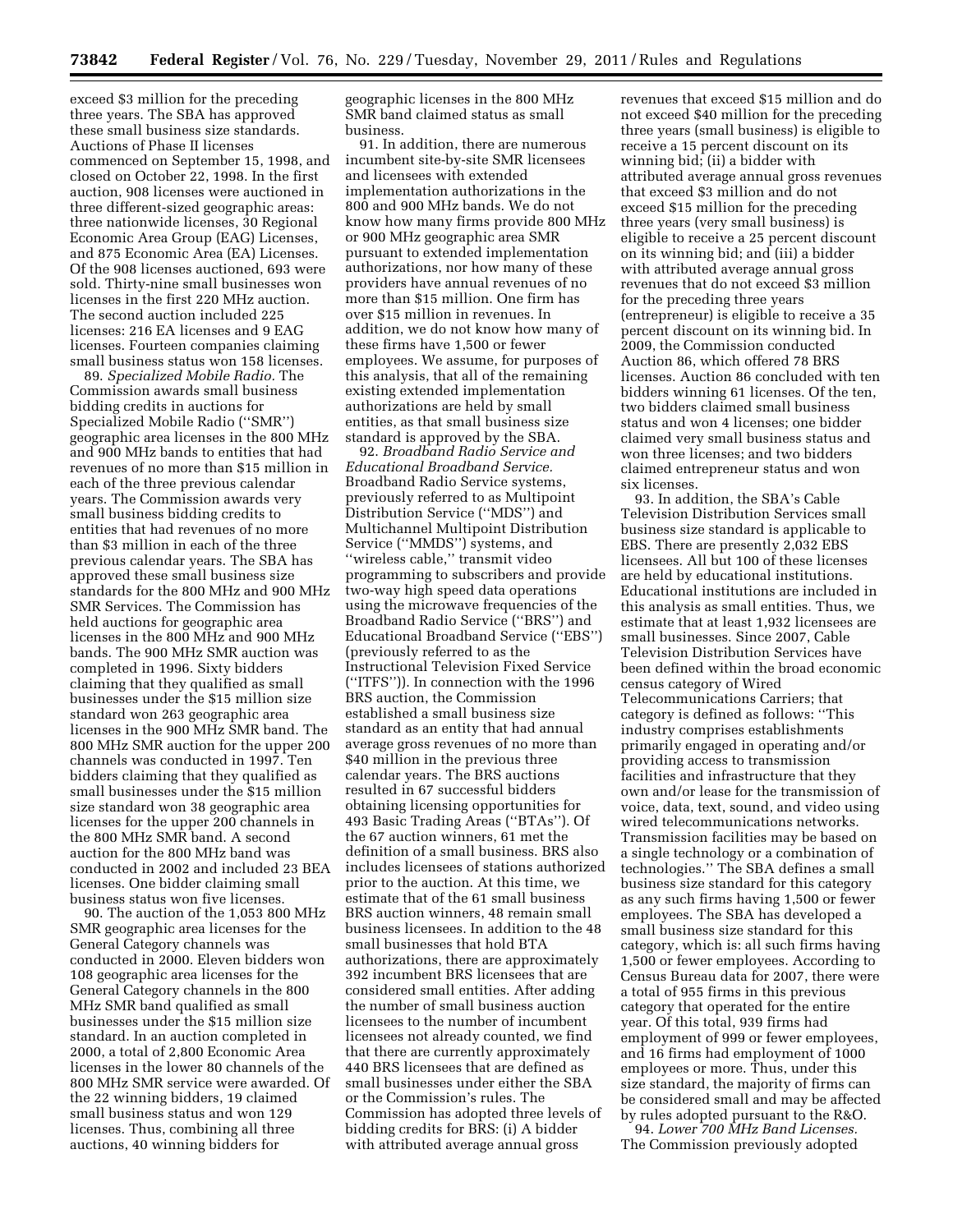criteria for defining three groups of small businesses for purposes of determining their eligibility for special provisions such as bidding credits. The Commission defined a ''small business'' as an entity that, together with its affiliates and controlling principals, has average gross revenues not exceeding \$40 million for the preceding three years. A ''very small business'' is defined as an entity that, together with its affiliates and controlling principals, has average gross revenues that are not more than \$15 million for the preceding three years. Additionally, the Lower 700 MHz Band had a third category of small business status for Metropolitan/Rural Service Area (''MSA/RSA'') licenses, identified as ''entrepreneur'' and defined as an entity that, together with its affiliates and controlling principals, has average gross revenues that are not more than \$3 million for the preceding three years. The SBA approved these small size standards. The Commission conducted an auction in 2002 of 740 Lower 700 MHz Band licenses (one license in each of the 734 MSAs/RSAs and one license in each of the six Economic Area Groupings (EAGs)). Of the 740 licenses available for auction, 484 licenses were sold to 102 winning bidders. Seventy-two of the winning bidders claimed small business, very small business or entrepreneur status and won a total of 329 licenses. The Commission conducted a second Lower 700 MHz Band auction in 2003 that included 256 licenses: 5 EAG licenses and 476 Cellular Market Area licenses. Seventeen winning bidders claimed small or very small business status and won 60 licenses, and nine winning bidders claimed entrepreneur status and won 154 licenses. In 2005, the Commission completed an auction of 5 licenses in the Lower 700 MHz Band, designated Auction 60. There were three winning bidders for five licenses. All three winning bidders claimed small business status.

95. In 2007, the Commission reexamined its rules governing the 700 MHz band in the *700 MHz Second Report and Order,* 72 FR 48814, August 24, 2007. The *700 MHz Second Report and Order* revised the band plan for the commercial (including Guard Band) and public safety spectrum, adopted services rules, including stringent build-out requirements, an open platform requirement on the C Block, and a requirement on the D Block licensee to construct and operate a nationwide, interoperable wireless broadband network for public safety users. An auction of A, B and E block licenses in the Lower 700 MHz band was held in

2008. Twenty winning bidders claimed small business status (those with attributable average annual gross revenues that exceed \$15 million and do not exceed \$40 million for the preceding three years). Thirty-three winning bidders claimed very small business status (those with attributable average annual gross revenues that do not exceed \$15 million for the preceding three years). In 2011, the Commission conducted Auction 92, which offered 16 Lower 700 MHz band licenses that had been made available in Auction 73 but either remained unsold or were licenses on which a winning bidder defaulted. Two of the seven winning bidders in Auction 92 claimed very small business status, winning a total of four licenses.

96. *Upper 700 MHz Band Licenses.* In the *700 MHz Second Report and Order,*  the Commission revised its rules regarding Upper 700 MHz band licenses. In 2008, the Commission conducted Auction 73 in which C and D block licenses in the Upper 700 MHz band were available. Three winning bidders claimed very small business status (those with attributable average annual gross revenues that do not exceed \$15 million for the preceding three years).

97. *700 MHz Guard Band Licensees.*  In the *700 MHz Guard Band Order,* 65 FR 17594, April 4, 2000, we adopted a small business size standard for ''small businesses'' and ''very small businesses'' for purposes of determining their eligibility for special provisions such as bidding credits and installment payments. A ''small business'' is an entity that, together with its affiliates and controlling principals, has average gross revenues not exceeding \$40 million for the preceding three years. Additionally, a ''very small business'' is an entity that, together with its affiliates and controlling principals, has average gross revenues that are not more than \$15 million for the preceding three years. An auction of 52 Major Economic Area (MEA) licenses commenced on September 6, 2000, and closed on September 21, 2000. Of the 104 licenses auctioned, 96 licenses were sold to nine bidders. Five of these bidders were small businesses that won a total of 26 licenses. A second auction of 700 MHz Guard Band licenses commenced on February 13, 2001 and closed on February 21, 2001. All eight of the licenses auctioned were sold to three bidders. One of these bidders was a small business that won a total of two licenses.

98. *Cellular Radiotelephone Service.*  Auction 77 was held to resolve one group of mutually exclusive applications for Cellular Radiotelephone

Service licenses for unserved areas in New Mexico. Bidding credits for designated entities were not available in Auction 77. In 2008, the Commission completed the closed auction of one unserved service area in the Cellular Radiotelephone Service, designated as Auction 77. Auction 77 concluded with one provisionally winning bid for the unserved area totaling \$25,002.

99. *Private Land Mobile Radio (''PLMR'').* PLMR systems serve an essential role in a range of industrial, business, land transportation, and public safety activities. These radios are used by companies of all sizes operating in all U.S. business categories, and are often used in support of the licensee's primary (non-telecommunications) business operations. For the purpose of determining whether a licensee of a PLMR system is a small business as defined by the SBA, we use the broad census category, Wireless Telecommunications Carriers (except Satellite). This definition provides that a small entity is any such entity employing no more than 1,500 persons. The Commission does not require PLMR licensees to disclose information about number of employees, so the Commission does not have information that could be used to determine how many PLMR licensees constitute small entities under this definition. We note that PLMR licensees generally use the licensed facilities in support of other business activities, and therefore, it would also be helpful to assess PLMR licensees under the standards applied to the particular industry subsector to which the licensee belongs.

100. As of March 2010, there were 424,162 PLMR licensees operating 921,909 transmitters in the PLMR bands below 512 MHz. We note that any entity engaged in a commercial activity is eligible to hold a PLMR license, and that any revised rules in this context could therefore potentially impact small entities covering a great variety of industries.

101. *Rural Radiotelephone Service.*  The Commission has not adopted a size standard for small businesses specific to the Rural Radiotelephone Service. A significant subset of the Rural Radiotelephone Service is the Basic Exchange Telephone Radio System (''BETRS''). In the present context, we will use the SBA's small business size standard applicable to Wireless Telecommunications Carriers (except Satellite), *i.e.,* an entity employing no more than 1,500 persons. There are approximately 1,000 licensees in the Rural Radiotelephone Service, and the Commission estimates that there are 1,000 or fewer small entity licensees in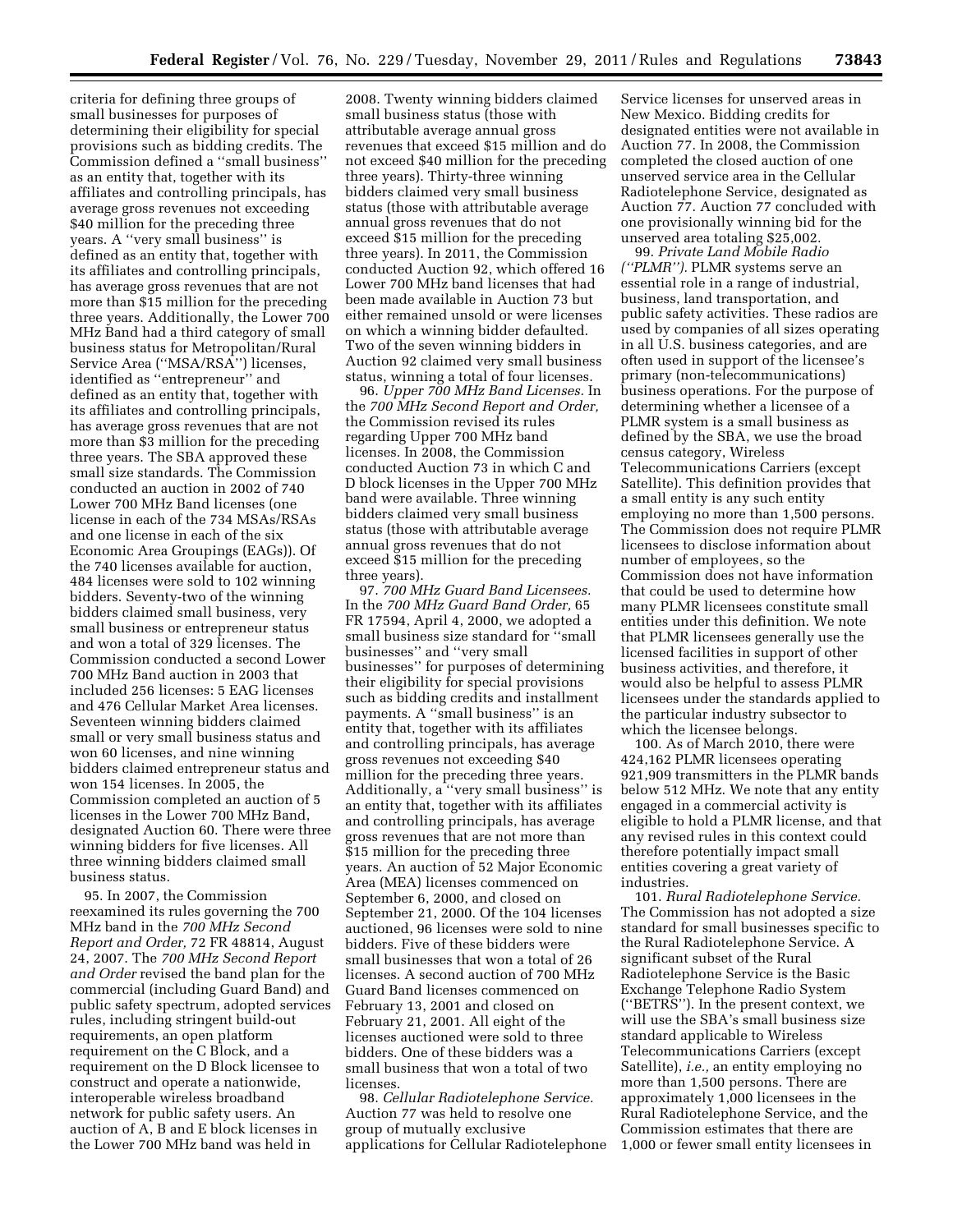the Rural Radiotelephone Service that may be affected by the rules and policies proposed herein.

102. *Air-Ground Radiotelephone Service.* The Commission has not adopted a small business size standard specific to the Air-Ground Radiotelephone Service. We will use SBA's small business size standard applicable to Wireless Telecommunications Carriers (except Satellite), *i.e.,* an entity employing no more than 1,500 persons. There are approximately 100 licensees in the Air-Ground Radiotelephone Service, and we estimate that almost all of them qualify as small under the SBA small business size standard and may be affected by rules adopted pursuant to the R&O.

103. *Aviation and Marine Radio Services.* Small businesses in the aviation and marine radio services use a very high frequency (VHF) marine or aircraft radio and, as appropriate, an emergency position-indicating radio beacon (and/or radar) or an emergency locator transmitter. The Commission has not developed a small business size standard specifically applicable to these small businesses. For purposes of this analysis, the Commission uses the SBA small business size standard for the category Wireless Telecommunications Carriers (except Satellite), which is 1,500 or fewer employees. Census data for 2007, which supersede data contained in the 2002 Census, show that there were 1,383 firms that operated that year. Of those 1,383, 1,368 had fewer than 100 employees, and 15 firms had more than 100 employees. Most applicants for recreational licenses are individuals. Approximately 581,000 ship station licensees and 131,000 aircraft station licensees operate domestically and are not subject to the radio carriage requirements of any statute or treaty. For purposes of our evaluations in this analysis, we estimate that there are up to approximately 712,000 licensees that are small businesses (or individuals) under the SBA standard. In addition, between December 3, 1998 and December 14, 1998, the Commission held an auction of 42 VHF Public Coast licenses in the 157.1875–157.4500 MHz (ship transmit) and 161.775–162.0125 MHz (coast transmit) bands. For purposes of the auction, the Commission defined a ''small'' business as an entity that, together with controlling interests and affiliates, has average gross revenues for the preceding three years not to exceed \$15 million. In addition, a ''very small'' business is one that, together with controlling interests and affiliates, has average gross revenues for the preceding three years not to exceed \$3 million

dollars. There are approximately 10,672 licensees in the Marine Coast Service, and the Commission estimates that almost all of them qualify as ''small'' businesses under the above special small business size standards and may be affected by rules adopted pursuant to the R&O.

104. *Fixed Microwave Services.* Fixed microwave services include common carrier, private operational-fixed, and broadcast auxiliary radio services. At present, there are approximately 22,015 common carrier fixed licensees and 61,670 private operational-fixed licensees and broadcast auxiliary radio licensees in the microwave services. The Commission has not created a size standard for a small business specifically with respect to fixed microwave services. For purposes of this analysis, the Commission uses the SBA small business size standard for Wireless Telecommunications Carriers (except Satellite), which is 1,500 or fewer employees. The Commission does not have data specifying the number of these licensees that have more than 1,500 employees, and thus is unable at this time to estimate with greater precision the number of fixed microwave service licensees that would qualify as small business concerns under the SBA's small business size standard. Consequently, the Commission estimates that there are up to 22,015 common carrier fixed licensees and up to 61,670 private operational-fixed licensees and broadcast auxiliary radio licensees in the microwave services that may be small and may be affected by the rules and policies adopted herein. We note, however, that the common carrier microwave fixed licensee category includes some large entities.

105. *Offshore Radiotelephone Service.*  This service operates on several UHF television broadcast channels that are not used for television broadcasting in the coastal areas of states bordering the Gulf of Mexico. There are presently approximately 55 licensees in this service. The Commission is unable to estimate at this time the number of licensees that would qualify as small under the SBA's small business size standard for the category of Wireless Telecommunications Carriers (except Satellite). Under that SBA small business size standard, a business is small if it has 1,500 or fewer employees. Census data for 2007, which supersede data contained in the 2002 Census, show that there were 1,383 firms that operated that year. Of those 1,383, 1,368 had fewer than 100 employees, and 15 firms had more than 100 employees. Thus, under this category and the

associated small business size standard, the majority of firms can be considered small.

106. *39 GHz Service.* The Commission created a special small business size standard for 39 GHz licenses—an entity that has average gross revenues of \$40 million or less in the three previous calendar years. An additional size standard for ''very small business'' is: an entity that, together with affiliates, has average gross revenues of not more than \$15 million for the preceding three calendar years. The SBA has approved these small business size standards. The auction of the 2,173 39 GHz licenses began on April 12, 2000 and closed on May 8, 2000. The 18 bidders who claimed small business status won 849 licenses. Consequently, the Commission estimates that 18 or fewer 39 GHz licensees are small entities that may be affected by rules adopted pursuant to the R&O.

107. *Local Multipoint Distribution Service.* Local Multipoint Distribution Service (''LMDS'') is a fixed broadband point-to-multipoint microwave service that provides for two-way video telecommunications. The auction of the 986 LMDS licenses began and closed in 1998. The Commission established a small business size standard for LMDS licenses as an entity that has average gross revenues of less than \$40 million in the three previous calendar years. An additional small business size standard for ''very small business'' was added as an entity that, together with its affiliates, has average gross revenues of not more than \$15 million for the preceding three calendar years. The SBA has approved these small business size standards in the context of LMDS auctions. There were 93 winning bidders that qualified as small entities in the LMDS auctions. A total of 93 small and very small business bidders won approximately 277 A Block licenses and 387 B Block licenses. In 1999, the Commission reauctioned 161 licenses; there were 32 small and very small businesses winning that won 119 licenses.

108. *218–219 MHz Service.* The first auction of 218–219 MHz spectrum resulted in 170 entities winning licenses for 594 Metropolitan Statistical Area (MSA) licenses. Of the 594 licenses, 557 were won by entities qualifying as a small business. For that auction, the small business size standard was an entity that, together with its affiliates, has no more than a \$6 million net worth and, after federal income taxes (excluding any carry over losses), has no more than \$2 million in annual profits each year for the previous two years. In the *218–219 MHz Report and Order and Memorandum Opinion and Order,* we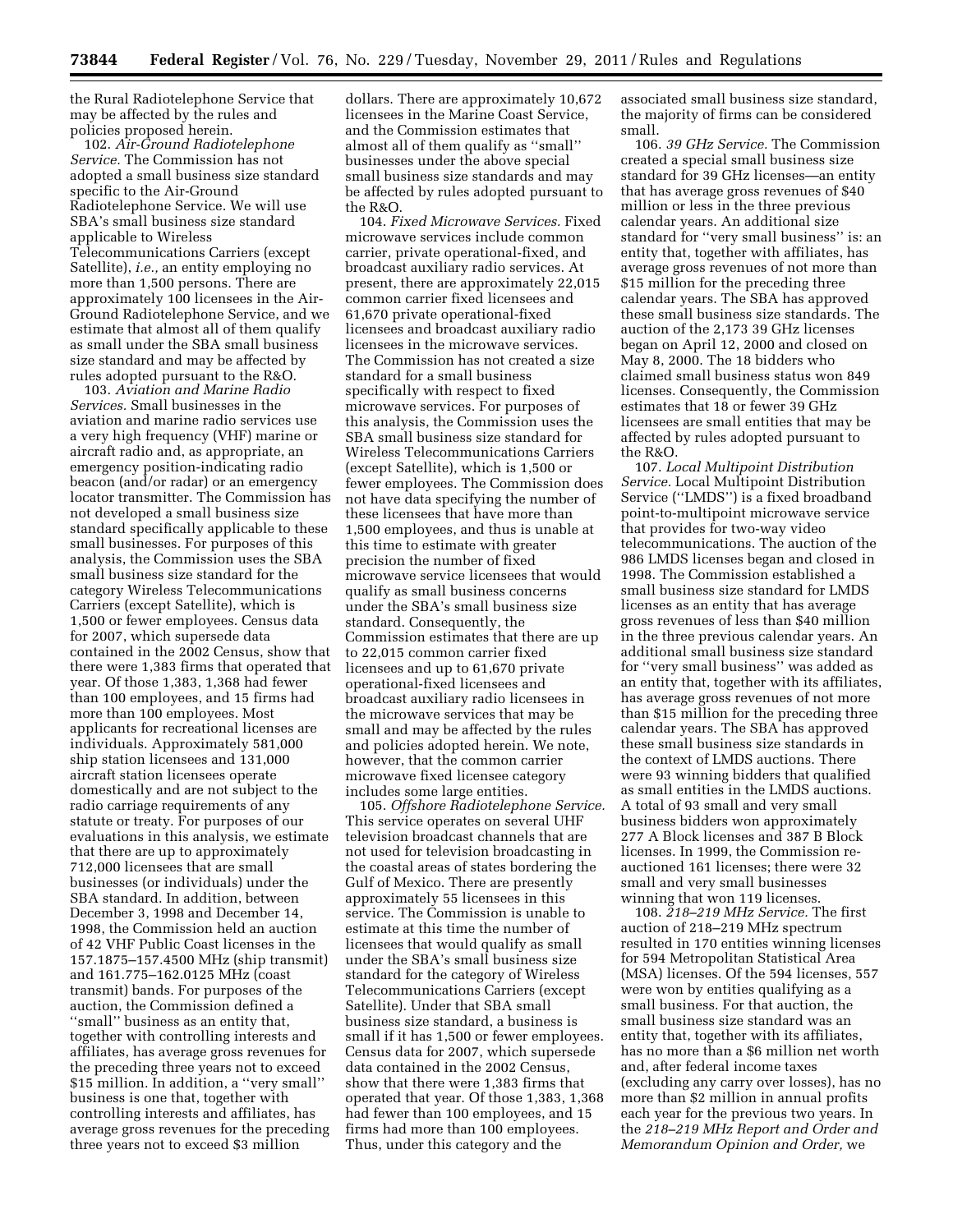established a small business size standard for a ''small business'' as an entity that, together with its affiliates and persons or entities that hold interests in such an entity and their affiliates, has average annual gross revenues not to exceed \$15 million for the preceding three years. A ''very small business'' is defined as an entity that, together with its affiliates and persons or entities that hold interests in such an entity and its affiliates, has average annual gross revenues not to exceed \$3 million for the preceding three years. These size standards will be used in future auctions of 218–219 MHz spectrum.

109. *2.3 GHz Wireless Communications Services.* This service can be used for fixed, mobile, radiolocation, and digital audio broadcasting satellite uses. The Commission defined ''small business'' for the wireless communications services (''WCS'') auction as an entity with average gross revenues of \$40 million for each of the three preceding years, and a ''very small business'' as an entity with average gross revenues of \$15 million for each of the three preceding years. The SBA has approved these definitions. The Commission auctioned geographic area licenses in the WCS service. In the auction, which was conducted in 1997, there were seven bidders that won 31 licenses that qualified as very small business entities, and one bidder that won one license that qualified as a small business entity.

110. *1670–1675 MHz Band.* An auction for one license in the 1670–1675 MHz band was conducted in 2003. The Commission defined a ''small business'' as an entity with attributable average annual gross revenues of not more than \$40 million for the preceding three years and thus would be eligible for a 15 percent discount on its winning bid for the 1670–1675 MHz band license. Further, the Commission defined a ''very small business'' as an entity with attributable average annual gross revenues of not more than \$15 million for the preceding three years and thus would be eligible to receive a 25 percent discount on its winning bid for the 1670–1675 MHz band license. One license was awarded. The winning bidder was not a small entity.

111. *3650–3700 MHz band.* In March 2005, the Commission released a *Report and Order and Memorandum Opinion and Order* that provides for nationwide, non-exclusive licensing of terrestrial operations, utilizing contention-based technologies, in the 3650 MHz band (*i.e.,* 3650–3700 MHz). As of April 2010, more than 1270 licenses have been granted and more than 7433 sites have

been registered. The Commission has not developed a definition of small entities applicable to 3650–3700 MHz band nationwide, non-exclusive licensees. However, we estimate that the majority of these licensees are Internet Access Service Providers (ISPs) and that most of those licensees are small businesses.

112. *24 GHz—Incumbent Licensees.*  This analysis may affect incumbent licensees who were relocated to the 24 GHz band from the 18 GHz band, and applicants who wish to provide services in the 24 GHz band. For this service, the Commission uses the SBA small business size standard for the category ''Wireless Telecommunications Carriers (except satellite),'' which is 1,500 or fewer employees. To gauge small business prevalence for these cable services we must, however, use the most current census data. Census data for 2007, which supersede data contained in the 2002 Census, show that there were 1,383 firms that operated that year. Of those 1,383, 1,368 had fewer than 100 employees, and 15 firms had more than 100 employees. Thus under this category and the associated small business size standard, the majority of firms can be considered small. The Commission notes that the Census' use of the classifications ''firms'' does not track the number of ''licenses''. The Commission believes that there are only two licensees in the 24 GHz band that were relocated from the 18 GHz band, Teligent and TRW, Inc. It is our understanding that Teligent and its related companies have less than 1,500 employees, though this may change in the future. TRW is not a small entity. Thus, only one incumbent licensee in the 24 GHz band is a small business entity.

113. *24 GHz—Future Licensees.* With respect to new applicants in the 24 GHz band, the size standard for ''small business'' is an entity that, together with controlling interests and affiliates, has average annual gross revenues for the three preceding years not in excess of \$15 million. ''Very small business'' in the 24 GHz band is an entity that, together with controlling interests and affiliates, has average gross revenues not exceeding \$3 million for the preceding three years. The SBA has approved these small business size standards. These size standards will apply to a future 24 GHz license auction, if held.

114. *Satellite Telecommunications.*  Since 2007, the SBA has recognized satellite firms within this revised category, with a small business size standard of \$15 million. The most current Census Bureau data are from the economic census of 2007, and we will

use those figures to gauge the prevalence of small businesses in this category. Those size standards are for the two census categories of ''Satellite Telecommunications'' and ''Other Telecommunications.'' Under the ''Satellite Telecommunications'' category, a business is considered small if it had \$15 million or less in average annual receipts. Under the ''Other Telecommunications'' category, a business is considered small if it had \$25 million or less in average annual receipts.

115. The first category of Satellite Telecommunications ''comprises establishments primarily engaged in providing point-to-point telecommunications services to other establishments in the telecommunications and broadcasting industries by forwarding and receiving communications signals via a system of satellites or reselling satellite telecommunications.'' For this category, Census Bureau data for 2007 show that there were a total of 512 firms that operated for the entire year. Of this total, 464 firms had annual receipts of under \$10 million, and 18 firms had receipts of \$10 million to \$24,999,999. Consequently, we estimate that the majority of Satellite Telecommunications firms are small entities that might be affected by rules adopted pursuant to the R&O.

116. The second category of Other Telecommunications ''primarily engaged in providing specialized telecommunications services, such as satellite tracking, communications telemetry, and radar station operation. This industry also includes establishments primarily engaged in providing satellite terminal stations and associated facilities connected with one or more terrestrial systems and capable of transmitting telecommunications to, and receiving telecommunications from, satellite systems. Establishments providing Internet services or voice over Internet protocol (VoIP) services via client-supplied telecommunications connections are also included in this industry.'' For this category, Census Bureau data for 2007 show that there were a total of 2,383 firms that operated for the entire year. Of this total, 2,346 firms had annual receipts of under \$25 million. Consequently, we estimate that the majority of Other Telecommunications firms are small

entities that might be affected by our action.

117. *Cable and Other Program Distribution.* Since 2007, these services have been defined within the broad economic census category of Wired Telecommunications Carriers; that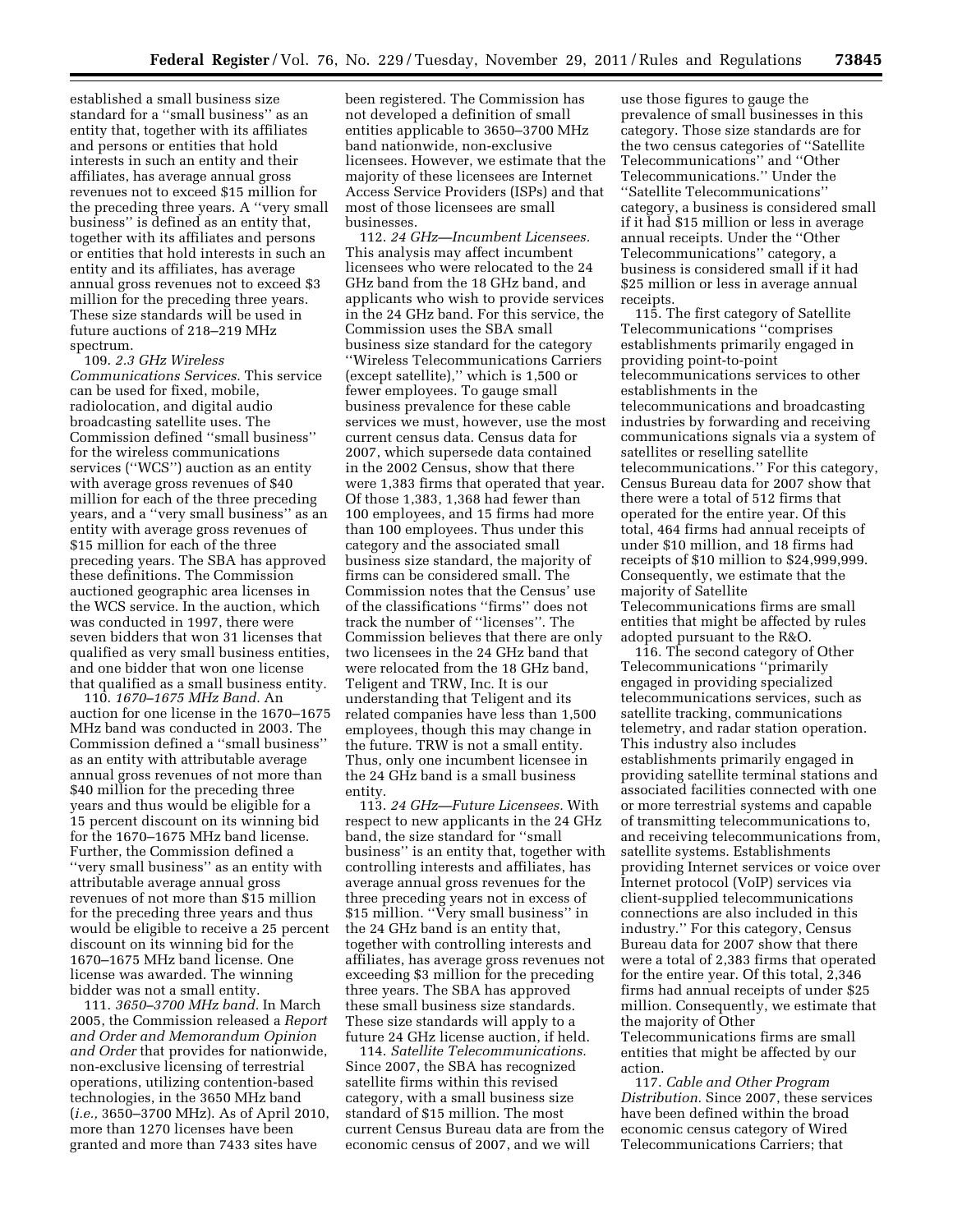category is defined as follows: ''This industry comprises establishments primarily engaged in operating and/or providing access to transmission facilities and infrastructure that they own and/or lease for the transmission of voice, data, text, sound, and video using wired telecommunications networks. Transmission facilities may be based on a single technology or a combination of technologies.'' The SBA has developed a small business size standard for this category, which is: all such firms having 1,500 or fewer employees. According to Census Bureau data for 2007, there were a total of 955 firms in this previous category that operated for the entire year. Of this total, 939 firms had employment of 999 or fewer employees, and 16 firms had employment of 1000 employees or more. Thus, under this size standard, the majority of firms can be considered small and may be affected by rules adopted pursuant to the R&O.

118. *Cable Companies and Systems.*  The Commission has developed its own small business size standards, for the purpose of cable rate regulation. Under the Commission's rules, a ''small cable company'' is one serving 400,000 or fewer subscribers, nationwide. Industry data indicate that, of 1,076 cable operators nationwide, all but eleven are small under this size standard. In addition, under the Commission's rules, a ''small system'' is a cable system serving 15,000 or fewer subscribers. Industry data indicate that, of 7,208 systems nationwide, 6,139 systems have under 10,000 subscribers, and an additional 379 systems have 10,000– 19,999 subscribers. Thus, under this second size standard, most cable systems are small and may be affected by rules adopted pursuant to the R&O.

119. *Cable System Operators.* The Act also contains a size standard for small cable system operators, which is ''a cable operator that, directly or through an affiliate, serves in the aggregate fewer than 1 percent of all subscribers in the United States and is not affiliated with any entity or entities whose gross annual revenues in the aggregate exceed \$250,000,000.'' The Commission has determined that an operator serving fewer than 677,000 subscribers shall be deemed a small operator, if its annual revenues, when combined with the total annual revenues of all its affiliates, do not exceed \$250 million in the aggregate. Industry data indicate that, of 1,076 cable operators nationwide, all but ten are small under this size standard. We note that the Commission neither requests nor collects information on whether cable system operators are affiliated with entities whose gross annual revenues exceed \$250 million,

and therefore we are unable to estimate more accurately the number of cable system operators that would qualify as small under this size standard.

120. *Open Video Services.* The open video system (''OVS'') framework was established in 1996, and is one of four statutorily recognized options for the provision of video programming services by local exchange carriers. The OVS framework provides opportunities for the distribution of video programming other than through cable systems. Because OVS operators provide subscription services, OVS falls within the SBA small business size standard covering cable services, which is ''Wired Telecommunications Carriers.'' The SBA has developed a small business size standard for this category, which is: all such firms having 1,500 or fewer employees. According to Census Bureau data for 2007, there were a total of 955 firms in this previous category that operated for the entire year. Of this total, 939 firms had employment of 999 or fewer employees, and 16 firms had employment of 1000 employees or more. Thus, under this second size standard, most cable systems are small and may be affected by rules adopted pursuant to the R&O. In addition, we note that the Commission has certified some OVS operators, with some now providing service. Broadband service providers (''BSPs'') are currently the only significant holders of OVS certifications or local OVS franchises. The Commission does not have financial or employment information regarding the entities authorized to provide OVS, some of which may not yet be operational. Thus, again, at least some of the OVS operators may qualify as small entities.

121. *Internet Service Providers.* Since 2007, these services have been defined within the broad economic census category of Wired Telecommunications Carriers; that category is defined as follows: ''This industry comprises establishments primarily engaged in operating and/or providing access to transmission facilities and infrastructure that they own and/or lease for the transmission of voice, data, text, sound, and video using wired telecommunications networks. Transmission facilities may be based on a single technology or a combination of technologies.'' The SBA has developed a small business size standard for this category, which is: all such firms having 1,500 or fewer employees. According to Census Bureau data for 2007, there were 3,188 firms in this category, total, that operated for the entire year. Of this total, 3144 firms had employment of 999 or fewer employees, and 44 firms had

employment of 1000 employees or more. Thus, under this size standard, the majority of firms can be considered small. In addition, according to Census Bureau data for 2007, there were a total of 396 firms in the category Internet Service Providers (broadband) that operated for the entire year. Of this total, 394 firms had employment of 999 or fewer employees, and two firms had employment of 1000 employees or more. Consequently, we estimate that the majority of these firms are small entities that may be affected by rules adopted pursuant to the R&O.

122. *Internet Publishing and Broadcasting and Web Search Portals.*  Our action may pertain to interconnected VoIP services, which could be provided by entities that provide other services such as email, online gaming, web browsing, video conferencing, instant messaging, and other, similar IP-enabled services. The Commission has not adopted a size standard for entities that create or provide these types of services or applications. However, the Census Bureau has identified firms that ''primarily engaged in (1) publishing and/or broadcasting content on the Internet exclusively or (2) operating Web sites that use a search engine to generate and maintain extensive databases of Internet addresses and content in an easily searchable format (and known as Web search portals).'' The SBA has developed a small business size standard for this category, which is: all such firms having 500 or fewer employees. According to Census Bureau data for 2007, there were 2,705 firms in this category that operated for the entire year. Of this total, 2,682 firms had employment of 499 or fewer employees, and 23 firms had employment of 500 employees or more. Consequently, we estimate that the majority of these firms are small entities that may be affected by rules adopted pursuant to the R&O.

123. *Data Processing, Hosting, and Related Services.* Entities in this category ''primarily \* \* \* provid[e] infrastructure for hosting or data processing services.'' The SBA has developed a small business size standard for this category; that size standard is \$25 million or less in average annual receipts. According to Census Bureau data for 2007, there were 8,060 firms in this category that operated for the entire year. Of these, 7,744 had annual receipts of under \$24,999,999. Consequently, we estimate that the majority of these firms are small entities that may be affected by rules adopted pursuant to the R&O.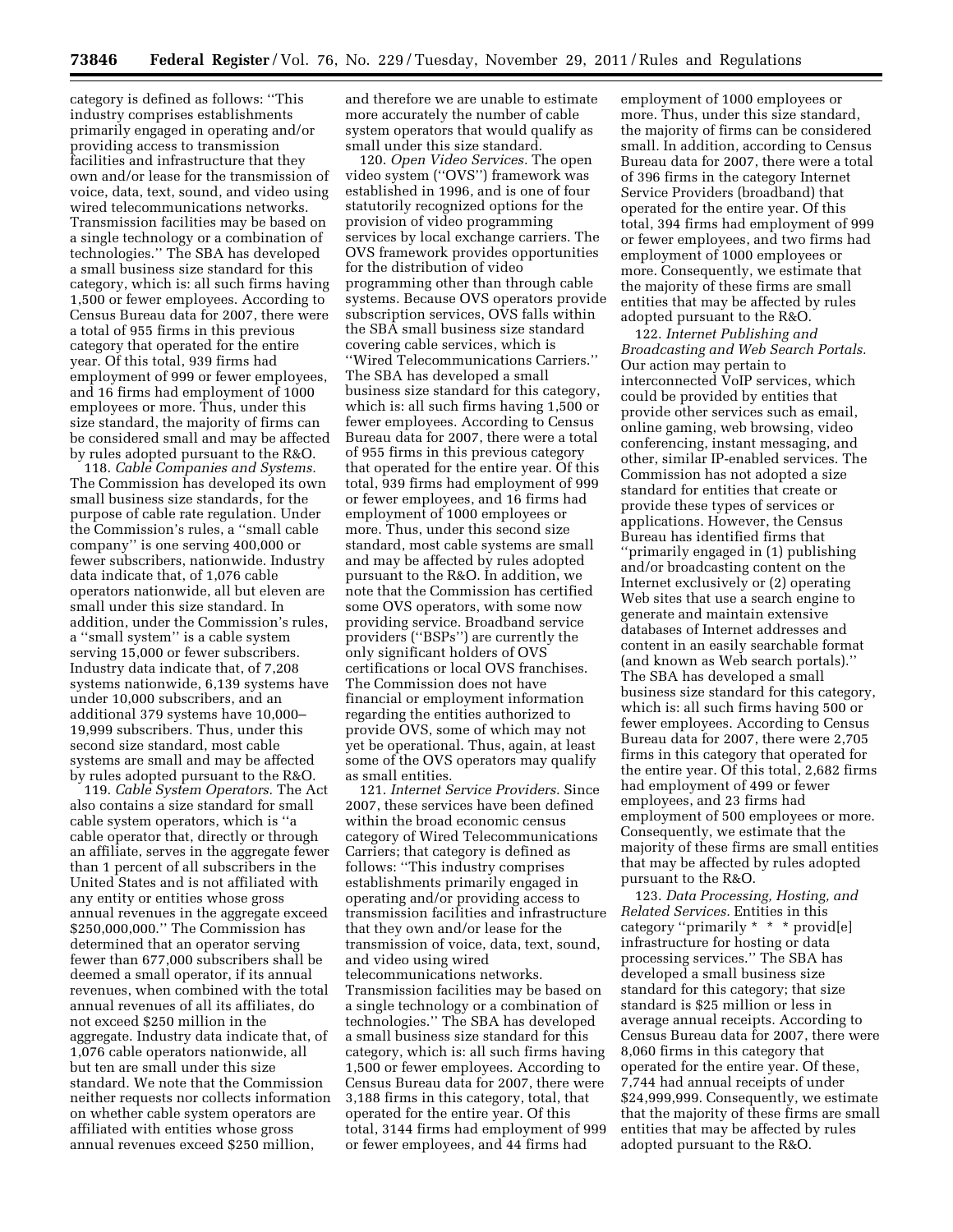124. *All Other Information Services.*  The Census Bureau defines this industry as including ''establishments primarily engaged in providing other information services (except news syndicates, libraries, archives, Internet publishing and broadcasting, and Web search portals).'' Our action pertains to interconnected VoIP services, which could be provided by entities that provide other services such as email, online gaming, web browsing, video conferencing, instant messaging, and other, similar IP-enabled services. The SBA has developed a small business size standard for this category; that size standard is \$7.0 million or less in average annual receipts. According to Census Bureau data for 2007, there were 367 firms in this category that operated for the entire year. Of these, 334 had annual receipts of under \$5.0 million, and an additional 11 firms had receipts of between \$5 million and \$9,999,999. Consequently, we estimate that the majority of these firms are small entities that may be affected by our action.

# *G. Description of Projected Reporting, Recordkeeping, and Other Compliance Requirements*

125. This R&O has two components, modernization of the Commission's universal service system and reform of the Commission's intercarrier compensation mechanism. We summarize below the recordkeeping and other obligations of the R&O. Additional information on each of these requirements can be found in the R&O.

126. In the R&O, the Commission takes several steps to harmonize and update annual reporting requirements relating to universal service recipients. We extend current reporting requirements for voice service to all ETCs, and we adopt uniform broadband reporting requirements for all ETCs. We also adopt rules requiring the reporting of financial and ownership information to assist our discharge of statutory requirements.

127. We extend the current federal annual reporting requirements to all ETCs that receive high-cost support, except recipients of only Mobility Fund Phase I support, as a baseline requirement. We also revise the Commission's annual reporting and certification requirements and create new requirements applicable to all ETCs that receive high-cost support, except recipients of only Mobility Fund Phase I support, to ensure carriers are complying with public interest obligations, including new broadbandrelated requirements, and that they are using the funds they receive for the intended purposes. These requirements

include reports and certifications concerning deployment, performance requirements, service quality, rates, and financial and ownership information. Included in these requirements is a requirement that recipients of funding test their broadband networks for compliance with speed and latency metrics and certify to and report the results to the Universal Service Administrative Company on an annual basis. These results will be subject to audit. We also create new reporting requirements for carriers electing to receive CAF Phase I incremental support. Specifically, carriers will be required to file notices identifying where they will deploy broadband to in connection with their incremental support, and they will be required, as part of their annual filings, to certify that they have met required deployment milestones. Mobility Fund recipients will be required to file annual reports demonstrating the coverage provided with the Mobility Fund support for a period of five years after qualifying for the support. These annual report must include information such as project descriptions and data from network coverage drive tests. We also establish certain reporting requirements for applicants seeking to participate in an auction to bid for Mobility Fund support. These requirements include the disclosure of information such as parties' ownership information and the source of the spectrum they plan to use to meet their Mobility Fund obligations in the particular area(s) for which they plan to bid. Winning bidders who apply for funds awarded through the reverse auction must satisfy additional reporting requirements, including the provision of detailed ownership information. These winning bidders must also provide an irrevocable standby Letter of Credit in an amount equal to the amount of Mobility Fund support as it is disbursed. All winning bidders, regardless of criteria such as capitalization level, will be required to meet the Letter of Credit requirement. The Commission concluded that limiting the requirement to bidders below a certain level of capitalization would likely disproportionately burden small business entities, even though small entities are often less able to sustain the additional cost burden of posting financial security while still being able to compete with larger entities.

128. Recognizing that existing fiveyear build out plans may need to change to account for new broadband obligations adopted in the R&O, we require all ETCs to file a new five-year

build-out plan in a manner consistent with our rules. ETCs will also be required to include in their annual reports information regarding their progress on this five-year broadband build-out plan beginning April 1, 2014. We require all rate-of-return ETCs receiving support to include a selfcertification letter certifying that they are taking reasonable steps to offer broadband service throughout their service area and that requests for such service are met within a reasonable amount of time. We also require all ETCs receiving CAF support in price cap territories based on a forwardlooking cost model to include a selfcertification letter certifying that they are meeting the interim deployment milestones as set forth under our revised public interest obligations and that they are taking reasonable steps to meet increased speed obligations that will exist for all supported locations before the expiration of the five-year term for CAF Phase II funding.

129. The rules adopted to address arbitrage practices will affect certain carriers, potentially including small entities. Carriers that meet the definition of access stimulation will generally be required to file revised tariffs to account for the change in the volume of their traffic. Further, the modifications to address phantom traffic will apply to all service providers, including small entities, that originate interstate or intrastate traffic on the PSTN, or that originate inter- or intrastate interconnected VoIP traffic. These measures will require service providers to transmit the telephone number associated with the calling party to the next provider in the call path and intermediate providers to pass calling party number or charge number signaling information they receive from other providers unaltered, to subsequent providers in the call path. Service providers, including small entities, may need to modify some administrative processes relating to their signaling and billing systems as a result of these rule changes.

130. As part of our comprehensive reform of the intercarrier compensation system, we establish a uniform, national transition for default intercarrier compensation rate levels. We set forth two separate transition paths—one for price cap carriers and competitive LECs that benchmark to price cap rates and one for rate-of-return carriers and competitive LECs that benchmark to rate-of-return rates. For the transition of default rates, carriers, including small entities, may be required to adjust their record-keeping, administrative and billing systems, and interstate and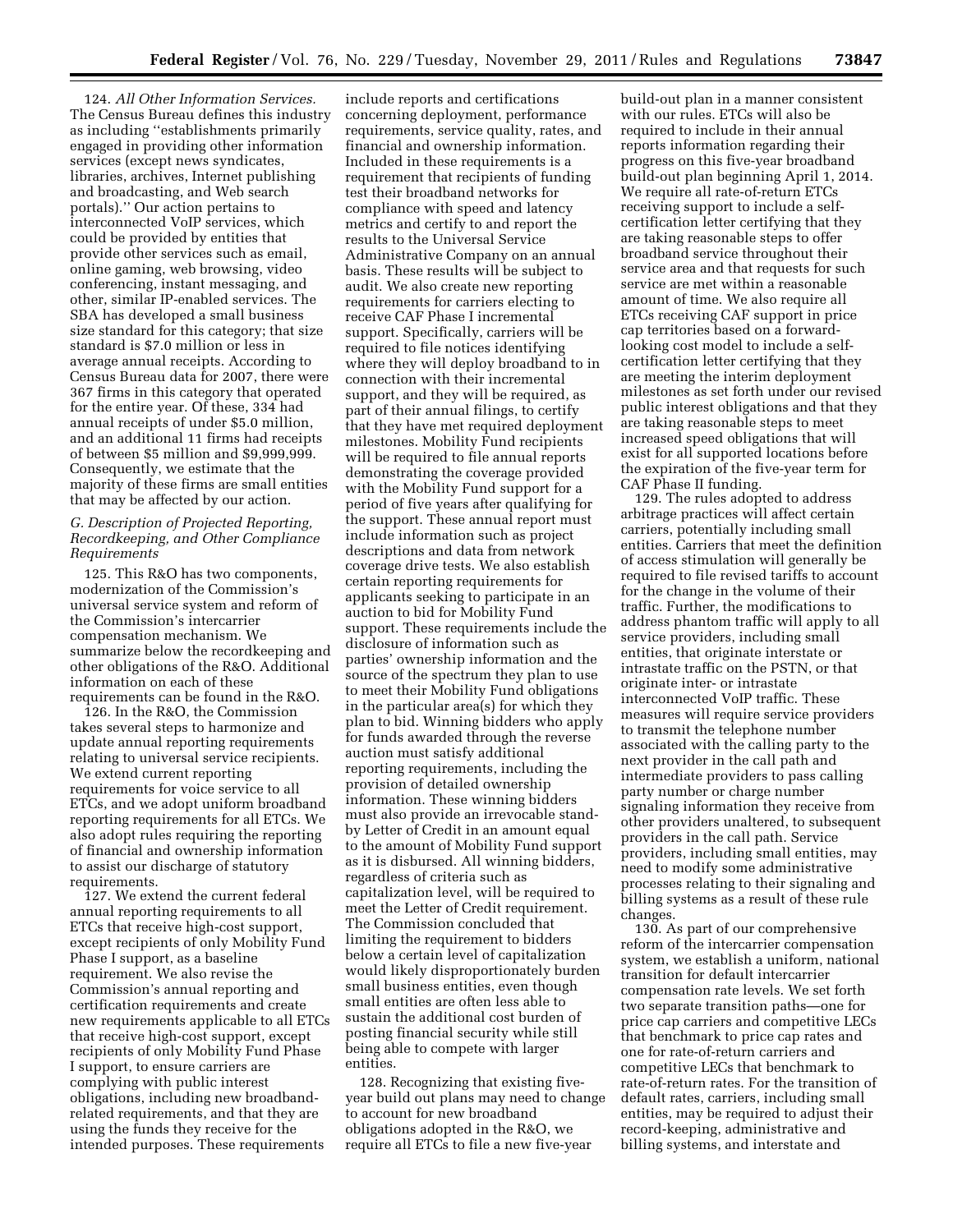intrastate tariff filings in order to effectuate necessary changes to rate levels. At the same time, carriers will remain free to enter into alternative intercarrier compensation agreements.

131. We also adopt a transitional recovery mechanism in order to facilitate incumbent LECs' gradual transition away from existing revenues. The mechanism will allow LECs to partially recover ICC revenues reduced as part of our intercarrier compensation reforms from sources such as reasonable increases to end user charges and, where appropriate, universal service support. As part of our recovery mechanism and to evaluate compliance with the R&O and rules, incumbent local exchange carriers electing to participate in the recovery mechanism, including small entities, will be required to file data annually regarding rates, revenues, expenses and demand with the Commission, states, and Universal Service Administrative Company (USAC), as applicable. These data are needed to monitor compliance as well as the impact of the reforms we adopt today and to enable the Commission to resolve the issues teed up in the FNPRM regarding the appropriate transition to bill-and-keep. To minimize any burden, filings will be aggregated at the holding company level when possible, limited to the preceding fiscal year, and will include data carriers must monitor to comply with our recovery mechanism rules. For carriers eligible and electing to receive ICC CAF support, we will ensure that the data filed with USAC is consistent with our request, so that carriers can use the same format for both filings. All such information may be filed under protective order and will be treated as confidential.

132. We adopt a prospective intercarrier compensation framework for VoIP traffic. Pursuant to this framework, we allow carriers to tariff default intercarrier compensation charges for toll VoIP–PSTN traffic in the absence of an agreement for different intercarrier compensation. VoIP and other service providers, including small entities, may need to modify or adopt administrative, record-keeping or other processes to implement the new intercarrier compensation framework applicable to VoIP traffic. Service providers may also need to revise their interstate and intrastate tariffs to account for these changes. For interstate toll VoIP–PSTN traffic, the relevant language will be included in a tariff filed with the Commission, and for intrastate toll VoIP–PSTN traffic, the rates may be included in a state tariff.

133. Finally, we clarify that the compensation obligations under section 20.11 of our rules, 47 CFR § 20.11 are coextensive with the reciprocal compensation requirements under 251(b)(5) and we adopt bill-and-keep as the default compensation for non-access traffic exchanged between LECs and CMRS providers. To further ease the move to bill-and-keep LEC–CMRS traffic for rate-of-return carriers, we limit rateof-return carriers' responsibility for the costs of transport involving non-access traffic exchanged between CMRS providers and rural, rate-of-return regulated LECs. In addition, as described above, we make clarifications surrounding the intraMTA rule. As a result of these actions, service providers, including small entities, may need to modify some of their processes surrounding the billing and collection of intercarrier compensation.

# *H. Steps Taken To Minimize Significant Economic Impact on Small Entities, and Significant Alternatives Considered*

134. The RFA requires an agency to describe any significant alternatives that it has considered in reaching its approach, which may include the following four alternatives, among others: (1) The establishment of differing compliance or reporting requirements or timetables that take into account the resources available to small entities; (2) the clarification, consolidation, or simplification of compliance or reporting requirements under the rule for small entities; (3) the use of performance, rather than design, standards; and (4) an exemption from coverage of the rule, or any part thereof, for small entities.

#### 1. Universal Service

135. The Commission is aware that some of the universal service proposals under consideration may impact small entities. The Commission held meetings with small carriers that operate in the most rural areas of the nation and considered the economic impact on small entities, as identified in comments filed in response to the *USF/ICC Transformation NPRM* and the *Mobility Fund NPRM,* in reaching its final conclusions and taking action in this proceeding. In addition, the Commission held a workshop in Nebraska in order to hear directly from small companies serving rural America. The Commission also held various meetings in Alaska and other rural areas, including those in South Dakota.

136. The Commission recognizes that, in the absence of any federal mandate to provide broadband, rate-of-return carriers have been deploying broadband

to millions of rural Americans, often with support from a combination of loans from lenders and ongoing universal service support. Rather than establishing a mandatory requirement to deploy broadband-capable facilities to all locations within their service territory, we continue to offer a more flexible approach for these smaller carriers. They will be required to provide their customers with at least the same initial minimum level of broadband service as those carriers who receive model-based support, but given their size, we determine that they should be provided more flexibility in how they make incremental progress in edging out their broadband-capable networks in response to consumer demand; we do not adopt nor impose intermediate build-out milestones. The broadband deployment obligation we adopt is similar to the voice deployment obligations many of these carriers are subject to today.

137. The Commission also considered the economical impact on smaller rateof-return carriers. Although they serve a smaller portion of access lines in the U.S, smaller rate-of-return carriers operate in many of the most difficult and expensive areas to serve. Recognizing the economic challenges of extending service in the high-cost areas of the country served by rate-of-return carriers, especially smaller carriers, our flexible approach does not require rateof-return carriers to extend service to customers absent a reasonable request by customers. In addition, we also do not specifically shift these smaller rateof-return carriers from current support mechanisms or shift them to a model or reverse auction mechanism because we realize that these smaller rate-of-return carriers are indeed unique.

138. Many small carriers operating in more remote rural areas have argued that universal service support provides a significant share of their revenues, and thus sudden changes in the current support mechanisms could have a significant impact on their operations. The reforms we adopt today are interim steps that are necessary to allow these rate-of-return carriers to continue receiving support based on existing mechanisms for the time being, but also begins the process of transitioning carriers to a more incentive-based form of regulation.

139. The Commission further recognizes that the existing regulatory structure and competitive trends places many small carriers under financial strain and inhibits the ability of these providers to raise capital. We take a number of important steps to enhance the sustainability of the universal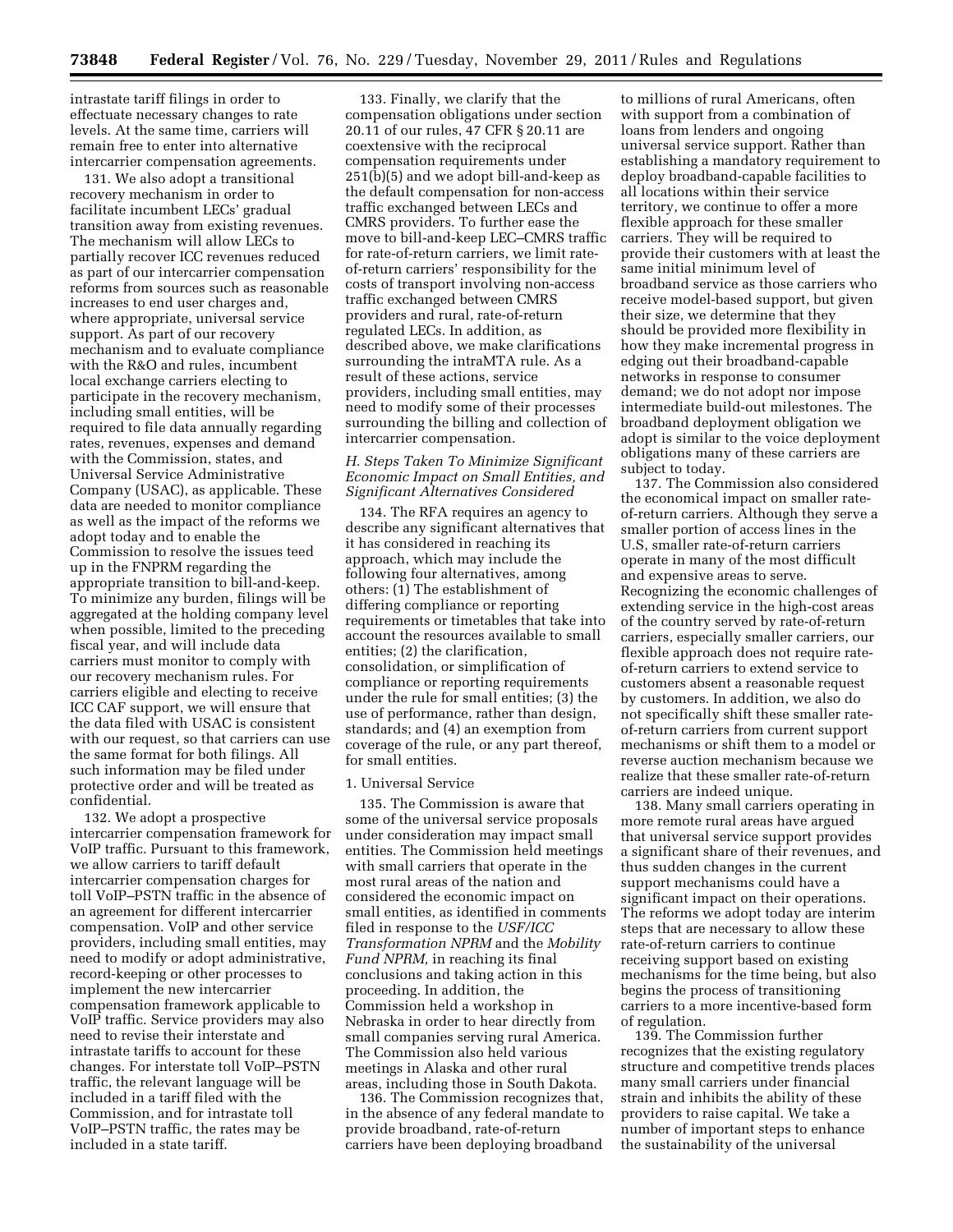service mechanism in the R&O and are careful to implement these changes in a gradual manner so that our efforts do not jeopardize investments made consistent with existing rules. Our goal is to ensure the continued availability and affordability of offerings in the rural and remote communities served by many of these smaller carriers. We provide rate-of-return carriers the predictability of remaining under the legacy universal service system in the near-term, while giving notice that we intend to transition to more incentivebased regulation in the near future. We believe that this approach will provide a more stable base going forward for these carriers and the communities they serve. Today's package of universal service reforms is targeted at eliminating inefficiencies and closing gaps in our system, not at making indiscriminate industry-wide reductions.

140. The Commission also considered the significant economic impact of the CAF Phase I incremental support mechanism on small entities. Most price cap carriers that may receive support under the mechanism are not small. To the extent small carriers elect to receive incremental support, there are additional obligations on such carriers. However, the Commission believes that the burdens associated with meeting these obligations are outweighed by the support provided to meet those obligations, as well as the accompanying public benefits. Carriers may also decline to receive incremental support, and the obligations associated with such support, by filing a notice to that effect.

141. The Commission considered the significant economic impact of eliminating the identical support rule on small entities. Small entities here impacted include small competitive ETCs that receive high-cost universal service support pursuant to the identical support rule. Although retaining the identical support rule may have minimized the significant economic impact for some small competitive ETCs, the Commission concluded that the rule did not efficiently or effectively promote the Commission's universal service goals, including the deployment of mobile services. The Commission did, however, minimize the significant economic impact on small entities by phasing down support over a period of five years, by which time support will be available for many small entities pursuant to Mobility Fund Phase II, Tribal Mobility Fund Phase II, and CAF Phase II. We note that Tribal Mobility Fund Phase II will provide a dedicated form of support for areas that

historically have been served by small entities.

142. Further, the Commission took steps to minimize significant economic impacts by automatically pausing the phase-down of support received pursuant to the identical support rule if the Mobility Fund Phase II or, for some small entities, Tribal Mobility Fund Phase II is not operational by June 30, 2014. In addition, the Commission delayed the phase-down for certain carriers serving remote parts of Alaska and a Tribally-owned competitive ETC, Standing Rock Telecommunications, that received its ETC designation in 2011. In the Commission's consideration, these small entities are potentially subject to significant economic impact as a result of an immediate commencement of the phasedown and the delayed phase-down will minimize the impact.

143. The R&O harmonizes and updates the Commission's Universal Service reporting requirements, extending current requirements for voice service to all ETCs. This extension of the reporting requirements will benefit the public interest. The R&O seeks to minimize reporting burdens where possible by requiring certifications rather than data collections and by permitting the use of reports already filed with other government agencies, rather than requiring the production of new ones. The R&O extends the record retention requirement from a period of five to ten years for purposes of litigation under the False Claims Act. The Commission believes that any burdens that may be associated with these requirements is outweighed by the accompanying public benefits.

# 2. Intercarrier Compensation

144. As a general matter, our actions in the R&O should benefit all service providers, including small entities, by facilitating the exchange of traffic and providing greater regulatory certainty and reduced litigation costs. In the *USF/ ICC Transformation NPRM,* we encouraged small entities to bring to the Commission's attention any specific concerns that they had, including on any issues or measures that may apply to small entities in a unique fashion. As described below, in many cases, including for transition paths, recovery, and for certain reporting requirements, we sought to tailor the impact of our reforms to the needs of small entities. In other cases, however, we did not identify any feasible alternatives that would have lessened the economic impact on small entities while achieving the vital reform of the intercarrier compensation system.

145. We considered a range of alternative proposals in regard to our rules designed to address access stimulation. As detailed in the R&O, in response to the record, we found it appropriate to include a traffic measurement condition in the definition of access stimulation. Unlike some proposals in the record, however, as part of this measurement condition, we do not require all LECs, including small entities, to file traffic reports. Instead, we allow carriers paying switched access charges to observe and file complaints based on their own traffic patterns. We concluded that this approach is less burdensome to all LECs, including small entities, than a system that would require all LECs to file traffic reports, as some proposed in the record. Similarly, we also rejected the use of alternative definitional triggers for access stimulation, such as per line MOU limits, in part, to avoid the creation of new self-reporting requirements that could prove burdensome to carriers, including small entities. Finally, our access stimulation rules respond to a concern raised by the Louisiana Small Carrier Committee. Specifically, if a carrier terminates its access revenue sharing agreement before the date on which it would be required to file a revised tariff, then that carrier will not be required to file a revised tariff. This will serve to eliminate any potential to burden such carriers when there is no reason to do so.

146. In the R&O, we set forth default transition paths for terminating end office switching and certain transport rate elements as part of the transition to a bill-and-keep framework. In adopting these default paths, we take into account the unique concerns facing small entities, including many rate-ofreturn LECs as well as entities that operate in rate-of-return service areas. Accordingly, we set forth a six-year transition for price cap carriers and competitive LECs that benchmark to price cap rates. We adopt a longer nineyear transition for rate-of-return carriers and competitive LECs that benchmark to rate-of-return carrier rates. We found that additional time for rate-of-return carriers and those that benchmark to their rates recognizes the often higher rates of and circumstances unique to these carriers. The longer transition also provides them with a predictable glide path and appropriately balances any adverse impact that could arise from moving carriers too quickly from the existing intercarrier compensation system.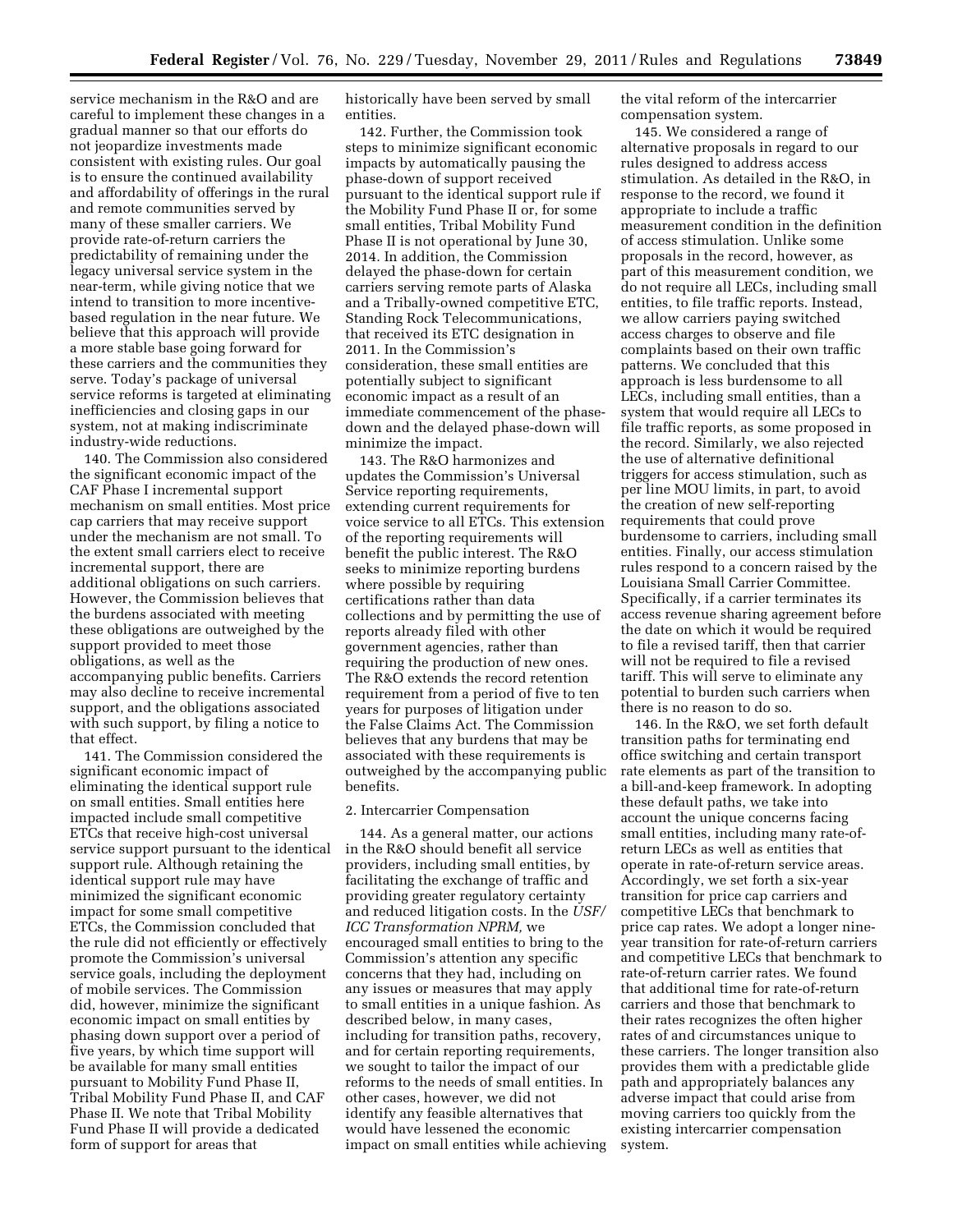147. The R&O establishes a transitional recovery mechanism to help transition incumbent LECs away from existing revenues, but tailored by type of carrier. To this end, we set forth different methodologies for the calculation of Eligible Recovery for price cap carriers and rate-of-return carriers. As we describe in the R&O, for price cap carriers, our recovery mechanism will allow them to determine at the outset exactly how much their Eligible Recovery will be each year. For rate-of-return carriers, we adopt a recovery mechanism that provides more certainty and predictability than exists today and rewards carriers for efficiencies achieved in switching costs. Rate-ofreturn carriers will be able to determine their total intercarrier compensation and recovery revenues for all transitioned elements, for each year of the transition. We find that providing this greater degree of certainty for rate-of-return carriers, which are generally smaller and less able to respond to changes in market conditions than price cap carriers, is necessary to provide a reasonable transition from the existing intercarrier compensation system. And, we further tailor the obligations for broadband deployment applicable to rate-of-return and price cap carriers as well as the phase out period applicable to each for the receipt of CAF support. Whereas the phase out of CAF support for price cap carriers will be three years beginning in 2017, ICC CAF support for smaller rate-of-return carriers will phase down as Eligible Revenue decreases over time, but not be subject to other reductions. In addition, as we note above, we establish a presumption that our reforms allow incumbent LECs to earn a reasonable return on investment, but at the same time establish a ''Total Costs and Earnings Review'' through which a carrier may petition the Commission to rebut this presumption. This will ensure that individual carriers, including small entities, are able to seek additional recovery to prevent a taking, where necessary. For competitive LECs, which are not subject to the Commission's end user rate regulations and have greater freedom to set rates and determine which customer to serve, CAF support will not be available for recovery. Competitive LECs may recover lost intercarrier compensation revenues through their end user charges.

148. Above all, our tailored approach to transitional recovery is designed to balance the different circumstances facing the different carrier types and provide all carriers with necessary predictability, certainty and stability to

transition from the current intercarrier compensation system. With regard to small carriers in particular, our transitional recovery mechanism includes an assortment of measures to moderate the impact of our reforms on small carriers and provide such carriers with certainty and predictability with regard to their recovery.

149. With respect to the prospective VoIP traffic, we believe that the VoIP– PSTN intercarrier compensation framework that we adopt best balances the policy considerations of providing certainty regarding prospective intercarrier compensation obligations for VoIP–PSTN traffic, while acknowledging the flaws with the current intercarrier compensation regimes. With regard to the scope of our reform, as intercarrier disputes have encompassed all forms of what we define as VoIP–PSTN traffic, including ''one-way'' VoIP services, we believe addressing this traffic comprehensively will help guard against new forms of arbitrage. As part of our reform, we adopt transitional rules that will specify, prospectively, the default compensation for VoIP–PSTN traffic. We reject approaches, including an immediate adoption of a bill-and-keep methodology for VoIP traffic or to delay reform of VoIP traffic to a future point on the glide path. Instead, the framework that we adopt in the R&O will provide greater certainty to service providers, including small entities, regarding intercarrier compensation revenue and reduce intercarrier compensation disputes. Our transitional VoIP–PSTN intercarrier compensation framework provides the opportunity for some revenues in conjunction with other appropriate recovery opportunities adopted as part of comprehensive intercarrier compensation and universal service reform. We rely on existing mechanisms, including tariffs to implement our approach. Carriers may tariff charges at rates equal to interstate access rates for toll VoIP–PSTN traffic in federal or state tariffs, though remain free to negotiate interconnection agreements specifying alternative compensation for that traffic. This prospective regime facilitates the benefits that can arise from negotiated agreements, without sacrificing the revenue predictability traditionally associated with tariffing regimes. In contrast to proposals to require certifications regarding carriers' reported VoIP–PSTN traffic, we also provide all carriers, including small entities, with tools to use in their tariffs to help distinguish VoIP–PSTN traffic.

The transitional regime for VoIP–PSTN intercarrier compensation, which allows LECs to tariff charges, also mitigates the concerns of some commenters regarding disparate leverage that may exist in interconnection negotiations.

150. Finally, with respect to our reforms applicable to intercarrier compensation for wireless traffic, we note that our decision to treat ''reasonable compensation'' requirements under § 20.11, 47 CFR 20.11, as coextensive with the scope of reciprocal compensation requirements under section 251(b)(5) of the Act. We also find it in the public interest to set a default pricing methodology of billand-keep for LEC–CMRS intraMTA traffic, which shall reduce growing confusion and litigation for these carriers. This action presents a smaller risk of market disruption than would an immediate shift to bill-and-keep more generally and our recovery mechanism provides incumbent LECs with a stable, predictable recovery for reduced intercarrier compensation revenues and we further limit rate-of-return carriers' responsibility for the costs of transport involving non-access traffic exchange between CMRS providers and rural, rate-of-return LECs.

#### *I. Report to Congress*

151. The Commission will send a copy of the R&O, including this FRFA, in a report to be sent to Congress and the Government Accountability Office pursuant to the Small Business Regulatory Enforcement Fairness Act of 1996. In addition, the Commission will send a copy of the R&O, including the FRFA, to the Chief Counsel for Advocacy of the Small Business Administration. A copy of the R&O and FRFA (or summaries thereof) will also be published in the **Federal Register**.

## **List of Subjects**

#### *47 CFR Part 0*

Authority delegations (government agencies).

# *47 CFR Part 1*

Administrative practice and procedure, Communications common carriers, Telecommunications.

#### *47 CFR Part 20*

Communications common carriers, Communications equipment, Radio.

#### *47 CFR Part 36*

Communications common carriers, Reporting and Recordkeeping Requirements, Telephone, Uniform systems of accounts.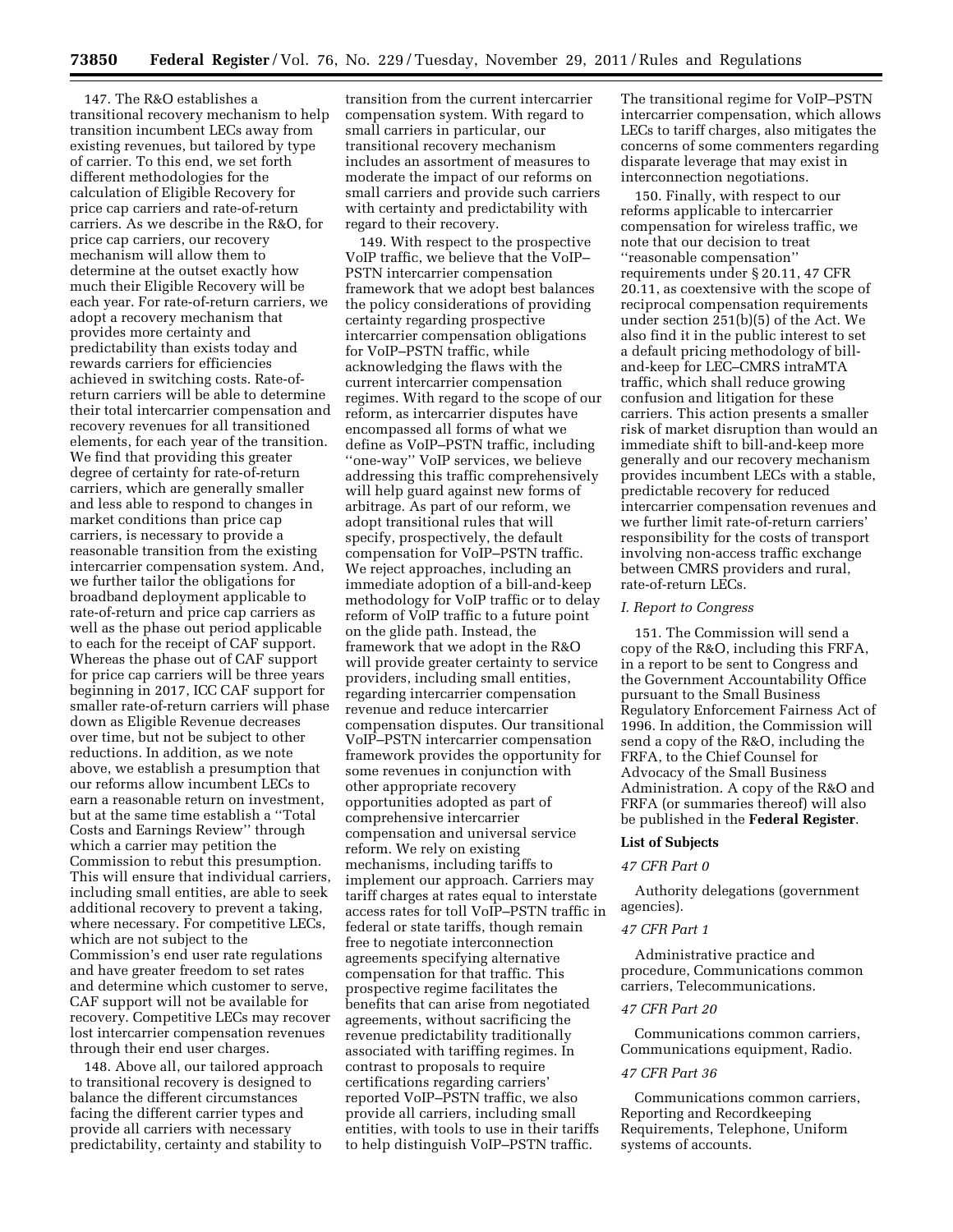# *47 CFR Part 51*

Communications common carriers, Telecommunications.

# *47 CFR Part 54*

Communications common carriers, Reporting and recordkeeping requirements, Telecommunications, Telephone.

# *47 CFR Parts 61 and 69*

Communications common carriers, Reporting and recordkeeping requirements, Telephone.

#### *47 CFR Part 64*

Communications common carriers, Individuals with disabilities, Reporting and Recordkeeping requirements, Telecommunications, Telephone.

Federal Communications Commission.

**Marlene H. Dortch,** 

*Secretary.* 

# **Final Rules**

For the reasons discussed in the preamble, the Federal Communications Commission amends 47 CFR parts 0, 1, 20, 36, 51, 54, 61, 64, and 69 to read as follows:

# **PART 0—COMMISSION ORGANIZATION**

■ 1. The authority citation for part 0 continues to read as follows:

**Authority:** Sec. 5, 48 Stat. 1068, as amended, 47 U.S.C. 155, 225, unless otherwise noted.

■ 2. Amend § 0.91 by adding paragraph (p) to read as follows:

# **§ 0.91 Functions of the Bureau.**

\* \* \* \* \* (p) In coordination with the Wireless Telecommunications Bureau, serves as the Commission's principal policy and administrative staff resource with respect to the use of market-based mechanisms, including competitive bidding, to distribute universal service support. Develops, recommends and administers policies, programs, rules and procedures concerning the use of market-based mechanisms, including competitive bidding, to distribute universal service support.

■ 3. Amend § 0.131 by adding paragraph (r) to read as follows:

#### **§ 0.131 Functions of the Bureau.**

\* \* \* \* \* (r) In coordination with the Wireline Competition Bureau, serves as the Commission's principal policy and administrative staff resource with respect to the use of market-based mechanisms, including competitive

bidding, to distribute universal service support. Develops, recommends and administers policies, programs, rules and procedures concerning the use of market-based mechanisms, including competitive bidding, to distribute universal service support.

# **PART 1—PRACTICE AND PROCEDURE**

■ 4. The authority citation for part 1 continues to read as follows:

**Authority:** 15 U.S.C. 79 *et seq.;* 47 U.S.C. 151, 154(j), 160, 201, 225, 303, and 309.

■ 5. Add new subpart AA to part 1 to read as follows:

# **Subpart AA—Competitive Bidding for Universal Service Support**

Sec.

- 1.21000 Purpose.
- 1.21001 Participation in competitive bidding for support.
- 1.21002 Prohibition of certain communications during the competitive bidding process.
- 1.21003 Competitive bidding process. 1.21004 Winning bidder's obligation to apply for support.

#### **§ 1.21000 Purpose.**

This subpart sets forth procedures for competitive bidding to determine the recipients of universal service support pursuant to part 54 of this chapter and the amount(s) of support that each recipient respectively may receive, subject to post-auction procedures, when the Commission directs that such support shall be determined through competitive bidding.

# **§ 1.21001 Participation in competitive bidding for support.**

(a) *Public Notice of the Application Process.* The dates and procedures for submitting applications to participate in competitive bidding pursuant to this subpart shall be announced by public notice.

(b) *Application Contents.* An applicant to participate in competitive bidding pursuant to this subpart shall provide the following information in an acceptable form:

(1) The identity of the applicant, *i.e.,*  the party that seeks support, including any required information regarding parties that have an ownership or other interest in the applicant;

(2) The identities of up to three individuals authorized to make or withdraw a bid on behalf of the applicant;

(3) The identities of all real parties in interest to any agreements relating to the participation of the applicant in the competitive bidding;

(4) Certification that the application discloses all real parties in interest to any agreements involving the applicant's participation in the competitive bidding;

(5) Certification that the applicant and all applicable parties have complied with and will continue to comply with § 1.21002;

(6) Certification that the applicant is in compliance with all statutory and regulatory requirements for receiving the universal service support that the applicant seeks;

(7) Certification that the applicant will make any payment that may be required pursuant to § 1.21004;

(8) Certification that the individual submitting the application is authorized to do so on behalf of the applicant; and

(9) Such additional information as may be required.

(c) *Financial Requirements for Participation.* As a prerequisite to participating in competitive bidding, an applicant may be required to post a bond or place funds on deposit with the Commission in an amount based on the default payment that may be required pursuant to § 1.21004. The details of and deadline for posting such a bond or making such a deposit will be announced by public notice. No interest will be paid on any funds placed on deposit.

(d) *Application Processing.* (1) Any timely submitted application will be reviewed by Commission staff for completeness and compliance with the Commission's rules. No untimely applications shall be reviewed or considered.

(2) An applicant will not be permitted to participate in competitive bidding if the application does not identify the applicant as required by the public notice announcing application procedures or does not include all required certifications, as of the deadline for submitting applications.

(3) An applicant will not be permitted to participate in competitive bidding if the applicant has not provided any bond or deposit of funds required pursuant to § 1.21001(c), as of the applicable deadline.

(4) An applicant may not make major modifications to its application after the deadline for submitting the application. An applicant will not be permitted to participate in competitive bidding if Commission staff determines that the application requires major modifications to be made after that deadline. Major modifications include, but are not limited to, any changes in the ownership of the applicant that constitute an assignment or transfer of control, or any changes in the identity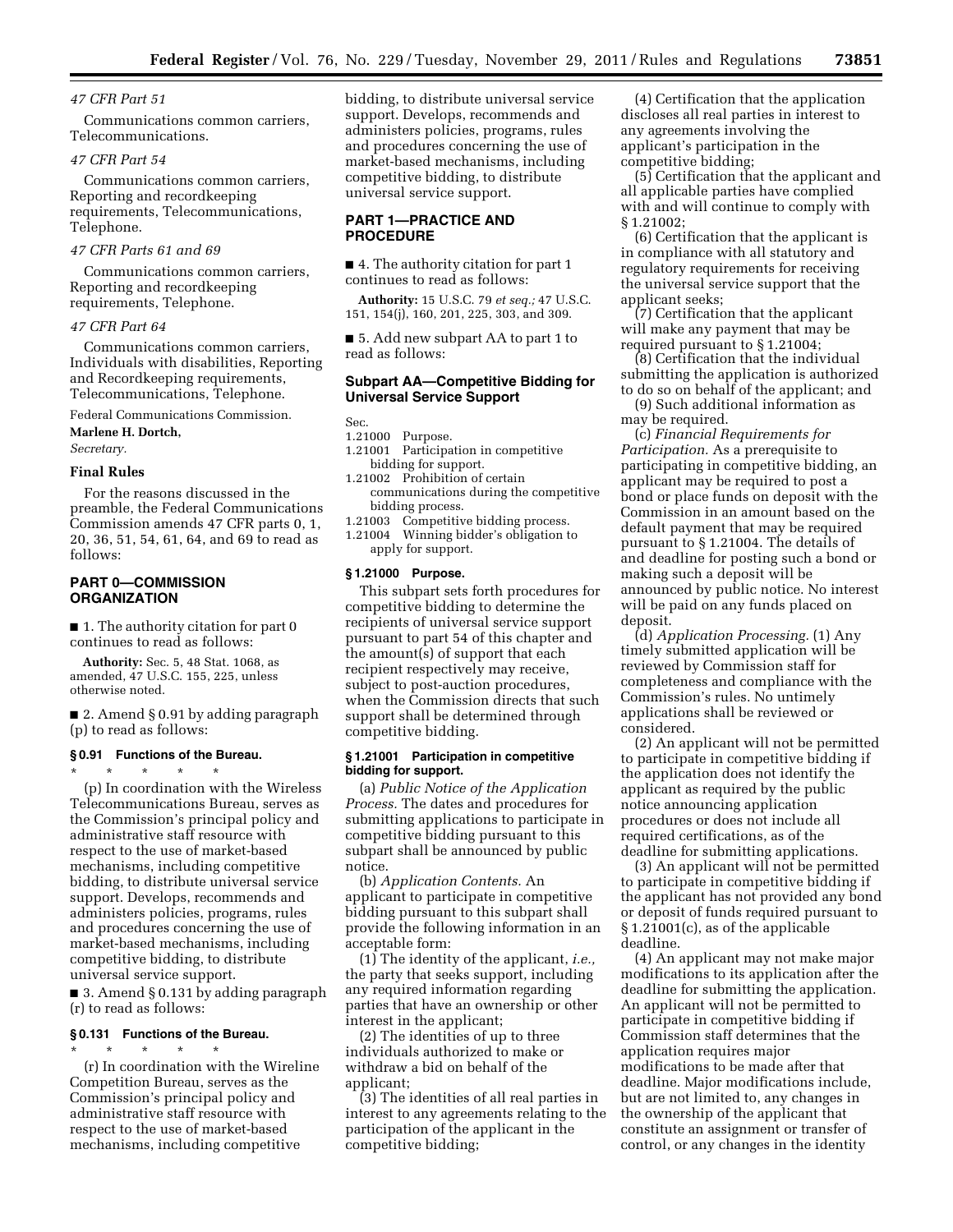of the applicant, or any changes in the required certifications.

(5) An applicant may be permitted to make minor modifications to its application after the deadline for submitting applications. Minor modifications may be subject to a deadline specified by public notice. Minor modifications include correcting typographical errors and supplying nonmaterial information that was inadvertently omitted or was not available at the time the application was submitted.

(6) After receipt and review of the applications, an applicant that will be permitted participate in competitive bidding shall be identified in a public notice.

# **§ 1.21002 Prohibition of certain communications during the competitive bidding process.**

(a) *Definition of Applicant.* For purposes of this paragraph, the term ''applicant'' shall include any applicant, each party capable of controlling the applicant, and each party that may be controlled by the applicant or by a party capable of controlling the applicant.

(b) *Certain Communications Prohibited.* After the deadline for submitting applications to participate, an applicant is prohibited from cooperating or collaborating with any other applicant with respect to its own, or one another's, or any other competing applicant's bids or bidding strategies, and is prohibited from communicating with any other applicant in any manner the substance of its own, or one another's, or any other competing applicant's bids or bidding strategies, until after the post-auction deadline for winning bidders to submit applications for support, unless such applicants are members of a joint bidding arrangement identified on the application pursuant to § 1.21001(b)(4).

(c) *Duty To Report Potentially Prohibited Communications.* An applicant that makes or receives communications that may be prohibited pursuant to this paragraph shall report such communications to the Commission staff immediately, and in any case no later than 5 business days after the communication occurs. An applicant's obligation to make such a report continues until the report has been made.

(d) *Procedures for Reporting Potentially Prohibited Communications.*  Particular procedures for parties to report communications that may be prohibited under this rule may be established by public notice. If no such procedures are established by public notice, the party making the report shall

do so in writing to the Chief of the Auctions and Spectrum Access Division by the most expeditious means available, including electronic transmission such as email.

# **§ 1.21003 Competitive bidding process.**

(a) *Public Notice of Competitive Bidding Procedures.* Detailed competitive bidding procedures shall be established by public notice prior to the commencement of competitive bidding any time competitive bidding is conducted pursuant to this subpart.

(b) *Competitive Bidding Procedures.*  The public notice detailing competitive bidding procedures may establish any of the following:

(1) Limits on the public availability of information regarding applicants, applications, and bids during a period of time covering the competitive bidding process, as well as procedures for parties to report the receipt of such non-public information during such periods;

(2) The way in which support may be made available for multiple identified areas by competitive bidding, *e.g.,*  simultaneously or sequentially, and if the latter, in what grouping, if any, and order;

(3) The acceptable form for bids, including whether and how bids will be accepted on individual items and/or for combinations or packages of items;

(4) Reserve prices, either for discrete items or combinations or packages of items, as well as whether the reserve prices will be public or non-public during the competitive bidding process;

(5) The methods and times for submission of bids, whether remotely, by telephonic or electronic transmission, or in person;

(6) The number of rounds during which bids may be submitted, *e.g.,* one or more, and procedures for ending the bidding;

(7) Measurements of bidding activity in the aggregate or by individual applicants, together with requirements for minimum levels of bidding activity;

(8) Acceptable bid amounts at the opening of and over the course of bidding;

(9) Consistent with the public interest objectives of the competitive bidding, the process for reviewing bids and determining the winning bidders and the amount(s) of universal service support that each winning bidder may apply for, pursuant to applicable postauction procedures;

(10) Procedures, if any, by which bidders may withdraw bids; and

(11) Procedures by which bidding may be delayed, suspended, or canceled before or after bidding begins for any

reason that affects the fair and efficient conduct of the bidding, including natural disasters, technical failures, administrative necessity, or any other reason.

(c) *Apportioning Package Bids.* If the public notice establishing detailed competitive bidding procedures adopts procedures for bidding for support on combinations or packages of geographic areas, the public notice also shall establish a methodology for apportioning such bids among the geographic areas within the combination or package for purposes of implementing any Commission rule or procedure that requires a discrete bid for support in relation to a specific geographic area.

(d) *Public Notice of Competitive Bidding Results.* After the conclusion of competitive bidding, a public notice shall identify the winning bidders that may apply for the offered universal service support and the amount(s) of support for which they may apply, and shall detail the application procedures.

# **§ 1.21004 Winning bidder's obligation to apply for support**

(a) *Timely and Sufficient Application.*  A winning bidder has a binding obligation to apply for support by the applicable deadline. A winning bidder that fails to file an application by the applicable deadline or that for any reason is not subsequently authorized to receive support has defaulted on its bid.

(b) *Liability for Default Payment.* A winning bidder that defaults is liable for a default payment, which will be calculated by a method that will be established as provided in a public notice prior to competitive bidding. If the default payment is determined as a percentage of the defaulted bid amount, the default payment will not exceed twenty percent of the amount of the defaulted bid amount.

(c) *Additional Liabilities.* A winning bidder that defaults, in addition to being liable for a default payment, shall be subject to such measures as the Commission may provide, including but not limited to disqualification from future competitive bidding pursuant to this subpart AA, competitive bidding for universal service support.

# **PART 20—COMMERCIAL MOBILE RADIO SERVICES**

■ 6. The authority citation for part 20 continues to read as follows:

**Authority:** 47 U.S.C. 154, 160, 201, 251– 254, 301, 303, 316, and 332 unless otherwise noted. Section 20.12 is also issued under 47 U.S.C. 1302.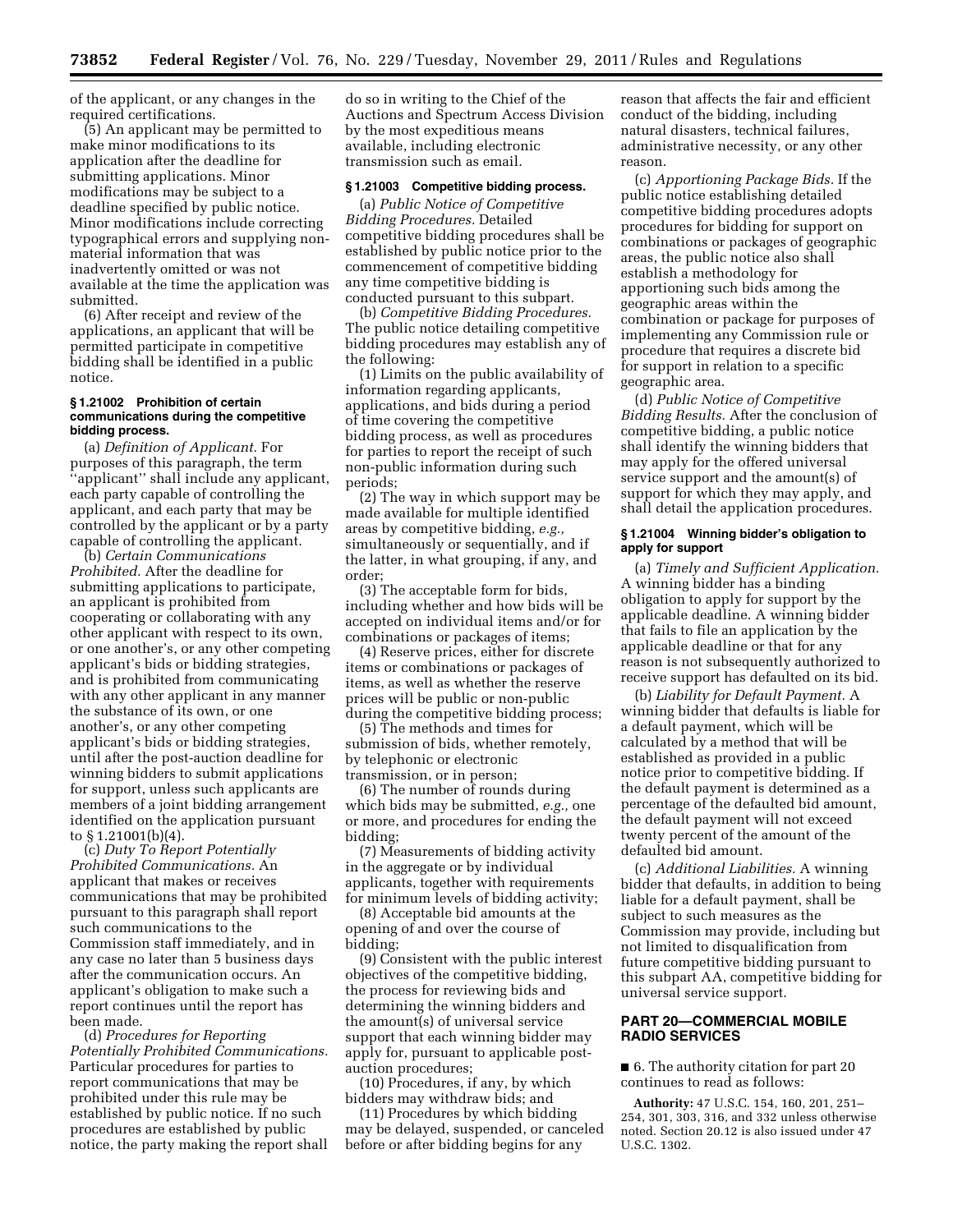■ 7. Amend § 20.11 by revising paragraph (b) to read as follows:

# **§ 20.11 Interconnection to facilities of local exchange carriers.**

\* \* \* \* \* (b) Local exchange carriers and commercial mobile radio service providers shall exchange Non-Access Telecommunications Traffic, as defined in § 51.701 of this chapter, under a billand-keep arrangement, as defined in § 51.713 of this chapter, unless they mutually agree otherwise.

\* \* \* \* \*

# **PART 36—JURISDICTIONAL SEPARATIONS PROCEDURES; STANDARD PROCEDURES FOR SEPARATING TELECOMMUNICATIONS PROPERTY COSTS, REVENUES, EXPENSES, TAXES AND RESERVES FOR TELECOMMUNICATIONS COMPANIES**

■ 8. The authority citation for part 36 is revised to read as follows:

**Authority:** 47 U.S.C. 151, 154(i) and (j), 205, 221(c), 254, 303(r), 403, 410, and 1302 unless otherwise noted.

# **Subpart A—General**

■ 9. Add § 36.4 to subpart A to read as follows:

# **§ 36.4 Streamlining procedures for processing petitions for waiver of study area boundaries.**

Effective January 1, 2012, local exchange carriers seeking a change in study area boundaries shall be subject to the following procedure:

(a) *Public Notice and Review Period.*  Upon determination by the Wireline Competition Bureau that a petitioner has filed a complete petition for study area waiver and that the petition is appropriate for streamlined treatment, the Wireline Competition Bureau will issue a public notice seeking comment on the petition. Unless otherwise notified by the Wireline Competition Bureau, the petitioner is permitted to alter its study area boundaries on the 60th day after the reply comment due date, but only in accordance with the boundary changes proposed in its application.

(b) *Comment Cycle.* Comments on petitions for waiver may be filed during the first 30 days following public notice, and reply comments may be filed during the first 45 days following public notice, unless the public notice specifies a different pleading cycle. All comments on petitions for waiver shall be filed electronically, and shall satisfy such other filing requirements as may be specified in the public notice.

■ 10. Revise subpart F heading to read as follows:

# **Subpart F—High-Cost Loop Support**

■ 11. Amend § 36.601 by adding the following two sentences at the end of paragraph (a) and removing paragraph (c) to read as follows:

# **§ 36.601 General**

(a)  $* * *$  Effective January 1, 2012, this subpart will only apply to incumbent local exchange carriers that are rate-of-return carriers not affiliated, as ''affiliated companies'' are defined in § 32.9000 of this chapter, with price cap local exchange carriers. Rate-of-return carriers and price cap local exchange carriers are defined pursuant to § 54.5 and § 61.3(aa) of this chapter, respectively.

\* \* \* \* \*

# **§ 36.602 [Removed]**

■ 12. Section 36.602 is removed. ■ 13. Section 36.603 is amended by revising the section heading, and paragraph (a) to read as follows:

# **§ 36.603 Calculation of incumbent local exchange carrier portion of nationwide loop cost expense adjustment for rate-of-return carriers.**

(a) Beginning January 1, 2003, the annual amount of the rural incumbent local exchange carrier portion of the nationwide loop cost expense adjustment calculated pursuant to this subpart F shall not exceed the amount of the total rural incumbent local exchange carrier loop cost expense adjustment for the immediately preceding calendar year, multiplied times one plus the Rural Growth Factor calculated pursuant to § 36.604. Beginning January 1, 2012, the total annual amount of the incumbent local exchange carrier portion of the nationwide loop cost expense adjustment shall not exceed the expense adjustment calculated for rate-of-return regulated carriers pursuant to this paragraph. Beginning January 1, 2012, rate-of-return local exchange carriers shall not include rate-of-return carriers affiliated with price cap local exchange carriers as set forth in § 36.601(a) of this subpart. Beginning January 1, 2013, and each calendar year thereafter, the total annual amount of the incumbent local exchange carrier portion of the nationwide loop cost expense adjustment shall not exceed the amount for the immediately preceding calendar year, multiplied times one plus the Rural Growth Factor calculated pursuant to § 36.604.

\* \* \* \* \*

■ 14. Revise § 36.604 to read as follows:

#### **§ 36.604 Calculation of the rural growth factor.**

(a) Until July 30, 2012, the Rural Growth Factor (RGF) is equal to the sum of the annual percentage change in the United States Department of Commerce's Gross Domestic Product— Chained Price Index (GPD–CPI) plus the percentage change in the total number of rural incumbent local exchange carrier working loops during the calendar year preceding the July 31st filing submitted pursuant to § 36.611. The percentage change in total rural incumbent local exchange carrier working loops shall be based upon the difference between the total number of rural incumbent local exchange carrier working loops on December 31 of the calendar year preceding the July 31st filing and the total number of rural incumbent local exchange carrier working loops on December 31 of the second calendar year preceding that filing, both determined by the company's submissions pursuant to § 36.611. Loops acquired by rural incumbent local exchange carriers shall not be included in the RGF calculation.

(b) Beginning July 31, 2012, pursuant to § 36.601(a) of this subpart, the calculation of the Rural Growth Factor shall not include price cap carrier working loops and rate-of-return local exchange carrier working loops of companies that were affiliated with price cap carriers during the calendar year preceding the July 31st filing submitted pursuant to § 36.611.

 $\blacksquare$  15. Amend § 36.605 by revising paragraphs (a) and (b), the heading of paragraph (c), and paragraph (c)(1) to read as follows:

#### **§ 36.605 Calculation of safety net additive.**

(a) *''Safety net additive support.''*  Beginning January 1, 2012, only those local exchange carriers that qualified in 2010 or earlier, based on 2009 or prior year costs, shall be eligible to receive safety net additive pursuant to paragraph (c) of this section. Local exchange carriers shall not receive safety net additive for growth of Telecommunications Plant in Service in 2011, as compared to 2010. A local exchange carrier qualifying for safety net additive shall no longer receive safety net additive after January 1, 2012 unless the carrier's realized total growth in Telecommunications Plant in Service was more than 14 percent during the qualifying period, defined as 2010 or earlier, pursuant to paragraph (c) of this section. A local exchange carrier qualifying for safety net additive that fails to meet the requirements set forth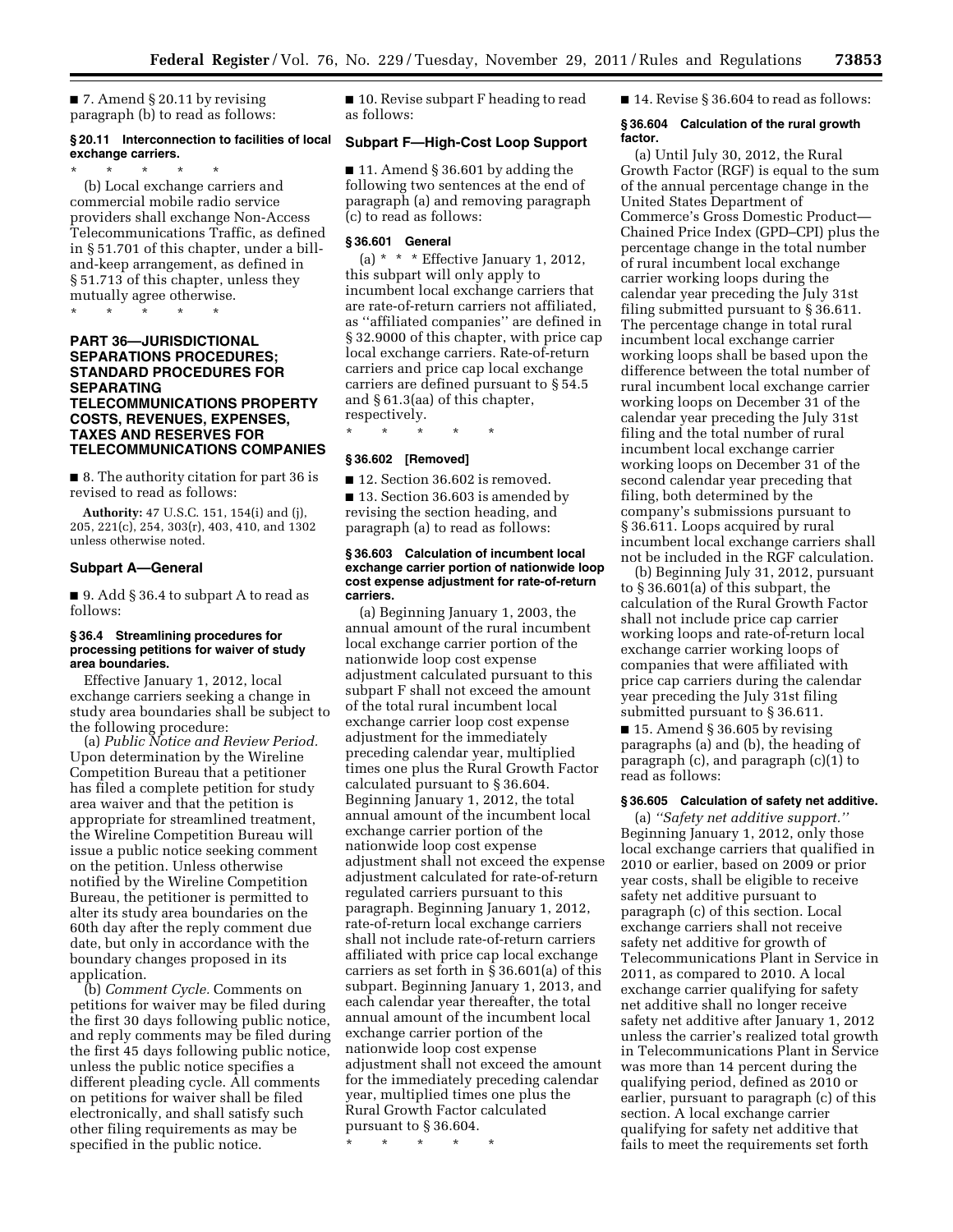in the preceding sentence will receive 50 percent of the safety net additive that it otherwise would have received pursuant to this rule in 2012 and will cease to receive safety net additive in 2013 and thereafter.

(b) *Calculation of safety net additive support for companies that qualified prior to 2011:* Safety net additive support is equal to the amount of capped support calculated pursuant to this subpart F in the qualifying year minus the amount of support in the year prior to qualifying for support subtracted from the difference between the uncapped expense adjustment for the study area in the qualifying year minus the uncapped expense adjustment in the year prior to qualifying for support as shown in the following equation: Safety net additive support = (Uncapped support in the qualifying year—Uncapped support in the base year)—(Capped support in the qualifying year—Amount of support received in the base year).

(c) *Operation of safety net additive support for companies that qualified prior to 2011:* (1) In any year in which the total carrier loop cost expense adjustment is limited by the provisions of § 36.603 a rate-of-return incumbent local exchange carrier, as set forth in § 36.601(a) of this subpart, shall receive safety net additive support as calculated in paragraph (b) of this section, if in any study area, the rural incumbent local exchange carrier realizes growth in end of period Telecommunications Plant in Service (TPIS), as prescribed in § 32.2001 of this chapter, on a per loop basis, of at least 14 percent more than the study area's TPIS per loop investment at the end of the prior period.

\* \* \* \* \*  $\blacksquare$  16. Amend § 36.611 by revising the first sentence of paragraph (h) to read as follows:

#### **§ 36.611 Submission of information to the National Exchange Carrier Association (NECA).**

\* \* \* \* \* (h) For incumbent local exchange carriers subject to § 36.601(a) this subpart, the number of working loops for each study area. \* \* \*

■ 17. Amend § 36.612 by revising the first sentence of paragraph (a) introductory text to read as follows:

#### **§ 36.612 Updating information submitted to the National Exchange Carrier Association.**

(a) Any incumbent local exchange carrier subject to § 36.601(a) of this subpart may update the information submitted to the National Exchange

Carrier Association (NECA) on July 31st pursuant to § 36.611 one or more times annually on a rolling year basis according to the schedule. \* \* \* \* \* \* \* \*

 $\blacksquare$  18. Amend § 36.621 by revising paragraph (a)(4) introductory text and adding paragraphs (a)(4)(iii), and (a)(5) to read as follows:

# **§ 36.621 Study area total unseparated loop cost.**

(a) \* \* \*

(4) Corporate Operations Expenses, Operating Taxes and the benefits and rent portions of operating expenses, as reported in § 36.611(e) attributable to investment in C&WF Category 1.3 and COE Category 4.13. This amount is calculated by multiplying the total amount of these expenses and taxes by the ratio of the unseparated gross exchange plant investment in C&WF Category 1.3 and COE Category 4.13, as reported in § 36.611(a), to the unseparated gross telecommunications plant investment, as reported in § 36.611(f). Total Corporate Operations Expense, for purposes of calculating universal service support payments beginning July 1, 2001 and ending December 31, 2011, shall be limited to the lesser of § 36.621(a)(4)(i) or (ii). Total Corporate Operations Expense for purposes of calculating universal service support payments beginning January 1, 2012 shall be limited to the lesser of § 36.621(a)(4)(i) or (iii). \* \* \* \* \*

(iii) A monthly per-loop amount computed according to paragraphs  $(a)(4)(iii)(A), (a)(4)(iii)(B), (a)(4)(iii)(C),$ and (a)(4)(iii)(D) of this section. To the extent that some carriers' corporate operations expenses are disallowed pursuant to these limitations, the national average unseparated cost per loop shall be adjusted accordingly.

(A) For study areas with 6,000 or fewer total working loops the amount monthly per working loop shall be  $$42.337 - (.00328 \times the number of total$ working loops), or, \$63,000/the number of total working loops, whichever is greater;

(B) For study areas with more than 6,000 but fewer than 17,887 total working loops, the monthly amount per working loop shall be \$3.007 + (117,990/the number of total working loops); and

(C) For study areas with 17,887 or more total working loops, the monthly amount per working loop shall be \$9.562.

(D) Beginning January 1, 2013, the monthly per-loop amount computed according to paragraphs  $(a)(4)(iii)(A)$ ,  $(a)(4)(iii)(B)$ , and  $(a)(4)(iii)(C)$  of this section shall be adjusted each year to reflect the annual percentage change in the United States Department of Commerce's Gross Domestic Product-Chained Price Index (GDP–CPI).

(5) Study area unseparated loop cost may be limited annually pursuant to a schedule announced by the Wireline Competition Bureau.

■ 19. Amend § 36.631 by revising the introductory text of paragraphs (c) and

#### **§ 36.631 Expense adjustment.**

\* \* \* \* \*

(d) to read as follows:

\* \* \* \* \* (c) Beginning January 1, 1988, for study areas reporting 200,000 or fewer working loops pursuant to § 36.611(h), the expense adjustment (additional interstate expense allocation) is equal to the sum of paragraphs (c)(1) through (2) of this section.

\* \* \* \* \* (d) Beginning January 1, 1998, for study areas reporting more than 200,000 working loops pursuant to § 36.611(h), the expense adjustment (additional interstate expense allocation) is equal to the sum of paragraphs (d)(1) through (4) of this section.

\* \* \* \* \*

# **PART 51—INTERCONNECTION**

■ 20. The authority citation for part 51 is revised to read as follows:

**Authority:** Sections 1–5, 7, 201–05, 207– 09, 218, 220, 225–27, 251–54, 256, 271, 303(r), 332, 706 of the Telecommunication Act of 1996, 48 Stat. 1070, as amended, 1077; 47 U.S.C. 151–55, 157, 201–05, 207–09, 218, 220, 225–27, 251–54, 256, 271, 303(r), 332, 1302, 47 U.S.C. 157 *note,* unless otherwise noted.

# **Subpart H—Reciprocal Compensation for Transport and Termination of Telecommunications Traffic**

■ 21. Add § 51.700 to subpart H to read as follows:

#### **§ 51.700 Purpose of this subpart.**

The purpose of this subpart, as revised in 2011 by FCC 11–161 is to establish rules governing the transition of intercarrier compensation from a calling-party's-network pays system to a default bill-and-keep methodology. Following the transition, the exchange of telecommunications traffic between and among service providers will, by default, be governed by bill-and-keep arrangements.

**Note to § 51.700:** See FCC 11–161, figure 9 (chart identifying steps in the transition).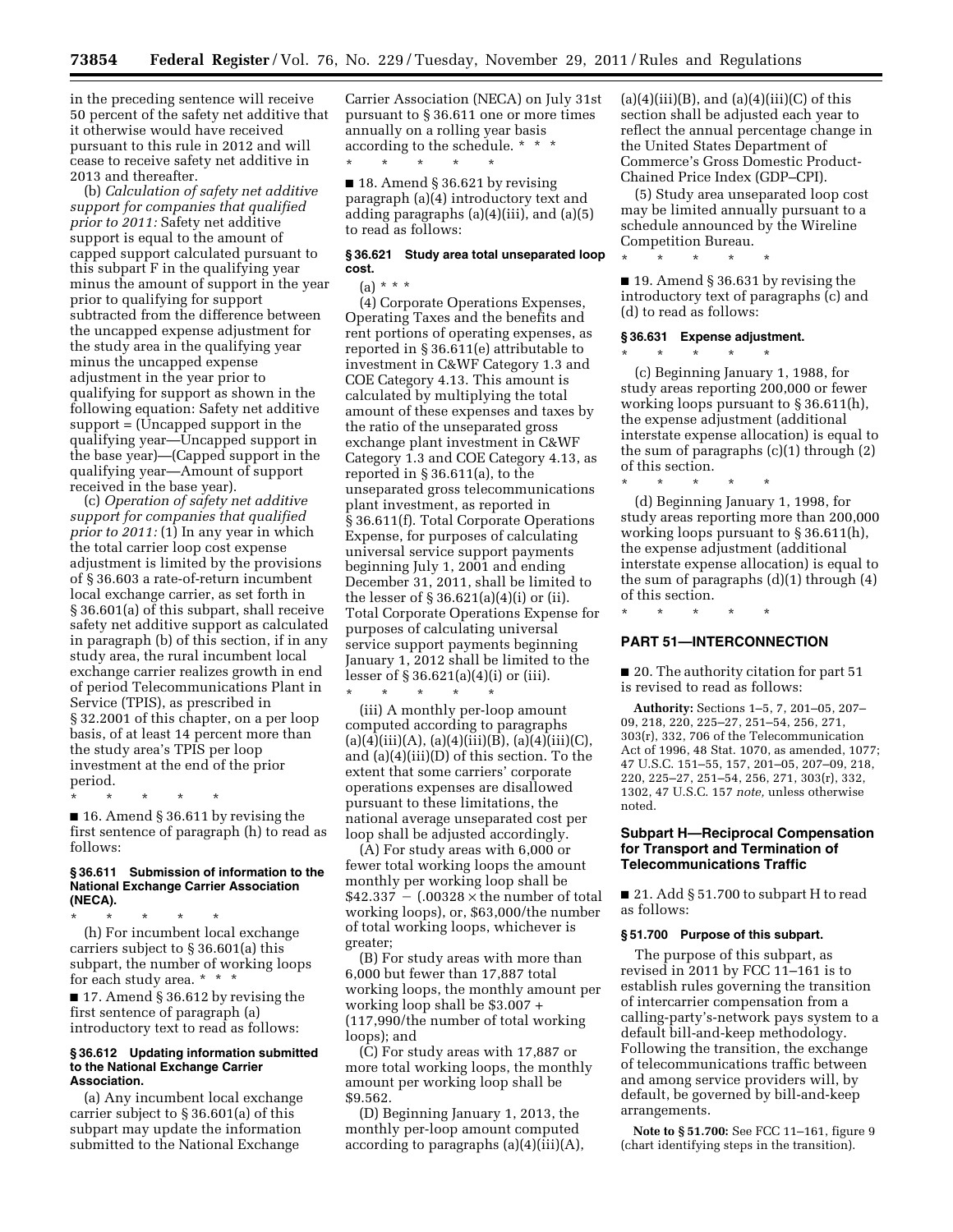■ 22. Revise § 51.701 paragraphs (a), (b) introductory text, add paragraph (b)(3) and revise paragraphs (c), (d), and (e) to read as follows:

# **§ 51.701 Scope of transport and termination pricing rules.**

(a) Effective December 29, 2011, compensation for telecommunications traffic exchanged between two telecommunications carriers that is interstate or intrastate exchange access, information access, or exchange services for such access, other than special access, is specified in subpart J of this part. The provisions of this subpart apply to Non-Access Reciprocal Compensation for transport and termination of Non-Access Telecommunications Traffic between LECs and other telecommunications carriers.

(b) *Non-Access Telecommunications Traffic.* For purposes of this subpart, Non-Access Telecommunications Traffic means:

\* \* \* \* \* (3) This definition includes telecommunications traffic exchanged between a LEC and another telecommunications carrier in Time Division Multiplexing (TDM) format that originates and/or terminates in IP format and that otherwise meets the definitions in paragraphs (b)(1) or (b)(2) of this section. Telecommunications traffic originates and/or terminates in IP format if it originates from and/or terminates to an end-user customer of a service that requires Internet protocolcompatible customer premises equipment.

(c) *Transport.* For purposes of this subpart, transport is the transmission and any necessary tandem switching of Non-Access Telecommunications Traffic subject to section 251(b)(5) of the Communications Act of 1934, as amended, 47 U.S.C. 251(b)(5), from the interconnection point between the two carriers to the terminating carrier's end office switch that directly serves the called party, or equivalent facility provided by a carrier other than an incumbent LEC.

(d) *Termination.* For purposes of this subpart, termination is the switching of Non-Access Telecommunications Traffic at the terminating carrier's end office switch, or equivalent facility, and delivery of such traffic to the called party's premises.

(e) *Non-Access Reciprocal Compensation.* For purposes of this subpart, a Non-Access Reciprocal Compensation arrangement between two carriers is either a bill-and-keep arrangement, per § 51.713, or an arrangement in which each carrier

receives intercarrier compensation for the transport and termination of Non-Access Telecommunications Traffic. ■ 23. Revise § 51.703 to read as follows:

#### **§ 51.703 Non-Access reciprocal compensation obligation of LECs.**

(a) Each LEC shall establish Non-Access Reciprocal Compensation arrangements for transport and termination of Non-Access Telecommunications Traffic with any requesting telecommunications carrier.

(b) A LEC may not assess charges on any other telecommunications carrier for Non-Access Telecommunications Traffic that originates on the LEC's network.

(c) Notwithstanding any other provision of the Commission's rules, a LEC shall be entitled to assess and collect the full charges for the transport and termination of Non-Access Telecommunications Traffic, regardless of whether the local exchange carrier assessing the applicable charges itself delivers such traffic to the called party's premises or delivers the call to the called party's premises via contractual or other arrangements with an affiliated or unaffiliated provider of interconnected VoIP service, as defined in 47 U.S.C. 153(25), or a noninterconnected VoIP service, as defined in 47 U.S.C. 153(36), that does not itself seek to collect Non-Access Reciprocal Compensation charges for the transport and termination of that Non-Access Telecommunications Traffic. In no event may the total charges that a LEC may assess for such service to the called location exceed the applicable transport and termination rate. For purposes of this section, the facilities used by the LEC and affiliated or unaffiliated provider of interconnected VoIP service or a non-interconnected VoIP service for the transport and termination of such traffic shall be deemed an equivalent facility under § 51.701.

■ 24. Revise § 51.705 to read as follows:

# **§ 51.705 LECs' rates for transport and termination.**

(a) Notwithstanding any other provision of the Commission's rules, by default, transport and termination for Non-Access Telecommunications Traffic exchanged between a local exchange carrier and a CMRS provider within the scope of § 51.701(b)(2) shall be pursuant to a bill-and-keep arrangement, as provided in § 51.713.

(b) Establishment of incumbent LECs' rates for transport and termination:

(1) This provision applies when, in the absence of a negotiated agreement between parties, state commissions establish Non-Access Reciprocal

Compensation rates for the exchange of Non-Access Telecommunications Traffic between a local exchange carrier and a telecommunications carrier other than a CMRS provider where the incumbent local exchange carriers did not have any such rates as of December 29, 2011. Any rates established pursuant to this provision apply between December 29, 2011 and the date at which they are superseded by the transition specified in paragraphs (c)(2) through (c)(5) of this section.

(2) An incumbent LEC's rates for transport and termination of telecommunications traffic shall be established, at the election of the state commission, on the basis of:

(i) The forward-looking economic costs of such offerings, using a cost study pursuant to §§ 51.505 and 51.511; or

(ii) A bill-and-keep arrangement, as provided in § 51.713.

(3) In cases where both carriers in a Non-Access Reciprocal Compensation arrangement are incumbent LECs, state commissions shall establish the rates of the smaller carrier on the basis of the larger carrier's forward-looking costs, pursuant to § 51.711.

(c) Except as provided by paragraph (a) of this section, and notwithstanding any other provision of the Commission's rules, default transitional Non-Access Reciprocal Compensation rates shall be determined as follows:

(1) Effective December 29, 2011, no telecommunications carrier may increase a Non-Access Reciprocal Compensation for transport or termination above the level in effect on December 29, 2011. All Bill-and-Keep Arrangements in effect on December 29, 2011 shall remain in place unless both parties mutually agree to an alternative arrangement.

(2) Beginning July 1, 2012, if any telecommunications carrier's Non-Access Reciprocal Compensation rates in effect on December 29, 2011 or established pursuant to paragraph (b) of this section subsequent to December 29, 2011, exceed that carrier's interstate access rates for functionally equivalent services in effect in the same state on December 29, 2011, that carrier shall reduce its reciprocal compensation rate by one half of the difference between the Non-Access Reciprocal Compensation rate and the corresponding functionally equivalent interstate access rate.

(3) Beginning July 1, 2013, no telecommunications carrier's Non-Access Reciprocal Compensation rates shall exceed that carrier's tariffed interstate access rate in effect in the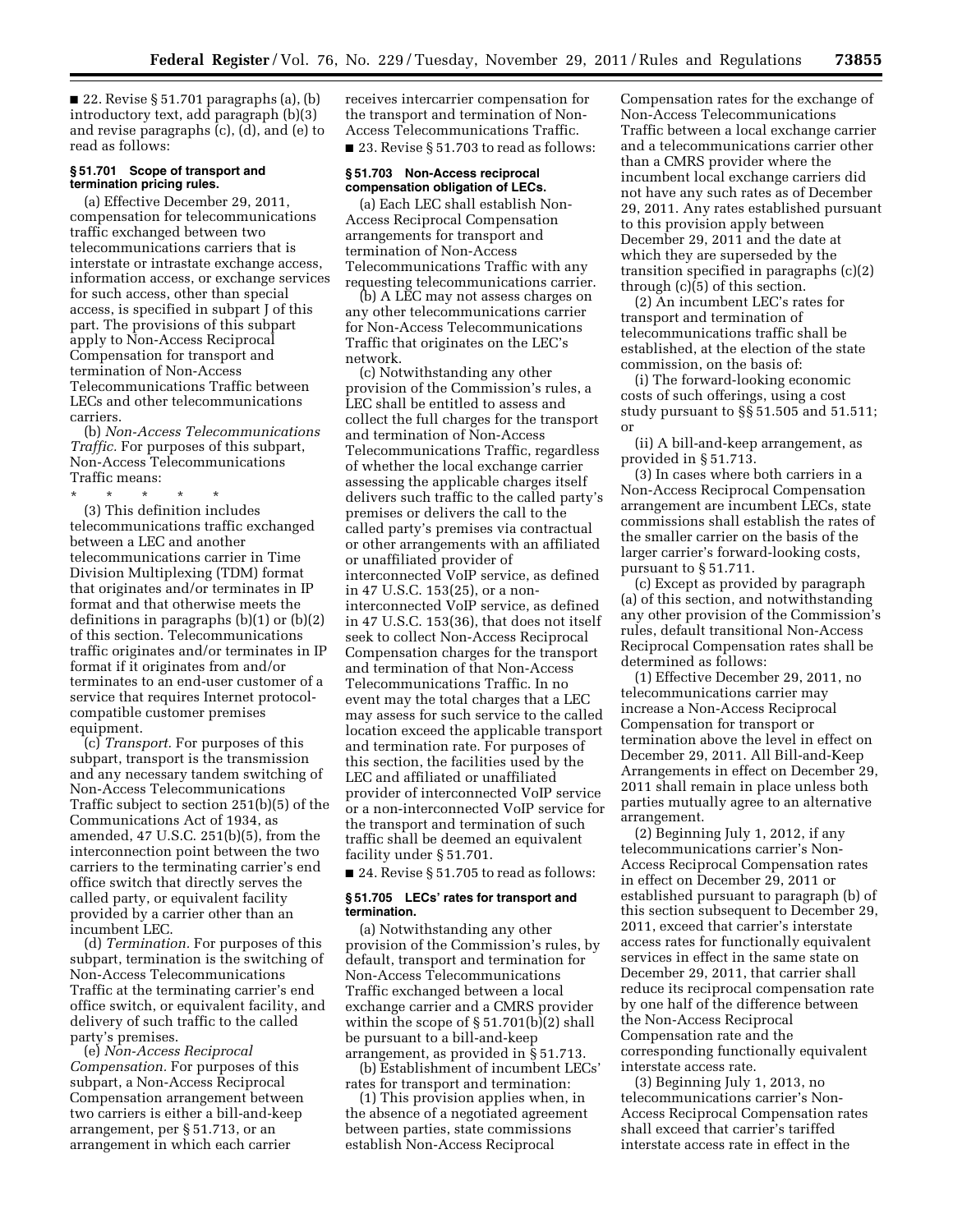same state on January 1 of that same year, for equivalent functionality.

(4) After July 1, 2018, all Price-Cap Local Exchange Carrier's Non-Access Reciprocal Compensation rates and all non-incumbent LECs that benchmark access rates to Price Cap Carrier shall be set pursuant to Bill-and-Keep arrangements for Non-Access Reciprocal Compensation as defined in this subpart.

(5) After July 1, 2020, all Rate-of-Return Local Exchange Carrier's Non-Access Reciprocal Compensation rates and all non-incumbent LECs that benchmark access rates to Rate-of-Return Carriers shall be set pursuant to Bill-and-Keep arrangements for Non-Access Reciprocal Compensation as defined in this subpart.

# **§ 51.707 [Removed and Reserved]**

■ 25. Remove and reserve § 51.707.

■ 26. Revise § 51.709 to read as follows:

#### **§ 51.709 Rate structure for transport and termination.**

(a) In state proceedings, where a rate for Non-Access Reciprocal Compensation does not exist as of December 29, 2011, a state commission shall establish initial rates for the transport and termination of Non-Access Telecommunications Traffic that are structured consistently with the manner that carriers incur those costs, and consistently with the principles in this section.

(b) The rate of a carrier providing transmission facilities dedicated to the transmission of non-access traffic between two carriers' networks shall recover only the costs of the proportion of that trunk capacity used by an interconnecting carrier to send nonaccess traffic that will terminate on the providing carrier's network. Such proportions may be measured during peak periods.

(c) For Non-Access

Telecommunications Traffic exchanged between a rate-of-return regulated rural telephone company as defined in § 51.5 and a CMRS provider, the rural rate-ofreturn incumbent local exchange carrier will be responsible for transport to the CMRS provider's interconnection point when it is located within the rural rateof-return incumbent local exchange carrier's service area. When the CMRS provider's interconnection point is located outside the rural rate-of-return incumbent local exchange carrier's service area, the rural rate-of-return incumbent local exchange carrier's transport and provisioning obligation stops at its meet point and the CMRS provider is responsible for the remaining transport to its

interconnection point. This paragraph (c) is a default provision and applicable in the absence of an existing agreement or arrangement otherwise.

■ 27. Revise § 51.711 paragraphs (a) introductory text,  $(a)(1)$  and  $(b)$  to read as follows:

## **§ 51.711 Symmetrical non-access reciprocal compensation.**

(a) Rates for transport and termination of Non-Access Telecommunications Traffic shall be symmetrical, unless carriers mutually agree otherwise, except as provided in paragraphs (b) and (c) of this section.

(1) For purposes of this subpart, symmetrical rates are rates that a carrier other than an incumbent LEC assesses upon an incumbent LEC for transport and termination of Non-Access Telecommunications Traffic equal to those that the incumbent LEC assesses upon the other carrier for the same services.

\* \* \* \* \* (b) Except as provided in § 51.705, a state commission may establish asymmetrical rates for transport and termination of Non-Access Telecommunications Traffic only if the carrier other than the incumbent LEC (or the smaller of two incumbent LECs) proves to the state commission on the basis of a cost study using the forwardlooking economic cost based pricing methodology described in §§ 51.505 and 51.511, that the forward-looking costs for a network efficiently configured and operated by the carrier other than the incumbent LEC (or the smaller of two incumbent LECs), exceed the costs incurred by the incumbent LEC (or the larger incumbent LEC), and, consequently, that such that a higher rate is justified.

■ 28. Revise § 51.713 to read as follows:

# **§ 51.713 Bill-and-keep arrangements.**

\* \* \* \* \*

Bill-and-keep arrangements are those in which carriers exchanging telecommunications traffic do not charge each other for specific transport and/or termination functions or services.

■ 29. Revise § 51.715 paragraphs (a) introductory text, (a)(1), (b) introductory text, (b)(2), and revise the first sentence in paragraph (d) to read as follows:

# **§ 51.715 Interim transport and termination pricing.**

(a) Upon request from a telecommunications carrier without an existing interconnection arrangement with an incumbent LEC, the incumbent LEC shall provide transport and

termination of Non-Access Telecommunications Traffic immediately under an interim arrangement, pending resolution of negotiation or arbitration regarding transport and termination rates and approval of such rates by a state commission under sections 251 and 252 of the Act.

(1) This requirement shall not apply when the requesting carrier has an existing interconnection arrangement that provides for the transport and termination of Non-Access Telecommunications Traffic by the incumbent LEC.

\* \* \* \* \* (b) Upon receipt of a request as described in paragraph (a) of this section, an incumbent LEC must, without unreasonable delay, establish an interim arrangement for transport and termination of Non-Access Telecommunications Traffic at symmetrical rates.

\* \* \* \* \* (2) In a state in which the state commission has not established transport and termination rates based on forward-looking economic cost studies, an incumbent LEC shall set interim transport and termination rates either at the default ceilings specified in § 51.705(c) or in accordance with a billand-keep methodology as defined in § 51.713.

\* \* \* \* \* (d) If the rates for transport and termination of Non-Access Telecommunications Traffic in an interim arrangement differ from the rates established by a state commission pursuant to § 51.705, the state commission shall require carriers to make adjustments to past compensation. \* \* \*

# **§ 51.717 [Removed and Reserved]**

■ 30. Remove and reserve § 51.717.

■ 31. Add new subpart J to part 51 to read as follows:

# **Subpart J—Transitional Access Service Pricing**

# Sec.

- 51.901 Purpose and scope of transitional access service pricing rules.<br>51.903 Definitions.
- Definitions.
- 51.905 Implementation.<br>51.907 Transition of pri
- Transition of price cap carrier access charges.
- 51.909 Transition of rate-of-return carrier access charges.
- 51.911 Reciprocal compensation rates for competitive LECs.
- 51.913 Transition for VoIP–PSTN traffic.
- 51.915 Recovery mechanism for price cap carriers.
- 51.917 Revenue recovery for rate of return carriers.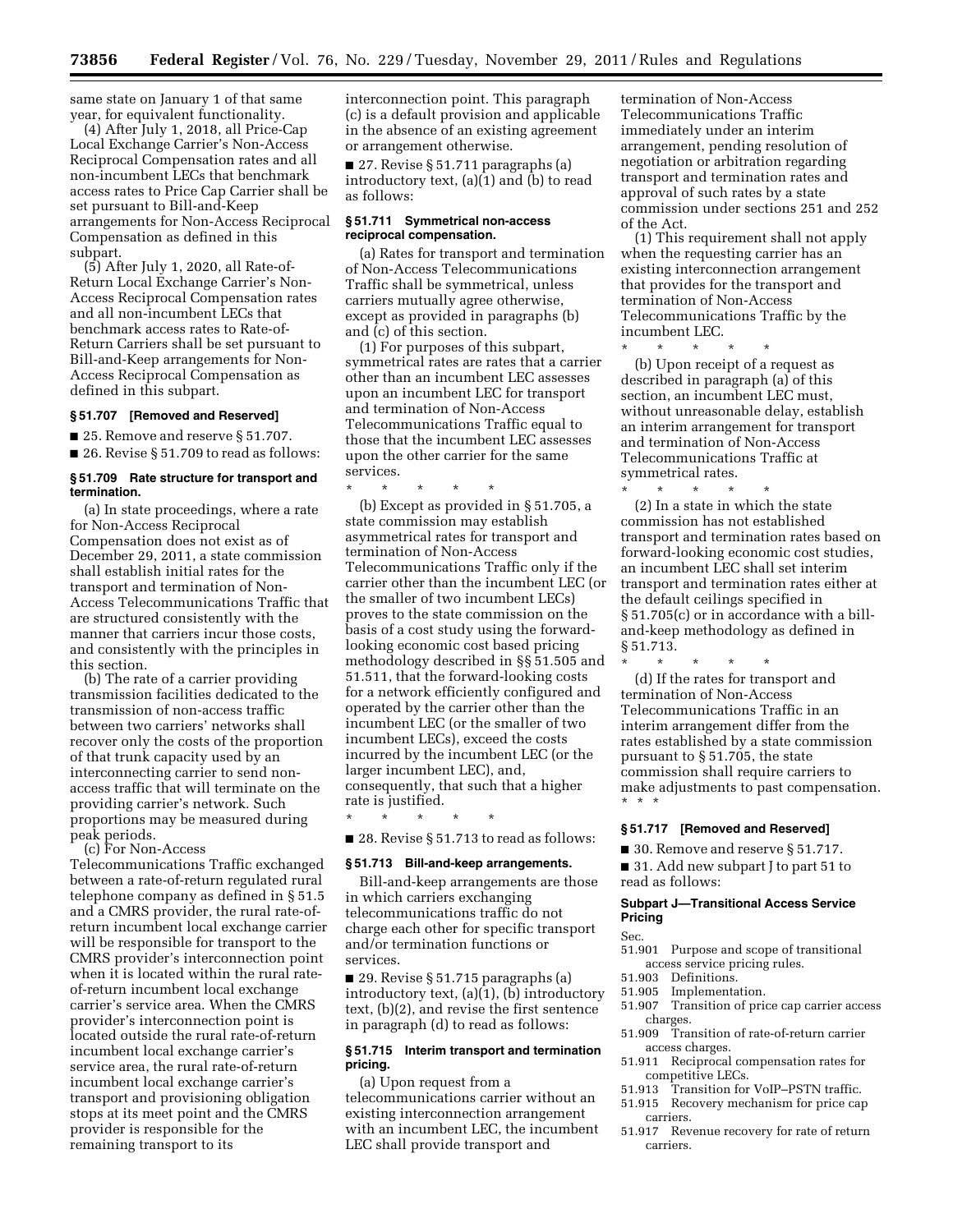51.919 Reporting and monitoring.

# **Subpart J—Transitional Access Service Pricing**

# **§ 51.901 Purpose and scope of transitional access service pricing rules.**

(a) The purpose of this section is to establish rules governing the transition of intercarrier compensation from a calling-party's-network pays system to a default bill-and-keep methodology. Following the transition, the exchange of traffic between and among service providers will, by default, be governed by bill-and-keep arrangements.

(b) Effective December 29, 2011, the provisions of this subpart apply to reciprocal compensation for telecommunications traffic exchanged between telecommunications providers that is interstate or intrastate exchange access, information access, or exchange services for such access, other than special access.

**Note to § 51.901:** See FCC 11–161, figure 9 (chart identifying steps in the transition).

# **§ 51.903 Definitions.**

For the purposes of this subpart: (a) *Competitive Local Exchange Carrier.* A *Competitive Local Exchange Carrier* is any local exchange carrier, as defined in § 51.5, that is not an incumbent local exchange carrier .

(b) *Composite Terminating End Office Access Rate* means terminating End Office Access Service revenue, calculated using demand for a given time period, divided by end office switching minutes for the same time period.

(c) *Dedicated Transport Access Service* means originating and terminating transport on circuits dedicated to the use of a single carrier or other customer provided by an incumbent local exchange carrier or any functional equivalent of the incumbent local exchange carrier access service provided by a non-incumbent local exchange carrier. *Dedicated Transport Access Service* rate elements for an incumbent local exchange carrier include the entrance facility rate elements specified in § 69.110 of this chapter, the dedicated transport rate elements specified in § 69.111 of this chapter, the direct-trunked transport rate elements specified in § 69.112 of this chapter, and the intrastate rate elements for functionally equivalent access services. Dedicated Transport Access Service rate elements for a nonincumbent local exchange carrier include any functionally equivalent access services.

(d) *End Office Access Service* means:

(1) The switching of access traffic at the carrier's end office switch and the delivery to or from of such traffic to the called party's premises;

(2) The routing of interexchange telecommunications traffic to or from the called party's premises, either directly or via contractual or other arrangements with an affiliated or unaffiliated entity, regardless of the specific functions provided or facilities used; or

(3) Any functional equivalent of the incumbent local exchange carrier access service provided by a non-incumbent local exchange carrier. End Office Access Service rate elements for an incumbent local exchange carrier include the local switching rate elements specified in § 69.106 of this chapter, the carrier common line rate elements specified in § 69.154 of this chapter, and the intrastate rate elements for functionally equivalent access services. End Office Access Service rate elements for an incumbent local exchange carrier also include any rate elements assessed on local switching access minutes, including the information surcharge and residual rate elements. End office Access Service rate elements for a non-incumbent local exchange carrier include any functionally equivalent access service.

**Note to paragraph (d):** For incumbent local exchange carriers, residual rate elements may include, for example, state Transport Interconnection Charges, Residual Interconnection Charges, and PICCs. For nonincumbent local exchange carriers, residual rate elements may include any functionally equivalent access service.

(e) *Fiscal Year 2011* means October 1, 2010 through September 30, 2011.

(f) *Price Cap Carrier* has the same meaning as that term is defined in § 61.3(aa) of this chapter.

(g) *Rate-of-Return Carrier* is any incumbent local exchange carrier not subject to price cap regulation as that term is defined in § 61.3(aa) of this chapter, but only with respect to the territory in which it operates as an incumbent local exchange carrier.

(h) *Access Reciprocal Compensation*  means telecommunications traffic exchanged between telecommunications service providers that is interstate or intrastate exchange access, information access, or exchange services for such access, other than special access.

(i) *Tandem-Switched Transport Access Service* means:

(1) Tandem switching and common transport between the tandem switch and end office; or

(2) Any functional equivalent of the incumbent local exchange carrier access service provided by a non-incumbent

local exchange carrier via other facilities. *Tandem-Switched Transport*  rate elements for an incumbent local exchange carrier include the rate elements specified in § 69.111 of this chapter, except for the dedicated transport rate elements specified in that section, and intrastate rate elements for functionally equivalent service. Tandem Switched Transport Access Service rate elements for a non-incumbent local exchange carrier include any functionally equivalent access service.

(j) *Transitional Intrastate Access Service* means terminating End Office Access Service that was subject to intrastate access rates as of December 31, 2011; terminating Tandem-Switched Transport Access Service that was subject to intrastate access rates as of December 31, 2011; and originating and terminating Dedicated Transport Access Service that was subject to intrastate access rates as of December 31, 2011.

# **§ 51.905 Implementation.**

(a) The rates set forth in this section are default rates. Notwithstanding any other provision of the Commission's rules, telecommunications carriers may agree to rates different from the default rates.

(b) LECs who are otherwise required to file tariffs are required to tariff rates no higher than the default transitional rates specified by this subpart.

(1) With respect to interstate switched access services governed by this subpart, LECs shall tariff rates for those services in their federal tariffs. Except as expressly superseded below, LECs shall follow the procedures specified in part 61 of this chapter when filing such tariffs.

(2) With respect to Transitional Intrastate Access Services governed by this subpart, LECs shall follow the procedures specified by relevant state law when filing such tariffs, price lists or other instrument (referred to collectively as ''tariffs'').

(c) Nothing in this section shall be construed to require a carrier to file or maintain a tariff or to amend an existing tariff if it is not otherwise required to do so under applicable law.

# **§ 51.907 Transition of price cap carrier access charges.**

(a) Notwithstanding any other provision of the Commission's rules, on December 29, 2011, a Price Cap Carrier shall cap the rates for all interstate and intrastate rate elements for services contained in the definitions of Interstate End Office Access Services, Tandem Switched Transport Access Services, and Dedicated Transport Access Services. In addition, a Price Cap Carrier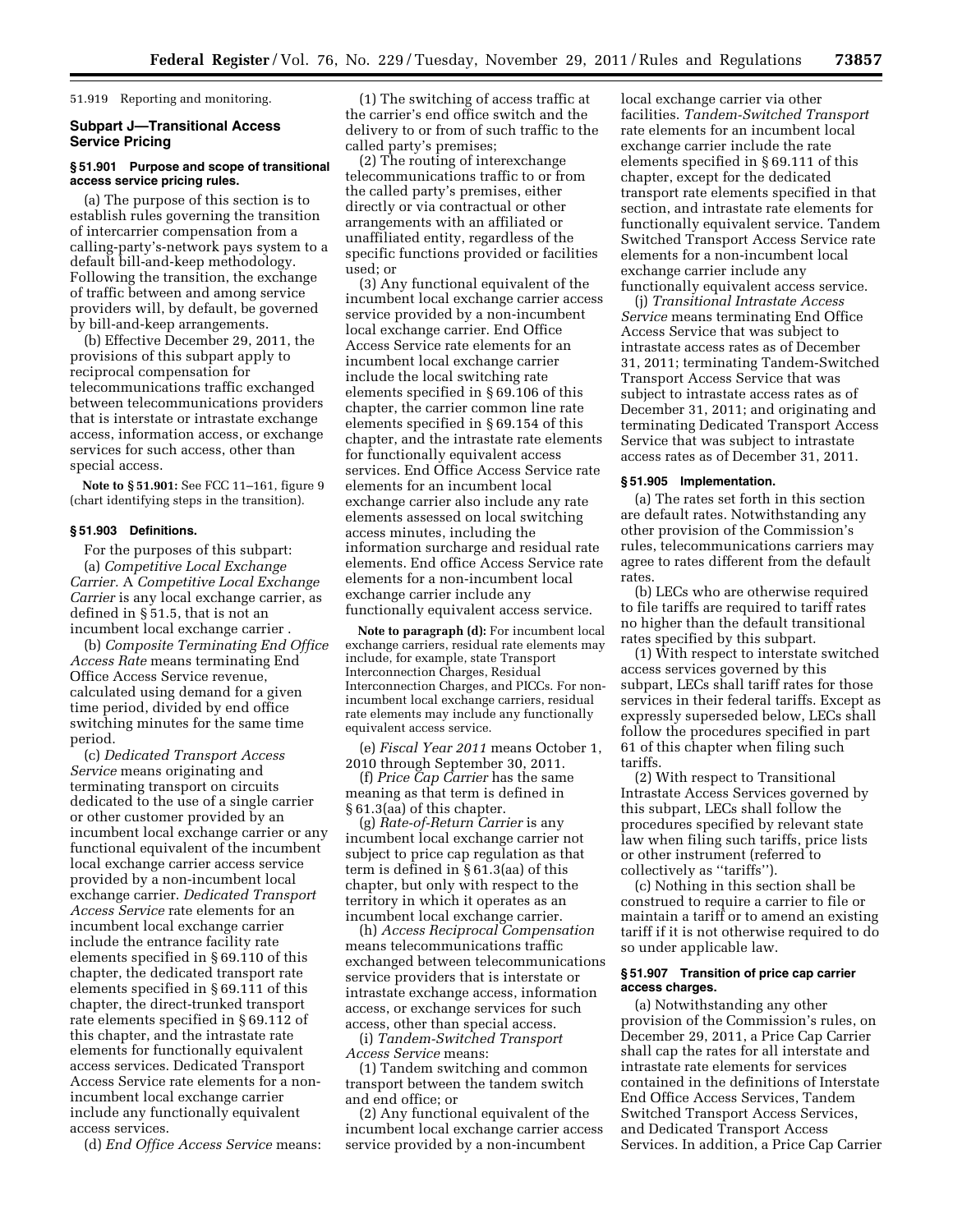shall also cap the rates for any interstate and intrastate rate elements in the traffic sensitive basket'' and the ''trunking basket'' as described in 47 CFR  $61.42(d)(2)$  and  $(3)$  to the extent that such rate elements are not contained in the definitions of Interstate End Office Access Services, Tandem Switched Transport Access Services, and Dedicated Transport Access Services. Carriers will remove these services from price cap regulation in their July 1, 2012 annual tariff filing.

(b) *Step 1.* Beginning July 1, 2012, notwithstanding any other provision of the Commission's rules:

(1) Each Price Cap Carrier shall file tariffs, in accordance with § 51.905(b)(2), with the appropriate state regulatory authority, that set forth the rates applicable to Transitional Intrastate Access Service in each state in which it provides Transitional Intrastate Access Service.

(2) Each Price Cap Carrier shall establish the rates for Transitional Intrastate Access Service using the following methodology:

(i) Calculate total revenue from Transitional Intrastate Access Service at the carrier's interstate access rates in effect on December 29, 2011, using Fiscal Year 2011 intrastate switched access demand for each rate element.

(ii) Calculate total revenue from Transitional Intrastate Access Service at the carrier's intrastate access rates in effect on December 29, 2011, using Fiscal Year 2011 intrastate switched access demand for each rate element.

(iii) Calculate the Step 1 Access Revenue Reduction. The Step 1 Access Revenue Reduction is equal to one-half of the difference between the amount calculated in paragraph (b)(2)(i) of this section and the amount calculated in paragraph (b)(2)(ii) of this section.

(iv) A Price Cap Carrier may elect to establish rates for Transitional Intrastate Access Service using its intrastate access rate structure. Carriers using this option shall establish rates for Transitional Intrastate Access Service such that Transitional Intrastate Access Service revenue at the proposed rates is no greater than Transitional Intrastate Access Service revenue at the intrastate rates in effect as of December 29, 2011 less the Step 1 Access Revenue Reduction, using Fiscal Year 2011 demand. Carriers electing to establish rates for Transitional Intrastate Access Service in this manner shall notify the appropriate state regulatory authority of their election in the filing required by § 51.907(b)(1).

(v) In the alternative, a Price Cap Carrier may elect to apply its interstate access rate structure and interstate rates to Transitional Intrastate Access Service. In addition to applicable interstate access rates, the carrier may, between July 1, 2012 and July 1, 2013, assess a transitional per-minute charge on Transitional Intrastate Access Service end office switching minutes (previously billed as intrastate access). The transitional per-minute charge shall be no greater than the Step 1 Access Revenue Reduction divided by Fiscal Year 2011 Transitional Intrastate Access Service end office switching minutes. Carriers electing to establish rates for Transitional Intrastate Access Service in this manner shall notify the appropriate state regulatory authority of their election in the filing required by § 51.907(b)(1).

(vi) Nothing in this section obligates or allows a Price Cap Carrier that has intrastate rates lower than its functionally equivalent interstate rates to make any intrastate tariff filing or intrastate tariff revisions to increase such rates.

(c) *Step 2.* Beginning July 1, 2013, notwithstanding any other provision of the Commission's rules:

(1) Transitional Intrastate Access Service rates shall be no higher than the Price Cap Carrier's interstate access rates. Once the Price Cap Carrier's Transitional Intrastate Access Service rates are equal to its functionally equivalent interstate access rates, they shall be subject to the same rate structure and all subsequent rate and rate structure modifications. Nothing in this section obligates or allows a Price Cap Carrier that has intrastate rates lower than its functionally equivalent interstate rates to make any intrastate tariff filing or intrastate tariff revisions to increase such rates.

(2) In cases where a Price Cap Carrier does not have intrastate rates that permit it to determine composite intrastate End Office Access Service rates, the carrier shall establish End Office Access Service rates such that the ratio between its composite intrastate End Office Access Service revenues and its total intrastate switched access revenues may not exceed the ratio between its composite interstate End Office Access Service revenues and its total interstate switched access revenues.

(3) Nothing in this section obligates or allows a Price Cap Carrier that has intrastate rates lower than its functionally equivalent interstate rates to make any intrastate tariff filing or intrastate tariff revisions to increase such rates.

(d) *Step 3.* Beginning July 1, 2014, notwithstanding any other provision of the Commission's rules:

(1) A Price Cap Carrier shall establish separate originating and terminating rate elements for all per-minute components within interstate and intrastate End Office Access Service. For fixed charges, the Price Cap Carrier shall divide the rate between originating and terminating rate elements based on relative originating and terminating end office switching minutes. If sufficient originating and terminating end office switching minute data is not available, the carrier shall divide such charges equally between originating and terminating elements.

(2) Each Price Cap Carrier shall establish rates for interstate or intrastate terminating End Office Access Service using the following methodology:

(i) Each Price Cap Carrier shall calculate the 2011 Baseline Composite Terminating End Office Access Rate. The 2011 Baseline Composite Terminating End Office Access Rate means the Composite Terminating End Office Access Rate calculated using Fiscal Year 2011 demand and the End Office Access Service rates at the levels in effect on December 29, 2011.

(ii) Each Price Cap Carrier shall calculate its 2014 Target Composite Terminating End Office Access Rate. The 2014 Target Composite Terminating End Office Access Rate means \$0.0007 per minute plus two-thirds of any difference between the 2011 Baseline Composite Terminating End Office Access Rate and \$0.0007 per minute.

(iii) Beginning July 1, 2014, no Price Cap Carrier's interstate or intrastate Composite Terminating End Office Access Rate shall exceed its 2014 Target Composite Terminating End Office Access Rate. In the alternative, any Price Cap Carrier may elect to implement a single per minute rate element for terminating End Office Access Service no greater than the 2014 Target Composite Terminating End Office Access Rate.

(iv) Nothing in this section obligates or allows a Price Cap Carrier that has intrastate rates lower than its functionally equivalent interstate rates to make any intrastate tariff filing or intrastate tariff revisions increasing such rates.

(e) *Step 4.* Beginning July 1, 2015, notwithstanding any other provision of the Commission's rules:

(1) Each Price Cap Carrier shall establish interstate or intrastate rates for terminating End Office Access Service using the following methodology:

(i) Each Price Cap Carrier shall calculate its 2015 Target Composite Terminating End Office Access Rate. The 2015 Target Composite Terminating End Office Access Rate means \$0.0007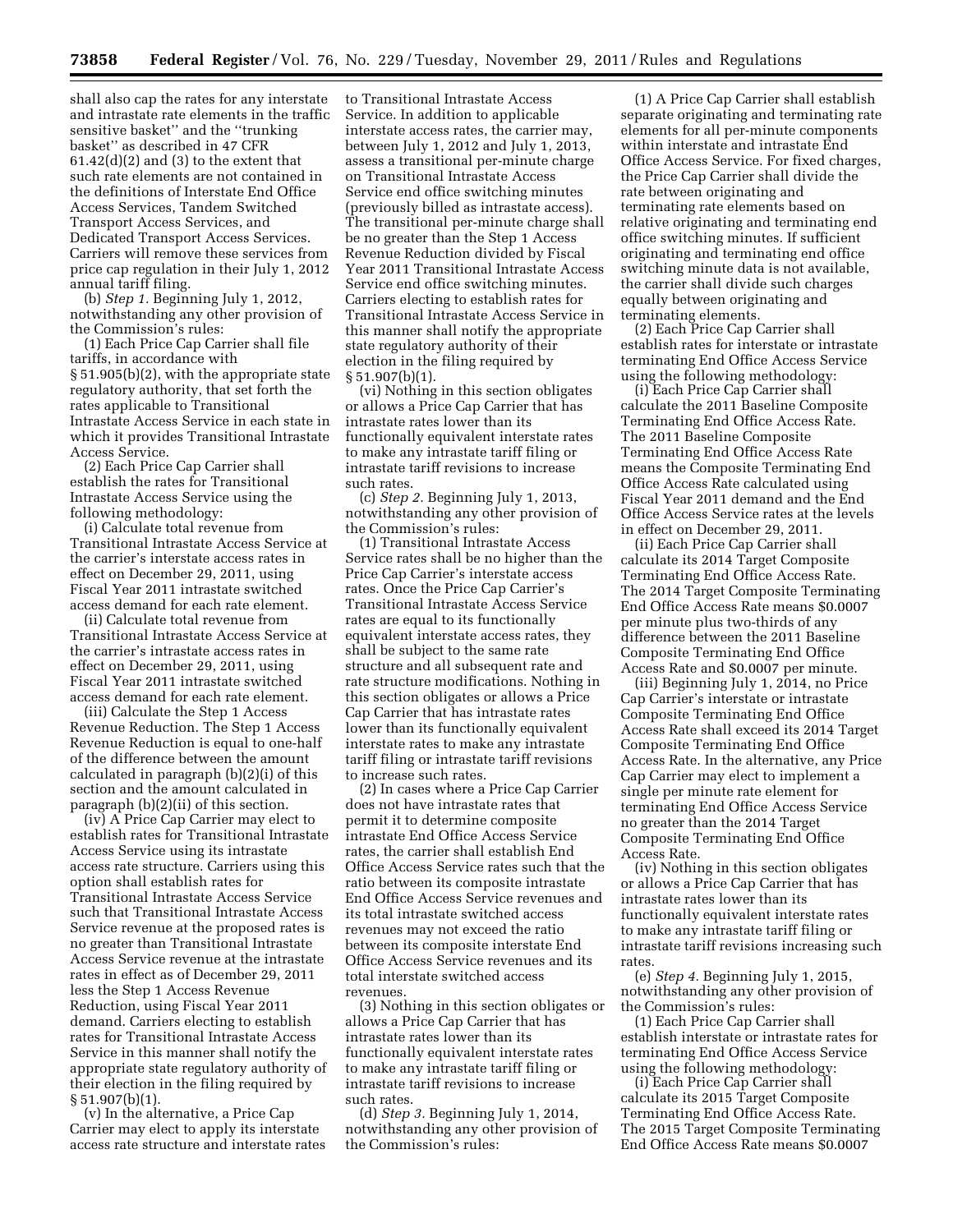per minute plus one-third of any difference between the 2011 Composite Terminating End Office Access Rate and \$0.0007 per minute.

(ii) Beginning July 1, 2015, no Price Cap Carrier's interstate or intrastate Composite Terminating End Office Access Rate shall exceed its 2015 Target Composite Terminating End Office Access Rate. In the alternative, any Price Cap Carrier may elect to implement a single per minute rate element for terminating End Office Access Service no greater than the 2015 Target Composite Terminating End Office Access Rate.

(2) Nothing in this section obligates or allows a Price Cap Carrier that has intrastate rates lower than its functionally equivalent interstate rates to make any intrastate tariff filing or intrastate tariff revisions raising such rates.

(f) *Step 5.* Beginning July 1, 2016, notwithstanding any other provision of the Commission's rules, each Price Cap Carrier shall establish interstate and intrastate per minute terminating End Office Access Service rates such that its Composite Terminating End Office Access Service rate does not exceed \$0.0007 per minute. Nothing in this section obligates or allows a Price Cap Carrier that has intrastate rates lower than its functionally equivalent interstate rates to make any intrastate tariff filing or intrastate tariff revisions raising such rates.

(g) *Step 6.* Beginning July 1, 2017, notwithstanding any other provision of the Commission's rules:

(1) Each Price Cap Carrier shall, in accordance with a bill-and-keep methodology, refile its interstate access tariffs and any state tariffs, in accordance with § 51.905(b)(2), removing any intercarrier charges for terminating End Office Access Service.

(2) Each Price Cap Carrier shall establish, for interstate and intrastate terminating traffic traversing a tandem switch that the terminating carrier or its affiliates owns, Tandem-Switched Transport Access Service rates no greater than \$0.0007 per minute.

(3) Nothing in this section obligates or allows a Price Cap Carrier that has intrastate rates lower than its functionally equivalent interstate rates to make any intrastate tariff filing or intrastate tariff revisions raising such rates.

(h) *Step 7.* Beginning July 1, 2018, notwithstanding any other provision of the Commission's rules, each Price Cap carrier shall, in accordance with billand-keep, as defined in § 51.713, revise and refile its interstate switched access tariffs and any state tariffs to remove

any intercarrier charges applicable to terminating tandem-switched access service traversing a tandem switch that the terminating carrier or its affiliate owns.

## **§ 51.909 Transition of rate-of-return carrier access charges.**

(a) Notwithstanding any other provision of the Commission's rules, on December 29, 2011, a Rate-of-Return Carrier shall:

(1) Cap the rates for all rate elements for services contained in the definitions of End Office Access Service, Tandem Switched Transport Access Service, and Dedicated Transport Access Service, as well as all other interstate switched access rate elements, in its interstate switched access tariffs at the rate that was in effect on the December 29, 2011; and

(2) Cap, in accordance with § 51.505(b)(2), the rates for rate all elements in its intrastate switched access tariffs associated with the provision of terminating End Office Access Service and terminating Tandem-Switched Transport Access Service at the rates that were in effect on the December 29, 2011,

(i) Using the terminating rates if specifically identified; or

(ii) Using the rate for the applicable rate element if the tariff does not distinguish between originating and terminating.

(3) Nothing in this section obligates or allows a Rate-of-Return Carrier that has intrastate rates lower than its functionally equivalent interstate rates to make any intrastate tariff filing or intrastate tariff revisions raising such rates.

(b) *Step 1.* Beginning July 1, 2012, notwithstanding any other provision of the Commission's rules:

(1) Each Rate-of-Return Carrier shall file intrastate access tariff provisions, in accordance with  $\S 51.505(b)(2)$ , that set forth the rates applicable to Transitional Intrastate Access Service in each state in which it provides Transitional Intrastate Access Service.

(2) Each Rate-of-Return Carrier shall establish the rates for Transitional Intrastate Access Service using the following methodology:

(i) Calculate total revenue from Transitional Intrastate Access Service at the carrier's interstate access rates in effect on December 29, 2011, using Fiscal Year 2011 intrastate switched access demand for each rate element.

(ii) Calculate total revenue from Transitional Intrastate Access Service at the carrier's intrastate access rates in effect on December 29, 2011, using

Fiscal Year 2011 intrastate switched access demand for each rate element.

(iii) Calculate the Step 1 Access Revenue Reduction. The Step 1 Access Revenue Reduction is equal to one-half of the difference between the amount calculated in (b)(2)(i) of this section and the amount calculated in (b)(2)(ii) of this section.

(iv) A Rate-of-Return Carrier may elect to establish rates for Transitional Intrastate Access Service using its intrastate access rate structure. Carriers using this option shall establish rates for Transitional Intrastate Access Service such that Transitional Intrastate Access Service revenue at the proposed rates is no greater than Transitional Intrastate Access Service revenue at the intrastate rates in effect as of December 29, 2011 less the Step 1 Access Revenue Reduction, using Fiscal Year 2011 intrastate switched access demand. Carriers electing to establish rates for Transitional Intrastate Access Service in this manner shall notify the appropriate state regulatory authority of their election in the filing required by § 51.907(b)(1).

(v) In the alternative, a Rate-of-Return Carrier may elect to apply its interstate access rate structure and interstate rates to Transitional Intrastate Access Service. In addition to applicable interstate access rates, the carrier may, between July 1, 2012 and July 1, 2013, assess a transitional per-minute charge on Transitional Intrastate Access Service end office switching minutes (previously billed as intrastate access). The transitional per-minute charge shall be no greater than the Step 1 Access Revenue Reduction divided by Fiscal Year 2011 Transitional Intrastate Access Service end office switching minutes. Carriers electing to establish rates for Transitional Intrastate Access Service in this manner shall notify the appropriate state regulatory authority of their election in the filing required by § 51.907(b)(1).

(3) Nothing in this section obligates or allows a Rate-of-Return carrier that has intrastate rates lower than its functionally equivalent interstate rates to make any intrastate tariff filing or intrastate tariff revisions raising such rates

(c) *Step 2.* Beginning July 1, 2013, notwithstanding any other provision of the Commission's rules, Transitional Intrastate Access Service rates shall be no higher than the Rate-of-Return Carrier's interstate Terminating End Office Access Service and Terminating Tandem-Switched Transport Access Service rates and subject to the same rate structure and all subsequent rate and rate structure modifications.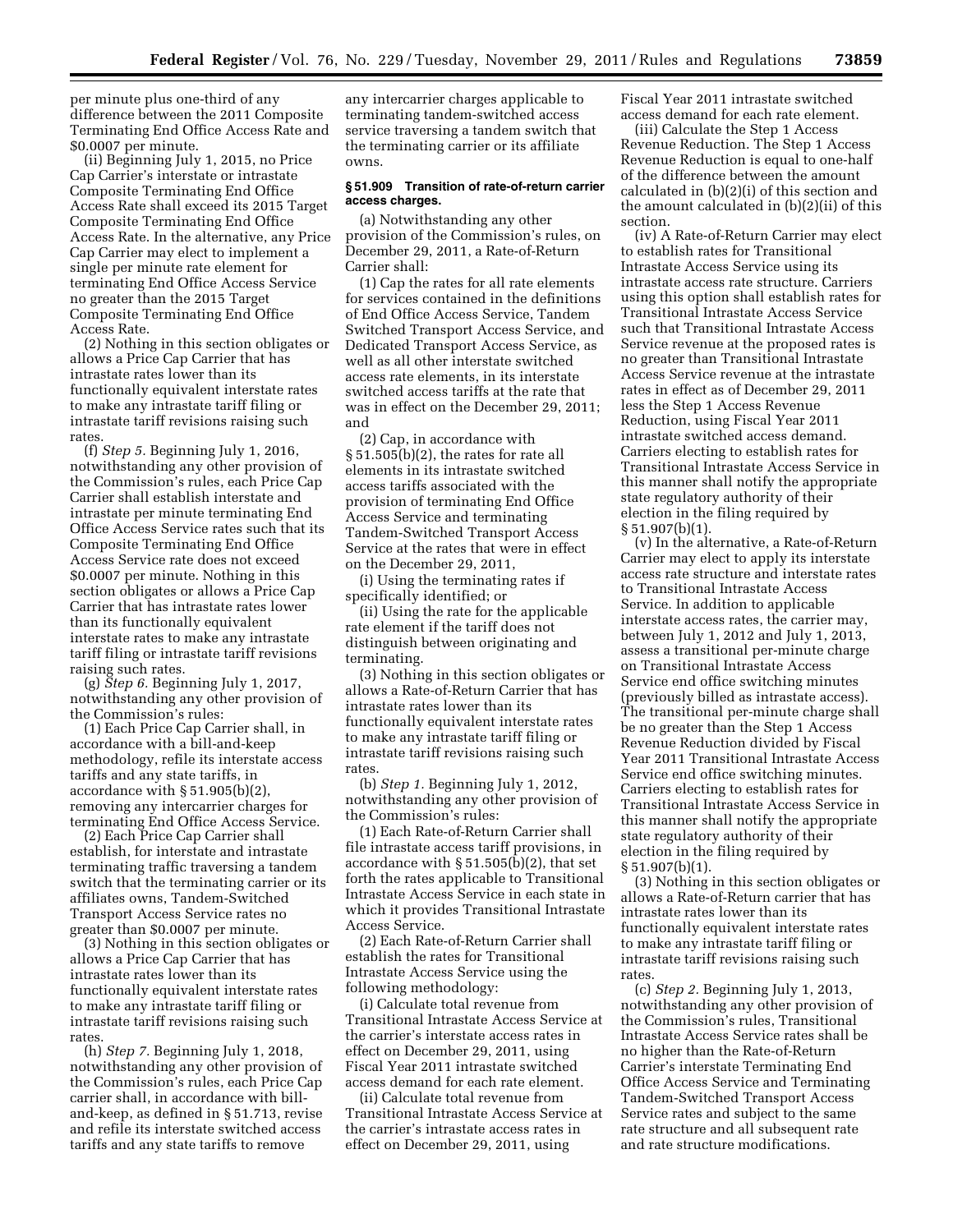(d) *Step 3.* Beginning July 1, 2014, notwithstanding any other provision of the Commission's rules:

(1) Notwithstanding the rate structure rules set forth in § 69.106 of this chapter or anything else in the Commission's rules, a Rate-of-Return Carrier shall establish separate originating and terminating interstate and intrastate rate elements for all components within interstate End Office Access Service. For fixed charges, the Rate-of-Return Carrier shall divide the amount based on relative originating and terminating end office switching minutes. If sufficient originating and terminating end office switching minute data is not available, the carrier shall divide such charges equally between originating and terminating elements.

(2) Nothing in this Step shall affect Tandem-Switched Transport Access Service or Dedicated Transport Access Service.

(3) Each Rate-of-Return Carrier shall establish rates for interstate and intrastate terminating End Office Access Service using the following methodology:

(i) Each Rate-of-Return Carrier shall calculate the 2011 Baseline Composite Terminating End Office Access Rate. The 2011 Baseline Composite Terminating End Office Access Rate means the Composite Terminating End Office Access Rate calculated using Fiscal Year 2011 interstate demand and the interstate End Office Access Service rates at the levels in effect on December 29, 2011.

(ii) Each Rate-of-Return Carrier shall calculate its 2014 interstate Target Composite Terminating End Office Access Rate. The 2014 interstate Target Composite Terminating End Office Access Rate means \$0.005 per minute plus two-thirds of any difference between the 2011 Baseline Composite Terminating End Office Access Rate. and \$0.005 per minute.

(iii) Beginning July 1, 2014, no Rateof-Return Carrier's interstate or intrastate Composite Terminating End Office Access Rate shall exceed its 2014 interstate Target Composite Terminating End Office Access Rate. In the alternative, any Rate-of-Return Carrier may elect to implement a single per minute rate element for terminating End Office Access Service no greater than the 2014 interstate Target Composite Terminating End Office Access Rate.

(4) Nothing in this section obligates or allows a Rate-of-Return Carrier that has intrastate rates lower than its functionally equivalent interstate rates to make any intrastate tariff filing or intrastate tariff revisions raising such rates.

(e) *Step 4.* Beginning July 1, 2015, notwithstanding any other provision of the Commission's rules:

(1) Each Rate-of-Return Carrier shall establish rates for interstate and intrastate terminating End Office Access Service using the following methodology:

(i) Each Rate-of-Return Carrier shall calculate its 2015 interstate Target Composite Terminating End Office Access Rate. The 2015 interstate Target Composite Terminating End Office Access Rate means \$0.005 per minute plus one-third of any difference between the 2011 Baseline Composite Terminating End Office Access Rate and \$0.005 per minute.

(ii) Beginning July 1, 2015, no Rate-of-Return Carrier's interstate or intrastate Composite Terminating End Office Access Rate shall exceed its 2015 Target Composite Terminating End Office Access Rate. In the alternative, any Rateof-Return Carrier may elect to implement a single per minute rate element for terminating End Office Access Service no greater than the 2015 interstate Target Composite Terminating End Office Access Rate.

(2) [Reserved]

(f) *Step 5.* Beginning July 1, 2016, notwithstanding any other provision of the Commission's rules, each Rate-of-Return Carrier shall establish interstate and intrastate per minute terminating End Office Access Service rates such that its Composite Terminating End Office Access Service rate does not exceed \$0.005 per minute. Nothing in this section obligates or allows a Rateof-Return Carrier that has intrastate rates lower than its functionally equivalent interstate rates to make any intrastate tariff filing or intrastate tariff revisions raising such rates.

(g) *Step 6.* Beginning July 1, 2017, notwithstanding any other provision of the Commission's rules:

(1) Each Rate-of-Return Carrier shall establish rates for terminating End Office Access Service using the following methodology:

(i) Each Rate-of-Return Carrier shall calculate its 2017 interstate Target Composite Terminating End Office Access Rate. The 2017 interstate Target Composite Terminating End Office Access Rate means \$0.0007 per minute plus two-thirds of any difference between that carrier's Terminating End Office Access Service Rate as of July 1, 2016 and \$0.0007 per minute.

(ii) Beginning July 1, 2017, no Rate-of-Return Carrier's interstate or intrastate Composite Terminating End Office Access Rate shall exceed its 2017 interstate Target Composite Terminating End Office Access Rate. In the

alternative, any Rate-of-Return Carrier may elect to implement a single per minute rate element for terminating End Office Access Service no greater than the 2017 interstate Target Composite Terminating End Office Access Rate. (2) [Reserved]

(h) *Step 7.* Beginning July 1, 2018, notwithstanding any other provision of the Commission's rules:

(1) Each Rate-of-Return Carrier shall establish rates for terminating End Office Access Service using the following methodology:

(i) Each Rate-of-Return Carrier shall calculate its 2018 interstate Target Composite Terminating End Office Access Rate. The 2018 interstate Target Composite Terminating End Office Access Rate means \$0.0007 per minute plus one-third of any difference between that carrier's Terminating End Office Access Service Rate as of July 1, 2016 and \$0.0007 per minute.

(ii) Beginning July 1, 2018, no Rate-of-Return Carrier's interstate or intrastate Composite Terminating End Office Access Rate shall exceed its 2018 interstate Target Composite Terminating End Office Access Rate. In the alternative, any Rate-of-Return Carrier may elect to implement a single per minute rate element for terminating End Office Access Service no greater than the 2018 interstate Target Composite Terminating End Office Access Rate.

(2) [Reserved]

(i) *Step 8.* Beginning July 1, 2019, notwithstanding any other provision of the Commission's rules, each Rate-of-Return Carrier shall establish interstate and intrastate rates for terminating End Office Access Service that do not exceed \$0.0007 per minute.

(j) *Step 9.* Beginning July 1, 2020, notwithstanding any other provision of the Commission's rules, each Rate-of-Return Carrier shall, in accordance with a bill-and-keep methodology, revise and refile its federal access tariffs and any state tariffs to remove any intercarrier charges for terminating End Office Access Service.

(k) As set forth in FCC 11–161, states will facilitate implementation of changes to intrastate access rates to ensure compliance with the Order. Nothing in this section shall alter the authority of a state to monitor and oversee filing of intrastate tariffs.

#### **§ 51.911 Access reciprocal compensation rates for competitive LECs.**

(a) *Caps on Access Reciprocal Compensation and switched access rates.* Notwithstanding any other provision of the Commission's rules:

(1) In the case of Competitive LECs operating in an area served by a Price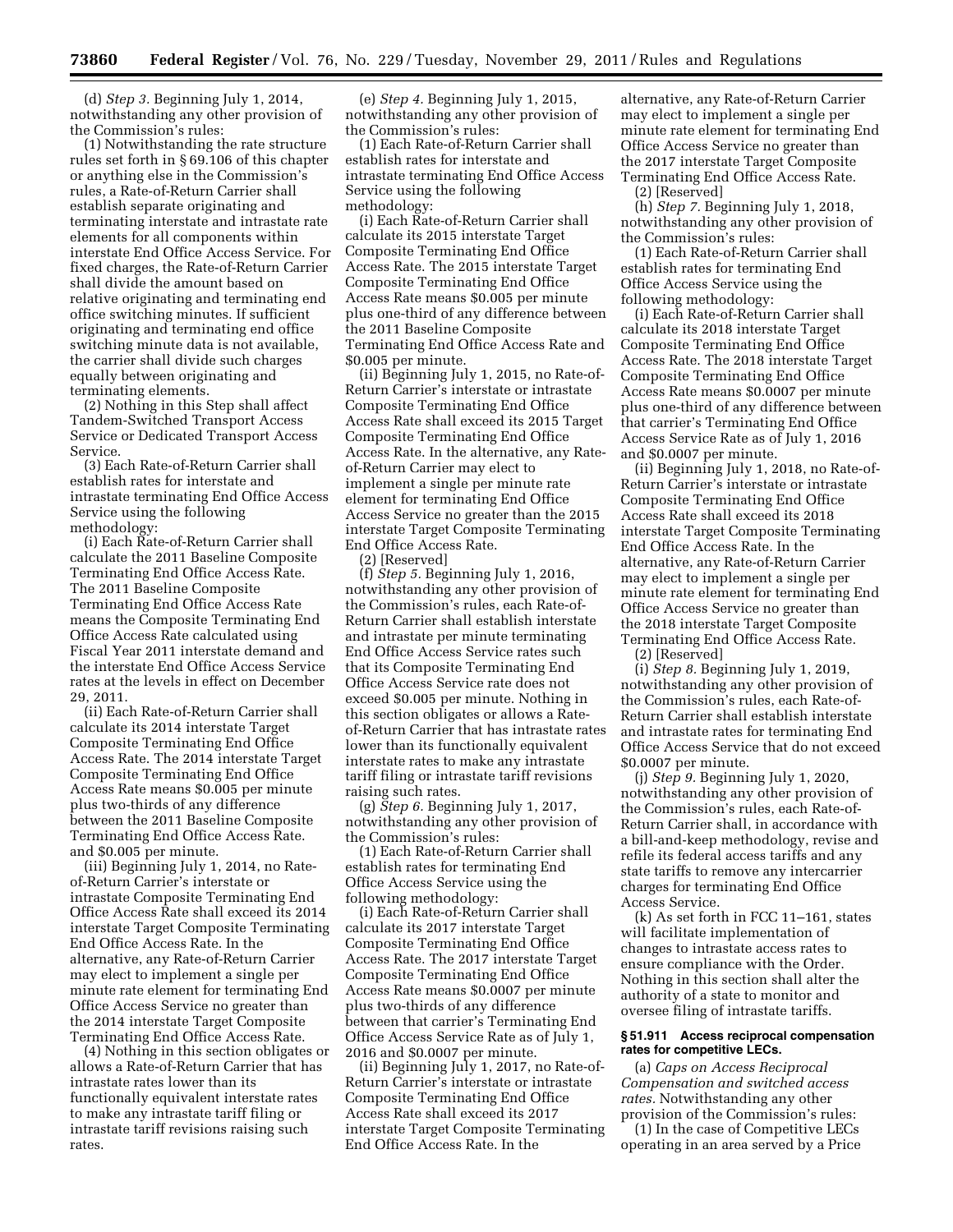Cap Carrier, no such Competitive LEC may increase the rate for any originating or terminating intrastate switched access service above the rate for such service in effect on December 29, 2011.

(2) In the case of Competitive LEC operating in an area served by an incumbent local exchange carrier that is a Rate-of-Return Carrier or Competitive LECs that are subject to the rural exemption in § 61.26(e) of this chapter, no such Competitive LEC may increase the rate for any originating or terminating intrastate switched access service above the rate for such service in effect on December 29, 2011, with the exception of intrastate originating access service. For such Competitive LECs, intrastate originating access service subject to this subpart shall remain subject to the same state rate regulation in effect December 31, 2011, as may be modified by the state thereafter.

(b) Beginning July 1, 2012, notwithstanding any other provision of the Commission's rules, each Competitive LEC that has tariffs on file with state regulatory authorities shall file intrastate access tariff provisions, in accordance with § 51.505(b)(2), that set forth the rates applicable to Transitional Intrastate Access Service in each state in which it provides Transitional Intrastate Access Service. Each Competitive Local Exchange Carrier shall establish the rates for Transitional Intrastate Access Service using the following methodology:

(1) Calculate total revenue from Transitional Intrastate Access Service at the carrier's interstate access rates in effect on December 29, 2011, using Fiscal Year 2011 intrastate switched access demand for each rate element.

(2) Calculate total revenue from Transitional Intrastate Access Service at the carrier's intrastate access rates in effect on December 29, 2011, using Fiscal Year 2011 intrastate switched access demand for each rate element.

(3) Calculate the Step 1 Access Revenue Reduction. The Step 1 Access Revenue Reduction is equal to one-half of the difference between the amount calculated in (b)(1) of this section and the amount calculated in (b)(2) of this section.

(4) A Competitive Local Exchange Carrier may elect to establish rates for Transitional Intrastate Access Service using its intrastate access rate structure. Carriers using this option shall establish rates for Transitional Intrastate Access Service such that Transitional Intrastate Access Service revenue at the proposed rates is no greater than Transitional Intrastate Access Service revenue at the intrastate rates in effect as of December 29, 2011 less the Step 1 Access Revenue

Reduction, using Fiscal year 2011 intrastate switched access demand.

(5) In the alternative, a Competitive Local Exchange Carrier may elect to apply its interstate access rate structure and interstate rates to Transitional Intrastate Access Service. In addition to applicable interstate access rates, the carrier may assess a transitional perminute charge on Transitional Intrastate Access Service end office switching minutes (previously billed as intrastate access). The transitional charge shall be no greater than the Step 1 Access Revenue Reduction divided by Fiscal year 2011 intrastate switched access demand

(6) Nothing in this section obligates or allows a Competitive LEC that has intrastate rates lower than its functionally equivalent interstate rates to make any intrastate tariff filing or intrastate tariff revisions raising such rates.

(c) Beginning July 1, 2013, notwithstanding any other provision of the Commission's rules, all Competitive Local Exchange Carrier Access Reciprocal Compensation rates for switched exchange access services subject to this subpart shall be no higher than the Access Reciprocal Compensation rates charged by the competing incumbent local exchange carrier, in accordance with the same procedures specified in § 61.26 of this chapter.

# **§ 51.913 Transition for VoIP–PSTN traffic.**

(a) Access Reciprocal Compensation subject to this subpart exchanged between a local exchange carrier and another telecommunications carrier in Time Division Multiplexing (TDM) format that originates and/or terminates in IP format shall be subject to a rate equal to the relevant interstate access charges specified by this subpart. Telecommunications traffic originates and/or terminates in IP format if it originates from and/or terminates to an end-user customer of a service that requires Internet protocol-compatible customer premises equipment.

(b) Notwithstanding any other provision of the Commission's rules, a local exchange carrier shall be entitled to assess and collect the full Access Reciprocal Compensation charges prescribed by this subpart that are set forth in a local exchange carrier's interstate or intrastate tariff for the access services defined in § 51.903 regardless of whether the local exchange carrier itself delivers such traffic to the called party's premises or delivers the call to the called party's premises via contractual or other arrangements with an affiliated or unaffiliated provider of

interconnected VoIP service, as defined in 47 U.S.C. 153(25), or a noninterconnected VoIP service, as defined in 47 U.S.C. 153(36), that does not itself seek to collect Access Reciprocal Compensation charges prescribed by this subpart for that traffic. This rule does not permit a local exchange carrier to charge for functions not performed by the local exchange carrier itself or the affiliated or unaffiliated provider of interconnected VoIP service or noninterconnected VoIP service. For purposes of this provision, functions provided by a LEC as part of transmitting telecommunications between designated points using, in whole or in part, technology other than TDM transmission in a manner that is comparable to a service offered by a local exchange carrier constitutes the functional equivalent of the incumbent local exchange carrier access service.

#### **§ 51.915 Recovery mechanism for price cap carriers.**

(a) *Scope.* This section sets forth the extent to which Price Cap Carriers may recover certain revenues, through the recovery mechanism outlined below, to implement reforms adopted in FCC 11– 161 and as required by § 20.11(b) of this chapter, and §§ 51.705 and 51.907.

(b) *Definitions.* As used in this section and § 51.917, the following terms mean:

(1) *CALLS Study Area.* A *CALLS Study Area* means a Price Cap Carrier study area that participated in the CALLS plan at its inception. *See Access Charge Reform, Price Cap Performance Review for Local Exchange Carriers, Low-Volume Long-Distance Users, Federal-State Joint Board on Universal Service,* Sixth Report and Order in CC Docket Nos. 96–262 and 94–1, Report and Order in CC Docket No. 99–249, Eleventh Report and Order in CC Docket No. 96–45, 15 FCC Rcd 12962 (2000).

(2) *CALLS Study Area Base Factor.*  The *CALLS Study Area Base Factor* is equal to ninety (90) percent.

(3) *CMRS Net Reciprocal Compensation Revenues. CMRS Net Reciprocal Compensation Revenues*  means the reduction in net reciprocal compensation revenues required by § 20.11 of this chapter associated with CMRS traffic as described in  $§ 51.701(b)(2)$ , which is equal to its Fiscal Year 2011 net reciprocal compensation revenues from CMRS carriers.

(4) *Expected Revenues for Access Recovery Charges. Expected Revenues for Access Recovery Charges* are calculated using the tariffed Access Recovery Charge rate for each class of service and the forecast demand for each class of service.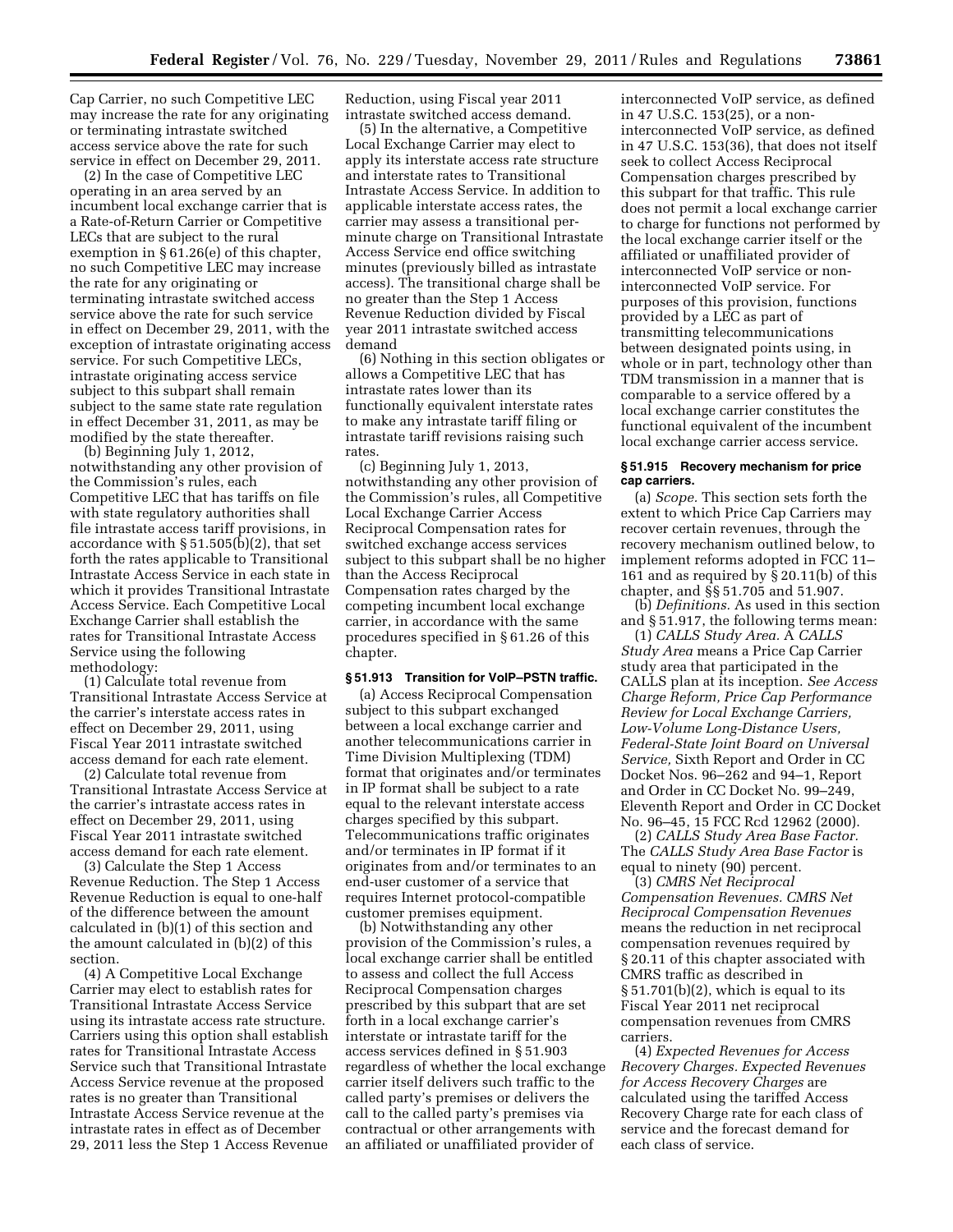(5) *Initial Composite Terminating End Office Access Rate. Initial Composite Terminating End Office Access Rate*  means Fiscal Year 2011 terminating interstate End Office Access Service revenue divided by Fiscal Year 2011 terminating interstate end office switching minutes.

(6) *Lifeline Customer.* A *Lifeline Customer* is a residential lifeline subscriber as defined by § 54.400(a) of this chapter that does not pay a Residential and/or Single-Line Business End User Common Line Charge.

(7) *Net Reciprocal Compensation. Net Reciprocal Compensation* means the difference between a carrier's reciprocal compensation revenues from non-access traffic less its reciprocal compensation payments for non-access traffic during a stated period of time. For purposes of the calculations made under §§ 51.915 and 51.917, the term does not include reciprocal compensation revenues for non-access traffic exchanged between Local Exchange Carriers and CMRS providers; recovery for such traffic is addressed separately in these sections.

(8) *Non-CALLS Study Area. Non-CALLS Study Area* means a Price Cap Carrier study area that did not participate in the CALLS plan at its inception.

(9) *Non-CALLS Study Area Base Factor.* The *Non-CALLS Study Area Base Factor* is equal to one hundred (100) percent for five (5) years beginning July 1, 2012. Beginning July 1, 2017, the *Non-CALLS Price Cap Carrier Base Factor* will be equal to ninety (90) percent.

(10) *Price Cap Carrier Traffic Demand Factor.* The *Price Cap Carrier Traffic Demand Factor,* as used in calculating eligible recovery, is equal to ninety (90) percent for the one-year period beginning July 1, 2012. It is reduced by ten (10) percent of its previous value in each subsequent annual tariff filing.

(11) *Rate Ceiling Component Charges.*  The *Rate Ceiling Component Charges*  consists of the federal end user common line charge and the Access Recovery Charge; the flat rate for residential local service (sometimes know as the ''1FR'' or ''R1'' rate), mandatory extended area service charges, and state subscriber line charges; per-line state high cost and/or state access replacement universal service contributions, state E911 charges, and state TRS charges.

(12) *Residential Rate Ceiling.* The *Residential Rate Ceiling,* which consists of the total of the Rate Ceiling Component Charges, is set at \$30 per month. The *Residential Rate Ceiling*  will be the higher of the rate in effect on January 1, 2012, or the rate in effect on January 1 in any subsequent year.

(13) *True-up Revenues for Access Recovery Charge. True-up revenues for Access Recovery Charge* are equal to Expected Access Recovery Charge Revenues minus ((projected demand minus actual realized demand for Access Recovery Charges) times the tariffed Access Recovery Charge). This calculation shall be made separately for each class of service and shall be adjusted to reflect any changes in tariffed rates for the Access Recovery Charge. Realized demand is the demand for which payment has been received, or has been made, as appropriate, by the time the true-up is made.

(c) 2011 *Price Cap Carrier Base Period Revenue.* 2011 Price Cap Carrier Base Period Revenue is equal to the sum of the following three components:

(1) Terminating interstate end office switched access revenues and interstate Tandem-Switched Transport Access Service revenues for Fiscal Year 2011 received by March 31, 2012;

(2) Fiscal Year 2011 revenues from Transitional Intrastate Access Service received by March 31, 2012; and

(3) Fiscal Year 2011 reciprocal compensation revenues received by March 31, 2012, less fiscal year 2011 reciprocal compensation payments made by March 31, 2012.

(d) *Eligible recovery for Price Cap Carriers.* 

(1) Notwithstanding any other provision of the Commission's rules, a Price Cap Carrier may recover the amounts specified in this paragraph through the mechanisms described in paragraphs (e) and (f) of this section.

(i) Beginning July 1, 2012, a Price Cap Carrier's eligible recovery will be equal to the CALLS Study Area Base Factor and/or the Non-CALLS Study Area Base Factor, as applicable, multiplied by the sum of the following three components:

(A) The amount of the reduction in Transitional Intrastate Access Service revenues determined pursuant to § 51.907(b)(2) multiplied by the Price Cap Carrier Traffic Demand Factor;

(B) CMRS Net Reciprocal Compensation Revenues multiplied by the Price Cap Carrier Traffic Demand Factor; and

(C) A Price Cap Carrier's reductions in Fiscal Year 2011 net reciprocal compensation revenues resulting from rate reductions required by § 51.705, other than those associated with CMRS traffic as described in § 51.701(b)(2), which may be calculated in one of the following ways:

*(1)* Calculate the reduction in Fiscal Year 2011 net reciprocal compensation revenue as a result of rate reductions required by § 51.705 using Fiscal Year 2011 reciprocal compensation demand, and then multiply by the Price Cap Carrier Traffic Demand Factor;

*(2)* By using a composite reciprocal compensation rate as follows:

*(i)* Establish a composite reciprocal compensation rate for its Fiscal Year 2011 reciprocal compensation receipts and its Fiscal Year 2011 reciprocal compensation payments by dividing its Fiscal Year 2011 reciprocal compensation receipts and payments by their respective Fiscal Year 2011 demand;

*(ii)* Calculate the difference between each of the composite reciprocal compensation rates and the target reciprocal compensation rate set forth in § 51.705 for the year beginning July 1, 2012 multiply by the appropriate Fiscal Year 2011 demand, and then multiply by the Price Cap Carrier Traffic Demand Factor; or

*(3)* For the purpose of establishing its recovery for net reciprocal compensation, a Price Cap Carrier may elect to forgo this step and receive no recovery for reductions in net reciprocal compensation. If a carrier elects this option, it may not change its election at a later date.

(ii) Beginning July 1, 2013, a Price Cap Carrier's eligible recovery will be equal to the CALLS Study Area Base Factor and/or the Non-CALLS Study Area Base Factor, as applicable, multiplied by the sum of the following three components:

(A) The cumulative amount of the reduction in Transitional Intrastate Access Service revenues determined pursuant to  $\S 51.907(b)(2)$  and (c) multiplied by the Price Cap Carrier Traffic Demand Factor; and

(B) CMRS Net Reciprocal Compensation Revenues multiplied by the Price Cap Carrier Traffic Demand Factor; and

(C) A Price Cap Carrier's cumulative reductions in Fiscal Year 2011 net reciprocal compensation revenues other than those associated with CMRS traffic as described in § 51.701(b)(2) resulting from rate reductions required by § 51.705 may be calculated in one of the following ways:

*(1)* Calculate the cumulative reduction in Fiscal Year 2011 net reciprocal compensation revenue as a result of rate reductions required by § 51.705 using Fiscal Year 2011 reciprocal compensation demand and then multiply by the Price Cap Carrier Traffic Demand Factor;

*(2)* By using a composite reciprocal compensation rate as follows:

*(i)* Establish a composite reciprocal compensation rate for its Fiscal Year 2011 reciprocal compensation receipts and its Fiscal Year 2011 reciprocal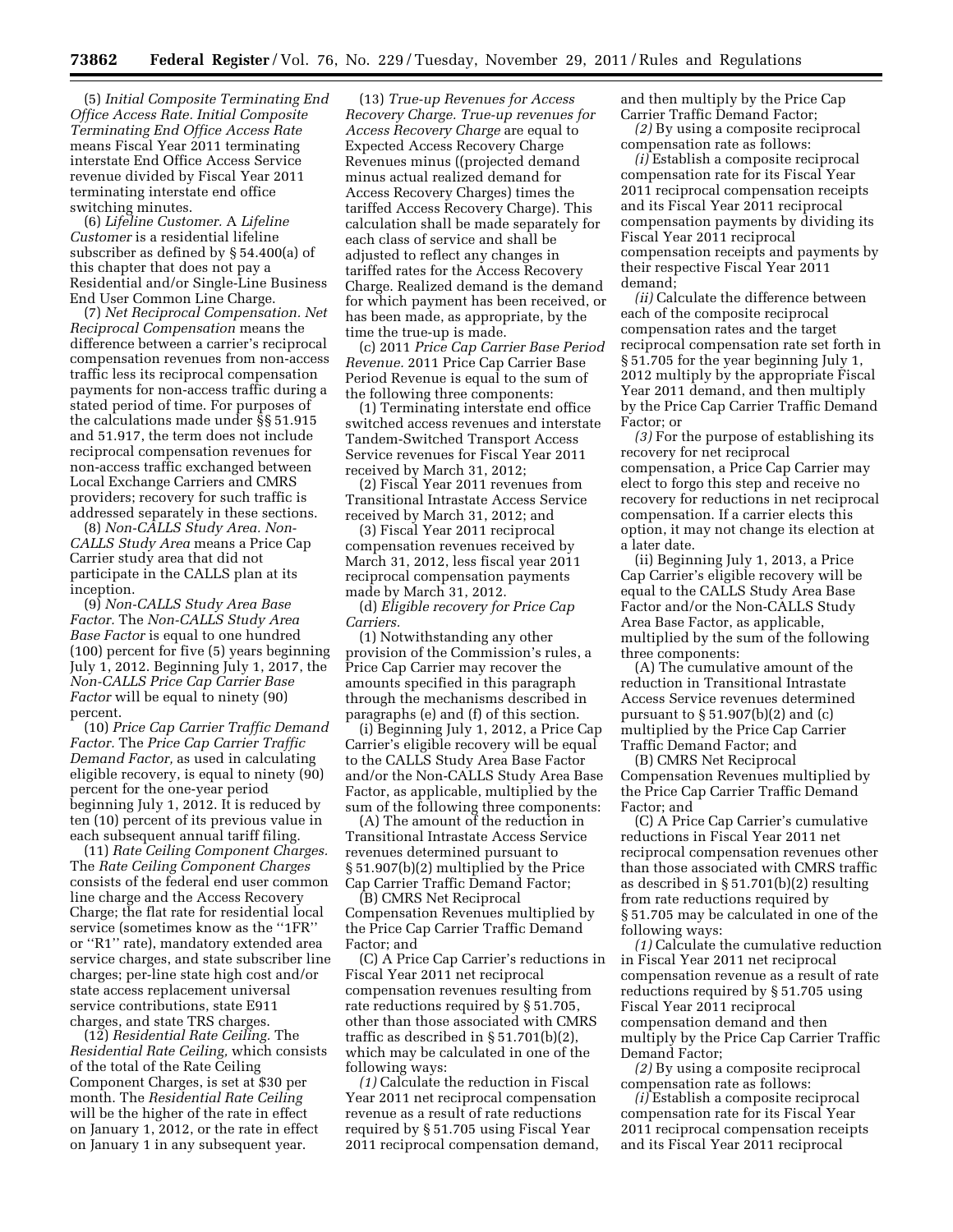compensation payments by dividing its Fiscal Year 2011 reciprocal compensation receipts and payments by their respective Fiscal Year 2011 demand;

*(ii)* Calculate the difference between each of the composite reciprocal compensation rates and the target reciprocal compensation rate set forth in § 51.705 for the year beginning July 1, 2013, using the appropriate Fiscal Year 2011 demand, and then multiply by the Price Cap Carrier Traffic Demand Factor; or

*(3)* For the purpose of establishing its recovery for net reciprocal compensation, a Price Cap Carrier may elect to forgo this step and receive no recovery for reductions in net reciprocal compensation. If a carrier elects this option, it may not change its election at a later date.

(iii) Beginning July 1, 2014, a Price Cap Carrier's eligible recovery will be equal to the CALLS Study Area Base Factor and/or the Non-CALLS Study Area Base Factor, as applicable, multiplied by the sum of the amounts in paragraphs (d)(1)(iii)(A) through (d)(1)(iii)(E), of this section, and then adding the amount in paragraph  $(d)(1)(iii)(F)$  of this section to that amount:

(A) The amount of the reduction in Transitional Intrastate Access Service revenues determined pursuant to § 51.907(b)(2) and (c) multiplied by the Price Cap Carrier Traffic Demand Factor; and

(B) The reduction in interstate switched access revenues equal to the difference between the Initial Composite Terminating End Office Access Rate and the 2014 Target Composite Terminating End Office Access Rate determined pursuant to § 51.907(d) using 2011 terminating interstate end office switching minutes, and then multiply by the Price Cap Carrier Traffic Demand Factor;

(C) If the 2014 Intrastate Composite Terminating End Office Access Rate is higher than the 2014 Target Composite Terminating End Office Access Rate, the reduction in revenues equal to the difference between the intrastate 2014 Composite Terminating End Office Access Rate and the intrastate 2014 Target Composite Terminating End Office Access Rate determined pursuant to § 51.907(d) using Fiscal Year 2011 terminating intrastate end office switching minutes, and then multiply by the Price Cap Carrier Traffic Demand Factor;

(D) CMRS Net Reciprocal Compensation Revenues multiplied by the Price Cap Carrier Traffic Demand Factor; and

(E) A Price Cap Carrier's cumulative reductions in Fiscal Year 2011 net reciprocal compensation revenues other than those associated with CMRS traffic as described in § 51.701(b)(2) resulting from rate reductions required by § 51.705 may be calculated in one of the following ways:

*(1)* Calculate the cumulative reduction in Fiscal Year 2011 net reciprocal compensation revenue as a result of rate reductions required by § 51.705 using Fiscal Year 2011 reciprocal compensation demand, and then multiply by the Price Cap Carrier Traffic Demand Factor;

*(2)* By using a composite reciprocal compensation rate as follows:

*(i)* Establish a composite reciprocal compensation rate for its Fiscal Year 2011 reciprocal compensation receipts and its Fiscal Year 2011 reciprocal compensation payments by dividing its Fiscal Year 2011 reciprocal compensation receipts and payments by their respective Fiscal Year 2011 demand;

*(ii)* Calculate the difference between each of the composite reciprocal compensation rates and the target reciprocal compensation rate set forth in § 51.705 for the year beginning July 1, 2014, using the appropriate Fiscal Year 2011 demand, and then multiply by the Price Cap Carrier Traffic Demand Factor; or

*(3)* For the purpose of establishing its recovery for net reciprocal compensation, a Price Cap Carrier may elect to forgo this step and receive no recovery for reductions in net reciprocal compensation. If a carrier elects this option, it may not change its election at a later date.

(F) An amount equal to True-up Revenues for Access Recovery Charges less Expected Revenues for Access Recovery Charges for the year beginning July 1, 2012.

(iv) Beginning July 1, 2015, a Price Cap Carrier's eligible recovery will be equal to the CALLS Study Area Base Factor and/or the Non-CALLS Study Area Base Factor, as applicable, multiplied by the sum of the amounts in paragraphs  $(d)(1)(iv)(A)$  through  $(d)(1)(iv)(E)$  of this section and then adding the amount in paragraph  $(d)(1)(iv)(F)$  of this section to that amount:

(A) The amount of the reduction in Transitional Intrastate Access Service revenues determined pursuant to § 51.907(b)(2) and (c) multiplied by the Price Cap Carrier Traffic Demand Factor;

(B) The reduction in interstate switched access revenues equal to the difference between the Initial Composite

Terminating End Office Access Rate and the 2015 Target Composite Terminating End Office Access Rate determined pursuant to § 51.907(e) using Fiscal Year 2011 terminating interstate end office switching minutes, and then multiply by the Price Cap Carrier Traffic Demand Factor;

(C) If the 2014 Intrastate Composite Terminating End Office Access Rate is higher than the 2015 Target Composite Terminating End Office Access Rate, the reduction in intrastate switched access revenues equal to the difference between the intrastate 2014 Composite Terminating End Office Access Rate and the 2015 Target Composite Terminating End Office Access Rate determined pursuant to § 51.907(e) using Fiscal Year 2011 terminating intrastate end office switching minutes, and then multiply by the Price Cap Carrier Traffic Demand Factor; and

(D) CMRS Net Reciprocal Compensation Revenues multiplied by the Price Cap Carrier Traffic Demand Factor;

(E) A Price Cap Carrier's cumulative reductions in Fiscal Year 2011 net reciprocal compensation revenues other than those associated with CMRS traffic as described in § 51.701(b)(2) resulting from rate reductions required by § 51.705 may be calculated in one of the following ways:

*(1)* Calculate the cumulative reduction in Fiscal Year 2011 net reciprocal compensation revenue as a result of rate reductions required by § 51.705 using Fiscal Year 2011 reciprocal compensation demand, and then multiply by the Price Cap Carrier Traffic Demand Factor;

*(2)* By using a composite reciprocal compensation rate as follows:

*(i)* Establish a composite reciprocal compensation rate for its Fiscal Year 2011 reciprocal compensation receipts and its Fiscal Year 2011 reciprocal compensation payments by dividing its Fiscal Year 2011 reciprocal compensation receipts and payments by their respective Fiscal Year 2011 demand;

*(ii)* Calculate the difference between each of the composite reciprocal compensation rates and the target reciprocal compensation rate set forth in § 51.705 for the year beginning July 1, 2015, using the appropriate Fiscal Year 2011 demand, and then multiply by the Price Cap Carrier Traffic Demand Factor; or

*(3)* For the purpose of establishing its recovery for net reciprocal compensation, a Price Cap Carrier may elect to forgo this step and receive no recovery for reductions in net reciprocal compensation. If a carrier elects this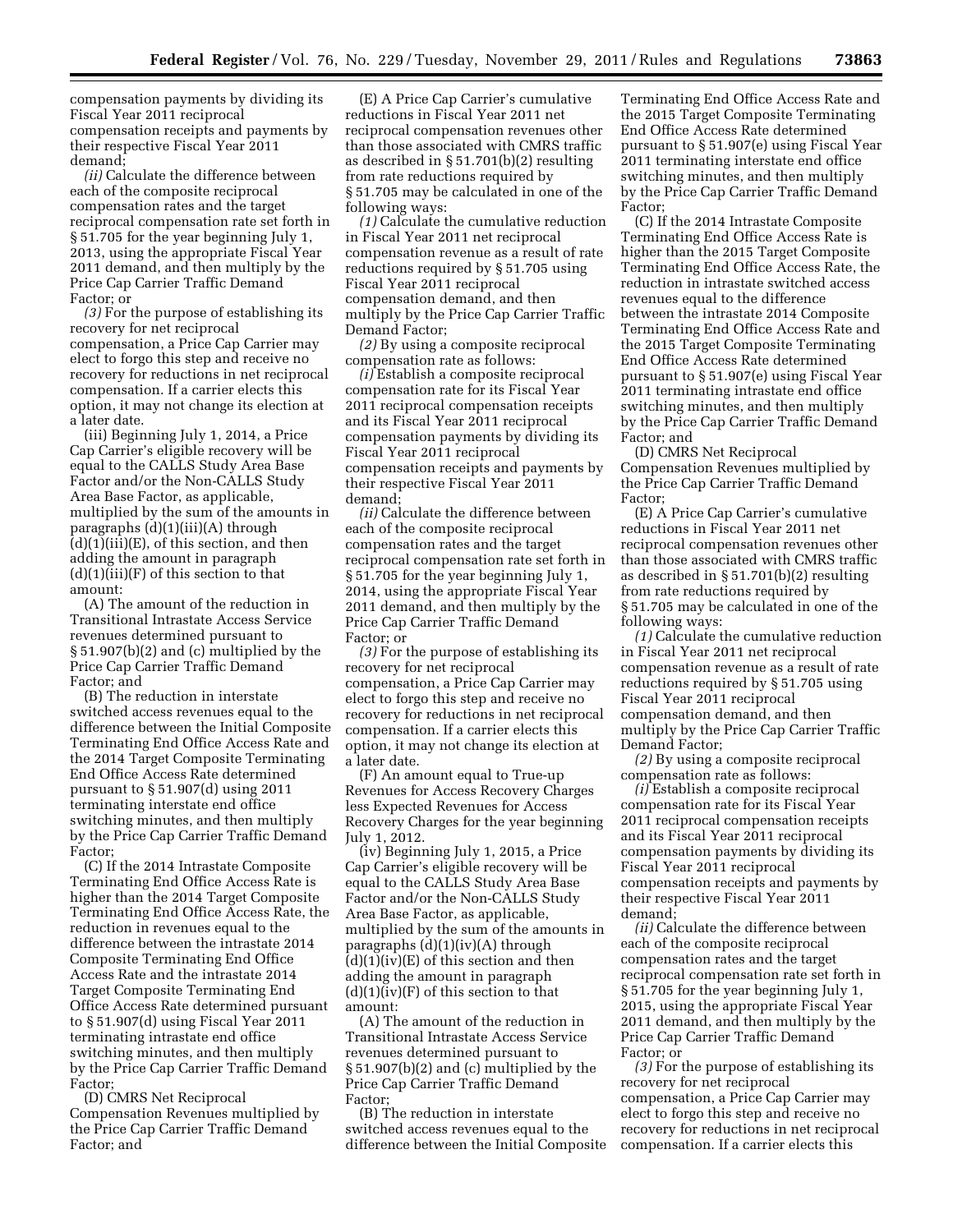option, it may not change its election at a later date.

(F) An amount equal to True-up Revenues for Access Recovery Charges less Expected Revenues for Access Recovery Charges for the year beginning July 1, 2013.

(v) Beginning July 1, 2016, a Price Cap Carrier's eligible recovery will be equal to the CALLS Study Area Base Factor and/or the Non-CALLS Study Area Base Factor, as applicable, multiplied by the sum of the amounts in paragraphs  $(d)(1)(v)(A)$  through  $(d)(1)(v)(E)$ , of this section and then adding the amount in paragraph  $(d)(1)(v)(F)$  of this section to that amount:

(A) The amount of the reduction in Transitional Intrastate Access Service revenues determined pursuant to § 51.907(b)(2) and (c) multiplied by the Price Cap Carrier Traffic Demand Factor;

(B) The reduction in interstate switched access revenues equal to the difference between the Initial Composite Terminating End Office Access Rate and \$0.0007 determined pursuant to § 51.907(f) using Fiscal Year 2011 terminating interstate end office switching minutes, and then multiply by the Price Cap Carrier Traffic Demand Factor;

(C) If the 2014 Intrastate Composite Terminating End Office Access Rate is higher than \$0.0007, the reduction in revenues equal to the difference between the intrastate 2014 Composite Terminating End Office Access Rate and \$0.0007 determined pursuant to § 51.907(f) using Fiscal Year 2011 terminating intrastate end office minutes, and then multiply by the Price Cap Carrier Traffic Demand Factor;

(D) CMRS Net Reciprocal Compensation Revenues multiplied by the Price Cap Carrier Traffic Demand Factor;

(E) A Price Cap Carrier's cumulative reductions in Fiscal Year 2011 net reciprocal compensation revenues other than those associated with CMRS traffic as described in § 51.701(b)(2) resulting from rate reductions required by § 51.705 may be calculated in one of the following ways:

*(1)* Calculate the cumulative reduction in Fiscal Year 2011 net reciprocal compensation revenue as a result of rate reductions required by § 51.705 using Fiscal Year 2011 reciprocal compensation demand, and then multiply by the Price Cap Carrier Traffic Demand Factor;

*(2)* By using a composite reciprocal compensation rate as follows:

*(i)* Establish a composite reciprocal compensation rate for its Fiscal Year 2011 reciprocal compensation receipts and its Fiscal Year 2011 reciprocal compensation payments by dividing its Fiscal Year 2011 reciprocal compensation receipts and payments by their respective Fiscal Year 2011 demand;

*(ii)* Calculate the difference between each of the composite reciprocal compensation rates and the target reciprocal compensation rate set forth in § 51.705 for the year beginning July 1, 2016, using the appropriate Fiscal Year 2011 demand, and then multiply by the Price Cap Carrier Traffic Demand Factor; or

*(3)* For the purpose of establishing its recovery for net reciprocal compensation, a Price Cap Carrier may elect to forgo this step and receive no recovery for reductions in net reciprocal compensation. If a carrier elects this option, it may not change its election at a later date.

(F) An amount equal to True-up Revenues for Access Recovery Charges less Expected Revenues for Access Recovery Charges for the year beginning July 1, 2014.

(vi) Beginning July 1, 2017, a Price Cap Carrier's eligible recovery will be equal to ninety (90) percent of the sum of the amounts in paragraphs (d)(1)(vi) through  $(d)(1)(vi)(F)$  of this section, and then adding the amount in paragraph  $(d)(1)(vi)(G)$  f this section to that amount:

(A) The amount of the reduction in Transitional Intrastate Access Service revenues determined pursuant to § 51.907(b)(2) and (c) multiplied by the Price Cap Carrier Traffic Demand Factor; and

(B) The reduction in interstate switched access revenues equal to the Initial Composite terminating End Office Access Rate using Fiscal Year 2011 terminating interstate end office switching minutes, and then multiply by the Price Cap Carrier Traffic Demand Factor;

(C) The reduction in revenues equal to the intrastate 2014 Composite terminating End Office Access Rate using Fiscal Year 2011 terminating intrastate end office switching minutes, and then multiply by the Price Cap Carrier Traffic Demand Factor;

(D) The reduction in revenues resulting from reducing the terminating Tandem-Switched Transport Access Service rate to \$0.0007 pursuant to § 51.907(g)(2) using Fiscal Year 2011 terminating tandem-switched minutes, and then multiply by the Price Cap Carrier Traffic Demand Factor;

(E) CMRS Net Reciprocal Compensation Revenues multiplied by the Price Cap Carrier Traffic Demand Factor; and

(F) A Price Cap Carrier's cumulative reductions in Fiscal Year 2011 net reciprocal compensation revenues other than those associated with CMRS traffic as described in § 51.701(b)(2) resulting from rate reductions required by § 51.705 may be calculated in one of the following ways:

*(1)* Calculate the cumulative reduction in Fiscal Year 2011 net reciprocal compensation revenue as a result of rate reductions required by § 51.705 using Fiscal Year 2011 reciprocal compensation demand, and then multiply by the Price Cap Carrier Traffic Demand Factor;

*(2)* By using a composite reciprocal compensation rate as follows:

*(i)* Establish a composite reciprocal compensation rate for its Fiscal Year 2011 reciprocal compensation receipts and its Fiscal Year 2011 reciprocal compensation payments by dividing its Fiscal Year 2011 reciprocal compensation receipts and payments by their respective Fiscal Year 2011 demand;

*(ii)* Calculate the difference between each of the composite reciprocal compensation rates and the target reciprocal compensation rate set forth in § 51.705 for the year beginning July 1, 2017, using the appropriate Fiscal Year 2011 demand, and then multiply by the Price Cap Carrier Traffic Demand Factor; or

*(3)* For the purpose of establishing its recovery for net reciprocal compensation, a Price Cap Carrier may elect to forgo this step and receive no recovery for reductions in net reciprocal compensation. If a carrier elects this option, it may not change its election at a later date.

(G) An amount equal to True-up Revenues for Access Recovery Charges less Expected Revenues for Access Recovery Charges for the year beginning July 1, 2015.

(vii) Beginning July 1, 2018, a Price Cap Carrier's eligible recovery will be equal to ninety (90) percent of the sum of the amounts in paragraphs  $(d)(1)(vii)(A)$  though  $(d)(1)(vi)(G)$  of this section, and then adding the amount in paragraph  $(d)(1)(vii)(H)$  of this section to that amount:

(A) The amount of the reduction in Transitional Intrastate Access Service revenues determined pursuant to § 51.907(b)(2) and (c) multiplied by the Price Cap Carrier Traffic Demand Factor; and:

(B) The reduction in interstate switched access revenues equal to the Initial Composite terminating End Office Access Rate using Fiscal Year 2011 terminating interstate end office switching minutes, and then multiply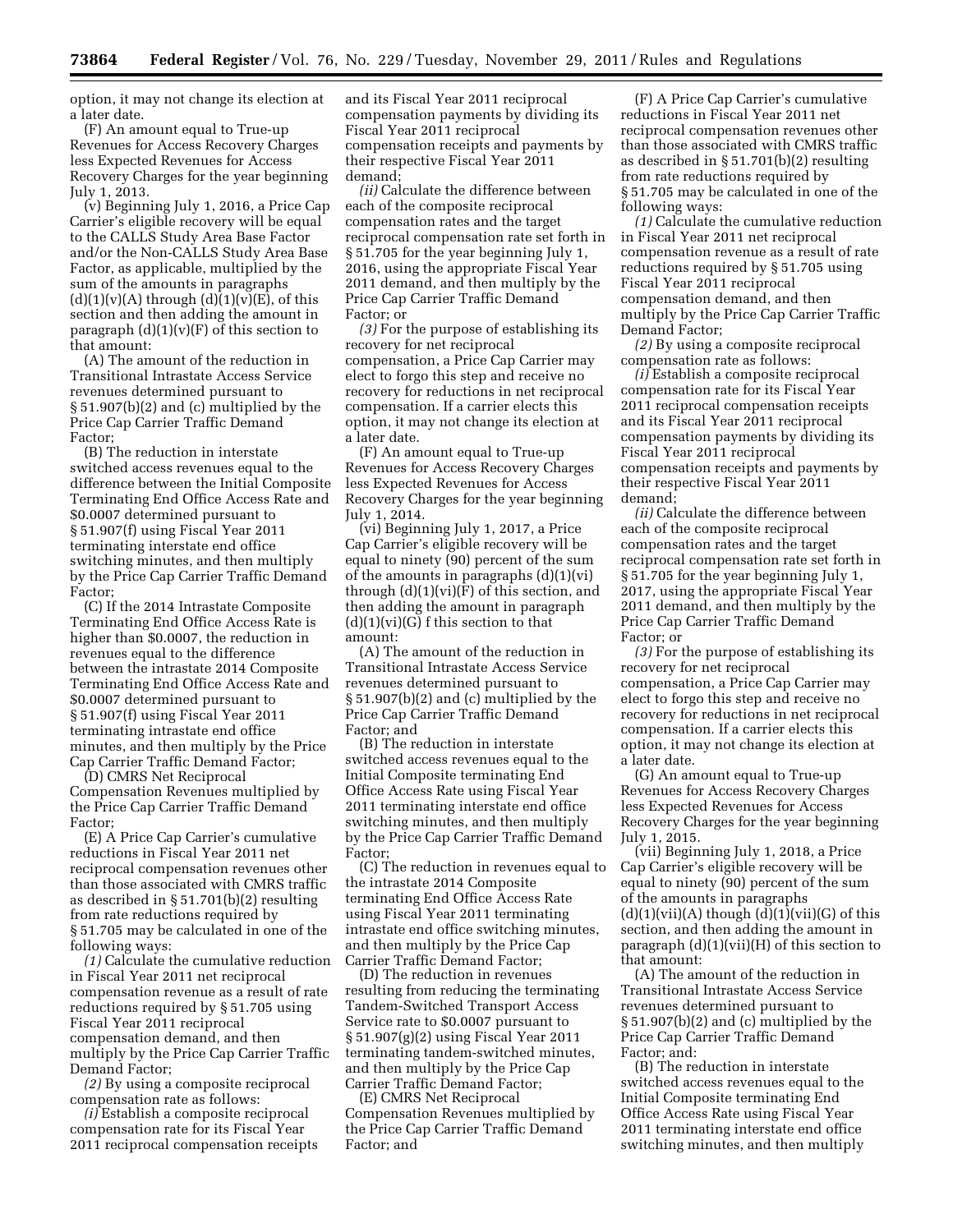by the Price Cap Carrier Traffic Demand Factor;

(C) The reduction in revenues equal to the intrastate 2014 Composite terminating End Office Access Rate using Fiscal Year 2011 terminating intrastate end office switching minutes, and then multiply by the Price Cap Carrier Traffic Demand Factor;

(D) The reduction in revenues resulting from reducing the terminating Tandem-Switched Transport Access Service rate to \$0.0007 pursuant to § 51.907(g)(2) using Fiscal Year 2011 terminating tandem-switched minutes, and then multiply by the Price Cap Carrier Traffic Demand Factor;

(E) The reduction in revenues resulting from moving from a terminating Tandem-Switched Transport Access Service rate tariffed at a maximum of \$0.0007 to removal of intercarrier charges pursuant to § 51.907(h), if applicable, using Fiscal Year 2011 terminating tandem-switched minutes, and then multiply by the Price Cap Carrier Traffic Demand Factor;

(F) CMRS Net Reciprocal Compensation Revenues multiplied by the Price Cap Carrier Traffic Demand Factor; and

(G) A Price Cap Carrier's cumulative reductions in Fiscal Year 2011 net reciprocal compensation revenues other than those associated with CMRS traffic as described in § 51.701(b)(2) resulting from rate reductions required by § 51.705 may be calculated in one of the following ways:

*(1)* Calculate the cumulative reduction in Fiscal Year 2011 net reciprocal compensation revenue as a result of rate reductions required by § 51.705 using Fiscal Year 2011 reciprocal compensation demand, and then multiply by the Price Cap Carrier Traffic Demand Factor;

*(2)* By using a composite reciprocal compensation rate as follows:

*(i)* Establish a composite reciprocal compensation rate for its Fiscal Year 2011 reciprocal compensation receipts and its Fiscal Year 2011 reciprocal compensation payments by dividing its Fiscal Year 2011 reciprocal compensation receipts and payments by their respective Fiscal Year 2011 demand;

*(ii)* Calculate the difference between each of the composite reciprocal compensation rates and the target reciprocal compensation rate set forth in § 51.705 for the year beginning July 1, 2018, using the appropriate Fiscal Year 2011 demand, and then multiply by the Price Cap Carrier Traffic Demand Factor; or

*(3)* For the purpose of establishing its recovery for net reciprocal

compensation, a Price Cap Carrier may elect to forgo this step and receive no recovery for reductions in net reciprocal compensation. If a carrier elects this option, it may not change its election at a later date.

(H) An amount equal to True-up Revenues for Access Recovery Charges less Expected Revenues for Access Recovery Charges for the year beginning July 1, 2016.

(viii) Beginning July 1, 2019, and in subsequent years, a Price Cap Carrier's eligible recovery will be equal to the amount calculated in paragraph  $(d)(1)(vii)(A)$  through  $(d)(1)(vi)(H)$  of this section before the application of the Price Cap Carrier Traffic Demand Factor applicable in 2018 multiplied by the appropriate Price Cap Carrier Traffic Demand Factor for the year in question, and then adding an amount equal to True-up Revenues for Access Recovery Charges less Expected Revenues for Access Recovery Charges for the year beginning July 1 two years earlier.

(2) If a Price Cap Carrier recovers any costs or revenues that are already being recovered as Eligible Recovery through Access Recovery Charges or the Connect America Fund from another source, that carrier's ability to recover reduced switched access revenue from Access Recovery Charges or the Connect America Fund shall be reduced to the extent it receives duplicative recovery.

(3) A Price Cap Carrier seeking revenue recovery must annually certify as part of its tariff filings to the Commission and to the relevant state commission that the carrier is not seeking duplicative recovery in the state jurisdiction for any Eligible Recovery subject to the recovery mechanism.

(e) *Access Recovery Charge.* (1) A charge that is expressed in dollars and cents per line per month may be assessed upon end users that may be assessed an end user common line charge pursuant to § 69.152 of this chapter, to the extent necessary to allow the Price Cap Carrier to recover some or all of its eligible recovery determined pursuant to paragraph (d) of this section, subject to the caps described in paragraph (e)(5) of this section. A Price Cap Carrier may elect to forgo charging some or all of the Access Recovery Charge.

(2) Total Access Recovery Charges calculated by multiplying the tariffed Access Recovery Charge by the projected demand for the year in question may not recover more than the amount of eligible recovery calculated pursuant to paragraph (d) of this section for the year beginning on July 1.

(3) For the purposes of this section, a Price Cap Carrier holding company

includes all of its wholly-owned operating companies that are price cap incumbent local exchange carriers. A Price Cap Carrier Holding Company may recover the eligible recovery attributable to any price cap study areas operated by its wholly-owned operating companies through assessments of the Access Recovery Charge on end users in any price cap study areas operated by its wholly owned operating companies that are price cap incumbent local exchange carriers.

(4) *Distribution of Access Recovery Charges among lines of different types.*  (i) A Price Cap Carrier holding company that does not receive ICC-replacement CAF support (whether because it elects not to or because it does not have sufficient eligible recovery after the Access Recovery Charge is assessed or imputed) may not recover a higher fraction of its total revenue recovery from Access Recovery Charges assessed on Residential and Single Line Business lines than:

(A) The number of Residential and Single-Line Business lines divided by

(B) The sum of the number of Residential and Single-Line Business lines and two (2) times the number of End User Common Line charges assessed on Multi-Line Business customers.

(ii) For purposes of this subpart, Residential and Single Line Business lines are lines (other than lines of Lifeline Customers) assessed the residential and single line business end user common line charge and lines assessed the non-primary residential end user common line charge.

(iii) For purposes of this subpart, Multi-Line Business Lines are lines assessed the multi-line business end user common line charge.

(5) Per-line caps and other limitations on Access Recovery Charges

(i) For each line other than lines of Lifeline Customers assessed a primary residential or single-line business end user common line charge or a nonprimary residential end user common line charge pursuant to § 69.152 of this Chapter, a Price Cap Carrier may assess an Access Recovery Charge as follows:

(A) Beginning July 1, 2012, a maximum of \$0.50 per month for each line;

(B) Beginning July 1, 2013, a maximum of \$1.00 per month for each line;

(C) Beginning July 1, 2014, a maximum of \$1.50 per month for each line;

(D) Beginning July 1, 2015, a maximum of \$2.00 per month for each line; and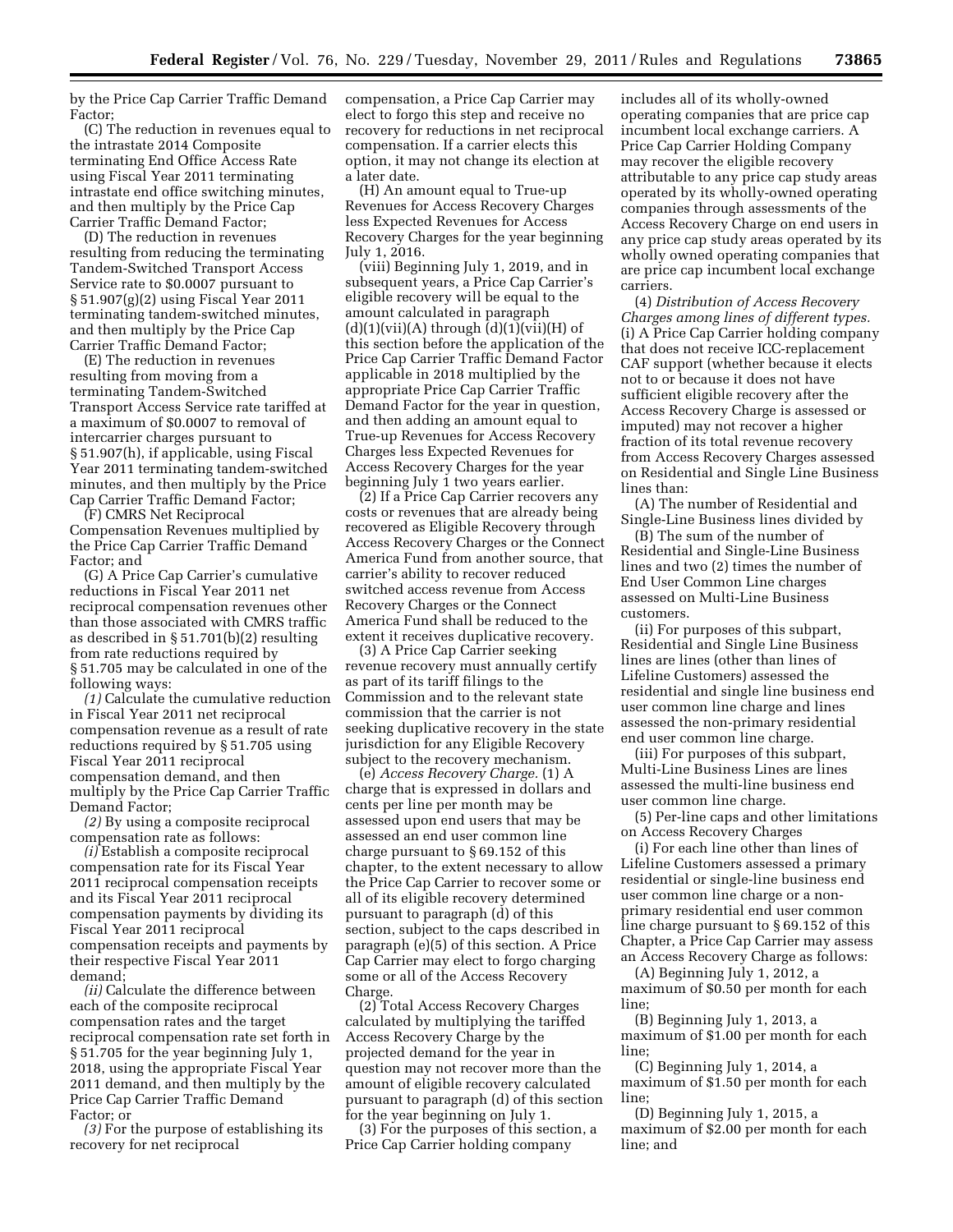(E) Beginning July 1, 2016, a maximum of \$2.50 per month for each line.

(ii) For each line assessed a multi-line business end user common line charge pursuant to § 69.152 of this chapter, a Price Cap Carrier may assess an Access Recovery Charge as follows:

(A) Beginning July 1, 2012, a maximum of \$1.00 per month for each multi-line business end user common line charge assessed;

(B) Beginning July 1, 2013, a maximum of \$2.00 per month for each multi-line business end user common line charge assessed;

(C) Beginning July 1, 2014, a maximum of \$3.00 per month for each multi-line business end user common line charge assessed;

(D) Beginning July 1, 2015, a maximum of \$4.00 per month for each multi-line business end user common line charge assessed; and

(E) Beginning July 1, 2016, a maximum of \$5.00 per month for each multi-line business end user common line charge assessed.

(iii) The Access Recovery Charge allowed by paragraph (e)(5)(i) of this section may not be assessed to the extent that its assessment would bring the total of the Rate Ceiling Component Charges above the Residential Rate Ceiling on January 1 of that year. This limitation applies only to the first residential line obtained by a residential end user and does not apply to singleline business customers.

(iv) The Access Recovery Charge allowed by paragraph (e)(5)(ii) of this section may not be assessed to the extent that its assessment would bring the total of the multi-line business end user common line charge and the Access Recovery Charge above \$12.20 per line.

(v) The Access Recovery Charge assessed on lines assessed the nonprimary residential line end user common line charge in a study area may not exceed the Access Recovery Charge assessed on residential end-users' first residential line in that study area.

(vi) The Access Recovery Charge may not be assessed on lines of any Lifeline Customers.

(vii) If in any year, the Price Cap Carrier's Access Recovery Charge is not at its maximum, the succeeding year's Access Recovery Charge may not increase more than \$.0.50 per line per month for charges assessed under paragraph (e)(5)(i) of this section or \$1.00 per line per month for charges assessed under paragraph (e)(5)(ii) of this section.

(f) *Price Cap Carrier eligibility for CAF ICC Support.* 

(1) A Price Cap Carrier shall elect in its July 1, 2012 access tariff filing whether it will receive CAF ICC Support under this paragraph. A Price Cap Carrier eligible to receive CAF ICC Support subsequently may elect at any time not to receive such funding. Once it makes the election not to receive CAFF ICC Support, it may not elect to receive such funding at a later date.

(2) Beginning July 1, 2012, a Price Cap Carrier may recover any eligible recovery allowed by paragraph (d) that it could not have recovered through charges assessed pursuant to paragraph (e) of this section from CAF ICC Support pursuant to § 54.304. For this purpose, the Price Cap Carrier must impute the maximum charges it could have assessed under paragraph (e)of this section.

(3) Beginning July 1, 2017, a Price Cap Carrier may recover two-thirds (2⁄3) of the amount it otherwise would have been eligible to recover under paragraph (f)(2) from CAF ICC Support.

(4) Beginning July 1, 2018, a Price Cap Carrier may recover one-third (1/3) of the amount it otherwise would have been eligible to recover under paragraph (f)(2) of this section from CAF ICC Support.

(5) Beginning July 1, 2019, a Price Cap Carrier may no longer recover any amount related to revenue recovery under this paragraph from CAF ICC Support.

(6) A Price Cap Carrier that elects to receive CAF ICC support must certify with its 2012 annual access tariff filing and on April 1st of each subsequent year that it has complied with paragraphs (d) and (e) of this section, and, after doing so, is eligible to receive the CAF ICC support requested pursuant to paragraph (f) of this section.

# **§ 51.917 Revenue recovery for Rate-of-Return Carriers.**

(a) *Scope.* This section sets forth the extent to which Rate-of-Return Carriers may recover, through the recovery mechanism outlined in paragraphs (d) through (f) of this section, a portion of revenues lost due to rate reductions required by § 20.11(b) of this chapter, and §§ 51.705 and 51.909.

(b) *Definitions.* 

(1) *2011 Interstate Switched Access Revenue Requirement. 2011 Interstate Switched Access Revenue Requirement means:* 

(i) For a Rate-of-Return Carrier that participated in the NECA 2011 annual switched access tariff filing, its projected interstate switched access revenue requirement associated with the NECA 2011 annual interstate switched access tariff filing;

(ii) For a Rate-of-Return Carrier subject to § 61.38 of this chapter that filed its own annual access tariff in 2010 and did not participate in the NECA 2011 annual switched access tariff filing, its projected interstate switched access revenue requirement in its 2010 annual interstate switched access tariff filing; and

(iii) For a Rate-of-Return Carrier subject to § 61.39 of this chapter that filed its own annual switched access tariff in 2011, its historicallydetermined annual interstate switched access revenue requirement filed with its 2011 annual interstate switched access tariff filing.

(2) *Expected Revenues.* Expected Revenues from an access service are calculated using the default transition rate for that service specified by § 51.909 and forecast demand for that service. Expected Revenues from a nonaccess service are calculated using the default transition rate for that service specified by § 20.11 of this chapter or § 51.705 of this chapter and forecast net demand for that service.

(3) *Rate-of-Return Carrier Baseline Adjustment Factor.* The Rate-of-Return Carrier Baseline Adjustment Factor, as used in calculating eligible recovery for Rate-of-Return Carriers, is equal to ninety-five (95) percent for the period beginning July 1, 2012. It is reduced by five (5) percent of its previous value in each subsequent annual tariff filing.

(4) *Revenue Requirement.* Revenue Requirement is equal to a carrier's regulated operating costs plus an 11.25 percent return on a carrier's net rate base calculated in compliance with the provisions of parts 36, 65 and 69 of this chapter. For an average schedule carrier, its Revenue Requirement shall be equal to the average schedule settlements it received from the pool, adjusted to reflect an 11.25 percent rate of return, or what it would have received if it had been a participant in the pool. If the reference is to an operating segment, these references are to the Revenue Requirement associated with that segment.

(5) *True-up Adjustment.* The True-up Adjustment is equal to the Expected Revenues less the True-up Revenues for any particular service for the period in question.

(6) *True-up Revenues.* True-up Revenues from an access service are equal to Expected Revenues minus ((projected demand minus actual realized demand for that service) times the default transition rate for that service specified by § 51.909). True-up Revenues from a non-access service are equal to Expected Revenues minus ((projected demand minus actual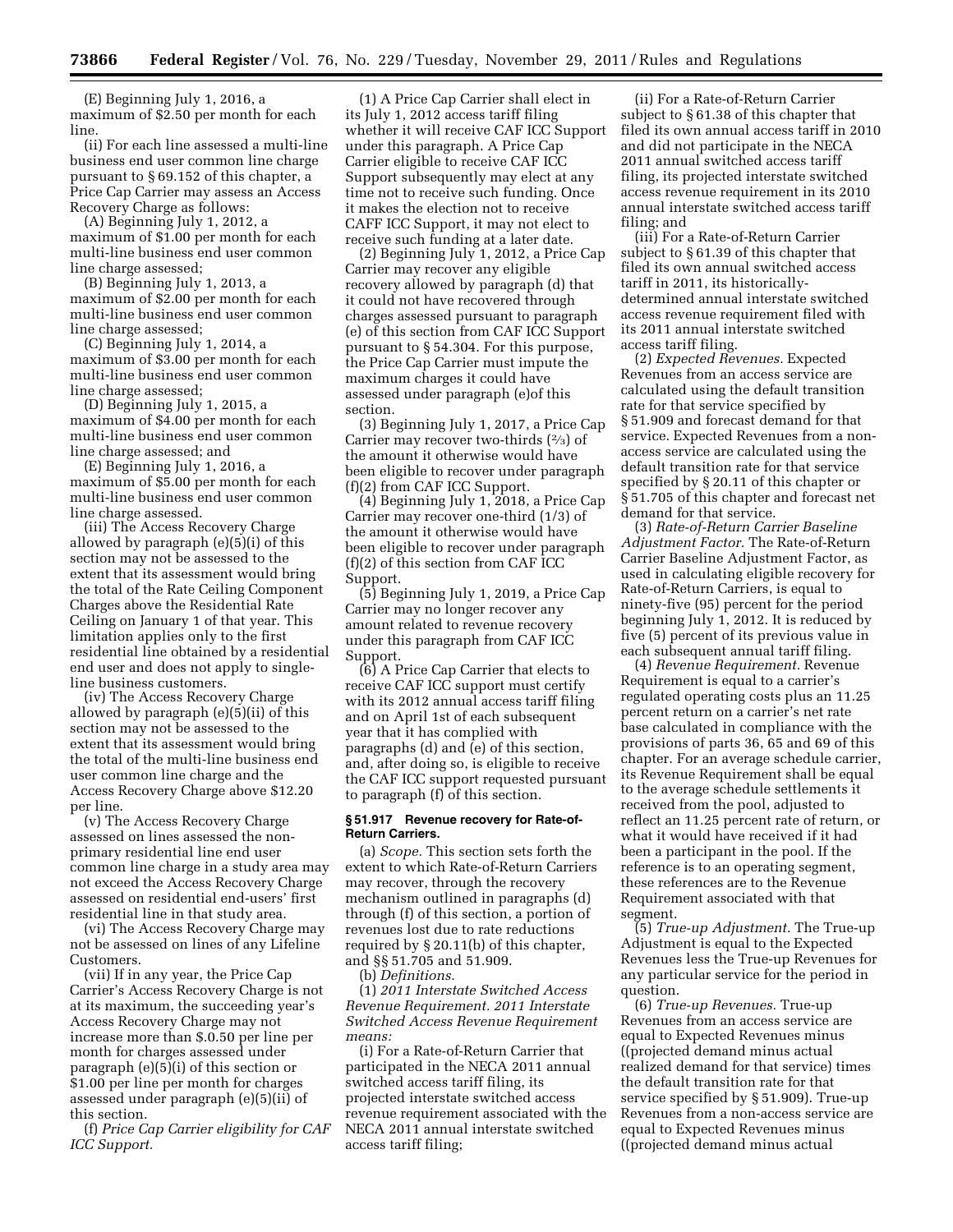realized net demand for that service) times the default transition rate for that service specified by 20.11(b) of this chapter or 51.705). Realized demand is the demand for which payment has been received, or has been made, as appropriate, by the time the true-up is made.

(7) *2011 Rate-of-Return Carrier Base Period Revenue. 2011 Rate-of-Return Carrier Base Period Revenue* is the sum of:

(i) 2011 Interstate Switched Access Revenue Requirement;

(ii) Fiscal Year 2011 revenues from Transitional Intrastate Access Service received by March 31, 2012; and

(iii) Fiscal Year 2011 reciprocal compensation revenues received by March 31, 2012, less Fiscal Year 2011 reciprocal compensation payments paid and/or payable by March 31, 2012

(c) 2011 Rate-of-Return Carrier Base Period Revenue shall be adjusted to reflect the removal of any increases in revenue requirement or revenues resulting from access stimulation activity the Rate-of-Return Carrier engaged in during the relevant measuring period. A Rate-of-Return Carrier should make this adjustment for its initial July 1, 2012, tariff filing, but the adjustment may result from a subsequent Commission or court ruling.

(d) *Eligible Recovery for Rate-of-Return Carriers.* 

(1) Notwithstanding any other provision of the Commission's rules, a Rate-of-Return Carrier may recover the amounts specified in this paragraph through the mechanisms described in paragraphs (e) and (f) of this section.

(i) Beginning July 1, 2012, a Rate-of-Return Carrier's eligible recovery will be equal to the Rate-of-Return Carrier Baseline Adjustment Factor multiplied by the sum of:

(A) The Fiscal Year 2011 revenues from Transitional Intrastate Access Service less the Expected Revenues from Transitional Intrastate Access Service for the year beginning July 1, 2012, reflecting the rate transition contained in § 51.909;

(B) 2011 Base Period Revenue Requirement less the Expected Revenues from interstate switched access for the year beginning July 1, 2012, reflecting the rate transition contained in § 51.909;

(C) CMRS Net Reciprocal Compensation Revenues; and

(D) A Rate-of-Return Carrier's reductions in Fiscal Year 2011 net reciprocal compensation revenues other than those associated with CMRS traffic as described in § 51.701(b)(2) of this part resulting from rate reductions required

by § 51.705, which may be calculated in one of the following ways:

*(1)* Fiscal Year 2011 net reciprocal compensation revenue less the Expected Revenues from net reciprocal compensation for the year beginning July 1, 2012, reflecting the rate reductions required by § 51.705;

*(2)* By using a composite reciprocal compensation rate as follows:

*(i)* Establish a composite reciprocal compensation rate for its Fiscal Year 2011 reciprocal compensation receipts and its Fiscal Year 2011 reciprocal compensation payments by dividing its Fiscal Year 2011 reciprocal compensation receipts and payments by their respective Fiscal Year 2011 demand;

*(ii)* Estimate the expected reduction in net reciprocal compensation for the year beginning July 1, 2012, by calculating the expected difference between the Fiscal Year 2011 composite reciprocal compensation rates and the target reciprocal compensation rate set forth in § 51.705 for the year beginning July 1, 2012 using projected 2012 demand; or

*(3)* For the purpose of establishing its recovery for net reciprocal compensation, a Rate-of-Return Carrier may elect to forgo this step and receive no recovery for reductions in net reciprocal compensation. If a carrier elects this option, it may not change its election at a later date.

(ii) Beginning July 1, 2013, a Rate-of-Return Carrier's eligible recovery will be equal to the Rate-of-Return Carrier Baseline Adjustment Factor multiplied by the sum of:

(A) The Fiscal Year 2011 revenues from Transitional Intrastate Access Service less the Expected Revenues from Transitional Intrastate Access Service for the year beginning July 1, 2013, reflecting the rate transition contained in § 51.909;

(B) 2011 Rate-of-Return Carrier Base Period Revenue Requirement less the Expected Revenues from interstate switched access for the year beginning July 1, 2013.

(C) CMRS Net Reciprocal Compensation Revenues;

(D) A Rate-of-Return Carrier's reductions in Fiscal Year 2011 net reciprocal compensation revenues other than those associated with CMRS traffic as described in § 51.701(b)(2) resulting from rate reductions required by § 51.705 may be calculated in one of the following ways:

*(1)* Fiscal Year 2011 net reciprocal compensation revenue less the Expected Revenues from net reciprocal compensation for the year beginning July 1, 2013, reflecting the rate reductions required by 51.705;

*(2)* By using a composite reciprocal compensation rate as follows:

*(i)* Establish a composite reciprocal compensation rate for its Fiscal Year 2011 reciprocal compensation receipts and its Fiscal Year 2011 reciprocal compensation payments by dividing its Fiscal Year 2011 reciprocal compensation receipts and payments by their respective Fiscal Year 2011 demand;

*(ii)* Estimate the expected reduction in net reciprocal compensation for the year beginning July 1, 2013, by calculating the expected difference between the Fiscal Year 2011 composite reciprocal compensation rates and the target reciprocal compensation rate set forth in § 51.705 for the year beginning July 1, 2013 using projected 2013 demand; or

*(3)* For the purpose of establishing its recovery for net reciprocal compensation, a Rate-of-Return Carrier may elect to forgo this step and receive no recovery for reductions in net reciprocal compensation. If a carrier elects this option, it may not change its election at a later date.

(iii) Beginning July 1, 2014, a Rate-of-Return Carrier's eligible recovery will be equal to the Rate-of-Return Carrier Baseline Adjustment Factor multiplied by the sum of the amounts in paragraphs (d)(1)(iii)(A) through  $(d)(1)(iii)(D)$  of this section, and by adding the amount in paragraph  $(d)(1)(iii)(E)$  of this section to that amount:

(A) The Fiscal Year 2011 revenues from Transitional Intrastate Access Service less the Expected Revenues from Transitional Intrastate Access Service for the year beginning July 1, 2014, reflecting the rate transitions contained in § 51.909 (including the reduction in intrastate End Office Switched Access Service rates), adjusted to reflect the True-Up Adjustment for Transitional Intrastate Access Service for the year beginning July 1, 2012;

(B) 2011 Base Period Revenue Requirement less the Expected Revenues from interstate switched access for the year beginning July 1, 2014, adjusted to reflect the True-Up Adjustment for Interstate switched Access for the year beginning July 1, 2012;

(C) CMRS Net Reciprocal Compensation Revenues; and

(D) A Rate-of-Return Carrier's reductions in Fiscal Year 2011 net reciprocal compensation revenues other than those associated with CMRS traffic as described in § 51.701(b)(2) resulting from rate reductions required by § 51.705 may be calculated in one of the following ways: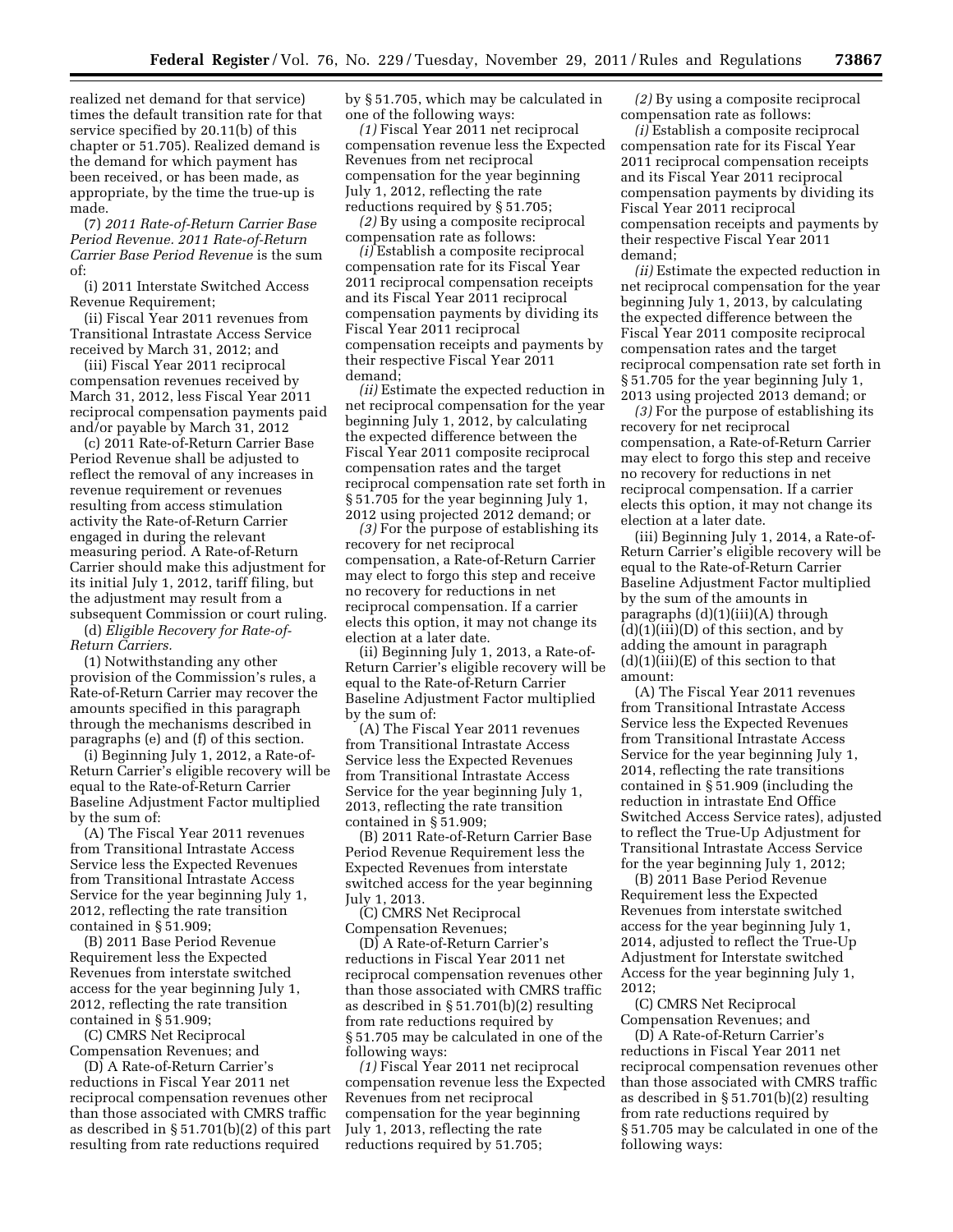*(1)* Fiscal Year 2011 net reciprocal compensation revenue less the Expected Revenues from net reciprocal compensation for the year beginning July 1, 2014, reflecting the rate reductions required by 51.705 adjusted to reflect the True-Up Adjustment for reciprocal compensation for the year beginning July 1, 2012;

*(2)* By using a composite reciprocal compensation rate as follows:

*(i)* Establish a composite reciprocal compensation rate for its Fiscal Year 2011 reciprocal compensation receipts and its Fiscal Year 2011 reciprocal compensation payments by dividing its Fiscal Year 2011 reciprocal compensation receipts and payments by their respective Fiscal Year 2011 demand;

*(ii)* Estimate the expected reduction in net reciprocal compensation for the year beginning July 1, 2014, by calculating the expected difference between the Fiscal Year 2011 composite reciprocal compensation rates and the target reciprocal compensation rate set forth in § 51.705 for the year beginning July 1, 2014, adjusted to reflect the True-Up Adjustment for reciprocal compensation for the year beginning July 1, 2012; or

*(3)* For the purpose of establishing its recovery for net reciprocal compensation, a Rate-of-Return Carrier may elect to forgo this step and receive no recovery for reductions in net reciprocal compensation. If a carrier elects this option, it may not change its election at a later date.

(E) An amount equal to True-up Revenues for Access Recovery Charges less Expected Revenues for Access Recovery Charges for the year beginning July 1, 2012.

(iv) Beginning July 1, 2015, and for all subsequent years, a Rate-of-Return Carrier's eligible recovery will be calculated by updating the procedures set forth in paragraph (d)(1)(iii) of this section for the period beginning July 1, 2014, to reflect the passage of an additional year in each subsequent year.

(v) If a Rate-of-Return Carrier receives payments for intrastate or interstate switched access services or for Access Recovery Charges after the period used to measure the adjustments to reflect the differences between estimated and actual revenues, it shall treat such payments as actual revenue in the year the payment is received and shall reflect this as an additional adjustment for that year.

(vi) If a Rate-of-Return Carrier receives or makes reciprocal compensation payments after the period used to measure the adjustments to reflect the differences between estimated and actual net reciprocal compensation

revenues, it shall treat such amounts as actual revenues or payments in the year the payment is received or made and shall reflect this as an additional adjustment for that year.

(vii) If a Rate-of-Return Carrier recovers any costs or revenues that are already being recovered as Eligible Recovery through Access Recovery Charges or the Connect America Fund from another source, that carrier's ability to recover reduced switched access revenue from Access Recovery Charges or the Connect America Fund shall be reduced to the extent it receives duplicative recovery. A Rate-of-Return Carrier seeking revenue recovery must annually certify as part of its tariff filings to the Commission and to the relevant state commission that the carrier is not seeking duplicative recovery in the state jurisdiction for any Eligible Recovery subject to the recovery mechanism.

(e) *Access Recovery Charge.* (1) A charge that is expressed in dollars and cents per line per month may be assessed upon end users that may be assessed a subscriber line charge pursuant to § 69.104 of this chapter, to the extent necessary to allow the Rateof-Return Carrier to recover some or all of its Eligible Recovery determined pursuant to paragraph (d) of this section, subject to the caps described in paragraph (e)(6) of this section. A Rateof-Return Carrier may elect to forgo charging some or all of the Access Recovery Charge.

(2) Total Access Recovery Charges calculated by multiplying the tariffed Access Recovery Charge by the projected demand for the year may not recover more than the amount of eligible recovery calculated pursuant to paragraph (d) of this section for the year beginning on July 1.

(3) For the purposes of this section, a Rate-of-Return Carrier holding company includes all of its wholly-owned operating companies. A Rate-of-Return Carrier Holding Company may recover the eligible recovery attributable to any Rate-of-Return study areas operated by its wholly-owned operating companies that are Rate-of-Return incumbent local exchange carriers through assessments of the Access Recovery Charge on end users in any Rate-of-Return study areas operated by its wholly-owned operating companies that are Rate-of-Return incumbent local exchange carriers.

(4) Distribution of Access Recovery Charges among lines of different types

(i) A Rate-of-Return Carrier that does not receive ICC-replacement CAF support (whether because they elect not to or because they do not have sufficient eligible recovery after the Access

Recovery Charge is assessed or imputed) may not recover a higher ratio of its total revenue recovery from Access Recovery Charges assessed on Residential and Single Line Business lines than the following ratio (using holding company lines):

(A) The number of Residential and Single-Line Business lines assessed an End User Common Line charge (excluding Lifeline Customers), divided by

(B) The sum of the number of Residential and Single-Line Business lines assessed an End User Common Line charge (excluding Lifeline Customers), and two (2) times the number of End User Common Line charges assessed on Multi-Line Business customers.

(5) For purposes of this subpart, Residential and Single Line Business lines are lines (other than lines of Lifeline Customers) assessed the residential and single line business end user common line charge.

(i) For purposes of this subpart, Multi-Line Business Lines are lines assessed the multi-line business end user common line charge.

(ii) [Reserved]

(6) *Per-line caps and other limitations on Access Recovery Charges.* 

(i) For each line other than lines of Lifeline Customers assessed a primary residential or single-line business end user common line charge pursuant to § 69.104 of this chapter, a Rate-of-Return Carrier may assess an Access Recovery Charge as follows:

(A) Beginning July 1, 2012, a maximum of \$0.50 per month for each line;

(B) Beginning July 1, 2013, a maximum of \$1.00 per month for each line;

(C) Beginning July 1, 2014, a maximum of \$1.50 per month for each line;

(D) Beginning July 1, 2015, a maximum of \$2.00 per month for each line;

(E) Beginning July 1, 2016, a maximum of \$2.50 per month for each line; and

(F) Beginning July 1, 2017, a maximum of \$3.00 per month for each line.

(ii) For each line assessed a multi-line business end user common line charge pursuant to § 69.104 of this chapter, a Rate-of-Return Carrier may assess an Access Recovery Charge as follows:

(A) Beginning July 1, 2012, a maximum of \$1.00 per month for each multi-line business end user common line charge assessed;

(B) Beginning July 1, 2013, a maximum of \$2.00 per month for each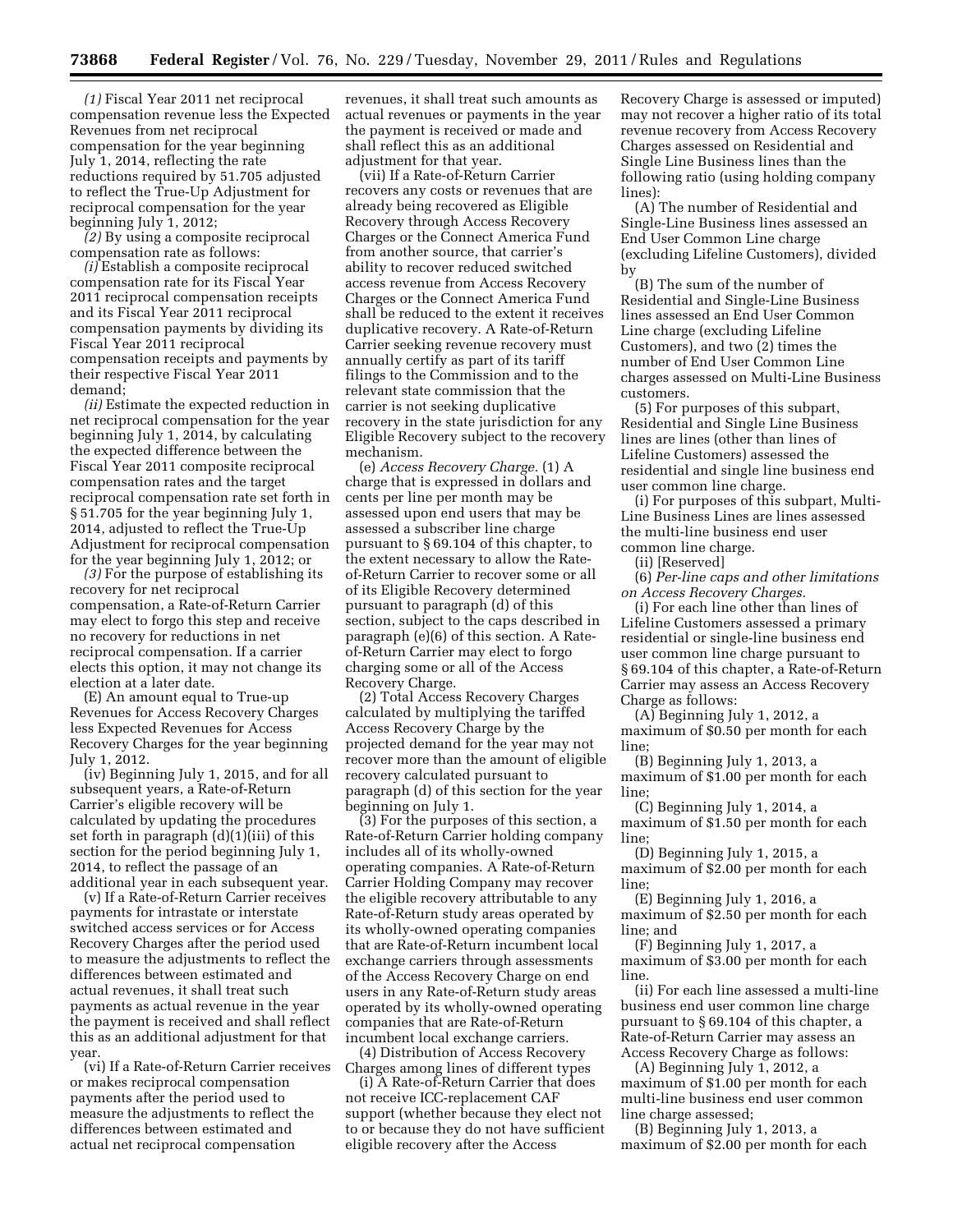multi-line business end user common line charge assessed;

(C) Beginning July 1, 2014, a maximum of \$3.00 per month for each multi-line business end user common line charge assessed;

(D) Beginning July 1, 2015, a maximum of \$4.00 per month for each multi-line business end user common line charge assessed;

(E) Beginning July 1, 2016, a maximum of \$5.00 per month for each multi-line business end user common line charge assessed; and

(F) Beginning July 1, 2017, a maximum of \$6.00 per month for each multi-line business end user common line charge assessed.

(iii) The Access Recovery Charge allowed by paragraph (e)(6)(i) of this section may not be assessed to the extent that its assessment would bring the total of the Rate Ceiling Component Charges above the Residential Rate Ceiling. This limitation does not apply to single-line business customers.

(iv) The Access Recovery Charge allowed by paragraph (e)(6)(ii) of this section may not be assessed to the extent that its assessment would bring the total of the multi-line business end user common line charge and the Access Recovery Charge above \$12.20 per line.

(v) The Access Recovery Charge may not be assessed on lines of Lifeline Customers.

(vi) If in any year, the Rate of return carriers' Access Recovery Charge is not at its maximum, the succeeding year's Access Recovery Charge may not increase more than \$0.50 per line for charges under paragraph (e)(6)(i) of this section or \$1.00 per line for charges assessed under paragraph (e)(6)(ii) of this section.

(vii) A Price Cap Carrier with study areas that are subject to rate-of-return regulation shall recover its eligible recovery for such study areas through the recovery procedures specified in this section. For that purpose, the provisions of paragraph (e)(3) of this section shall apply to the rate-of-return study areas if the applicable conditions in paragraph (e)(3) of this section are met.

(f) *Rate-of-Return Carrier eligibility for CAF ICC Recovery.* (1) A Rate-of-Return Carrier shall elect in its July 1, 2012 access tariff filing whether it will receive CAF ICC Support under this paragraph. A Rate-of-Return Carrier eligible to receive CAF ICC Support subsequently may elect at any time not to receive such funding. Once it makes the election not to receive CAF ICC Support, it may not elect to receive such funding at a later date.

(2) Beginning July 1, 2012, a Rate-of-Return Carrier may recover any eligible recovery allowed by paragraph (d) of this section that it could not have recovered through charges assessed pursuant to paragraph (e) of this section from CAF ICC Support pursuant to § 54.304. For this purpose, the Rate-of-Return Carrier must impute the maximum charges it could have assessed under paragraph (e) of this section.

(3) A Rate-of-Return Carrier that elects to receive CAF ICC support must certify with its 2012 annual access tariff filing and on April 1st of each subsequent year that it has complied with paragraphs (d) and (e), and, after doing so, is eligible to receive the CAF ICC support requested pursuant to paragraph (f) of this section.

# **§ 51.919 Reporting and monitoring.**

(a) A Price Cap Carrier that elects to participate in the recovery mechanism outlined in § 51.915 shall, beginning in 2012, file with the Commission the data consistent with Section XIII (f)(3) of FCC 11–161 with its annual access tariff filing.

(b) A Rate-of-Return Carrier that elects to participate in the recovery mechanism outlined in § 51.917 shall file with the Commission the data consistent with Section XIII (f)(3) of FCC 11–161 with its annual interstate access tariff filing, or on the date such a filing would have been required if it had been required to file in that year.

# **PART 54—UNIVERSAL SERVICE**

■ 32. The authority citation for part 54 is revised to read as follows:

**Authority:** 47 U.S.C. 151, 154(i), 201, 205, 214, 219, 220, 254, 303(r), 403, and 1302 unless otherwise noted.

#### **Subpart A—General Information**

■ 33. Amend § 54.5 by adding definitions of ''community anchor institutions,'' ''high-cost support,'' ''Tribal lands'' and ''unsubsidized competitor,'' and by revising the definition of ''rate-of-return carrier'' to read as follows:

#### **§ 54.5 Terms and Definitions.**

\* \* \* \* \*

*Community anchor institutions.* For the purpose of high-cost support, ''community anchor institutions'' refers to schools, libraries, health care providers, community colleges, other institutions of higher education, and other community support organizations and entities.

\* \* \* \* \*

*High-cost support.* ''High-cost support'' refers to those support mechanisms in existence as of October 1, 2011, specifically, high-cost loop support, safety net additive and safety valve provided pursuant to subpart F of part 36, local switching support pursuant to § 54.301, forward-looking support pursuant to § 54.309, interstate access support pursuant to §§ 54.800 through 54.809, and interstate common line support pursuant to §§ 54.901 through 54.904, support provided pursuant to §§ 51.915, 51.917, and 54.304, support provided to competitive eligible telecommunications carriers as set forth in § 54.307(e), Connect America Fund support provided pursuant to § 54.312, and Mobility Fund support provided pursuant to subpart L of this part.

*Rate-of-return carrier.* ''Rate-of-return carrier'' shall refer to any incumbent local exchange carrier not subject to price cap regulation as that term is defined in § 61.3(aa) of this chapter.

\* \* \* \* \*

\* \* \* \* \* *Tribal lands.* For the purposes of high-cost support, ''Tribal lands'' include any federally recognized Indian Tribe's reservation, pueblo or colony, including former reservations in Oklahoma, Alaska Native regions established pursuant to the Alaska Native Claims Settlements Act (85 Stat. 688) and Indian Allotments, *see*  § 54.400(e), as well as Hawaiian Home Lands—areas held in trust for native Hawaiians by the state of Hawaii, pursuant to the Hawaiian Homes Commission Act, 1920, July 9, 1921, 42 Stat. 108, *et seq.,* as amended.

*Unsubsidized competitor.* An ''unsubsidized competitor'' is a facilities-based provider of residential fixed voice and broadband service that does not receive high-cost support.

\* \* \* \* \*

■ 34. Revise § 54.7 to read as follows:

### **§ 54.7 Intended use of federal universal service support.**

(a) A carrier that receives federal universal service support shall use that support only for the provision, maintenance, and upgrading of facilities and services for which the support is intended.

(b) The use of federal universal service support that is authorized by paragraph (a) of this section shall include investments in plant that can, either as built or with the addition of plant elements, when available, provide access to advanced telecommunications and information services.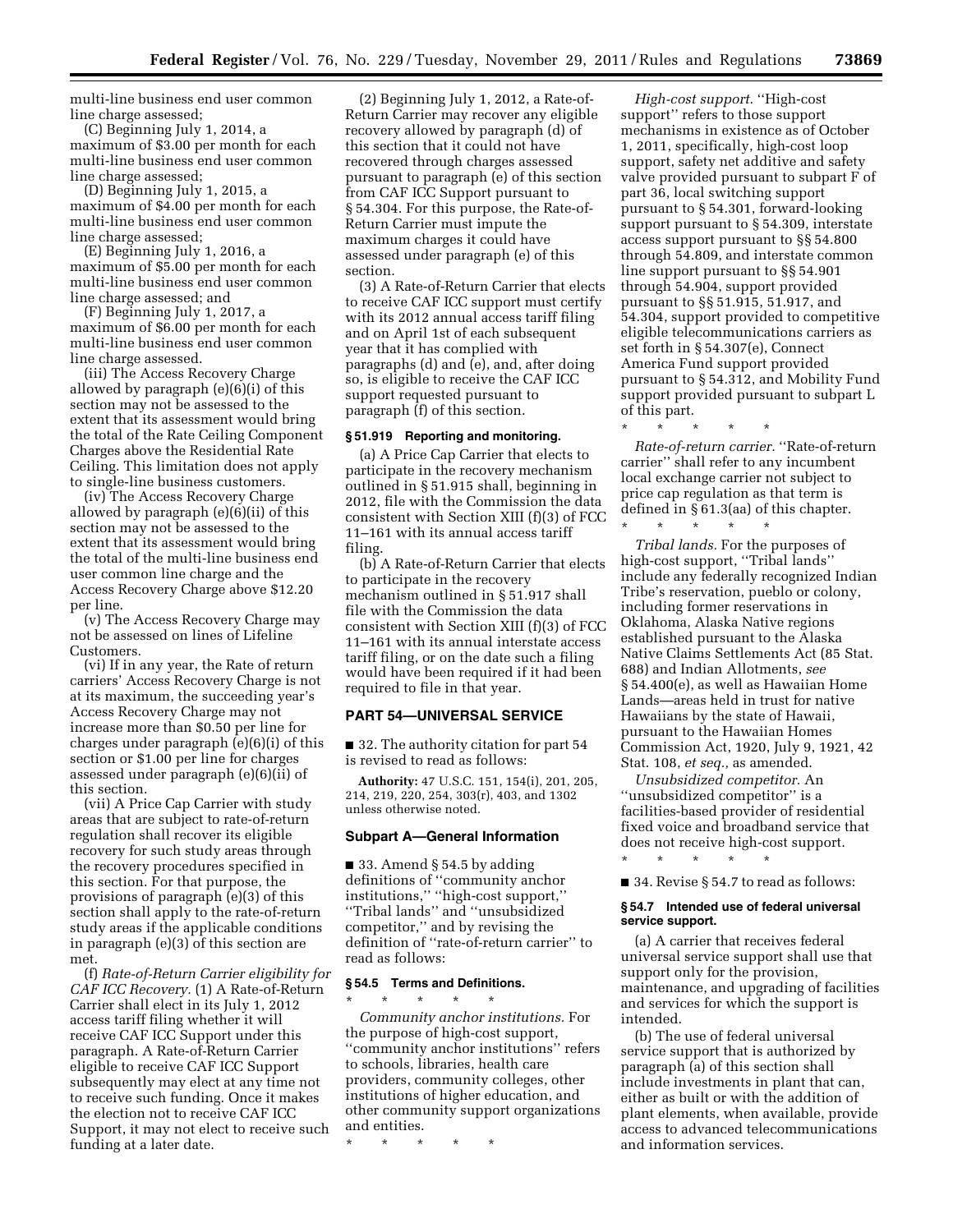# **Subpart B—Services Designated for Support**

■ 35. Revise § 54.101 to read as follows:

# **§ 54.101 Supported services for rural, insular and high cost areas.**

(a) *Services designated for support.*  Voice telephony service shall be supported by federal universal service support mechanisms. The functionalities of eligible voice telephony services include voice grade access to the public switched network or its functional equivalent; minutes of use for local service provided at no additional charge to end users; access to the emergency services provided by local government or other public safety organizations, such as 911 and enhanced 911, to the extent the local government in an eligible carrier's service area has implemented 911 or enhanced 911 systems; and toll limitation for qualifying low-income consumers (as described in subpart E of this part).

(b) An eligible telecommunications carrier must offer voice telephony service as set forth in paragraph (a) of this section in order to receive federal universal service support.

# **Subpart C—Carriers Eligible for Universal Service Support**

■ 36. Revise § 54.202 to read as follows:

#### **§ 54.202 Additional requirements for Commission designation of eligible telecommunications carriers.**

(a) In order to be designated an eligible telecommunications carrier under section 214(e)(6), any common carrier in its application must:

(1)(i) Certify that it will comply with the service requirements applicable to the support that it receives.

(ii) Submit a five-year plan that describes with specificity proposed improvements or upgrades to the applicant's network throughout its proposed service area. Each applicant shall estimate the area and population that will be served as a result of the improvements.

(2) Demonstrate its ability to remain functional in emergency situations, including a demonstration that it has a reasonable amount of back-up power to ensure functionality without an external power source, is able to reroute traffic around damaged facilities, and is capable of managing traffic spikes resulting from emergency situations.

(3) Demonstrate that it will satisfy applicable consumer protection and service quality standards. A commitment by wireless applicants to comply with the Cellular

Telecommunications and Internet Association's Consumer Code for Wireless Service will satisfy this requirement. Other commitments will be considered on a case-by-case basis.

(b) *Public Interest Standard.* Prior to designating an eligible telecommunications carrier pursuant to section 214(e)(6), the Commission determines that such designation is in the public interest.

(c) A common carrier seeking designation as an eligible telecommunications carrier under section 214(e)(6) for any part of Tribal lands shall provide a copy of its petition to the affected Tribal government and Tribal regulatory authority, as applicable, at the time it files its petition with the Federal Communications Commission. In addition, the Commission shall send any public notice seeking comment on any petition for designation as an eligible telecommunications carrier on Tribal lands, at the time it is released, to the affected Tribal government and Tribal regulatory authority, as applicable, by the most expeditious means available.

# **Subpart D—Universal Service Support for High-Cost Areas**

■ 37. Amend § 54.301 by revising paragraph (a)(1), revising the first sentence of paragraph (b), and by revising the first sentence of paragraph (e)(1) to read as follows:

# **§ 54.301 Local switching support.**  (a) \* \* \*

(1) Beginning January 1, 1998 and ending December 31, 2011, an incumbent local exchange carrier that has been designated an eligible telecommunications carrier and that serves a study area with 50,000 or fewer access lines shall receive support for local switching costs using the following formula: The carrier's projected annual unseparated local switching revenue requirement, calculated pursuant to paragraph (d) of this section, shall be multiplied by the local switching support factor. Beginning January 1, 2012 and ending June 30, 2012, a rate-of-return carrier, as that term is defined in § 54.5 of this chapter, that is an incumbent local exchange carrier that has been designated an eligible telecommunications carrier and that serves a study area with 50,000 or fewer access lines and is not affiliated with a price cap carrier, as that term is defined in § 61.3(aa) of this chapter, shall receive support for local switching costs frozen at the same support level received for calendar year 2011, subject

to true-up. For purposes of this section, local switching costs shall be defined as Category 3 local switching costs under part 36 of this chapter. Beginning January 1, 2012, no carrier that is a price cap carrier, as that term is defined in § 61.3(aa) of this chapter, or a rate-ofreturn carrier, as that term is defined in § 54.5 of this chapter, that is affiliated with a price cap carrier, shall receive local switching support. Beginning July 1, 2012, no carrier shall receive local switching support.

\* \* \* \* \* (b) *Submission of data to the Administrator.* Until October 1, 2011, each incumbent local exchange carrier that has been designated an eligible telecommunications carrier and that serves a study area with 50,000 or fewer access lines shall, for each study area, provide the Administrator with the projected total unseparated dollar amount assigned to each account listed

below for the calendar year following

each filing. \* \* \* \* \* \* \* \* (e) *True-up adjustment—(1) Submission of true-up data.* Until December 31, 2012, each incumbent local exchange carrier that has been designated an eligible telecommunications carrier and that serves a study area with 50,000 or fewer access lines shall, for each study area, provide the Administrator with the historical total unseparated dollar amount assigned to each account listed in paragraph (b) of this section for each calendar year no later than 12 months after the end of such calendar year. \* \* \*

\* \* \* \* \*

■ 38. Add § 54.302 to subpart D to read as follows:

# **§ 54.302 Monthly per-line limit on universal service support.**

(a) Beginning July 1, 2012 and until June 30, 2013, each study area's universal service monthly support (not including Connect America Fund support provided pursuant to § 54.304) on a per-line basis shall not exceed \$250 per-line plus two-thirds of the difference between its uncapped perline monthly support and \$250. Beginning July 1, 2013 and until June 30, 2014, each study area's universal service monthly support on a per-line basis shall not exceed \$250 per-line plus one third of the difference between its uncapped per-line monthly support and \$250. Beginning July 1, 2014, each study area's universal service monthly perline support shall not exceed \$250.

(b) For purposes of this section, universal service support is defined as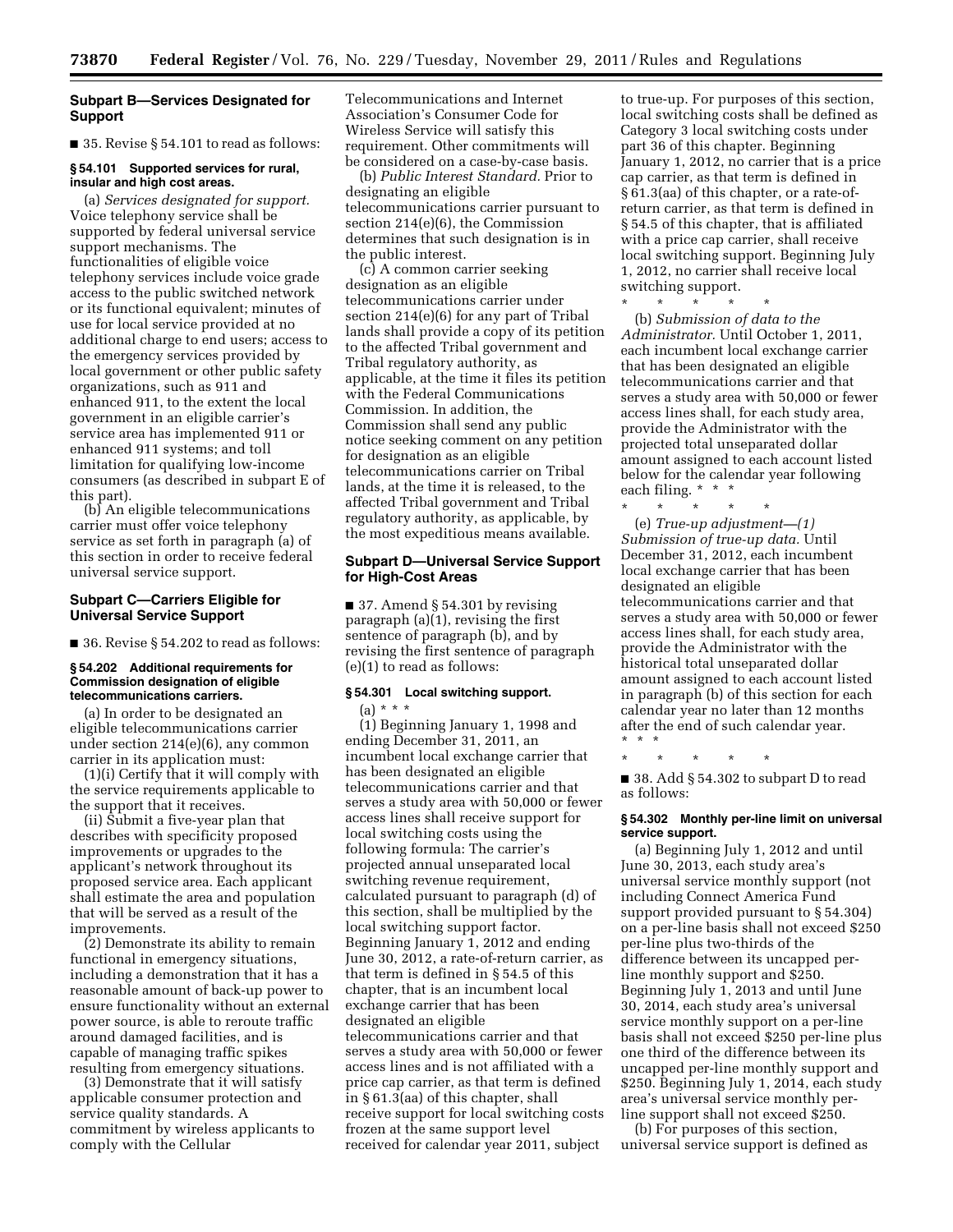the sum of the amounts calculated pursuant to §§ 36.605 and 36.631, of this chapter and §§ 54.301, 54.305, and 54.901 through .904. Line counts for purposes of this section shall be as of the most recent line counts reported pursuant to § 36.611(h) of this chapter.

(c) The Administrator, in order to limit support to \$250 for affected carriers, shall reduce safety net additive support, high-cost loop support, safety valve support, and interstate common line support in proportion to the relative amounts of each support the study area would receive absent such limitation.

#### **§ 54.303 [Removed]**

■ 39. Section 54.303 is removed.

■ 40. Add § 54.304 to subpart D to read as follows:

# **§ 54.304 Administration of Connect America Fund Intercarrier Compensation Replacement.**

(a) The Administrator shall administer CAF ICC support pursuant to § 51.915 and § 51.917 of this chapter.

(b) The funding period is the period beginning July 1 through June 30 of the following year.

(c) For price cap carriers that are eligible and elect, pursuant to § 51.915(f) of this chapter, to receive CAF ICC support, the following provisions govern the filing of data with the Administrator, the Commission, and the relevant state commissions and the payment by the Administrator to those carriers of CAF ICC support amounts that the carrier is eligible to receive pursuant to § 51.915 of this chapter.

(1) A price cap carrier seeking CAF ICC support pursuant to § 51.915 of this chapter shall file data with the Administrator, the Commission, and the relevant state commissions no later than June 30, 2012, for the first year, and no later than March 31, in subsequent years, establishing the amount of the price cap carrier's eligible CAF ICC funding during the upcoming funding period pursuant to § 51.915 of this chapter. The amount shall include any true-ups, pursuant to § 51.915 of this chapter, associated with an earlier funding period.

(2) The Administrator shall monthly pay each price cap carrier one-twelfth (1/12) of the amount the carrier is eligible to receive during that funding period.

(d) For rate-of-return carriers that are eligible and elect, pursuant to § 51.917(f) of this chapter, to receive CAF ICC support, the following provisions govern the filing of data with the Administrator, the Commission, and the relevant state commissions and the payment by the Administrator to those

carriers of CAF ICC support amounts that the rate-of-return carrier is eligible to receive pursuant to § 51.917 of this chapter.

(1) A rate-of-return carrier seeking CAF ICC support shall file data with the Administrator, the Commission, and the relevant state commissions no later than June 30, 2012, for the first year, and no later than March 31, in subsequent years, establishing the rate-of-return carrier's projected eligibility for CAF ICC funding during the upcoming funding period pursuant to § 51.917 of this chapter. The projected amount shall include any true-ups, pursuant to § 51.917 of this chapter, associated with an earlier funding period.

(2) The Administrator shall monthly pay each rate-of-return carrier onetwelfth (1/12) of the amount the carrier is to be eligible to receive during that funding period.

 $\blacksquare$  41. Amend § 54.305 by adding a sentence at the end of paragraph (a) and by adding a sentence at the beginning of paragraph (b) to read as follows:

# **§ 54.305 Sale or transfer of exchanges.**

(a) \* \* \* After December 31, 2011, the provisions of this section shall not be used to determine support for any price cap incumbent local exchange carrier or a rate-of-return carrier, as that term is defined in § 54.5 that is affiliated with a price cap incumbent local exchange carrier.

(b) Beginning January 1, 2012, any carrier subject to the provisions of this paragraph shall receive support pursuant to this paragraph or support based on the actual costs of the acquired exchanges, whichever is less. \* \* \*

 $\blacksquare$  42. Amend § 54.307 by adding paragraph (e) to read as follows:

\* \* \* \* \*

# **§ 54.307 Support to a competitive eligible telecommunications carrier.**

\* \* \* \* \* (e) *Support Beginning January 1, 2012.* Competitive eligible telecommunications carriers will, beginning January 1, 2012, receive support based on the methodology described in this paragraph and not based on paragraph (a) of this section.

(1) *Baseline Support Amount.* Each competitive eligible telecommunication carrier will have a ''baseline support amount'' equal to its total 2011 support in a given study area, or an amount equal to \$3,000 times the number of reported lines for 2011, whichever is lower. Each competitive eligible telecommunications carrier will have a ''monthly baseline support amount'' equal to its baseline support amount divided by twelve.

(i) ''Total 2011 support'' is the amount of support disbursed to a competitive eligible telecommunication carrier for 2011, without regard to prior period adjustments related to years other than 2011 and as determined by the Administrator on January 31, 2012.

(ii) For the purpose of calculating the \$3,000 per line limit, the average of lines reported by a competitive eligible telecommunication carrier pursuant to line count filings required for December 31, 2010, and December 31, 2011 shall be used.

(2) *Monthly Support Amounts.*  Competitive eligible telecommunications carriers shall receive the following support amounts, except as provided in paragraphs (e)(3) through (e)(6) of this section.

(i) From January 1, 2012, to June 30, 2012, each competitive eligible telecommunications carrier shall receive its monthly baseline support amount each month.

(ii) From July 1, 2012 to June 30, 2013, each competitive eligible telecommunications carrier shall receive 80 percent of its monthly baseline support amount each month.

 $(iii)$  From July 1, 2013, to June 30, 2014, each competitive eligible telecommunications carrier shall receive 60 percent of its monthly baseline support amount each month.

(iv) From July 1, 2014, to June 30, 2015, each competitive eligible telecommunications carrier shall receive 40 percent of its monthly baseline support amount each month.

(v) From July 1, 2015, to June 30, 2016, each competitive eligible telecommunications carrier shall receive 20 percent of its monthly baseline support amount each month.

(vi) Beginning July 1, 2016, no competitive eligible telecommunications carrier shall receive universal service support pursuant to this section.

(3) *Delayed Phase Down for Remote Areas in Alaska.* Certain competitive eligible telecommunications carriers serving remote areas in Alaska shall have their support phased down on a later schedule than that described in paragraph (e)(2) of this section.

(i) *Remote Areas in Alaska.* For the purpose of this paragraph, ''remote areas in Alaska'' includes all of Alaska except;

(A) The ACS-Anchorage incumbent study area;

(B) The ACS-Juneau incumbent study area;

(C) The fairbankszone1 disaggregation zone in the ACS-Fairbanks incumbent study area; and

(D) The Chugiak 1 and 2 and Eagle River 1 and 2 disaggregation zones of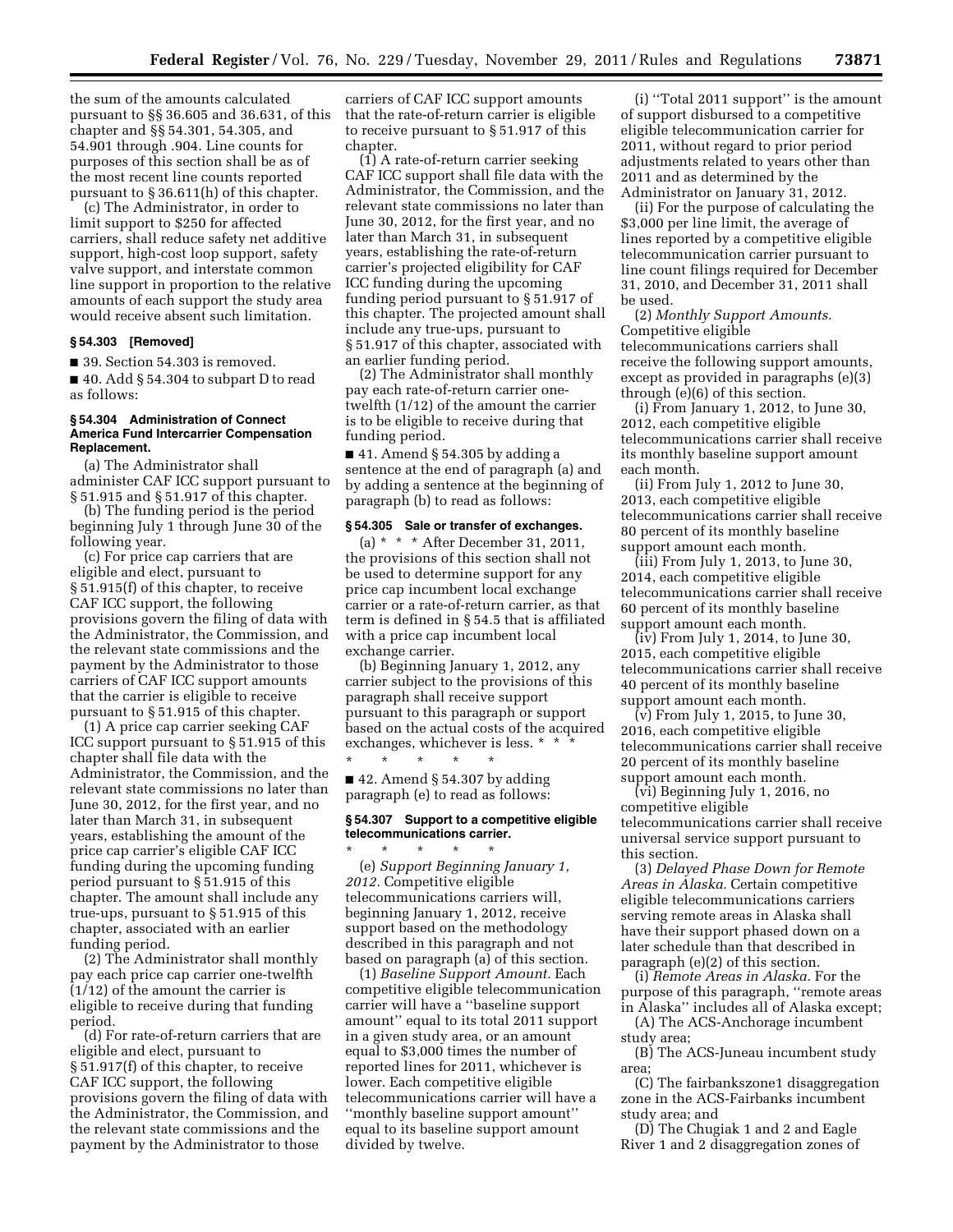the Matunuska Telephone Association incumbent study area.

(ii) *Carriers Subject to Delayed Phase Down.* A competitive eligible telecommunications carrier shall be subject to the delayed phase down described in paragraph (e)(3) of this section to the extent that it serves remote areas in Alaska, and it certified that it served covered locations in its September 30, 2011, filing of line counts with the Administrator. To the extent a competitive eligible

telecommunications carrier serving Alaska is not subject to the delayed phase down, it will be subject to the phase down of support on the schedule described in paragraph (e)(2) of this section.

(iii) *Baseline for Delayed Phase Down.*  For purpose of the delayed phase down for remote areas in Alaska, the baseline amount shall be calculated in the same manner as described in paragraph (e)(1) of this section, except that support amounts from 2013 shall be used.

(iv) *Monthly Support Amounts.*  Competitive eligible telecommunications carriers subject to the delayed phase down for remote areas in Alaska shall receive the following support amounts, except as provided in paragraphs (e)(4) through (e)(6) of this section.

(A) From January 1, 2014, to June 30, 2014, each competitive eligible telecommunications carrier shall receive its monthly baseline support amount each month.

(B) From July 1, 2014 to June 30, 2015, each competitive eligible telecommunications carrier shall receive 80 percent of its monthly baseline support amount each month.

(C) From July 1, 2015, to June 30, 2016, each competitive eligible telecommunications carrier shall receive 60 percent of its monthly baseline support amount each month.

(D) From July 1, 2016, to June 30, 2017, each competitive eligible telecommunications carrier shall receive 40 percent of its monthly baseline support amount each month.

(E) From July 1, 2017, to June 30, 2018, each competitive eligible telecommunications carrier shall receive 20 percent of its monthly baseline support amount each month.

(F) Beginning July 1, 2018, no competitive eligible telecommunications carrier serving remote areas in Alaska shall receive universal service support pursuant to this section.

(v) *Interim Support for Remote Areas in Alaska.* From January 1, 2012, until December 31, 2013, competitive eligible telecommunications carriers subject to

the delayed phase down for remote areas in Alaska shall continue to receive support as calculated pursuant to paragraph (a) of this section, provided that the total amount of support for all such competitive eligible telecommunications carriers shall be capped.

(A) *Cap Amount.* The total amount of support available on an annual basis for competitive eligible telecommunications carriers subject to the delayed phase down for remote areas in Alaska shall be equal to the sum of ''total 2011 support,'' as defined in paragraph (e)(1)(i) of this section, received by all competitive eligible telecommunications carriers subject to the delayed phase down for serving remote areas in Alaska.

(B) *Reduction Factor.* To effectuate the cap, the Administrator shall apply a reduction factor as necessary to the support that would otherwise be received by all competitive eligible telecommunications carriers serving remote areas in Alaska subject to the delayed phase down. The reduction factor will be calculated by dividing the total amount of support available amount by the total support amount calculated for those carriers in the absence of the cap.

(4) *Further reductions.* If a competitive eligible telecommunications carrier ceases to provide services to high-cost areas it had previously served, the Commission may reduce its baseline support amount.

(5) *Implementation of Mobility Fund Phase II Required.* In the event that the implementation of Mobility Fund Phase II has not occurred by June 30, 2014, competitive eligible telecommunications carriers will continue to receive support at the level described in paragraph (e)(2)(iv) of this section until Mobility Fund Phase II is implemented. In the event that Mobility Fund Phase II for Tribal lands is not implemented by June 30, 2014, competitive eligible telecommunications carriers serving Tribal lands shall continue to receive support at the level described in paragraph (e)(2)(iv) of this section until Mobility Fund Phase II for Tribal lands is implemented, except that competitive eligible telecommunications carriers serving remote areas in Alaska and subject to paragraph (e)(3) of this section shall continue to receive support at the level described in paragraph  $(e)(3)(iv)(A)$  of this section.

(6) *Eligibility after Implementation of Mobility Fund Phase II.* If a competitive eligible telecommunications carrier becomes eligible to receive high-cost support pursuant to the Mobility Fund

Phase II, it will cease to be eligible for phase-down support in the first month for which it receives Mobility Fund Phase II support.

(7) *Line Count Filings.* Competitive eligible telecommunications carriers, except those subject to the delayed phase down described in paragraph (e)(3) of this section, shall no longer be required to file line counts beginning January 1, 2012. Competitive eligible telecommunications carriers subject to the delayed phase down described in paragraph (e)(3) of this section shall no longer be required to file line counts beginning January 1, 2014.

 $\blacksquare$  43. Amend § 54.309 by adding paragraph (d) to read as follows:

#### **§ 54.309 Calculation and distribution of forward-looking support for non-rural carriers.**

\* \* \* \* \* (d) *Support After December 31, 2011.*  Beginning January 1, 2012, no carrier shall receive support under this rule.

#### **§ 54.311 [Removed]**

■ 44. Section 54.311 is removed.

■ 45. Section 54.312 is added to read as follows:

#### **§ 54.312 Connect America Fund for Price Cap Territories—Phase I**

(a) *Frozen High-Cost Support.*  Beginning January 1, 2012, each price cap local exchange carrier and rate-ofreturn carrier affiliated with a price cap local exchange carrier will have a ''baseline support amount'' equal to its total 2011 support in a given study area, or an amount equal to \$3,000 times the number of reported lines for 2011, whichever is lower. For purposes of this section, price cap carriers are defined pursuant to § 61.3(aa) of this chapter and affiliated companies are determined by § 32.9000 of this chapter. Each price cap local exchange carrier and rate-ofreturn carrier affiliated with a price cap local exchange carrier will have a ''monthly baseline support amount'' equal to its baseline support amount divided by twelve. Beginning January 1, 2012, on a monthly basis, eligible carriers will receive their monthly baseline support amount.

 $(1)$  "Total 2011 support" is the amount of support disbursed to a price cap local exchange carrier or rate-ofreturn carrier affiliated with a price cap local exchange carrier for 2011, without regard to prior period adjustments related to years other than 2011 and as determined by USAC on January 31, 2012.

(2) For the purpose of calculating the \$3,000 per line limit, the average of lines reported by a price cap local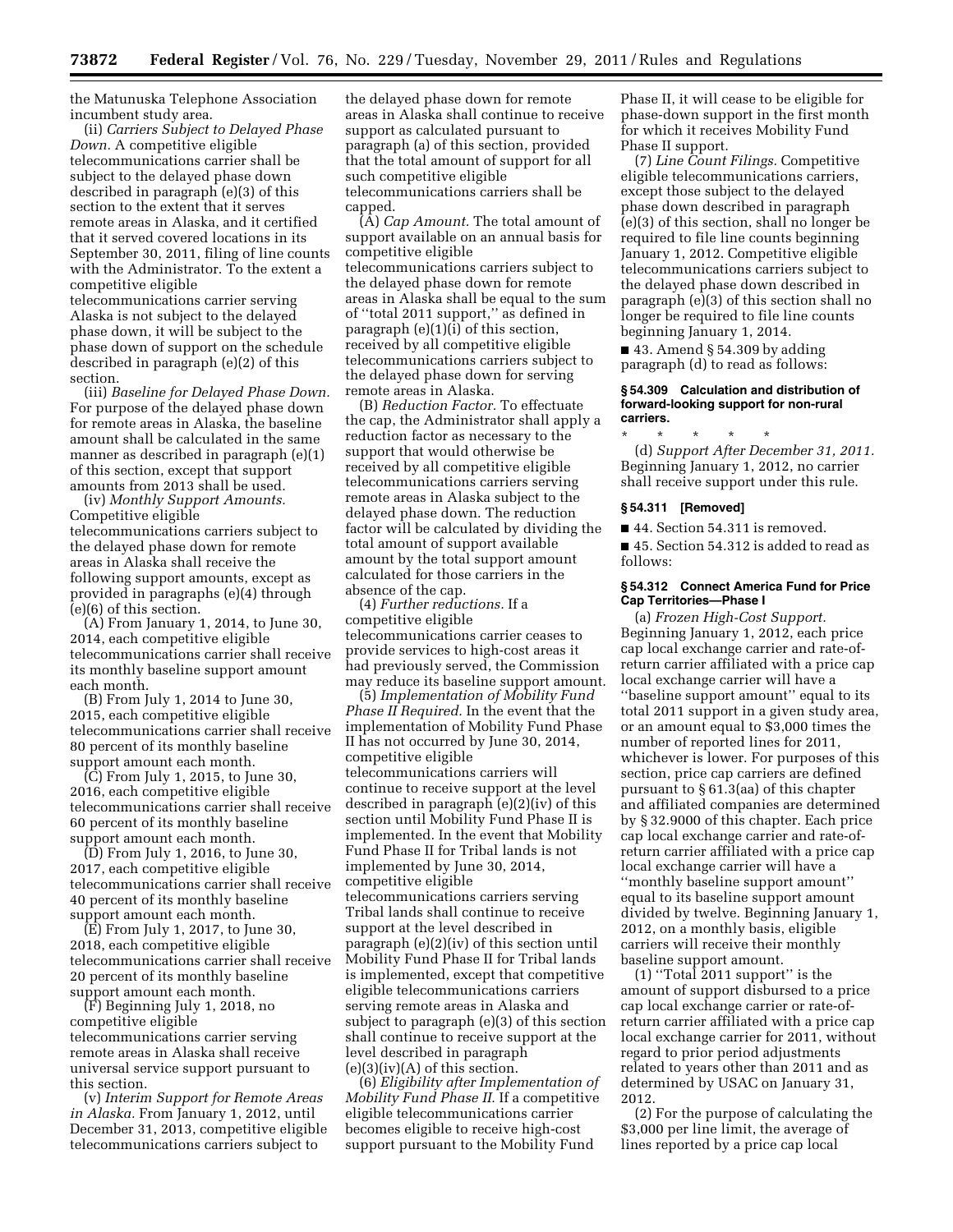exchange carrier or rate-of-return carrier affiliated with a price cap local exchange carrier pursuant to line count filings required for December 31, 2010, and December 31, 2011 shall be used.

(3) A carrier receiving frozen high cost support under this rule shall be deemed to be receiving Interstate Access Support and Interstate Common Line Support equal to the amount of support the carrier to which the carrier was eligible under those mechanisms in 2011.

(b) *Incremental Support.* Beginning January 1, 2012, support in addition to baseline support defined in paragraph (a) of this section will be available for certain price cap local exchange carriers and rate-of-return carriers affiliated with price cap local exchange carriers as follows.

(1) For each carrier for which the Wireline Competition Bureau determines that it has appropriate data or for which it determines that it can make reasonable estimates, the Bureau will determine an average per-location cost for each wire center using a simplified cost-estimation function derived from the Commission's cost model. Incremental support will be based on the wire centers for which the estimated per-location cost exceeds the funding threshold. The funding threshold will be determined by calculating which funding threshold would allocate all available incremental support, if each carrier that would be offered incremental support were to accept it.

(2) An eligible telecommunications carrier accepting incremental support must deploy broadband to a number of unserved locations, as shown as unserved by fixed broadband on the then-current version of the National Broadband Map, equal to the amount of incremental support it accepts divided by \$775.

(3) A carrier may elect to accept or decline incremental support. A holding company may do so on a holdingcompany basis on behalf of its operating companies that are eligible telecommunications carriers, whose eligibility for incremental support, for these purposes, shall be considered on an aggregated basis. A carrier must provide notice to the Commission, relevant state commissions, and any affected Tribal government, stating the amount of incremental support it wishes to accept and identifying the areas by wire center and census block in which the designated eligible telecommunications carrier will deploy broadband to meet its deployment obligation, or stating that it declines incremental support. Such notification

must be made within 90 days of being notified of any incremental support for which it would be eligible. Along with its notification, a carrier accepting incremental support must also submit a certification that the locations to be served to satisfy the deployment obligation are shown as unserved by fixed broadband on the then-current version of the National Broadband Map; that, to the best of the carrier's knowledge, the locations are, in fact, unserved by fixed broadband; that the carrier's current capital improvement plan did not already include plans to complete broadband deployment within the next three years to the locations to be counted to satisfy the deployment obligation; and that incremental support will not be used to satisfy any merger commitment or similar regulatory obligation.

(4) An eligible telecommunications carrier must complete deployment of broadband to two-thirds of the required number of locations within two years of providing notification of acceptance of funding, and must complete deployment to all required locations within three years. To satisfy its deployment obligation, the eligible telecommunications carrier must offer broadband service to such locations of at least 4 Mbps downstream and 1 Mbps upstream, with latency sufficiently low to enable the use of real-time communications, including Voice over Internet Protocol, and with usage caps, if any, that are reasonably comparable to comparable offerings in urban areas. ■ 46. Revise § 54.313 to read as follows:

**§ 54.313 Annual reporting requirements for high-cost recipients.** 

(a) Any recipient of high-cost support shall provide:

(1) A progress report on its five-year service quality improvement plan pursuant to § 54.202(a), including maps detailing its progress towards meeting its plan targets, an explanation of how much universal service support was received and how it was used to improve service quality, coverage, or capacity, and an explanation regarding any network improvement targets that have not been fulfilled in the prior calendar year. The information shall be submitted at the wire center level or census block as appropriate;

(2) Detailed information on any outage in the prior calendar year, as that term is defined in 47 CFR 4.5, of at least 30 minutes in duration for each service area in which an eligible telecommunications carrier is designated for any facilities it owns, operates, leases, or otherwise utilizes that potentially affect

(i) At least ten percent of the end users served in a designated service area; or

(ii) A 911 special facility, as defined in 47 CFR 4.5(e).

(iii) Specifically, the eligible telecommunications carrier's annual report must include information detailing:

(A) The date and time of onset of the outage;

(B) A brief description of the outage and its resolution;

(C) The particular services affected; (D) The geographic areas affected by the outage;

(E) Steps taken to prevent a similar situation in the future; and

(F) The number of customers affected. (3) The number of requests for service

from potential customers within the recipient's service areas that were unfulfilled during the prior calendar year. The carrier shall also detail how it attempted to provide service to those potential customers;

(4) The number of complaints per 1,000 connections (fixed or mobile) in the prior calendar year;

(5) Certification that it is complying with applicable service quality standards and consumer protection rules;

(6) Certification that the carrier is able to function in emergency situations as set forth in § 54.202(a)(2);

(7) The company's price offerings in a format as specified by the Wireline Competition Bureau;

(8) The recipient's holding company, operating companies, affiliates, and any branding (a ''dba,'' or ''doing-businessas company'' or brand designation), as well as universal service identifiers for each such entity by Study Area Codes, as that term is used by the Administrator. For purposes of this paragraph, ''affiliates'' has the meaning set forth in section 3(2) of the Communications Act of 1934, as amended;

(9) To the extent the recipient serves Tribal lands, documents or information demonstrating that the ETC had discussions with Tribal governments that, at a minimum, included:

(i) A needs assessment and deployment planning with a focus on Tribal community anchor institutions;

(ii) Feasibility and sustainability planning;

(iii) Marketing services in a culturally sensitive manner;

(iv) Rights of way processes, land use permitting, facilities siting, environmental and cultural preservation review processes; and

(v) Compliance with Tribal business and licensing requirements. Tribal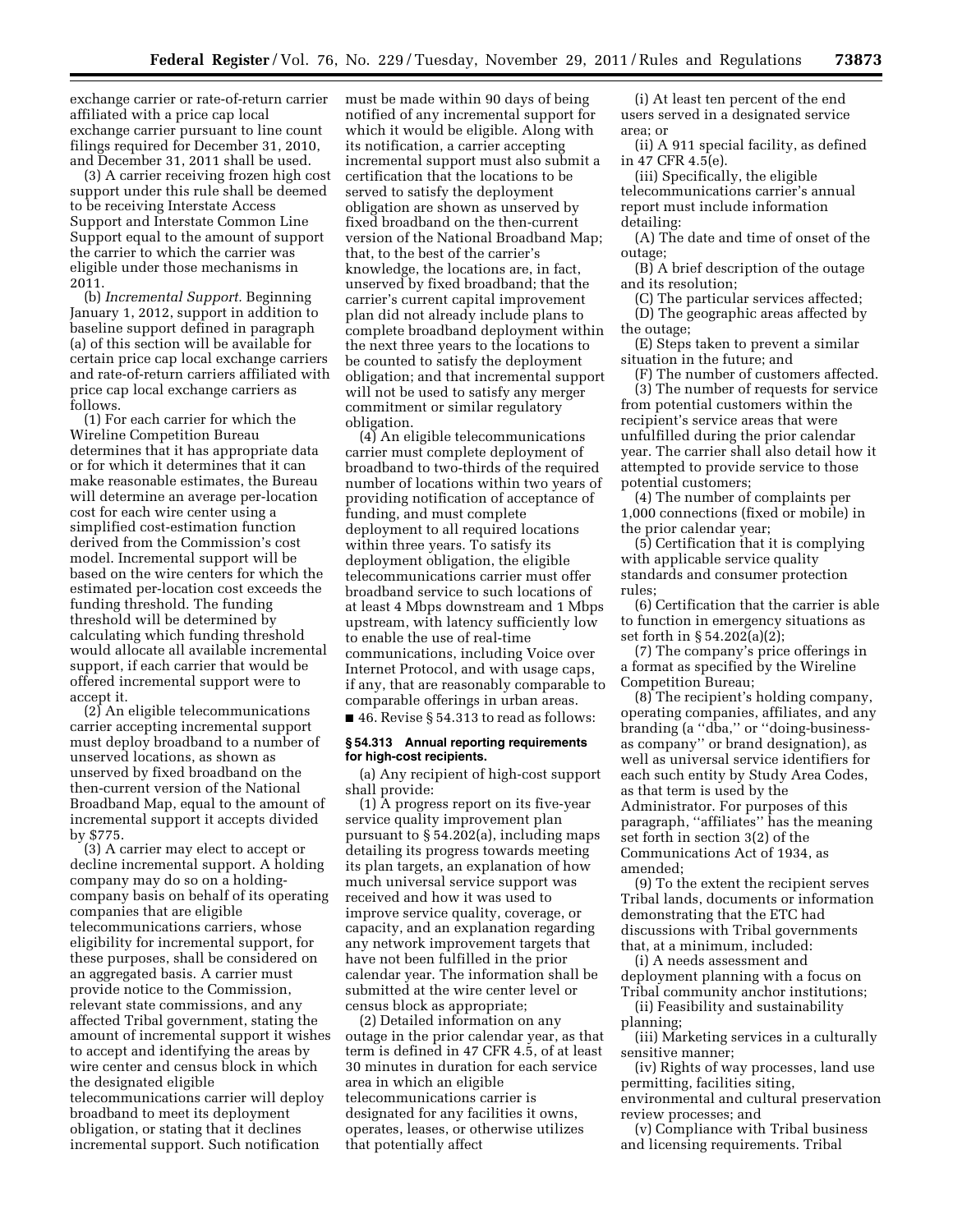business and licensing requirements include business practice licenses that Tribal and non-Tribal business entities, whether located on or off Tribal lands, must obtain upon application to the relevant Tribal government office or division to conduct any business or trade, or deliver any goods or services to the Tribes, Tribal members, or Tribal lands. These include certificates of public convenience and necessity, Tribal business licenses, master licenses, and other related forms of Tribal government licensure.

(10) *Beginning April 1, 2013.* A letter certifying that the pricing of the company's voice services is no more than two standard deviations above the applicable national average urban rate for voice service, as specified in the most recent public notice issued by the Wireline Competition Bureau and Wireless Telecommunications Bureau; and

(11) *Beginning April 1, 2013.* The results of network performance tests pursuant to the methodology and in the format determined by the Wireline Competition Bureau, Wireless Telecommunications Bureau, and Office of Engineering and Technology and the information and data required by this paragraphs (a)(1) through (7) of this section separately broken out for both voice and broadband service.

(b) In addition to the information and certifications in paragraph (a) of this section, any recipient of incremental CAF Phase I support pursuant to § 54.312(b) shall provide:

(1) In its next annual report due after two years after filing a notice of acceptance of funding pursuant to § 54.312(b), a certification that the company has deployed to no fewer than two-thirds of the required number of locations; and

(2) In its next annual report due after three years after filing a notice of acceptance of funding pursuant to § 54.312(b), a certification that the company has deployed to all required locations and that it is offering broadband service of at least 4 Mbps downstream and 1 Mbps upstream, with latency sufficiently low to enable the use of real-time communications, including Voice over Internet Protocol, and with usage caps, if any, that are reasonably comparable to those in urban areas.

(c) In addition to the information and certifications in paragraph (a) of this section, price cap carriers that receive frozen high-cost support pursuant to § 54.312(a) shall provide:

(1) *By April 1, 2013.* A certification that frozen high-cost support the company received in 2012 was used

consistent with the goal of achieving universal availability of voice and broadband;

(2) *By April 1, 2014.* A certification that at least one-third of the frozen-high cost support the company received in 2013 was used to build and operate broadband-capable networks used to offer the provider's own retail broadband service in areas substantially unserved by an unsubsidized competitor;

(3) *By April 1, 2015.* A certification that at least two-thirds of the frozenhigh cost support the company received in 2014 was used to build and operate broadband-capable networks used to offer the provider's own retail broadband service in areas substantially unserved by an unsubsidized competitor; and

(4) *By April 1, 2016 and in subsequent years.* A certification that all frozen-high cost support the company received in the previous year was used to build and operate broadband-capable networks used to offer the provider's own retail broadband service in areas substantially unserved by an unsubsidized competitor.

(d) In addition to the information and certifications in paragraph (a) of this section, beginning April 1, 2013, price cap carriers receiving high-cost support to offset reductions in access charges shall provide a certification that the support received pursuant to § 54.304 in the prior calendar year was used to build and operate broadband-capable networks used to offer provider's own retail service in areas substantially unserved by an unsubsidized competitor.

(e) In addition to the information and certifications in paragraph (a) of this section, any recipient of CAF Phase II support shall provide:

(1) *In the calendar year no later than three years after implementation of CAF Phase II.* A certification that the company is providing broadband service to 85% of its supported locations at actual speeds of at least 4 Mbps downstream/1 Mbps upstream, with latency suitable for real-time applications, including Voice over Internet Protocol, and usage capacity that is reasonably comparable to comparable offerings in urban areas as determined in an annual survey.

(2) *In the calendar year no later than five years after implementation of CAF Phase II.* A certification that the company is providing broadband service to 100% of its supported locations at actual speeds of at least 4 Mbps downstream/1 Mbps upstream, and a percentage of supported locations, to be specified by the Wireline

Competition Bureau, at actual speeds of at least 6 Mbps downstream/1.5 Mbps upstream, with latency suitable for realtime applications, including Voice over Internet Protocol, and usage capacity that is reasonably comparable to comparable offerings in urban areas as determined in an annual survey.

(3) *Beginning April 1, 2014.* A progress report on the company's fiveyear service quality plan pursuant to § 54.202(a), including the following information:

(i) A letter certifying that it is meeting the interim deployment milestones as set forth, and that it is taking reasonable steps to meet increased speed obligations that will exist for all supported locations at the expiration of the five-year term for CAF Phase II funding; and

(ii) The number, names, and addresses of community anchor institutions to which the ETC newly began providing access to broadband service in the preceding calendar year.

(f) In addition to the information and certifications in paragraph (a) of this section, any rate-of-return carrier shall provide:

(1) *Beginning April 1, 2014.* A progress report on its five-year service quality plan pursuant to § 54.202(a) that includes the following information:

(i) A letter certifying that it is taking reasonable steps to provide upon reasonable request broadband service at actual speeds of at least 4 Mbps downstream/1 Mbps upstream, with latency suitable for real-time applications, including Voice over Internet Protocol, and usage capacity that is reasonably comparable to comparable offerings in urban areas as determined in an annual survey, and that requests for such service are met within a reasonable amount of time; and

(ii) The number, names, and addresses of community anchor institutions to which the ETC newly began providing access to broadband service in the preceding calendar year.

(2) *Privately held rate-of-return carriers only.* A full and complete annual report of the company's financial condition and operations as of the end of the preceding fiscal year, which is audited and certified by an independent certified public accountant in a form satisfactory to the Commission, and accompanied by a report of such audit. The annual report shall include balance sheets, income statements, and cash flow statements along with necessary notes to clarify the financial statements. The income statements shall itemize revenue, including non-regulated revenue, by its sources.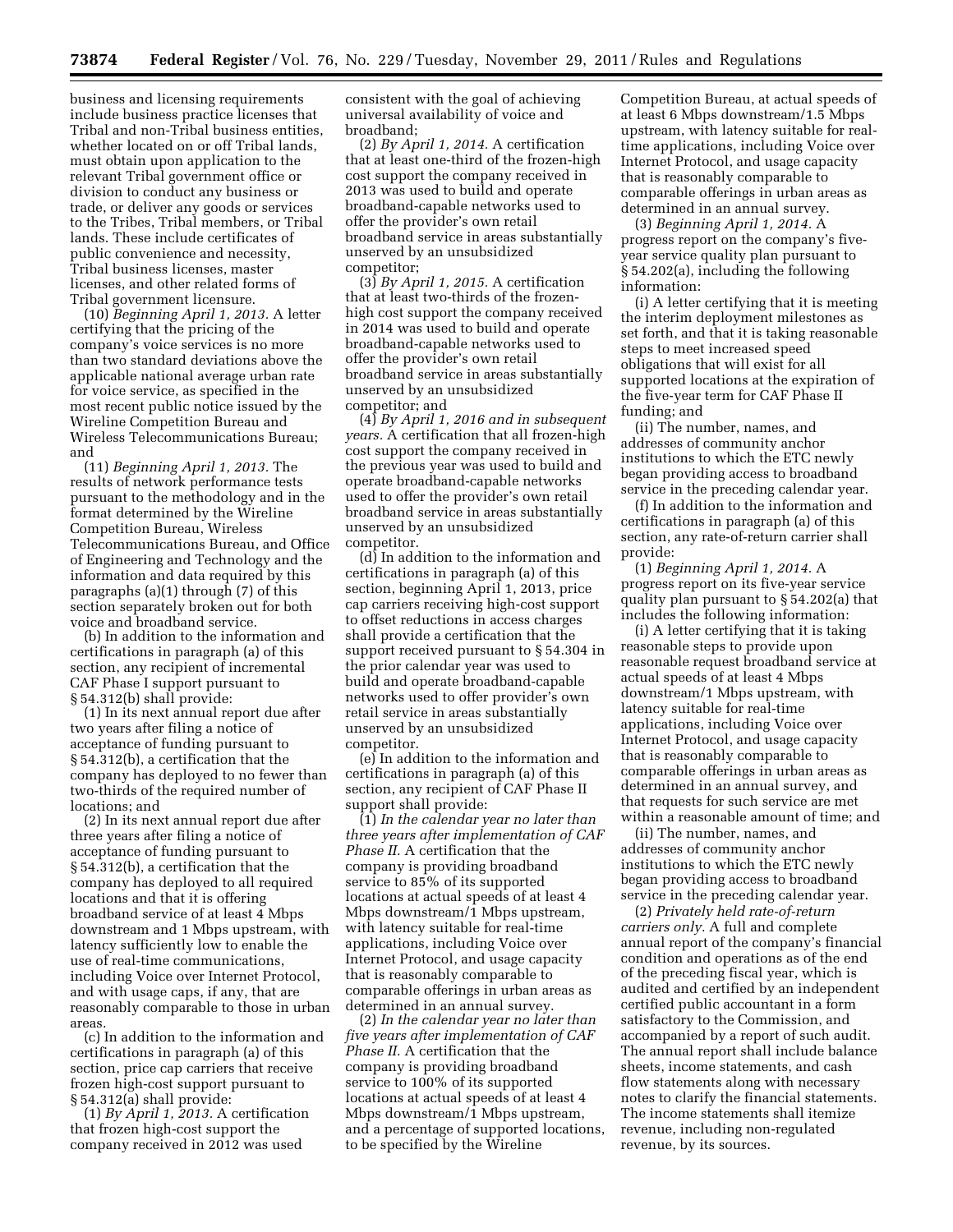(g) *Areas with No Terrestrial Backhaul.* Carriers without access to terrestrial backhaul that are compelled to rely exclusively on satellite backhaul in their study area must certify annually that no terrestrial backhaul options exist. Any such funding recipients must certify they offer broadband service at actual speeds of at least 1 Mbps downstream and 256 kbps upstream within the supported area served by satellite middle-mile facilities. To the extent that new terrestrial backhaul facilities are constructed, or existing facilities improve sufficiently to meet the relevant speed, latency and capacity requirements then in effect for broadband service supported by the CAF, within twelve months of the new backhaul facilities becoming commercially available, funding recipients must provide the certifications required in paragraphs (e) or (f) of this section in full. Carriers subject to this paragraph must comply with all other requirements set forth in the remaining paragraphs of this section.

(h) *Additional voice rate data.* All incumbent local exchange carrier recipients of high-cost support must report all of their flat rates for residential local service, as well as state fees as defined pursuant to § 54.318(e) of this subpart. Carriers must also report all rates that are below the local urban rate floor as defined in § 54.318 of this subpart, and the number of lines for each rate specified. Carriers shall report lines and rates in effect as of January 1.

(i) All reports pursuant to this section shall be filed with the Office of the Secretary of the Commission clearly referencing WC Docket No. 10–90, and with the Administrator, and the relevant state commissions, relevant authority in a U.S. Territory, or Tribal governments, as appropriate.

(j) *Filing deadlines.* In order for a recipient of high-cost support to continue to receive support for the following calendar year, or retain its eligible telecommunications carrier designation, it must submit the annual reporting information required by this section no later than April 1, 2012, except as otherwise specified in this section to begin in a subsequent year, and thereafter annually by April 1 of each year. Eligible telecommunications carriers that file their reports after the April 1 deadline shall receive support pursuant to the following schedule:

(1) Eligible telecommunication carriers that file no later than July 1 shall receive support for the second, third and fourth quarters of the subsequent year.

(2) Eligible telecommunication carriers that file no later than October 1 shall receive support for the third and fourth quarters of the subsequent year.

(3) Eligible telecommunication carriers that file no later than January 1 of the subsequent year shall receive support for the fourth quarter of the subsequent year.

(k) This section does not apply to recipients that solely receive support from the Phase I Mobility Fund. ■ 47. Revise § 54.314 to read as follows:

# **§ 54.314 Certification of support for eligible telecommunications carriers.**

(a) *Certification.* States that desire eligible telecommunications carriers to receive support pursuant to the highcost program must file an annual certification with the Administrator and the Commission stating that all federal high-cost support provided to such carriers within that State was used in the preceding calendar year and will be used in the coming calendar year only for the provision, maintenance, and upgrading of facilities and services for which the support is intended. Highcost support shall only be provided to the extent that the State has filed the requisite certification pursuant to this section.

(b) *Carriers not subject to State jurisdiction.* An eligible telecommunications carrier not subject to the jurisdiction of a State that desires to receive support pursuant to the highcost program must file an annual certification with the Administrator and the Commission stating that all federal high-cost support provided to such carrier was used in the preceding calendar year and will be used in the coming calendar year only for the provision, maintenance, and upgrading of facilities and services for which the support is intended. Support provided pursuant to the high-cost program shall only be provided to the extent that the carrier has filed the requisite certification pursuant to this section.

(c) *Certification format.* (1) A certification pursuant to this section may be filed in the form of a letter from the appropriate regulatory authority for the State, and must be filed with both the Office of the Secretary of the Commission clearly referencing WC Docket No. 10–90, and with the Administrator of the high-cost support mechanism, on or before the deadlines set forth in paragraph (d) of this section. If provided by the appropriate regulatory authority for the State, the annual certification must identify which carriers in the State are eligible to receive federal support during the applicable 12-month period, and must

certify that those carriers only used support during the preceding calendar year and will only use support in the coming calendar year for the provision, maintenance, and upgrading of facilities and services for which support is intended. A State may file a supplemental certification for carriers not subject to the State's annual certification. All certificates filed by a State pursuant to this section shall become part of the public record maintained by the Commission.

(2) An eligible telecommunications carrier not subject to the jurisdiction of a State shall file a sworn affidavit executed by a corporate officer attesting that the carrier only used support during the preceding calendar year and will only use support in the coming calendar year for the provision, maintenance, and upgrading of facilities and services for which support is intended. The affidavit must be filed with both the Office of the Secretary of the Commission clearly referencing WC Docket No. 10–90, and with the Administrator of the high-cost universal service support mechanism, on or before the deadlines set forth in paragraph (d) of this section. All affidavits filed pursuant to this section shall become part of the public record maintained by the Commission.

(d) *Filing deadlines.* In order for an eligible telecommunications carrier to receive federal high-cost support, the State or the carrier, if not subject to the jurisdiction of a State, must file an annual certification, as described in paragraph (c) of this section, with both the Administrator and the Commission. Upon the filing of the certification described in this section, support shall be provided in accordance with the following schedule:

(1) *Certifications filed on or before October 1.* Carriers subject to certifications filed on or before October 1 shall receive support in the first, second, third, and fourth quarters of the succeeding year.

(2) *Certifications filed on or before January 1.* Carriers subject to certifications filed on or before January 1 shall receive support in the second, third, and fourth quarters of that year. Such carriers shall not receive support in the first quarter of that year.

(3) *Certifications filed on or before April 1.* Carriers subject to certifications filed on or before April 1 shall receive support in the third and fourth quarters of that year. Such carriers shall not receive support in the first or second quarters of that year.

(4) *Certifications filed on or before July 1.* Carriers subject to certifications filed on or before July 1 shall receive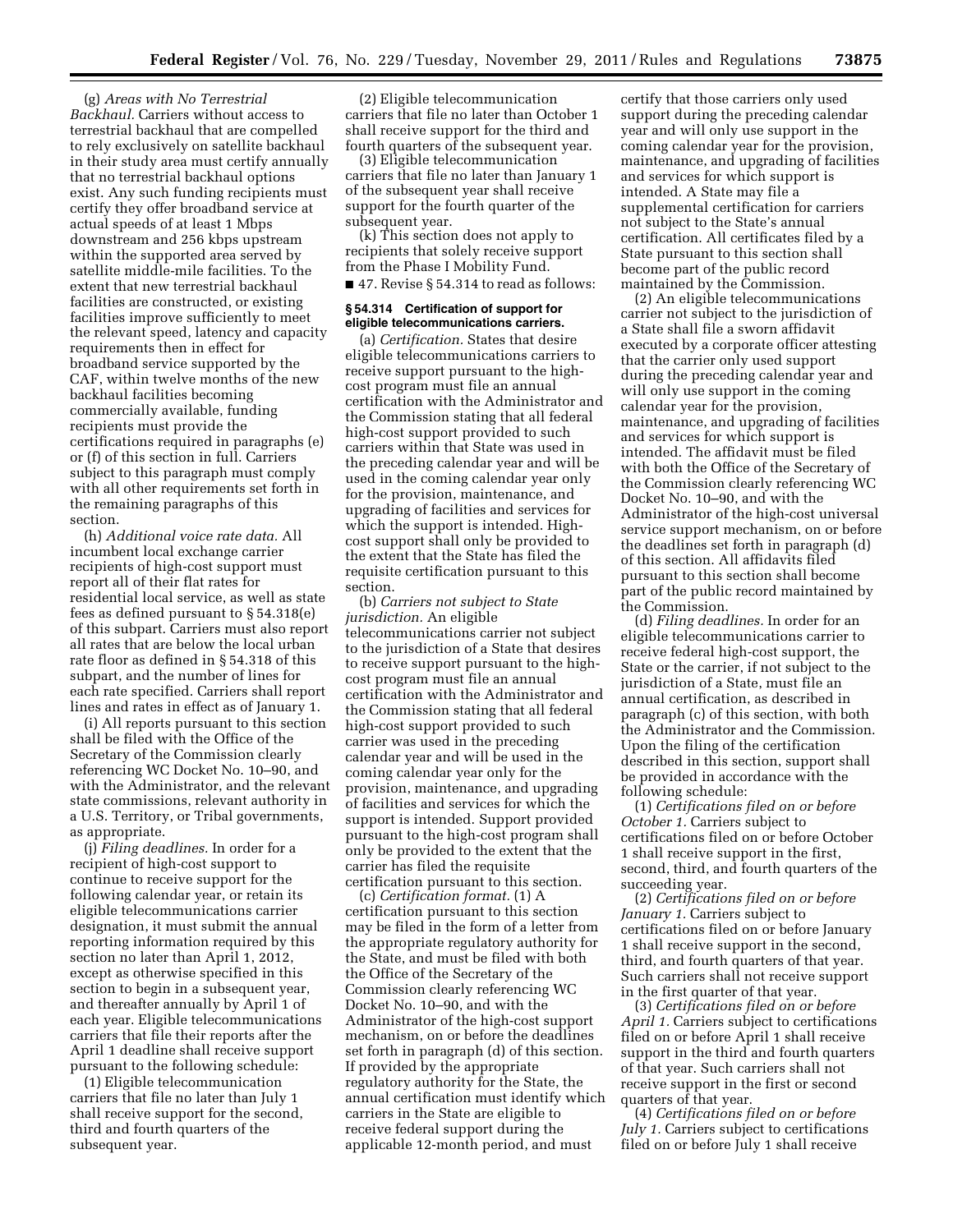support beginning in the fourth quarter of that year. Such carriers shall not receive support in the first, second, or third quarters of that year.

(5) Certifications filed after July 1. Carriers subject to certifications filed after July 1 shall not receive support in that year.

(6) *Newly designated eligible telecommunications carriers.*  Notwithstanding the deadlines in paragraph (d) of this section, a carrier shall be eligible to receive support as of the effective date of its designation as an eligible telecommunications carrier under section 214(e)(2) or (e)(6) of the Act, provided that it files the certification described in paragraph (b) of this section or the state commission files the certification described in paragraph (a) of this section within 60 days of the effective date of the carrier's designation as an eligible telecommunications carrier. Thereafter, the certification required by paragraphs

(a) or (b) of this section must be submitted pursuant to the schedule in paragraph (d) of this section.

# **§ 54.316 [Removed]**

■ 48. Section 54.316 is removed.

■ 49. Add § 54.318 to subpart D to read as follows:

# **§ 54.318 High-cost support; limitations on high-cost support.**

(a) Beginning July 1, 2012, each carrier receiving high-cost support in a study area under this subpart will receive the full amount of high-cost support it otherwise would be entitled to receive if its flat rate for residential local service plus state regulated fees as defined in paragraph (e) of this section exceeds a local urban rate floor representing the national average of local urban rates plus state regulated fees under the schedule specified in paragraph (f) of this section..

(b) Carriers whose flat rate for residential local service plus state regulated fees offered for voice service are below the specified local urban rate floor under the schedule below plus state regulated fees shall have high-cost support reduced by an amount equal to the extent to which its flat rate for residential local service plus state regulated fees are below the local urban rate floor, multiplied by the number of lines for which it is receiving support.

(c) This section will apply to rate-ofreturn carriers as defined in § 54.5 and carriers subject to price cap regulation as that term is defined in § 61.3 of this chapter.

(d) For purposes of this section, highcost support is defined as the support available pursuant to § 36.631 of this

chapter and support provided to carriers that formerly received support pursuant to § 54.309.

(e) *State regulated fees.* (1) Beginning on July 1, 2012, for purposes of calculating limitations on high-cost support under this section, state regulated fees shall be limited to state subscriber line charges, state universal service fees and mandatory extended area service charges, which shall be determined as part of a local rate survey, the results of which shall be published annually.

(2) Federal subscriber line charges shall not be included in calculating limitations on high-cost support under this section.

(f) *Schedule.* High-cost support will be limited where the flat rate for residential local service plus state regulated fees are below the local urban rate floor representing the national average of local urban rates plus state regulated fees under the schedule specified in this paragraph. To the extent end user rates plus state regulated fees are below local urban rate floors plus state regulated fees, appropriate reductions in high-cost support will be made by the Universal Service Administrative Company.

(1) Beginning on July 1, 2012, and ending June 30, 2013, the local urban rate floor shall be \$10.

(2) Beginning on July 1, 2013, and ending June 30, 2014, the local urban rate floor shall be \$14.

(3) Beginning July 1, 2014, and thereafter, the local urban rate floor will be announced annually by the Wireline Competition Bureau.

(g) Any reductions in high-cost support under this section will not be redistributed to other carriers that receive support pursuant to § 36.631 of this chapter.

■ 50. Add § 54.320 to subpart D to read as follows:

# **§ 54.320 Compliance and recordkeeping for the high-cost program.**

(a) Eligible telecommunications carriers authorized to receive universal service high-cost support are subject to random compliance audits and other investigations to ensure compliance with program rules and orders.

(b) All eligible telecommunications carriers shall retain all records required to demonstrate to auditors that the support received was consistent with the universal service high-cost program rules. This documentation must be maintained for at least ten years from the receipt of funding. All such documents shall be made available upon request to the Commission and any of its Bureaus or Offices, the

Administrator, and their respective auditors.

(c) Eligible telecommunications carriers authorized to receive high-cost support that fail to comply with public interest obligations or any other terms and conditions may be subject to further action, including the Commission's existing enforcement procedures and penalties, reductions in support amounts, potential revocation of ETC designation, and suspension or debarment pursuant to § 54.8.

# **Subpart H—Administration**

 $\blacksquare$  51. Amend § 54.702 by revising paragraphs (a), (b), (c), and (h) to read as follows:

# **§ 54.702 Administrator's functions and responsibilities.**

(a) The Administrator, and the divisions therein, shall be responsible for administering the schools and libraries support mechanism, the rural health care support mechanism, the high-cost support mechanism, and the low income support mechanism.

(b) The Administrator shall be responsible for billing contributors, collecting contributions to the universal service support mechanisms, and disbursing universal service support funds.

(c) The Administrator may not make policy, interpret unclear provisions of the statute or rules, or interpret the intent of Congress. Where the Act or the Commission's rules are unclear, or do not address a particular situation, the Administrator shall seek guidance from the Commission.

\* \* \* \* \* (h) The Administrator shall report quarterly to the Commission on the disbursement of universal service support program funds. The Administrator shall keep separate accounts for the amounts of money collected and disbursed for eligible schools and libraries, rural health care

providers, low-income consumers, and high-cost and insular areas. \* \* \* \* \* ■ 52. Amend § 54.709 by adding three

sentences to the end of paragraph (b) to read as follows:

# **§ 54.709 Computations of required contributions to universal service support mechanisms.**

\* \* \* \* \* (b) \* \* \* The Commission may instruct the Administrator to treat excess contributions in a manner other than as prescribed in this paragraph (b). Such instructions may be made in the form of a Commission Order or a public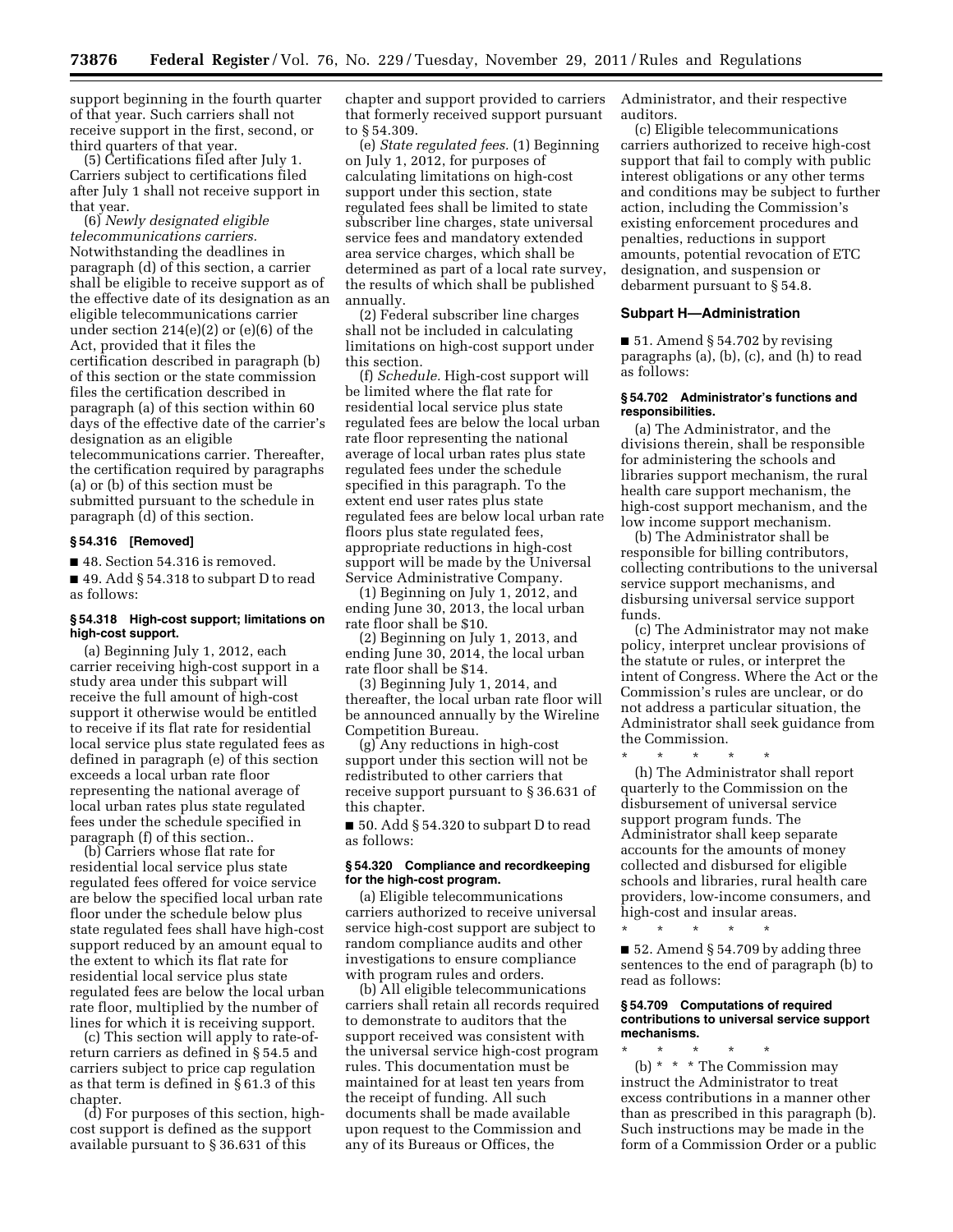notice released by the Wireline Competition Bureau. Any such public notice will become effective fourteen days after release of the public notice, absent further Commission action.

\* \* \* \* \*  $\blacksquare$  53. Amend § 54.715 by revising paragraph (c) to read as follows:

# **§ 54.715 Administrative expenses of the Administrator.**

\* \* \* \* \*

(c) The Administrator shall submit to the Commission projected quarterly budgets at least sixty (60) days prior to the start of every quarter. The Commission must approve the projected quarterly budgets before the Administrator disburses funds under the federal universal service support mechanisms. The administrative expenses incurred by the Administrator in connection with the schools and libraries support mechanism, the rural health care support mechanism, the high-cost support mechanism, and the low income support mechanism shall be deducted from the annual funding of each respective support mechanism. The expenses deducted from the annual funding for each support mechanism also shall include the Administrator's joint and common costs allocated to each support mechanism pursuant to the cost allocation manual filed by the Administrator under § 64.903 of this chapter.

# **Subpart J—Interstate Access Universal Service Support Mechanism**

 $\blacksquare$  54. Amend § 54.801 by adding paragraph (f) to read as follows:

# **§ 54.801 General**

\* \* \* \* \* (f) Beginning January 1, 2012, no incumbent or competitive eligible telecommunications carrier shall receive support pursuant to this subpart, nor shall any incumbent or competitive eligible telecommunications carrier be required to complete any filings pursuant to this subpart after March 31, 2012.

# **Subpart K—Interstate Common Line Support Mechanism for Rate-of-Return Carriers**

 $\blacksquare$  55. Amend § 54.901 by adding paragraphs (b)(4), (c) and (d) to read as follows:

# **§ 54.901 Calculation of Interstate Common Line Support.**

- \* \* \* \* \*
- (b) \* \* \*

(4) Beginning January 1, 2012, competitive eligible

telecommunications carriers shall not receive Interstate Common Line Support pursuant to this subpart and will instead receive support consistent with § 54.307(e).

(c) Beginning January 1, 2012, for purposes of calculating Interstate Common Line Support, corporate operations expense allocated to the Common Line Revenue Requirement, pursuant to § 69.409 of this chapter, shall be limited to the lesser of:

(1) The actual average monthly perloop corporate operations expense; or

(2) A monthly per-loop amount computed pursuant to  $\S 36.621(a)(4)(iii)$ of this chapter.

(d) *Support After December 31, 2011.*  Notwithstanding paragraph (a) of this section, beginning January 1, 2012, no carrier that is a rate-of-return carrier, as that term is defined in § 54.5 affiliated with a price cap local exchange carrier, as that term is defined in § 61.3(aa) of this chapter, shall receive support under this subpart.

■ 56. Add subpart L to part 54 as follows:

#### **Subpart L—Mobility Fund**

Sec.

- 54.1001 Mobility Fund—Phase I.
- 54.1002 Geographic areas eligible for support.
- 54.1003 Provider eligibility.
- 54.1004 Service to Tribal Lands.
- 54.1005 Application process.<br>54.1006 Public interest obliga
- Public interest obligations.
- 54.1007 Letter of credit.
- 54.1008 Mobility Fund Phase I disbursements.
- 54.1009 Annual reports.
- 54.1010 Record retention for Mobility Fund Phase I.

# **Subpart L—Mobility Fund**

# **§ 54.1001 Mobility Fund—Phase I.**

The Commission will use competitive bidding, as provided in part 1, subpart AA, of this chapter, to determine the recipients of support available through Phase I of the Mobility Fund and the amount(s) of support that they may receive for specific geographic areas, subject to applicable post-auction procedures.

#### **§ 54.1002 Geographic areas eligible for support.**

(a) Mobility Fund Phase I support may be made available for census blocks identified as eligible by public notice.

(b) Except as provided in § 54.1004, coverage units for purposes of conducting competitive bidding and disbursing support based on designated road miles will be identified by public notice for each census block eligible for support.

# **§ 54.1003 Provider eligibility.**

(a) Except as provided in § 54.1004, an applicant shall be an Eligible Telecommunications Carrier in an area in order to receive Mobility Fund Phase I support for that area. The applicant's designation as an Eligible Telecommunications Carrier may be conditional subject to the receipt of Mobility Fund support.

(b) An applicant shall have access to spectrum in an area that enables it to satisfy the applicable performance requirements in order to receive Mobility Fund Phase I support for that area. The applicant shall certify, in a form acceptable to the Commission, that it has such access at the time it applies to participate in competitive bidding and at the time that it applies for support and that it will retain such access for five (5) years after the date on which it is authorized to receive support.

(c) An applicant shall certify that it is financially and technically qualified to provide the services supported by Mobility Fund Phase I in order to receive such support.

# **§ 54.1004 Service to Tribal Lands.**

(a) A Tribally-owned or -controlled entity that has pending an application to be designated an Eligible Telecommunications Carrier may participate in any Mobility Fund Phase I auction, including any auction for support solely in Tribal lands, by bidding for support in areas located within the boundaries of the Tribal land associated with the Tribe that owns or controls the entity. To bid on this basis, an entity shall certify that it is a Tribally-owned or -controlled entity and identify the applicable Tribe and Tribal lands in its application to participate in the competitive bidding. A Triballyowned or -controlled entity shall receive Mobility Fund Phase I support only after it has become an Eligible Telecommunications Carrier.

(b) In any auction for support solely in Tribal lands, coverage units for purposes of conducting competitive bidding and disbursing support based on designated population will be identified by public notice for each census block eligible for support.

(c) Tribally-owned or -controlled entities may receive a bidding credit with respect to bids for support within the boundaries of associated Tribal lands. To qualify for a bidding credit, an applicant shall certify that it is a Tribally-owned or -controlled entity and identify the applicable Tribe and Tribal lands in its application to participate in the competitive bidding. An applicant that qualifies shall have its bid(s) for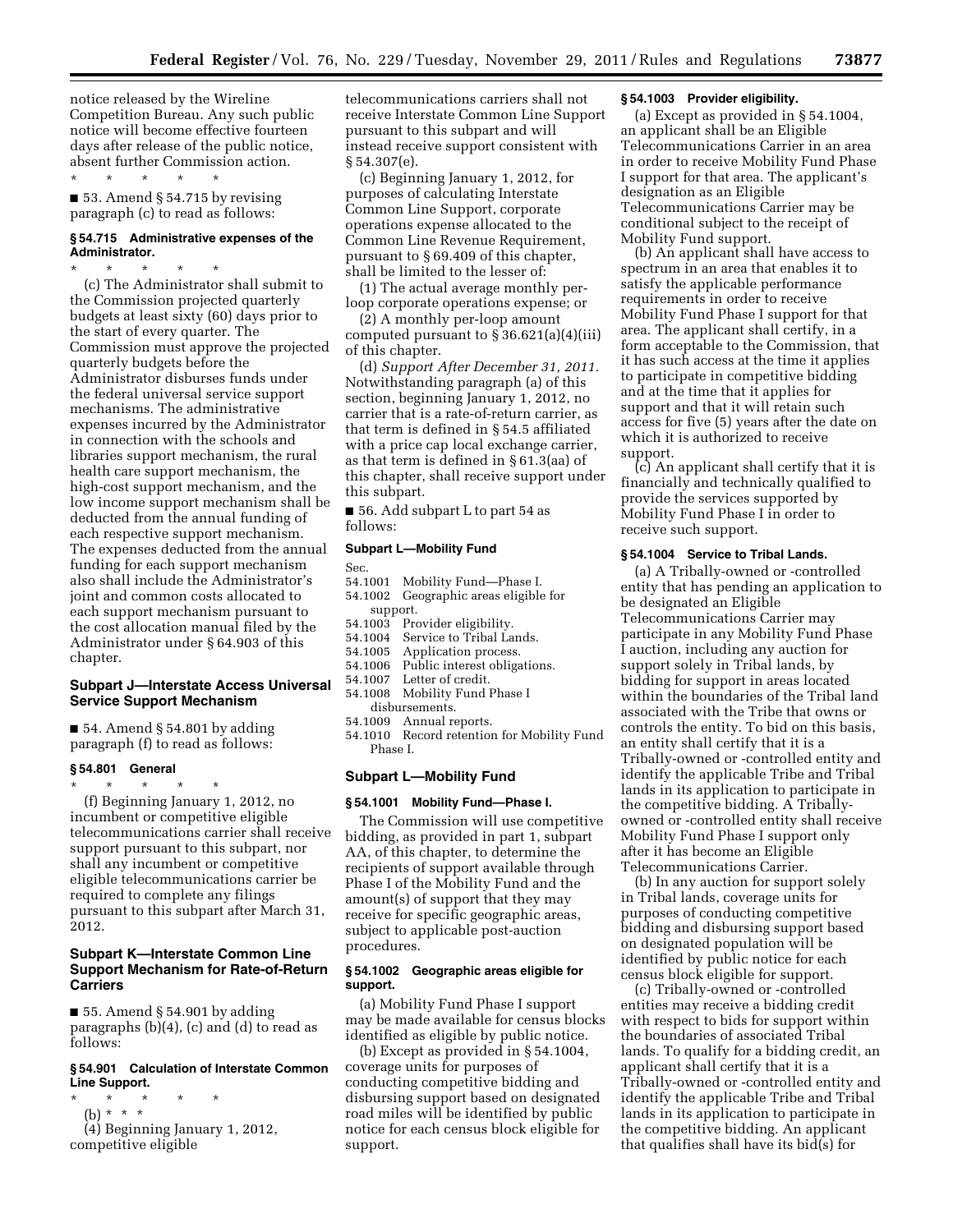support in areas within the boundaries of Tribal land associated with the Tribe that owns or controls the applicant reduced by twenty-five (25) percent or purposes of determining winning bidders without any reduction in the amount of support available.

(d) A winning bidder for support in Tribal lands shall notify and engage the Tribal governments responsible for the areas supported.

(1) A winning bidder's engagement with the applicable Tribal government shall consist, at a minimum, of discussion regarding:

(i) A needs assessment and

deployment planning with a focus on Tribal community anchor institutions;

(ii) Feasibility and sustainability planning;

(iii) Marketing services in a culturally sensitive manner;

(iv) Rights of way processes, land use permitting, facilities siting, environmental and cultural preservation review processes; and

(v) Compliance with Tribal business and licensing requirements.

(2) A winning bidder shall notify the appropriate Tribal government of its winning bid no later than five (5) business days after being identified by public notice as a winning bidder.

(3) A winning bidder shall certify in its application for support that it has substantively engaged appropriate Tribal officials regarding the issues specified in § 54.1004(d)(1), at a minimum, as well as any other issues specified by the Commission, and provide a summary of the results of such engagement. A copy of the certification and summary shall be sent to the appropriate Tribal officials when it is sent to the Commission.

(4) A winning bidder for support in Tribal lands shall certify in its annual report, pursuant to  $\S 54.1009(a)(5)$ , and prior to disbursement of support, pursuant to  $\S$  54.1008(c), that it has substantively engaged appropriate Tribal officials regarding the issues specified in § 54.1004(d)(1), at a minimum, as well as any other issues specified by the Commission, and provide a summary of the results of such engagement. A copy of the certification and summary shall be sent to the appropriate Tribal officials when it is sent to the Commission.

#### **§ 54.1005 Application process.**

(a) *Application to Participate in Competitive Bidding for Mobility Fund Phase I Support.* In addition to providing information specified in § 1.21001(b) of this chapter and any other information required by the Commission, an applicant to participate in competitive bidding for Mobility Fund Phase I support also shall:

(1) Provide ownership information as set forth in § 1.2112(a) of this chapter;

(2) Certify that the applicant is financially and technically capable of meeting the public interest obligations of § 54.1006 in each area for which it seeks support;

(3) Disclose its status as an Eligible Telecommunications Carrier in any area for which it will seek support or as a Tribal entity with a pending application to become an Eligible Telecommunications Carrier in any such area, and certify that the disclosure is accurate;

(4) Describe the spectrum access that the applicant plans to use to meet obligations in areas for which it will bid for support, including whether the applicant currently holds a license for or leases the spectrum, and certify that the description is accurate and that the applicant will retain such access for at least five (5) years after the date on which it is authorized to receive support;

(5) Certify that it will not bid on any areas in which it has made a public commitment to deploy 3G or better wireless service by December 31, 2012; and

(6) Make any applicable certifications required in § 54.1004.

(b) *Application by Winning Bidders for Mobility Fund Phase I Support.* 

(1) *Deadline.* Unless otherwise provided by public notice, winning bidders for Mobility Fund Phase I support shall file an application for Mobility Fund Phase I support no later than 10 business days after the public notice identifying them as winning bidders.

(2) *Application Contents.* 

(i) Identification of the party seeking the support, including ownership information as set forth in § 1.2112(a) of this chapter.

(ii) Certification that the applicant is financially and technically capable of meeting the public interest obligations of § 54.1006 in the geographic areas for which it seeks support.

(iii) Proof of the applicant's status as an Eligible Telecommunications Carrier or as a Tribal entity with a pending application to become an Eligible Telecommunications Carrier in any area for which it seeks support and certification that the proof is accurate.

(iv) A description of the spectrum access that the applicant plans to use to meet obligations in areas for which it is the winning bidder for support, including whether the applicant currently holds a license for or leases the spectrum, and a certification that the description is accurate and that the applicant will retain such access for at least five (5) years after the date on which it is authorized to receive support.

(v) A detailed project description that describes the network, identifies the proposed technology, demonstrates that the project is technically feasible, discloses the budget and describes each specific phase of the project, *e.g.,*  network design, construction, deployment, and maintenance. The applicant shall indicate whether the supported network will provide third generation (3G) mobile service within the period prescribed by § 54.1006(a) or fourth generation (4G) mobile service within the period prescribed by § 54.1006(b).

(vi) Certifications that the applicant has available funds for all project costs that exceed the amount of support to be received from Mobility Fund Phase I and that the applicant will comply with all program requirements.

(vii) Any guarantee of performance that the Commission may require by public notice or other proceedings, including but not limited to the letters of credit required in § 54.1007, or a written commitment from an acceptable bank, as defined in § 54.1007(a)(1), to issue such a letter of credit.

(viii) Certification that the applicant will offer service in supported areas at rates that are within a reasonable range of rates for similar service plans offered by mobile wireless providers in urban areas for a period extending until five (5) years after the date on which it is authorized to receive support.

(ix) Any applicable certifications and showings required in § 54.1004.

(x) Certification that the party submitting the application is authorized to do so on behalf of the applicant.

(xi) Such additional information as the Commission may require.

(3) *Application Processing.* (i) No application will be considered unless it has been submitted in an acceptable form during the period specified by public notice. No applications submitted or demonstrations made at any other time shall be accepted or considered.

(ii) Any application that, as of the submission deadline, either does not identify the applicant seeking support as specified in the public notice announcing application procedures or does not include required certifications shall be denied.

(iii) An applicant may be afforded an opportunity to make minor modifications to amend its application or correct defects noted by the applicant, the Commission, the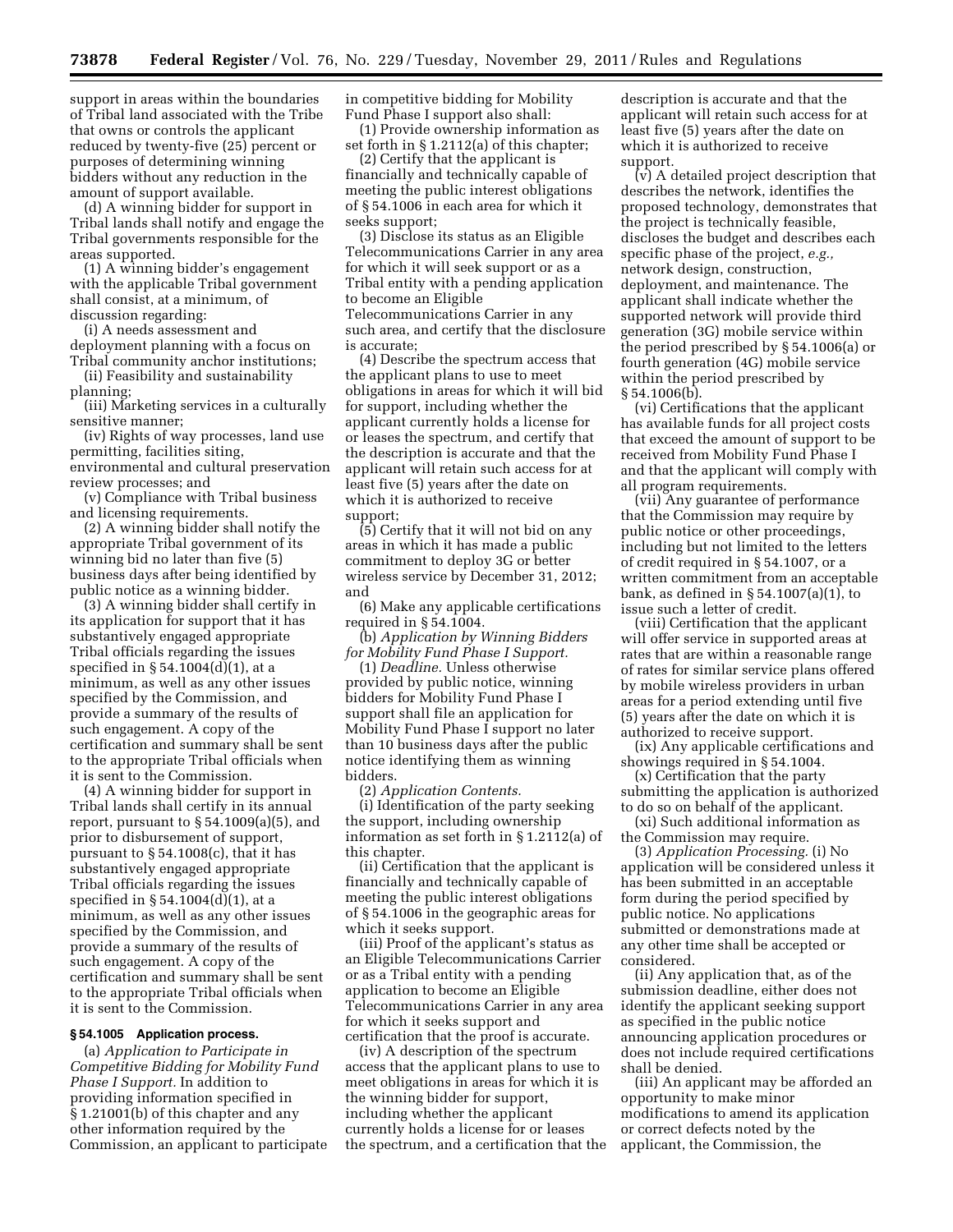Administrator, or other parties. Minor modifications include correcting typographical errors in the application and supplying non-material information that was inadvertently omitted or was not available at the time the application was submitted.

(iv) Applications to which major modifications are made after the deadline for submitting applications shall be denied. Major modifications include, but are not limited to, any changes in the ownership of the applicant that constitute an assignment or change of control, or the identity of the applicant, or the certifications required in the application.

(v) After receipt and review of the applications, a public notice shall identify each winning bidder that may be authorized to receive Mobility Fund Phase I support after the winning bidder submits a Letter of Credit and an accompanying opinion letter as required by § 54.1007, in a form acceptable to the Commission, and any final designation as an Eligible Telecommunications Carrier that any Tribally-owned or -controlled applicant may still require. Each such winning bidder shall submit a Letter of Credit and an accompanying opinion letter as required by § 54.1007, in a form acceptable to the Commission, and any required final designation as an Eligible Telecommunications Carrier no later than 10 business days following the release of the public notice.

(vi) After receipt of all necessary information, a public notice will identify each winning bidder that is authorized to receive Mobility Fund Phase I support.

#### **§ 54.1006 Public interest obligations.**

(a) *Deadline for Construction—3G networks.* A winning bidder authorized to receive Mobility Fund Phase I support that indicated in its application that it would provide third generation (3G) service on the supported network shall, no later than two (2) years after the date on which it was authorized to receive support, submit data from drive tests covering the area for which support was received demonstrating mobile transmissions supporting voice and data to and from the network covering 75% of the designated coverage units in the area deemed uncovered, or a higher percentage established by Public Notice prior to the competitive bidding, and meeting or exceeding the following:

(1) Outdoor minimum data transmission rates of 50 kbps uplink and 200 kbps downlink at vehicle speeds appropriate for the roads covered;

(2) Transmission latency low enough to enable the use of real time applications, such as VoIP.

(b) *Deadline for Construction—4G networks.* A winning bidder authorized to receive Mobility Fund Phase I support that indicated in its application that it would provide fourth generation (4G) service on the supported network shall, no later than three (3) years after the date on which it was authorized to receive support, submit data from drive tests covering the area for which support was received demonstrating mobile transmissions supporting voice and data to and from the network covering 75% of the designated coverage units in the area deemed uncovered, or an applicable higher percentage established by public notice prior to the competitive bidding, and meeting or exceeding the following:

(1) Outdoor minimum data transmission rates of 200 kbps uplink and 768 kbps downlink at vehicle speeds appropriate for the roads covered;

(2) Transmission latency low enough to enable the use of real time applications, such as VoIP.

(c) *Coverage Test Data.* Drive tests submitted in compliance with a recipient's public interest obligations shall cover roads designated in the public notice detailing the procedures for the competitive bidding that is the basis of the recipient's support. Scattered site tests submitted in compliance with a recipient's public interest obligations shall be in compliance with standards set forth in the public notice detailing the procedures for the competitive bidding that is the basis of the recipient's authorized support.

(d) *Collocation Obligations.* During the period when a recipient shall file annual reports pursuant to § 54.1009, the recipient shall allow for reasonable collocation by other providers of services that would meet the technological requirements of Mobility Fund Phase I on newly constructed towers that the recipient owns or manages in the area for which it receives support. In addition, during this period, the recipient may not enter into facilities access arrangements that restrict any party to the arrangement from allowing others to collocate on the facilities.

(e) *Voice and Data Roaming Obligations.* During the period when a recipient shall file annual reports pursuant to § 54.1009, the recipient shall comply with the Commission's voice and data roaming requirements that were in effect as of October 27,

2011, on networks that are built through Mobility Fund Phase I support.

(f) *Liability for Failing To Satisfy Public Interest Obligations.* A winning bidder authorized to receive Mobility Fund Phase I support that fails to comply with the public interest obligations in this paragraph or any other terms and conditions of the Mobility Fund Phase I support will be subject to repayment of the support disbursed together with an additional performance default payment. Such a winning bidder may be disqualified from receiving Mobility Fund Phase I support or other USF support. The additional performance default amount will be a percentage of the Mobility Fund Phase I support that the winning bidder has been and is eligible to request be disbursed to it pursuant to § 54.1008. The percentage will be determined as specified in the public notice detailing competitive bidding procedures prior to the commencement of competitive bidding. The percentage will not exceed twenty percent.

#### **§ 54.1007 Letter of credit.**

(a) Before being authorized to receive Mobility Fund Phase I support, a winning bidder shall obtain an irrevocable standby letter of credit which shall be acceptable in all respects to the Commission. Each winning bidder authorized to receive Mobility Fund Phase I support shall maintain its standby letter of credit or multiple standby letters of credit in an amount equal to the amount of Mobility Fund Phase I support that the winning bidder has been and is eligible to request be disbursed to it pursuant to § 54.1008 plus the additional performance default amount described in § 54.1006(f), until at least 120 days after the winning bidder receives its final distribution of support pursuant to  $\S$  54.1008(b)(3).

(1) The bank issuing the letter of credit shall be acceptable to the Commission. A bank that is acceptable to the Commission is

(i) Any United States Bank that

(A) Is among the 50 largest United States banks, determined on the basis of total assets as of the end of the calendar year immediately preceding the issuance of the letter of credit,

(B) Whose deposits are insured by the Federal Deposit Insurance Corporation, and

(C) Who has a long-term unsecured credit rating issued by Standard & Poor's of A- or better (or an equivalent rating from another nationally recognized credit rating agency); or

(ii) Any non-U.S. bank that

(A) Is among the 50 largest non-U.S. banks in the world, determined on the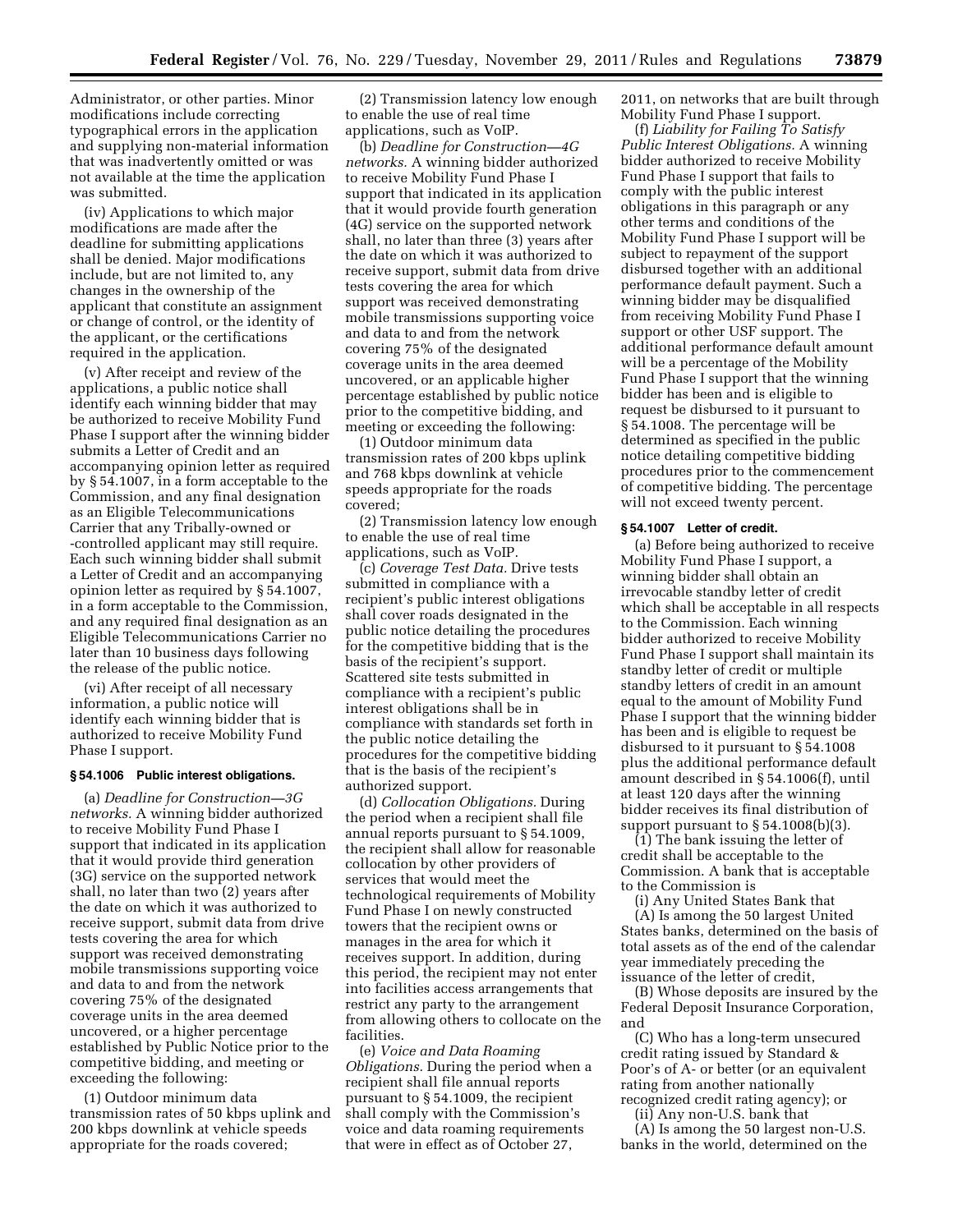basis of total assets as of the end of the calendar year immediately preceding the issuance of the letter of credit (determined on a U.S. dollar equivalent basis as of such date),

(B) Has a branch office in the District of Columbia or such other branch office agreed to by the Commission,

(C) Has a long-term unsecured credit rating issued by a widely-recognized credit rating agency that is equivalent to an A- or better rating by Standard & Poor's, and

(D) Issues the letter of credit payable in United States dollars.

(2) [Reserved]

(b) A winning bidder for Mobility Fund Phase I support shall provide with its Letter of Credit an opinion letter from its legal counsel clearly stating, subject only to customary assumptions, limitations, and qualifications, that in a proceeding under Title 11 of the United States Code, 11 U.S.C. 101 *et seq.* (the ''Bankruptcy Code''), the bankruptcy court would not treat the letter of credit or proceeds of the letter of credit as property of the winning bidder's bankruptcy estate under section 541 of the Bankruptcy Code.

(c) Authorization to receive Mobility Fund Phase I support is conditioned upon full and timely performance of all of the requirements set forth in § 54.1006 and any additional terms and conditions upon which the support was granted.

(1) Failure by a winning bidder authorized to receive Mobility Fund Phase I support to comply with any of the requirements set forth in § 54.1006 or any other term or conditions upon which support was granted, or its loss of eligibility for any reason for Mobility Fund Phase I support, will be deemed an automatic performance default, will entitle the Commission to draw the entire amount of the letter of credit, and may disqualify the winning bidder from the receipt of Mobility Fund Phase I support or additional USF support.

(2) A performance default will be evidenced by a letter issued by the Chief of either the Wireless Bureau or Wireline Bureau or their respective designees, which letter, attached to a standby letter of credit draw certificate, shall be sufficient for a draw on the standby letter of credit for the entire amount of the standby letter of credit.

#### **§ 54.1008 Mobility Fund Phase I disbursements.**

(a) A winning bidder for Mobility Fund Phase I support will be advised by public notice whether it has been authorized to receive support. The public notice will detail how disbursement will be made available.

(b) Mobility Fund Phase I support will be available for disbursement to authorized winning bidders in three stages.

(1) One-third of the total possible support, if coverage were to be extended to 100 percent of the units deemed unserved in the geographic area, when the winning bidder is authorized to receive support.

(2) One-third of the total possible support with respect to a specific geographic area when the recipient demonstrates coverage of 50 percent of the coverage requirements of § 54.1006(a) or (b), as applicable.

(3) The remainder of the total support, based on the final total units covered, when the recipient demonstrates coverage meeting the requirements of § 54.1006(a) or (b), as applicable.

(c) A recipient accepting a final disbursement for a specific geographic area based on coverage of less than 100 percent of the units in the area previously deemed unserved waives any claim for the remainder of potential Mobility Fund Phase I support with respect to that area.

(d) Prior to each disbursement request, a winning bidder for support in a Tribal land will be required to certify that it has substantively engaged appropriate Tribal officials regarding the issues specified in  $\S$  54.1004(d)(1), at a minimum, as well as any other issues specified by the Commission and to provide a summary of the results of such engagement.

(e) Prior to each disbursement request, a winning bidder will be required to certify that it is in compliance with all requirements for receipt of Mobility Fund Phase I support at the time that it requests the disbursement.

#### **§ 54.1009 Annual reports.**

(a) A winning bidder authorized to receive Mobility Fund Phase I support shall submit an annual report no later than April 1 in each year for the five years after it was so authorized. Each annual report shall include the following, or reference the inclusion of the following in other reports filed with the Commission for the applicable year:

(1) Electronic Shapefiles site coverage plots illustrating the area newly reached by mobile services at a minimum scale of 1:240,000;

(2) A list of relevant census blocks previously deemed unserved, with road miles and total resident population and resident population residing in areas newly reached by mobile services (based on Census Bureau data and estimates);

(3) If any such testing has been conducted, data received or used from drive tests, or scattered site testing in areas where drive tests are not feasible, analyzing network coverage for mobile services in the area for which support was received;

(4) Certification that the applicant offers service in supported areas at rates that are within a reasonable range of rates for similar service plans offered by mobile wireless providers in urban areas;

(5) Any applicable certifications and showings required in § 54.1004; and

(6) Updates to the information provided in § 54.1005(b)(2)(v).

(b) The party submitting the annual report must certify that they have been authorized to do so by the winning bidder.

(c) Each annual report shall be submitted to the Office of the Secretary of the Commission, clearly referencing WT Docket No. 10–208; the Administrator; and the relevant state commissions, relevant authority in a U.S. Territory, or Tribal governments, as appropriate.

# **§ 54.1010 Record retention for Mobility Fund Phase I.**

A winning bidder authorized to receive Mobility Fund Phase I support and its agents are required to retain any documentation prepared for, or in connection with, the award of Mobility Fund Phase I support for a period of not less than ten (10) years after the date on which the winning bidder receives its final disbursement of Mobility Fund Phase I support.

# **PART 61—TARIFFS**

■ 57. The authority citation for part 61 continues to read as follows:

**Authority:** Secs. 1, 4(i), 4(j), 201–205 and 403 of the Communications Act of 1934, as amended; 47 U.S.C. 151, 154(i), 154(j), 201– 205 and 403, unless otherwise noted.

■ 58. Add § 61.3(bbb) to read as follows:

#### **§ 61.3 Definitions.**

#### $\star$   $\star$

(bbb) *Access stimulation.* 

(1) A rate-of-return local exchange carrier or a Competitive Local Exchange Carrier engages in access stimulation when it satisfies the following two conditions:

(i) Has an access revenue sharing agreement, whether express, implied, written or oral, that, over the course of the agreement, would directly or indirectly result in a net payment to the other party (including affiliates) to the agreement, in which payment by the rate-of-return local exchange carrier or Competitive Local Exchange Carrier is based on the billing or collection of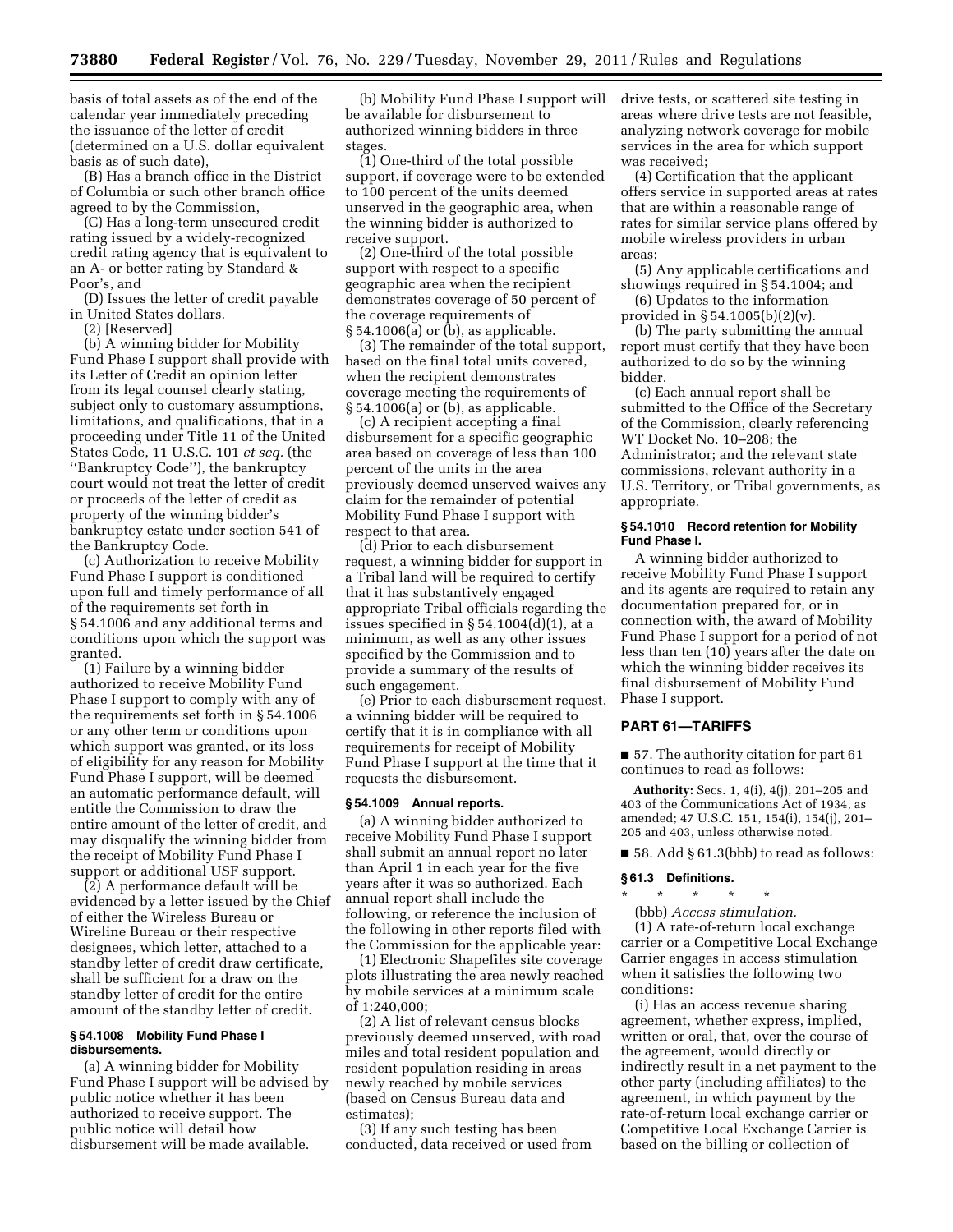access charges from interexchange carriers or wireless carriers. When determining whether there is a net payment under this rule, all payments, discounts, credits, services, features, functions, and other items of value, regardless of form, provided by the rateof-return local exchange carrier or Competitive Local Exchange Carrier to the other party to the agreement shall be taken into account; and

(ii) Has either an interstate terminating-to-originating traffic ratio of at least 3:1 in a calendar month, or has had more than a 100 percent growth in interstate originating and/or terminating switched access minutes of use in a month compared to the same month in the preceding year.

(2) The local exchange carrier will continue to be engaging in access stimulation until it terminates all revenue sharing arrangements covered in paragraph (a)(1)(i) of this section. A local exchange carrier engaging in access stimulation is subject to revised interstate switched access charge rules under § 61.38 and § 69.3(e)(12) of this chapter.

■ 59. Revise § 61.26 to read as follows:

#### **§ 61.26 Tariffing of competitive interstate switched exchange access services.**

(a) *Definitions.* For purposes of this section, the following definitions shall apply:

(1) *CLEC* shall mean a local exchange carrier that provides some or all of the interstate exchange access services used to send traffic to or from an end user and does not fall within the definition of ''incumbent local exchange carrier'' in 47 U.S.C. 251(h).

(2) *Competing ILEC* shall mean the incumbent local exchange carrier, as defined in 47 U.S.C. 251(h), that would provide interstate exchange access services, in whole or in part, to the extent those services were not provided by the CLEC.

(3) *Switched exchange access services*  shall include:

(i) The functional equivalent of the ILEC interstate exchange access services typically associated with the following rate elements: Carrier common line (originating); carrier common line (terminating); local end office switching; interconnection charge; information surcharge; tandem switched transport termination (fixed); tandem switched transport facility (per mile); tandem switching;

(ii) The termination of interexchange telecommunications traffic to any end user, either directly or via contractual or other arrangements with an affiliated or unaffiliated provider of interconnected VoIP service, as defined in 47 U.S.C. 153(25), or a non-interconnected VoIP service, as defined in 47 U.S.C. 153(36), that does not itself seek to collect reciprocal compensation charges prescribed by this subpart for that traffic, regardless of the specific functions provided or facilities used.

(4) *Non-rural ILEC* shall mean an incumbent local exchange carrier that is not a *rural telephone company* under 47 U.S.C. 153(44).

(5) The *rate* for interstate switched exchange access services shall mean the composite, per-minute rate for these services, including all applicable fixed and traffic-sensitive charges.

(6) *Rural CLEC* shall mean a CLEC that does not serve (*i.e.,* terminate traffic to or originate traffic from) any end users located within either:

(i) Any incorporated place of 50,000 inhabitants or more, based on the most recently available population statistics of the Census Bureau or

(ii) An urbanized area, as defined by the Census Bureau.

(b) Except as provided in paragraphs (c), (e), and (g) of this section, a CLEC shall not file a tariff for its interstate switched exchange access services that prices those services above the higher of:

(1) The rate charged for such services by the competing ILEC or

(2) The lower of:

(i) The benchmark rate described in paragraph (c) of this section or

(ii) In the case of interstate switched exchange access service, the lowest rate that the CLEC has tariffed for its interstate exchange access services, within the six months preceding June 20, 2001.

(c) The benchmark rate for a CLEC's switched exchange access services will be the rate charged for similar services by the competing ILEC. If an ILEC to which a CLEC benchmarks its rates, pursuant to this section, lowers the rate to which a CLEC benchmarks, the CLEC must revise its rates to the lower level within 15 days of the effective date of the lowered ILEC rate.

(d) Except as provided in paragraph (g) of this section, and notwithstanding paragraphs (b) and (c) of this section, in the event that, after June 20, 2001, a CLEC begins serving end users in a

metropolitan statistical area (MSA) where it has not previously served end users, the CLEC shall not file a tariff for its exchange access services in that MSA that prices those services above the rate charged for such services by the competing ILEC.

(e) Rural exemption. Except as provided in paragraph (g) of this section, and notwithstanding paragraphs (b) through (d) of this section, a rural CLEC competing with a non-rural ILEC shall not file a tariff for its interstate exchange access services that prices those services above the rate prescribed in the NECA access tariff, assuming the highest rate band for local switching. In addition to that NECA rate, the rural CLEC may assess a presubscribed interexchange carrier charge if, and only to the extent that, the competing ILEC assesses this charge. Beginning July 1, 2013, all CLEC reciprocal compensation rates for intrastate switched exchange access services subject to this subpart also shall be no higher than that NECA rate.

(f) If a CLEC provides some portion of the switched exchange access services used to send traffic to or from an end user not served by that CLEC, the rate for the access services provided may not exceed the rate charged by the competing ILEC for the same access services, except if the CLEC is listed in the database of the Number Portability Administration Center as providing the calling party or dialed number, the CLEC may assess a rate equal to the rate that would be charged by the competing ILEC for all exchange access services required to deliver interstate traffic to the called number.

(g) Notwithstanding paragraphs (b) through (e) of this section:

(1) A CLEC engaging in access stimulation, as that term is defined in § 61.3(bbb), shall not file a tariff for its interstate exchange access services that prices those services above the rate prescribed in the access tariff of the price cap LEC with the lowest switched access rates in the state.

(2) A CLEC engaging in access stimulation, as that term is defined in § 61.3(bbb), shall file revised interstate switched access tariffs within forty-five (45) days of commencing access stimulation, as that term is defined in § 61.3(bbb), or within forty-five (45) days of [date] if the CLEC on that date is engaged in access stimulation, as that term is defined in § 61.3(bbb).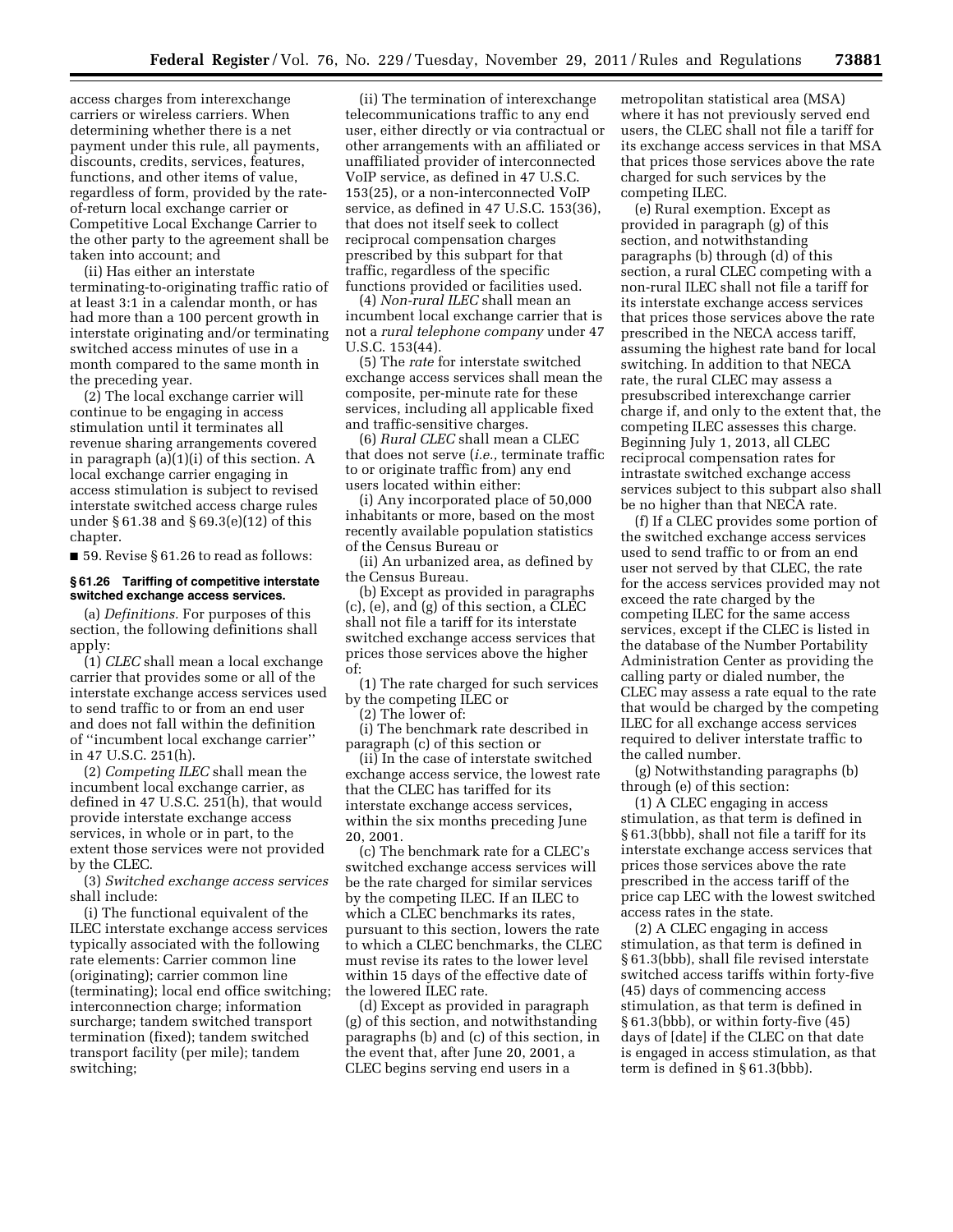■ 60. Revise § 61.39 paragraph (a) and add paragraph (g) to read as follows:

#### **§ 61.39 Optional supporting information to be submitted with letters of transmittal for Access Tariff filings by incumbent local exchange carriers serving 50,000 or fewer access lines in a given study area that are described as subset 3 carriers in § 69.602.**

(a*) Scope.* Except as provided in paragraph (g) of this section, This section provides for an optional method of filing for any local exchange carrier that is described as a subset 3 carrier in § 69.602 of this chapter, which elects to issue its own Access Tariff for a period commencing on or after April 1, 1989, and which serves 50,000 or fewer access lines in a study area as determined under  $\S 36.611(a)(8)$  of this chapter. However, the Commission may require any carrier to submit such information as may be necessary for review of a tariff filing. This section (other than the preceding sentence of this paragraph) shall not apply to tariff filings of local exchange carriers subject to price cap regulation.

\* \* \* \* \*

(g) A local exchange carrier otherwise eligible to file a tariff pursuant to this section may not do so if it is engaging in access stimulation, as that term is defined in § 61.3(bbb) of this part, and has not terminated its access revenue sharing agreement(s). A carrier so engaged must file interstate access tariffs in accordance with § 61.38, and § 69.3(e)(12)(1) of this chapter.

# **PART 64—MISCELLANEOUS RULES RELATING TO COMMON CARRIERS**

■ 61. The authority citation for part 64 is revised to read as follows:

**Authority:** 47 U.S.C. 151, 152, 154, 254(k), 227; secs. 403(b)(2)(B), (c), 1302, Pub. L. 104– 104, 100 Stat. 56. Interpret or apply 47 U.S.C. 201, 218, 222, 225, 226, 207, 228, and 254(k) unless otherwise noted.

■ 62. In § 64.1600, redesignate paragraphs (f) through (j) as paragraphs (g) through (k) respectively and add new paragraph (f) to read as follows:

#### **§ 64.1600 Definitions.**

\* \* \* \* \*

*(f) Intermediate Provider.* The term *Intermediate Provider* means any entity that carries or processes traffic that traverses or will traverse the PSTN at any point insofar as that entity neither originates nor terminates that traffic.

\* \* \* \* \*

■ 63. Revise § 64.1601(a) to read as follows:

# **§ 64.1601 Delivery requirements and privacy restrictions.**

(a) *Delivery.* Except as provided in paragraphs  $(d)$  and  $(e)$  of this section:

(1) Telecommunications carriers and providers of interconnected Voice over Internet Protocol (VoIP) services, in originating interstate or intrastate traffic on the public switched telephone network (PSTN) or originating interstate or intrastate traffic that is destined for the PSTN (collectively ''PSTN Traffic''), are required to transmit for all PSTN Traffic the telephone number received from or assigned to or otherwise associated with the calling party to the next provider in the path from the originating provider to the terminating provider. This provision applies regardless of the voice call signaling and transmission technology used by the carrier or VoIP provider. Entities subject to this provision that use Signaling System 7 (SS7) are required to transmit the calling party number (CPN) associated with all PSTN Traffic in the SS7 ISUP (ISDN User Part) CPN field to interconnecting providers, and are required to transmit the calling party's charge number (CN) in the SS7 ISUP CN field to interconnecting providers for any PSTN Traffic where CN differs from CPN. Entities subject to this provision who use multi-frequency (MF) signaling are required to transmit CPN, or CN if it differs from CPN, associated with all PSTN Traffic in the MF signaling automatic numbering information (ANI) field.

(2) Intermediate providers within an interstate or intrastate call path that originates and/or terminates on the PSTN must pass unaltered to subsequent providers in the call path signaling information identifying the telephone number, or billing number, if different, of the calling party that is received with a call. This requirement applies to SS7 information including but not limited to CPN and CN, and also applies to MF signaling information or other signaling information intermediate providers receive with a call. This requirement also applies to VoIP signaling messages, such as calling party and charge information identifiers contained in Session Initiation Protocol (SIP) header fields, and to equivalent identifying information as used in other VoIP signaling technologies, regardless of the voice call signaling and transmission technology used by the carrier or VoIP provider.

\* \* \* \* \*

# **PART 69—ACCESS CHARGES**

■ 64. The authority citation for part 69 continues to read as follows:

**Authority:** 47 U.S.C. 154, 201, 202, 203, 205, 218, 220, 254, 403. 47 U.S.C. 154, 201, 202, 203, 205, 218, 220, 254, 403.

■ 65. Add paragraph (d) to § 69.1 to read as follows:

# **§ 69.1 Application of access charges.**

\* \* \* \* \*

(d) To the extent any provision contained in 47 CFR part 51 subparts H and J conflict with any provision of this part, the 47 CFR part 51 provision supersedes the provision of this part.

■ 66. Revise § 69.3 paragraphs (e)(6) and (e)(9) and add paragraph (e)(12) to read as follows:

#### **§ 69.3 Filing of access service tariffs.**

 $\star$   $\star$   $\star$ (e) \* \* \*

(6) Except as provided in paragraph (e)(12) of this section, a telephone company or companies that elect to file such a tariff shall notify the association not later than March 1 of the year the tariff becomes effective, if such company or companies did not file such a tariff in the preceding biennial period or cross-reference association charges in such preceding period that will be cross-referenced in the new tariff. A telephone company or companies that elect to file such a tariff not in the biennial period shall file its tariff to become effective July 1 for a period of one year. Thereafter, such telephone company or companies must file its tariff pursuant to paragraphs (f)(1) or (f)(2) of this section. \* \* \* \* \*

(9) Except as provided in paragraph (e)(12) of this section, a telephone company or group of affiliated telephone companies that elects to file its own Carrier Common Line tariff pursuant to paragraph (a) of this section shall notify the association not later than March 1 of the year the tariff becomes effective that it will no longer participate in the association tariff. A telephone company or group of affiliated telephone companies that elects to file its own Carrier Common Line tariff for one of its study areas shall file its own Carrier Common Line tariff(s) for all of its study areas.

\* \* \* \* \*

(12)(i) A local exchange carrier, or a group of affiliated carriers in which at least one carrier is engaging in access stimulation, as that term is defined in § 61.3(bbb) of this chapter, shall file its own access tariffs within forty-five (45) days of commencing access stimulation, as that term is defined in § 61.3(bbb) of this chapter, or within forty-five (45) days of December 29, 2011 if the local exchange carrier on that date is engaged